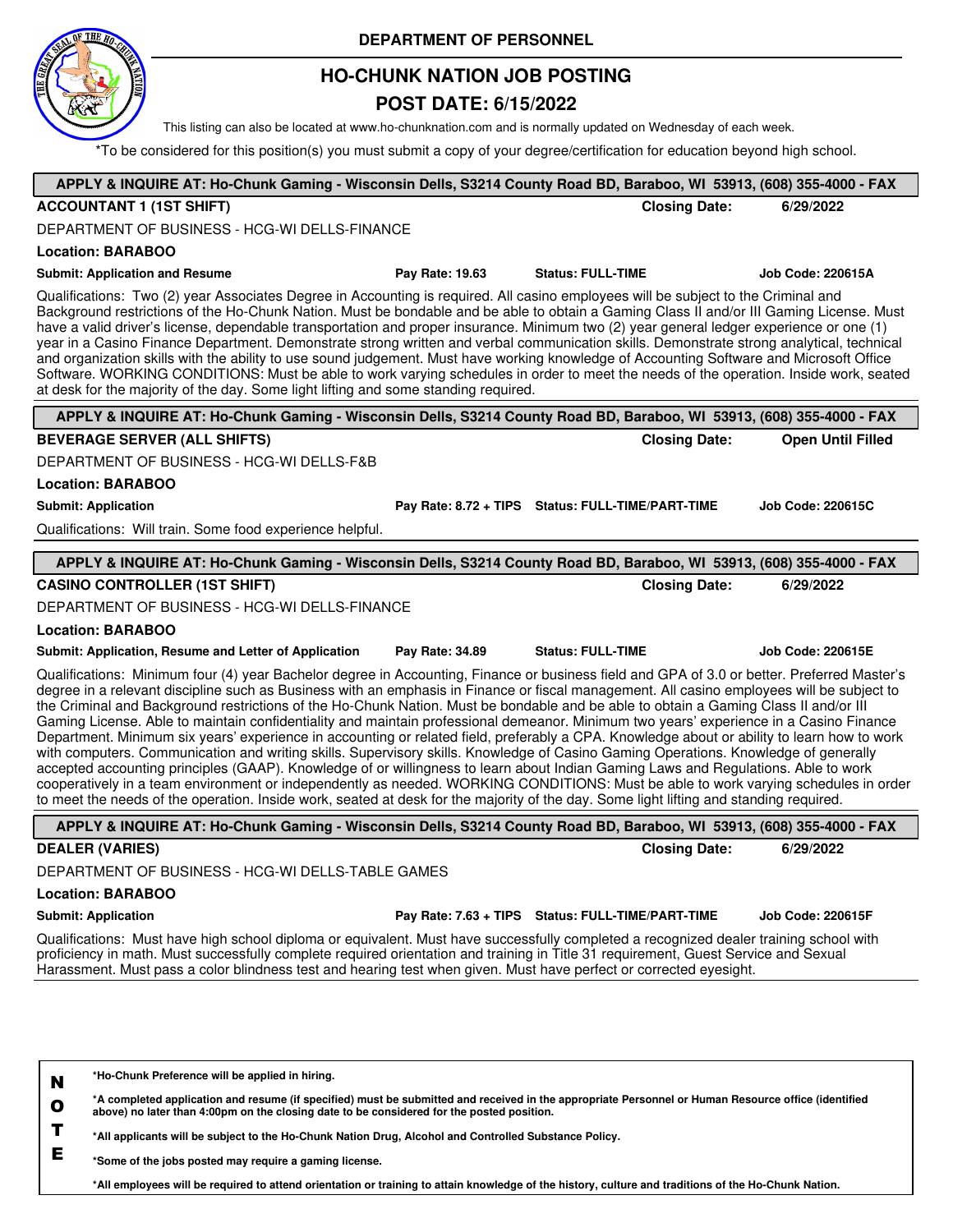

## **HO-CHUNK NATION JOB POSTING**

### **POST DATE: 6/15/2022**

This listing can also be located at www.ho-chunknation.com and is normally updated on Wednesday of each week.

\*To be considered for this position(s) you must submit a copy of your degree/certification for education beyond high school.

| APPLY & INQUIRE AT: Ho-Chunk Gaming - Wisconsin Dells, S3214 County Road BD, Baraboo, WI 53913, (608) 355-4000 - FAX                                                                                                                                                                                                                                                                                                                                                                                                                                                                                                                                                                                                                                                                                                                                                                                                                                                                                                                                                                                                                                                                                                                                                                                                                                                                                                                                                                                                                                                                                                                                                                                                                                                                                                                                                                                                                                                                                                                                                                                                                                                                                  |                      |                          |
|-------------------------------------------------------------------------------------------------------------------------------------------------------------------------------------------------------------------------------------------------------------------------------------------------------------------------------------------------------------------------------------------------------------------------------------------------------------------------------------------------------------------------------------------------------------------------------------------------------------------------------------------------------------------------------------------------------------------------------------------------------------------------------------------------------------------------------------------------------------------------------------------------------------------------------------------------------------------------------------------------------------------------------------------------------------------------------------------------------------------------------------------------------------------------------------------------------------------------------------------------------------------------------------------------------------------------------------------------------------------------------------------------------------------------------------------------------------------------------------------------------------------------------------------------------------------------------------------------------------------------------------------------------------------------------------------------------------------------------------------------------------------------------------------------------------------------------------------------------------------------------------------------------------------------------------------------------------------------------------------------------------------------------------------------------------------------------------------------------------------------------------------------------------------------------------------------------|----------------------|--------------------------|
| <b>DIRECTOR OF SLOT OPERATIONS (VARIES)</b>                                                                                                                                                                                                                                                                                                                                                                                                                                                                                                                                                                                                                                                                                                                                                                                                                                                                                                                                                                                                                                                                                                                                                                                                                                                                                                                                                                                                                                                                                                                                                                                                                                                                                                                                                                                                                                                                                                                                                                                                                                                                                                                                                           | <b>Closing Date:</b> | 6/29/2022                |
| DEPARTMENT OF BUSINESS - HCG-WI DELLS-SLOTS                                                                                                                                                                                                                                                                                                                                                                                                                                                                                                                                                                                                                                                                                                                                                                                                                                                                                                                                                                                                                                                                                                                                                                                                                                                                                                                                                                                                                                                                                                                                                                                                                                                                                                                                                                                                                                                                                                                                                                                                                                                                                                                                                           |                      |                          |
| <b>Location: BARABOO</b>                                                                                                                                                                                                                                                                                                                                                                                                                                                                                                                                                                                                                                                                                                                                                                                                                                                                                                                                                                                                                                                                                                                                                                                                                                                                                                                                                                                                                                                                                                                                                                                                                                                                                                                                                                                                                                                                                                                                                                                                                                                                                                                                                                              |                      |                          |
| <b>Status: FULL-TIME</b><br>Submit: Application, Resume, Letter of Application and<br>Pay Rate: DOQ<br><b>Transcripts</b>                                                                                                                                                                                                                                                                                                                                                                                                                                                                                                                                                                                                                                                                                                                                                                                                                                                                                                                                                                                                                                                                                                                                                                                                                                                                                                                                                                                                                                                                                                                                                                                                                                                                                                                                                                                                                                                                                                                                                                                                                                                                             |                      | <b>Job Code: 220615G</b> |
| Qualifications: Bachelor's degree in Business Administration required. All casino employees will be subject to the Criminal and Background<br>restrictions of the Ho-Chunk Nation. Must be bondable and licensable according to Ho-Chunk Nation policy. Must have completed or have<br>the ability to complete a supervisory class conducted by the Training and Development department. Ten (10) years' experience in a slot<br>supervisory and/or management position. Eight (8) years' experience in a senior management position within the gaming industry. Eight (8)<br>years' direct work experience in slot repair, maintenance and operations. Must have proven results oriented analysis skills and prior budget<br>creation and monitoring experience. Must be able to effectively represent the gaming enterprise in public and be neat in appearance. Must<br>be able to effectively represent the Slot Department through inter-departmental relations and also maintain good communication and public<br>relations in a professional manner. Must have strong organizational and interpersonal skills. Must have ability to be a self-starter and need<br>little supervision while directing the day-to-day operations and its employees. Possess and maintain a working knowledge of all slot machines<br>to include the ability to read and understand par sheets, progressive configurations, and other pertinent configurations that affect game play<br>and regulatory compliance. Possess and maintain a working knowledge of the various types of casino management systems to include their<br>functions, configurations and capabilities as they pertain to the Slot Department and the Slot Player experience. Maintain knowledge of and<br>ensure full compliance of gaming laws (federal, tribal, and state) and internal controls, policies, and procedures. Must have knowledge of<br>Internal Controls, the State of Wisconsin Gaming Compact, MICS, Gaming Ordinance, Employee Relations Act and the Slot Department<br>Standard Operating Procedures. WORKING CONDITIONS: Must have the ability to work long hours, nights, weekends and holidays. Office<br>setting. |                      |                          |
| APPLY & INQUIRE AT: Ho-Chunk Gaming - Wisconsin Dells, S3214 County Road BD, Baraboo, WI 53913, (608) 355-4000 - FAX                                                                                                                                                                                                                                                                                                                                                                                                                                                                                                                                                                                                                                                                                                                                                                                                                                                                                                                                                                                                                                                                                                                                                                                                                                                                                                                                                                                                                                                                                                                                                                                                                                                                                                                                                                                                                                                                                                                                                                                                                                                                                  |                      |                          |
| <b>EXECUTIVE CHEF (VARIES)</b>                                                                                                                                                                                                                                                                                                                                                                                                                                                                                                                                                                                                                                                                                                                                                                                                                                                                                                                                                                                                                                                                                                                                                                                                                                                                                                                                                                                                                                                                                                                                                                                                                                                                                                                                                                                                                                                                                                                                                                                                                                                                                                                                                                        | <b>Closing Date:</b> | 6/29/2022                |
| DEPARTMENT OF BUSINESS - HCG-WI DELLS-F&B                                                                                                                                                                                                                                                                                                                                                                                                                                                                                                                                                                                                                                                                                                                                                                                                                                                                                                                                                                                                                                                                                                                                                                                                                                                                                                                                                                                                                                                                                                                                                                                                                                                                                                                                                                                                                                                                                                                                                                                                                                                                                                                                                             |                      |                          |
| <b>Location: BARABOO</b>                                                                                                                                                                                                                                                                                                                                                                                                                                                                                                                                                                                                                                                                                                                                                                                                                                                                                                                                                                                                                                                                                                                                                                                                                                                                                                                                                                                                                                                                                                                                                                                                                                                                                                                                                                                                                                                                                                                                                                                                                                                                                                                                                                              |                      |                          |
| <b>Status: FULL-TIME</b><br><b>Submit: Application, Resume and Transcripts</b><br>Pay Rate: DOQ                                                                                                                                                                                                                                                                                                                                                                                                                                                                                                                                                                                                                                                                                                                                                                                                                                                                                                                                                                                                                                                                                                                                                                                                                                                                                                                                                                                                                                                                                                                                                                                                                                                                                                                                                                                                                                                                                                                                                                                                                                                                                                       |                      | <b>Job Code: 2206151</b> |
| Qualifications: Degree from Culinary or Hotel school. Minimum of 3-5 years previous experience as an Executive Chef in a large, full service<br>hotel and restaurant or 5-7 years as an executive Sous Chef. Must have dependable transportation, valid driver's license and liability<br>insurance.                                                                                                                                                                                                                                                                                                                                                                                                                                                                                                                                                                                                                                                                                                                                                                                                                                                                                                                                                                                                                                                                                                                                                                                                                                                                                                                                                                                                                                                                                                                                                                                                                                                                                                                                                                                                                                                                                                  |                      |                          |
| APPLY & INQUIRE AT: Ho-Chunk Gaming - Wisconsin Dells, S3214 County Road BD, Baraboo, WI 53913, (608) 355-4000 - FAX                                                                                                                                                                                                                                                                                                                                                                                                                                                                                                                                                                                                                                                                                                                                                                                                                                                                                                                                                                                                                                                                                                                                                                                                                                                                                                                                                                                                                                                                                                                                                                                                                                                                                                                                                                                                                                                                                                                                                                                                                                                                                  |                      |                          |
| <b>GUEST SERVICE REPRESENTATIVE (3P-11:30P)</b>                                                                                                                                                                                                                                                                                                                                                                                                                                                                                                                                                                                                                                                                                                                                                                                                                                                                                                                                                                                                                                                                                                                                                                                                                                                                                                                                                                                                                                                                                                                                                                                                                                                                                                                                                                                                                                                                                                                                                                                                                                                                                                                                                       | <b>Closing Date:</b> | 6/29/2022                |
| DEPARTMENT OF BUSINESS - HCG-WI DELLS-HOTEL                                                                                                                                                                                                                                                                                                                                                                                                                                                                                                                                                                                                                                                                                                                                                                                                                                                                                                                                                                                                                                                                                                                                                                                                                                                                                                                                                                                                                                                                                                                                                                                                                                                                                                                                                                                                                                                                                                                                                                                                                                                                                                                                                           |                      |                          |
| <b>Location: BARABOO</b>                                                                                                                                                                                                                                                                                                                                                                                                                                                                                                                                                                                                                                                                                                                                                                                                                                                                                                                                                                                                                                                                                                                                                                                                                                                                                                                                                                                                                                                                                                                                                                                                                                                                                                                                                                                                                                                                                                                                                                                                                                                                                                                                                                              |                      |                          |
| Pay Rate: 14.18<br><b>Status: FULL-TIME</b><br><b>Submit: Application</b>                                                                                                                                                                                                                                                                                                                                                                                                                                                                                                                                                                                                                                                                                                                                                                                                                                                                                                                                                                                                                                                                                                                                                                                                                                                                                                                                                                                                                                                                                                                                                                                                                                                                                                                                                                                                                                                                                                                                                                                                                                                                                                                             |                      | Job Code: 220615J        |
| Qualifications: High school graduate or equivalent. All casino employees will be subject to the Criminal and Background restrictions of the<br>Ho-Chunk Nation. Must have valid driver's license, dependable transportation, and proper insurance. One (1) year of customer service<br>experience preferred. Minimum of three (3) months of cash handling experience preferred. Previous experience with a Hotel Property<br>Management System preferred. Ability to type at least 40 words per minute. Proficient computer skills working in Microsoft Windows and<br>Microsoft Office. Excellent customer service skills. Must have good communication and possess interpersonal skills. Must have the ability to<br>work effectively in stressful situations. Must understand and follow organizational chain of command. WORKING CONDITIONS: Office setting<br>with ability to stand for long period of time. Able to work varied hours, shifts, including evenings, and weekends if needed.                                                                                                                                                                                                                                                                                                                                                                                                                                                                                                                                                                                                                                                                                                                                                                                                                                                                                                                                                                                                                                                                                                                                                                                                      |                      |                          |
|                                                                                                                                                                                                                                                                                                                                                                                                                                                                                                                                                                                                                                                                                                                                                                                                                                                                                                                                                                                                                                                                                                                                                                                                                                                                                                                                                                                                                                                                                                                                                                                                                                                                                                                                                                                                                                                                                                                                                                                                                                                                                                                                                                                                       |                      |                          |
|                                                                                                                                                                                                                                                                                                                                                                                                                                                                                                                                                                                                                                                                                                                                                                                                                                                                                                                                                                                                                                                                                                                                                                                                                                                                                                                                                                                                                                                                                                                                                                                                                                                                                                                                                                                                                                                                                                                                                                                                                                                                                                                                                                                                       |                      |                          |

**N \*Ho-Chunk Preference will be applied in hiring.**

**O \*A completed application and resume (if specified) must be submitted and received in the appropriate Personnel or Human Resource office (identified above) no later than 4:00pm on the closing date to be considered for the posted position.**

**T \*All applicants will be subject to the Ho-Chunk Nation Drug, Alcohol and Controlled Substance Policy.**

**E \*Some of the jobs posted may require a gaming license.**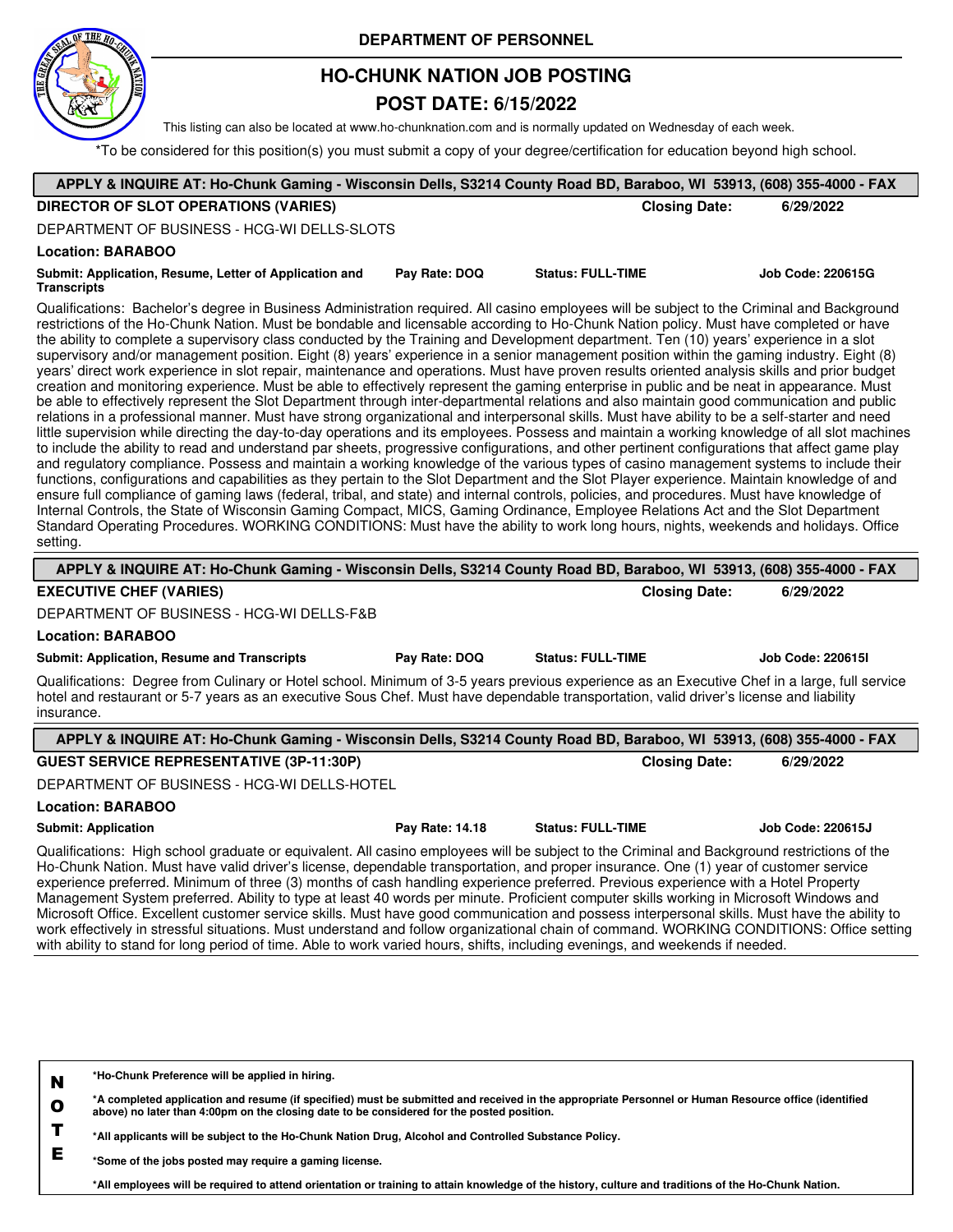

## **HO-CHUNK NATION JOB POSTING**

### **POST DATE: 6/15/2022**

This listing can also be located at www.ho-chunknation.com and is normally updated on Wednesday of each week.

\*To be considered for this position(s) you must submit a copy of your degree/certification for education beyond high school.

| APPLY & INQUIRE AT: Ho-Chunk Gaming - Wisconsin Dells, S3214 County Road BD, Baraboo, WI 53913, (608) 355-4000 - FAX                                                                                                                                                                                                                                                                                                                                                                                                                                                                                                                                                                     |                 |                          |                      |                          |
|------------------------------------------------------------------------------------------------------------------------------------------------------------------------------------------------------------------------------------------------------------------------------------------------------------------------------------------------------------------------------------------------------------------------------------------------------------------------------------------------------------------------------------------------------------------------------------------------------------------------------------------------------------------------------------------|-----------------|--------------------------|----------------------|--------------------------|
| <b>OFFICE MANAGER (1ST SHIFT)</b>                                                                                                                                                                                                                                                                                                                                                                                                                                                                                                                                                                                                                                                        |                 |                          | <b>Closing Date:</b> | 6/29/2022                |
| DEPARTMENT OF BUSINESS - HCG-WI DELLS-MARKETING                                                                                                                                                                                                                                                                                                                                                                                                                                                                                                                                                                                                                                          |                 |                          |                      |                          |
| <b>Location: BARABOO</b>                                                                                                                                                                                                                                                                                                                                                                                                                                                                                                                                                                                                                                                                 |                 |                          |                      |                          |
| Submit: Application, Resume and Letter of Application                                                                                                                                                                                                                                                                                                                                                                                                                                                                                                                                                                                                                                    | Pay Rate: 17.45 | <b>Status: FULL-TIME</b> |                      | <b>Job Code: 220615M</b> |
| Qualifications: High school diploma or equivalent. Associates Degree, preferred. All casino employees will be subject to the Criminal and<br>Background restrictions of the Ho-Chunk Nation and must be bondable. Valid driver's license, dependable transportation, and proper<br>insurance. Must be able to maintain confidentiality. Must have experience in office management. Experience in office management,<br>preferred. Possess good organizational skills and ability to meet deadlines. Must be computer literate. Possess good oral and written<br>organizational skills. WORKING CONDITIONS: Office Setting. Must be willing to work weekends, and evenings, if necessary. |                 |                          |                      |                          |
| APPLY & INQUIRE AT: Ho-Chunk Gaming - Wisconsin Dells, S3214 County Road BD, Baraboo, WI 53913, (608) 355-4000 - FAX                                                                                                                                                                                                                                                                                                                                                                                                                                                                                                                                                                     |                 |                          |                      |                          |
| <b>OFFICE MANAGER (VARIES)</b>                                                                                                                                                                                                                                                                                                                                                                                                                                                                                                                                                                                                                                                           |                 |                          | <b>Closing Date:</b> | 6/29/2022                |
| DEPARTMENT OF BUSINESS - HCG-WI DELLS-HOTEL                                                                                                                                                                                                                                                                                                                                                                                                                                                                                                                                                                                                                                              |                 |                          |                      |                          |
| <b>Location: BARABOO</b>                                                                                                                                                                                                                                                                                                                                                                                                                                                                                                                                                                                                                                                                 |                 |                          |                      |                          |
| <b>Submit: Application and Resume</b>                                                                                                                                                                                                                                                                                                                                                                                                                                                                                                                                                                                                                                                    | Pay Rate: 17.45 | <b>Status: FULL-TIME</b> |                      | <b>Job Code: 220615N</b> |
| Qualifications: High school diploma or equivalent. Associates Degree, preferred. All casino employees will be subject to the Criminal and<br>Background restrictions of the Ho-Chunk Nation and must be bondable. Valid driver's license, dependable transportation, and proper<br>insurance. Must be able to maintain confidentiality. Must have experience in office management. Experience in office management,<br>preferred. Possess good organizational skills and ability to meet deadlines. Must be computer literate. Possess good oral and written<br>organizational skills. WORKING CONDITIONS: Office Setting. Must be willing to work weekends, and evenings, if necessary. |                 |                          |                      |                          |
| APPLY & INQUIRE AT: Ho-Chunk Gaming - Wisconsin Dells, S3214 County Road BD, Baraboo, WI 53913, (608) 355-4000 - FAX                                                                                                                                                                                                                                                                                                                                                                                                                                                                                                                                                                     |                 |                          |                      |                          |
| PBX OPERATOR (3P-11:30P)                                                                                                                                                                                                                                                                                                                                                                                                                                                                                                                                                                                                                                                                 |                 |                          | <b>Closing Date:</b> | 6/29/2022                |
| DEPARTMENT OF BUSINESS - HCG-WI DELLS-HOTEL                                                                                                                                                                                                                                                                                                                                                                                                                                                                                                                                                                                                                                              |                 |                          |                      |                          |
| <b>Location: BARABOO</b>                                                                                                                                                                                                                                                                                                                                                                                                                                                                                                                                                                                                                                                                 |                 |                          |                      |                          |
| <b>Submit: Application</b>                                                                                                                                                                                                                                                                                                                                                                                                                                                                                                                                                                                                                                                               | Pay Rate: 13.08 | <b>Status: FULL-TIME</b> |                      | <b>Job Code: 2206150</b> |
| Qualifications: High School graduate or equivalent. Must be bondable. Must have dependable transportation. Basic familiarity with the<br>Microsoft Windows computer operating system environment. Ability to communicate clearly and effectively verbally and in writing. Ability to<br>type at least 40 words per minute. Must understand and follow organizational chain of command. WORKING CONDITIONS: Able to work<br>varied hours and shifts, including evenings and weekends if needed. Requires keyboarding, writing, sitting, and hearing and visual perception.                                                                                                                |                 |                          |                      |                          |
| APPLY & INQUIRE AT: Ho-Chunk Gaming - Wisconsin Dells, S3214 County Road BD, Baraboo, WI 53913, (608) 355-4000 - FAX                                                                                                                                                                                                                                                                                                                                                                                                                                                                                                                                                                     |                 |                          |                      |                          |
| <b>RESERVATIONIST (3P-11:30P)</b>                                                                                                                                                                                                                                                                                                                                                                                                                                                                                                                                                                                                                                                        |                 |                          | <b>Closing Date:</b> | 6/29/2022                |
| DEPARTMENT OF BUSINESS - HCG-WI DELLS-HOTEL                                                                                                                                                                                                                                                                                                                                                                                                                                                                                                                                                                                                                                              |                 |                          |                      |                          |
| <b>Location: BARABOO</b>                                                                                                                                                                                                                                                                                                                                                                                                                                                                                                                                                                                                                                                                 |                 |                          |                      |                          |
| <b>Submit: Application</b>                                                                                                                                                                                                                                                                                                                                                                                                                                                                                                                                                                                                                                                               | Pay Rate: 11.99 | <b>Status: FULL-TIME</b> |                      | <b>Job Code: 220615T</b> |
| Qualifications: High school graduate or equivalent. Must be bondable. Must have dependable transportation. Ability to type at least 40 wpm.<br>Basic familiarity with the Microsoft Windows computer operating system environment. Must have good communication skills, pleasant,<br>professional phone etiquette. Ability to communicate clearly and effectively verbally and in writing. Must understand and follow organizational<br>chain of command. WORKING CONDITIONS: Able to work varied hours and shifts, including evenings and weekends if needed. Requires<br>keyboarding, writing, sitting, and hearing and visual perception.                                             |                 |                          |                      |                          |
| *Ho-Chunk Preference will be applied in hiring.                                                                                                                                                                                                                                                                                                                                                                                                                                                                                                                                                                                                                                          |                 |                          |                      |                          |

**O \*A completed application and resume (if specified) must be submitted and received in the appropriate Personnel or Human Resource office (identified above) no later than 4:00pm on the closing date to be considered for the posted position.**

**T \*All applicants will be subject to the Ho-Chunk Nation Drug, Alcohol and Controlled Substance Policy.**

**E \*Some of the jobs posted may require a gaming license.**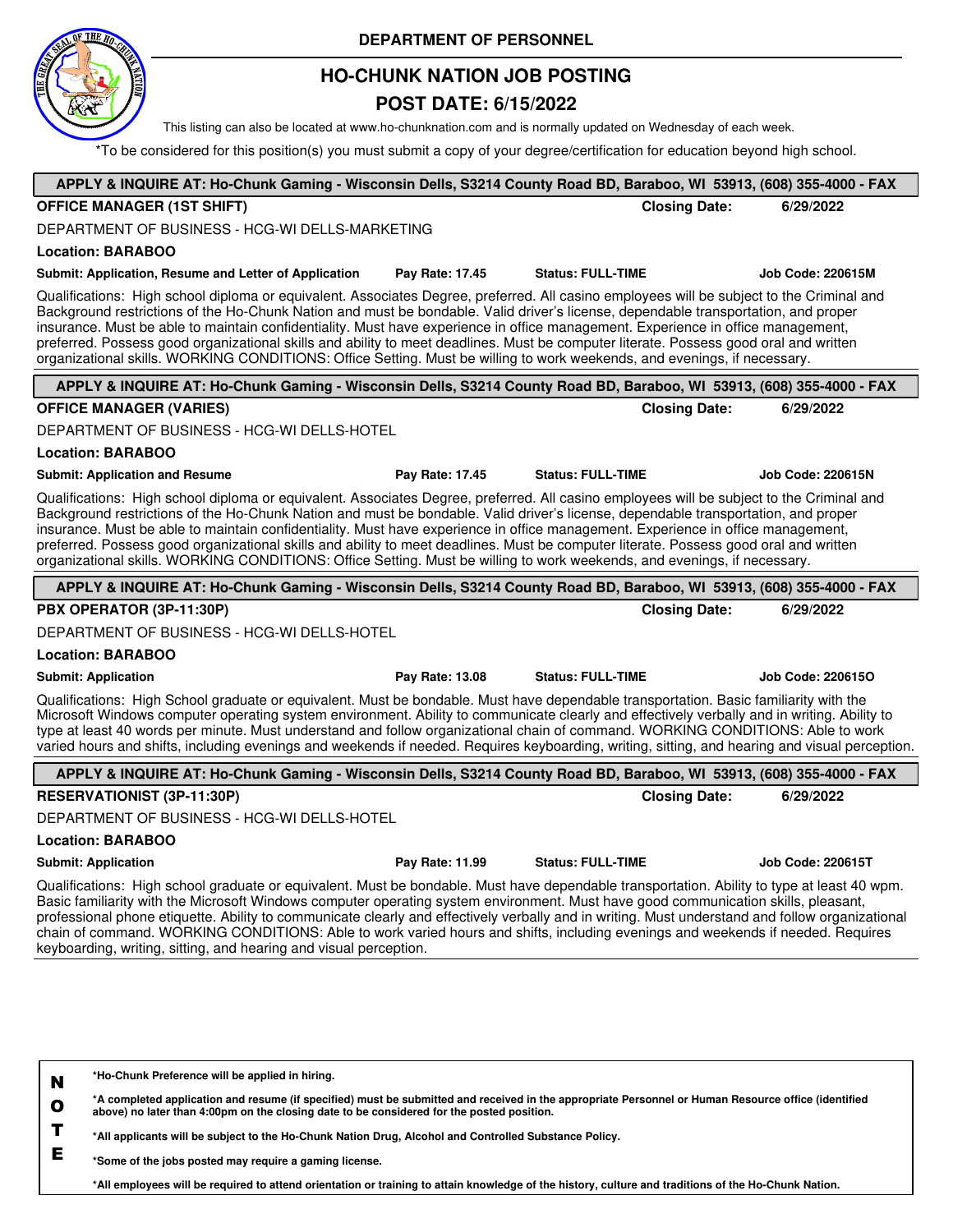

## **HO-CHUNK NATION JOB POSTING**

### **POST DATE: 6/15/2022**

This listing can also be located at www.ho-chunknation.com and is normally updated on Wednesday of each week.

\*To be considered for this position(s) you must submit a copy of your degree/certification for education beyond high school.

| APPLY & INQUIRE AT: Ho-Chunk Gaming - Wisconsin Dells, S3214 County Road BD, Baraboo, WI 53913, (608) 355-4000 - FAX                                                                                                                                                                                                                                                                                                                                                                                                                                                                                                                                                                                                                                                                                                                                                         |                        |                          |                          |
|------------------------------------------------------------------------------------------------------------------------------------------------------------------------------------------------------------------------------------------------------------------------------------------------------------------------------------------------------------------------------------------------------------------------------------------------------------------------------------------------------------------------------------------------------------------------------------------------------------------------------------------------------------------------------------------------------------------------------------------------------------------------------------------------------------------------------------------------------------------------------|------------------------|--------------------------|--------------------------|
| <b>SECURITY OFFICER (2ND &amp; 3RD SHIFTS)</b>                                                                                                                                                                                                                                                                                                                                                                                                                                                                                                                                                                                                                                                                                                                                                                                                                               |                        | <b>Closing Date:</b>     | <b>Open Until Filled</b> |
| DEPARTMENT OF BUSINESS - HCG-WI DELLS-SECURITY                                                                                                                                                                                                                                                                                                                                                                                                                                                                                                                                                                                                                                                                                                                                                                                                                               |                        |                          |                          |
| Location: BARABOO                                                                                                                                                                                                                                                                                                                                                                                                                                                                                                                                                                                                                                                                                                                                                                                                                                                            |                        |                          |                          |
| <b>Submit: Application and Resume</b>                                                                                                                                                                                                                                                                                                                                                                                                                                                                                                                                                                                                                                                                                                                                                                                                                                        | <b>Pay Rate: 16.36</b> | <b>Status: FULL-TIME</b> | Job Code: 220615W        |
| Qualifications: Must have a high school diploma or GED equivalent. All casino employees will be subject to the Criminal and Background<br>restrictions of the Ho-Chunk Nation and able to obtain and maintain a gaming license. Must not have been convicted of an offense, which is<br>related to theft, fraud, children or elders. Must be bondable. Must maintain confidentiality. Must have reliable transportation, a valid driver's<br>license and proper insurance where applicable. Must have a minimum of one (1) year formal security or law enforcement training or<br>experience (military or civilian). Security training or experience may be waived with a minimum of two (2) years military service. Must possess<br>the ability to acquire a working knowledge of security procedures, investigative procedures and techniques and systems including alarm, |                        |                          |                          |

access control and identification systems. Must be able to work independently as well as in a team environment with persons of diverse backgrounds and must be able to take direction and complete all tasks in a timely manner. Ability to accept change(s) (e.g., policies, procedures, schedules, duties or post rotations) at any given time; sometimes on short notice, without letting it affect your ability to perform all duties with a high level of customer service and professionalism. Must be able to apply learned skills (i.e. mandated trainings, SOPs, etc.) to job duties. Must be physically able to perform all duties. Must possess strong PC skills and knowledge of Microsoft products. Must be able to interpret a variety of instructions furnished in written, oral, diagram or schedule form; speak, read, and write in English including but not limited to reading and comprehending documents, instructions and manuals, interpret meaning and retain information. Ability to speak effectively to team members and guests of the organization in a public forum. Ability to comprehend and carry out detailed written or oral instructions. Ability to remain calm under stressful situations and use logic and reasoning to solve problems. Ability to multitask and to concentrate on a task over a period of time without being distracted. WORKING CONDITIONS: May be exposed to a smoking environment frequently. May be exposed to an elevated noise level. While performing the duties of this job, is required to stand, walk, talk and hear. Is occasionally required to sit, run, climb, balance, stoop, kneel, crouch and crawl. Is occasionally required to lift and/or move up to twenty five (25) pounds and may be required to lift and/or move up to one hundred (100) pounds or more with assistance. May occasionally be exposed to all outside weather conditions for extended periods. Ability to work irregular hours and extended shifts including late nights, early mornings, weekends and holidays.

| APPLY & INQUIRE AT: Ho-Chunk Gaming - Wisconsin Dells, S3214 County Road BD, Baraboo, WI 53913, (608) 355-4000 - FAX                                                                                                                                                                                                                                                                                                                                                                                                                                                                                                                                                                                                                                                                                                                                                                                                                                                                      |                 |                          |                   |
|-------------------------------------------------------------------------------------------------------------------------------------------------------------------------------------------------------------------------------------------------------------------------------------------------------------------------------------------------------------------------------------------------------------------------------------------------------------------------------------------------------------------------------------------------------------------------------------------------------------------------------------------------------------------------------------------------------------------------------------------------------------------------------------------------------------------------------------------------------------------------------------------------------------------------------------------------------------------------------------------|-----------------|--------------------------|-------------------|
| <b>TABLE GAMES PIT SUPERVISOR (VARIES)</b>                                                                                                                                                                                                                                                                                                                                                                                                                                                                                                                                                                                                                                                                                                                                                                                                                                                                                                                                                |                 | <b>Closing Date:</b>     | 6/29/2022         |
| DEPARTMENT OF BUSINESS - HCG-WI DELLS-TABLE GAMES                                                                                                                                                                                                                                                                                                                                                                                                                                                                                                                                                                                                                                                                                                                                                                                                                                                                                                                                         |                 |                          |                   |
| <b>Location: BARABOO</b>                                                                                                                                                                                                                                                                                                                                                                                                                                                                                                                                                                                                                                                                                                                                                                                                                                                                                                                                                                  |                 |                          |                   |
| <b>Submit: Application and Resume</b>                                                                                                                                                                                                                                                                                                                                                                                                                                                                                                                                                                                                                                                                                                                                                                                                                                                                                                                                                     | Pay Rate: 22.90 | <b>Status: FULL-TIME</b> | Job Code: 220615Z |
| Qualifications: Must have a high school diploma or equivalent. All casino employees will be subject to the Criminal and Background<br>restrictions of the Ho-Chunk Nation. Must be bondable. Two (2) successful years of related experience in Class II Table Games operations.<br>Must be knowledgeable of the Indian Gaming Regulation Act, State Gaming Compact, Internal Controls, and Gaming Ordinance. Requires<br>knowledge in all table games operating in the respective house. Understands accounting and related functions pertaining to table games.<br>Proficiency in computer experience necessary in order to complete reports and administrative duties. Reads, writes, speak and understand<br>English with the ability to verbally communicate clearly with customers and co-workers. WORKING CONDITIONS: Fast paced casino floor<br>environment. Cannot be colorblind. Must be able to stand at one location for long periods of time during 10 hour shifts or longer. |                 |                          |                   |

| N | *Ho-Chunk Preference will be applied in hiring. |
|---|-------------------------------------------------|
|---|-------------------------------------------------|

**O \*A completed application and resume (if specified) must be submitted and received in the appropriate Personnel or Human Resource office (identified above) no later than 4:00pm on the closing date to be considered for the posted position.**

**T \*All applicants will be subject to the Ho-Chunk Nation Drug, Alcohol and Controlled Substance Policy.**

**E \*Some of the jobs posted may require a gaming license.**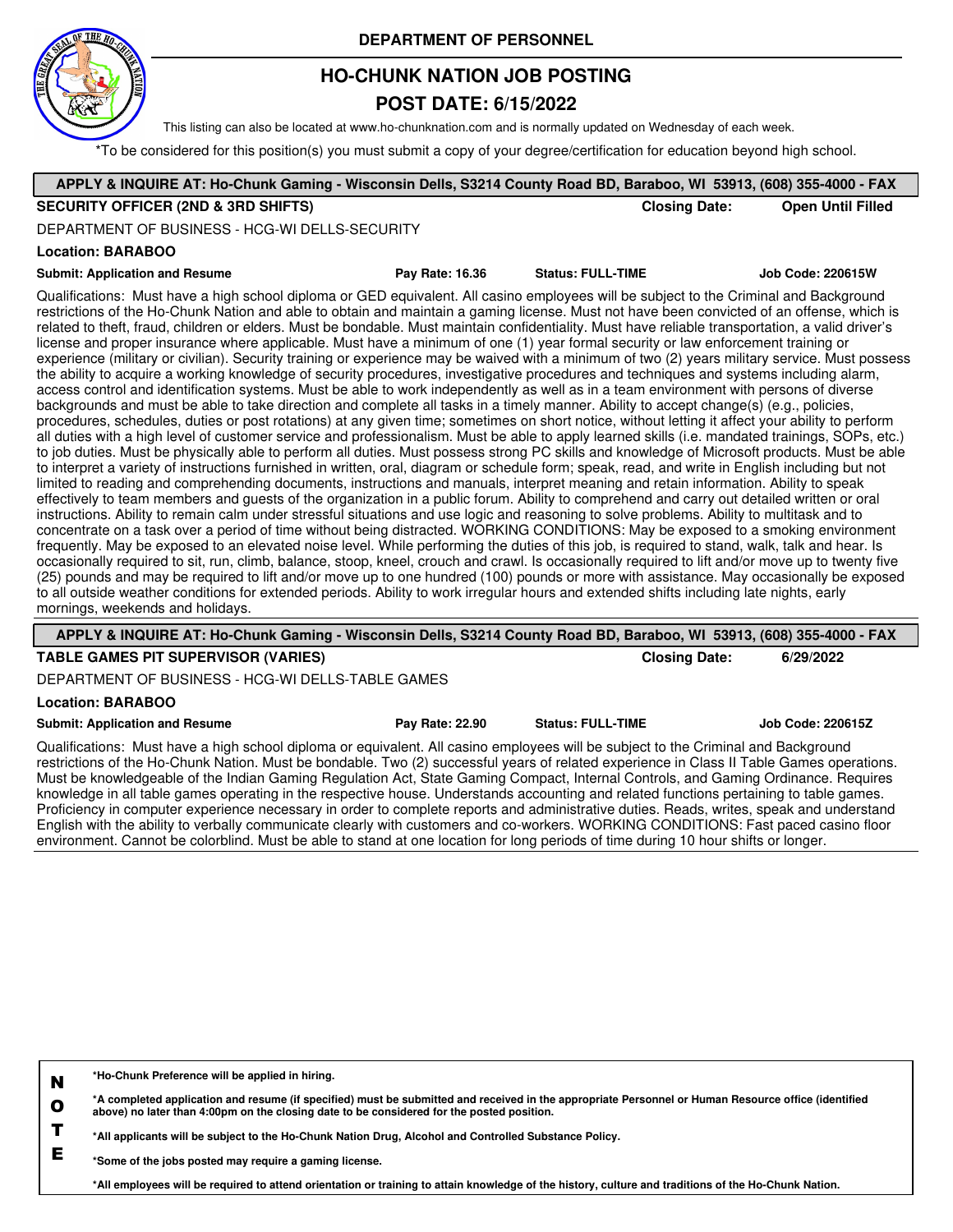

## **HO-CHUNK NATION JOB POSTING**

### **POST DATE: 6/15/2022**

This listing can also be located at www.ho-chunknation.com and is normally updated on Wednesday of each week.

\*To be considered for this position(s) you must submit a copy of your degree/certification for education beyond high school.

| APPLY & INQUIRE AT: Ho-Chunk Gaming - Wisconsin Dells, S3214 County Road BD, Baraboo, WI 53913, (608) 355-4000 - FAX                                                                                                                                                                                                                                                                                                                                                                                                                                                                                                                                                                                                                                                                                                                                                                                                                                                                                                                                                                                                                                                                                                                                                                                                                                                                                                                                                                                                                                                                                                                                                                                                                                                                                                                                                                                                                                                                                |                 |                          |                          |
|-----------------------------------------------------------------------------------------------------------------------------------------------------------------------------------------------------------------------------------------------------------------------------------------------------------------------------------------------------------------------------------------------------------------------------------------------------------------------------------------------------------------------------------------------------------------------------------------------------------------------------------------------------------------------------------------------------------------------------------------------------------------------------------------------------------------------------------------------------------------------------------------------------------------------------------------------------------------------------------------------------------------------------------------------------------------------------------------------------------------------------------------------------------------------------------------------------------------------------------------------------------------------------------------------------------------------------------------------------------------------------------------------------------------------------------------------------------------------------------------------------------------------------------------------------------------------------------------------------------------------------------------------------------------------------------------------------------------------------------------------------------------------------------------------------------------------------------------------------------------------------------------------------------------------------------------------------------------------------------------------------|-----------------|--------------------------|--------------------------|
| <b>TABLE GAMES SUPERVISOR (VARIES)</b>                                                                                                                                                                                                                                                                                                                                                                                                                                                                                                                                                                                                                                                                                                                                                                                                                                                                                                                                                                                                                                                                                                                                                                                                                                                                                                                                                                                                                                                                                                                                                                                                                                                                                                                                                                                                                                                                                                                                                              |                 | <b>Closing Date:</b>     | 6/29/2022                |
| DEPARTMENT OF BUSINESS - HCG-WI DELLS-TABLE GAMES                                                                                                                                                                                                                                                                                                                                                                                                                                                                                                                                                                                                                                                                                                                                                                                                                                                                                                                                                                                                                                                                                                                                                                                                                                                                                                                                                                                                                                                                                                                                                                                                                                                                                                                                                                                                                                                                                                                                                   |                 |                          |                          |
| <b>Location: BARABOO</b>                                                                                                                                                                                                                                                                                                                                                                                                                                                                                                                                                                                                                                                                                                                                                                                                                                                                                                                                                                                                                                                                                                                                                                                                                                                                                                                                                                                                                                                                                                                                                                                                                                                                                                                                                                                                                                                                                                                                                                            |                 |                          |                          |
| <b>Submit: Application and Resume</b>                                                                                                                                                                                                                                                                                                                                                                                                                                                                                                                                                                                                                                                                                                                                                                                                                                                                                                                                                                                                                                                                                                                                                                                                                                                                                                                                                                                                                                                                                                                                                                                                                                                                                                                                                                                                                                                                                                                                                               | Pay Rate: 22.90 | <b>Status: FULL-TIME</b> | Job Code: 220615A1       |
| Qualifications: Must have high school diploma or equivalent. All casino employees will be subject to the Criminal and Background restrictions<br>of the Ho-Chunk Nation. Must be bondable. Must have perfect or corrected eyesight with the ability to hear game activity within an elevated<br>noise environment. Cannot be colorblind. Requires previous dealing experience of six (6) months or more on at least two games. Supervisory<br>experience in a Table Games environment is preferred. Computer experience preferred. Must have working knowledge of the Internal<br>Gaming Regulations Act, State Gaming Compact, Internal Controls, and Gaming Ordinance. Reads, writes, speaks and understands English<br>with the ability to verbally communicate clearly with customers and co-workers. Will be professional in appearance while following good<br>grooming and hygiene habits. Ability to interact with external and internal guests with finesse, tact and firm diplomacy; especially in times of a<br>fast paced and contentious situations. WORKING CONDITIONS: Fast paced casino floor environment. Must be willing and able to work any<br>assigned schedule, shift, and/or hours, including weekends and holidays. Must be able to stand at one location for long periods of time during<br>10 hour shifts or longer.                                                                                                                                                                                                                                                                                                                                                                                                                                                                                                                                                                                                                                                      |                 |                          |                          |
| APPLY & INQUIRE AT: Ho-Chunk Nation Department of Personnel, P.O. Box 667, Black River Falls, WI 54615, (715) 284-9465 - FAX                                                                                                                                                                                                                                                                                                                                                                                                                                                                                                                                                                                                                                                                                                                                                                                                                                                                                                                                                                                                                                                                                                                                                                                                                                                                                                                                                                                                                                                                                                                                                                                                                                                                                                                                                                                                                                                                        |                 |                          |                          |
| PHARMACIST (8A-4:30P)                                                                                                                                                                                                                                                                                                                                                                                                                                                                                                                                                                                                                                                                                                                                                                                                                                                                                                                                                                                                                                                                                                                                                                                                                                                                                                                                                                                                                                                                                                                                                                                                                                                                                                                                                                                                                                                                                                                                                                               |                 | <b>Closing Date:</b>     | <b>Open Until Filled</b> |
| DEPARTMENT OF HEALTH - PHARMACY                                                                                                                                                                                                                                                                                                                                                                                                                                                                                                                                                                                                                                                                                                                                                                                                                                                                                                                                                                                                                                                                                                                                                                                                                                                                                                                                                                                                                                                                                                                                                                                                                                                                                                                                                                                                                                                                                                                                                                     |                 |                          |                          |
| <b>Location: BARABOO/HOW</b>                                                                                                                                                                                                                                                                                                                                                                                                                                                                                                                                                                                                                                                                                                                                                                                                                                                                                                                                                                                                                                                                                                                                                                                                                                                                                                                                                                                                                                                                                                                                                                                                                                                                                                                                                                                                                                                                                                                                                                        |                 |                          |                          |
| <b>Submit: Application and Resume</b>                                                                                                                                                                                                                                                                                                                                                                                                                                                                                                                                                                                                                                                                                                                                                                                                                                                                                                                                                                                                                                                                                                                                                                                                                                                                                                                                                                                                                                                                                                                                                                                                                                                                                                                                                                                                                                                                                                                                                               | Pay Rate: 50.16 | <b>Status: FULL-TIME</b> | Job Code: 220615Q        |
| Qualifications: Doctor of Pharmacy (Pharm.D.) from an accredited program or Bachelor of Science in Pharmacy (BS Pharmacy) AND State<br>Board Licensed in the State of Wisconsin. Valid driver's license, dependable transportation and proper insurance. Possess a broad<br>professional knowledge in the field of clinical pharmacy and aspects of the total pharmacy operations. Basic knowledge of medicinal,<br>chemistry, pharmacokinetics, pharmacology, microbiology, pathology, and toxicology to independently perform professional assignments.<br>Knowledge of proper drug and medication storage to ensure perseveration and security. Knowledge of potential side effects of certain drugs<br>or medications to properly advise and counsel patients. Working knowledge of JCAHO/AAAHC requirements to include pharmacy and<br>therapeutics, drug utilization and quality improvement and assessment. WORKING CONDITIONS: Ability to work required long periods of<br>standing, bending, reaching, and lifting boxes of pharmacy supplies weighing fifty pounds or less. Willingness and ability to perform required<br>travel to field locations to provide pharmacy services. Standing and walking are greater than 90% of the time.                                                                                                                                                                                                                                                                                                                                                                                                                                                                                                                                                                                                                                                                                                                                                 |                 |                          |                          |
| APPLY & INQUIRE AT: Ho-Chunk Nation Department of Personnel, P.O. Box 667, Black River Falls, WI 54615, (715) 284-9465 - FAX                                                                                                                                                                                                                                                                                                                                                                                                                                                                                                                                                                                                                                                                                                                                                                                                                                                                                                                                                                                                                                                                                                                                                                                                                                                                                                                                                                                                                                                                                                                                                                                                                                                                                                                                                                                                                                                                        |                 |                          |                          |
| <b>ECONOMIC DIVERSIFICATION DIRECTOR</b>                                                                                                                                                                                                                                                                                                                                                                                                                                                                                                                                                                                                                                                                                                                                                                                                                                                                                                                                                                                                                                                                                                                                                                                                                                                                                                                                                                                                                                                                                                                                                                                                                                                                                                                                                                                                                                                                                                                                                            |                 | <b>Closing Date:</b>     | 6/29/2022                |
| LEGISLATIVE - LEGISLATIVE - TOB                                                                                                                                                                                                                                                                                                                                                                                                                                                                                                                                                                                                                                                                                                                                                                                                                                                                                                                                                                                                                                                                                                                                                                                                                                                                                                                                                                                                                                                                                                                                                                                                                                                                                                                                                                                                                                                                                                                                                                     |                 |                          |                          |
| <b>Location: BLACK RIVER FALLS</b>                                                                                                                                                                                                                                                                                                                                                                                                                                                                                                                                                                                                                                                                                                                                                                                                                                                                                                                                                                                                                                                                                                                                                                                                                                                                                                                                                                                                                                                                                                                                                                                                                                                                                                                                                                                                                                                                                                                                                                  |                 |                          |                          |
| Submit: Application, Resume and Letter of Application                                                                                                                                                                                                                                                                                                                                                                                                                                                                                                                                                                                                                                                                                                                                                                                                                                                                                                                                                                                                                                                                                                                                                                                                                                                                                                                                                                                                                                                                                                                                                                                                                                                                                                                                                                                                                                                                                                                                               | Pay Rate: 36.00 | <b>Status: FULL-TIME</b> | <b>Job Code: 220615H</b> |
| Qualifications: Bachelor's degree from an accredited university in public administration, economics, finance, or business. Master's degree<br>from an accredited university in public administration, business administration, or economics and finance. Preferred secondary academic<br>discipline in law from an accredited university. Valid driver's license, dependable transportation and appropriate insurance. Required pre-<br>employment background check. Required pre-employment drug test. No convictions involving dishonesty, felony, or crimes against the Ho-<br>Chunk Nation. Minimum of seven (7) years of experience in economic and community development, business, and/or planning in the public<br>or private sector. Minimum of four (4) years of experience in planning and regulation processes. Ability to plan, coordinate, direct, and<br>motivate the work of professional and administrative staff. Must possess excellent knowledge of business, community and economic<br>development principles. Knowledge of municipal zoning and infrastructure. Ability to gather and analyze (read and interpret) information,<br>assemble, write reports, and deliver clear presentations. Ability to establish and maintain effective working relations with business developers<br>and owners, officials, funding agencies, and the general public. Ability to use standard office equipment and applicable software packages<br>(MS Office Suite, ADOBE, IMPLAN). Ability to perform highly detailed work under changing, intense deadlines such as research, oversee<br>design and production of complex documents which may include, but not limited to monthly and annual reports summarizing economic<br>development activities and accomplishments. Substantial knowledge of financing principles, tools, and trends within the economic<br>development industry. WORKING CONDITIONS: Travel nights, weekends, and weekdays. Workplace flexibility (office – home). |                 |                          |                          |
| *Ho-Chunk Preference will be applied in hiring.<br>N<br>*A completed application and resume (if specified) must be submitted and received in the appropriate Personnel or Human Resource office (identified<br>$\mathbf o$<br>above) no later than 4:00pm on the closing date to be considered for the posted position.<br>Т<br>All annicants will be subject to the Ho-Chunk Nation Drug Alcohol and Controlled Substance Policy                                                                                                                                                                                                                                                                                                                                                                                                                                                                                                                                                                                                                                                                                                                                                                                                                                                                                                                                                                                                                                                                                                                                                                                                                                                                                                                                                                                                                                                                                                                                                                   |                 |                          |                          |

**\*All applicants will be subject to the Ho-Chunk Nation Drug, Alcohol and Controlled Substance Policy.**

**E \*Some of the jobs posted may require a gaming license.**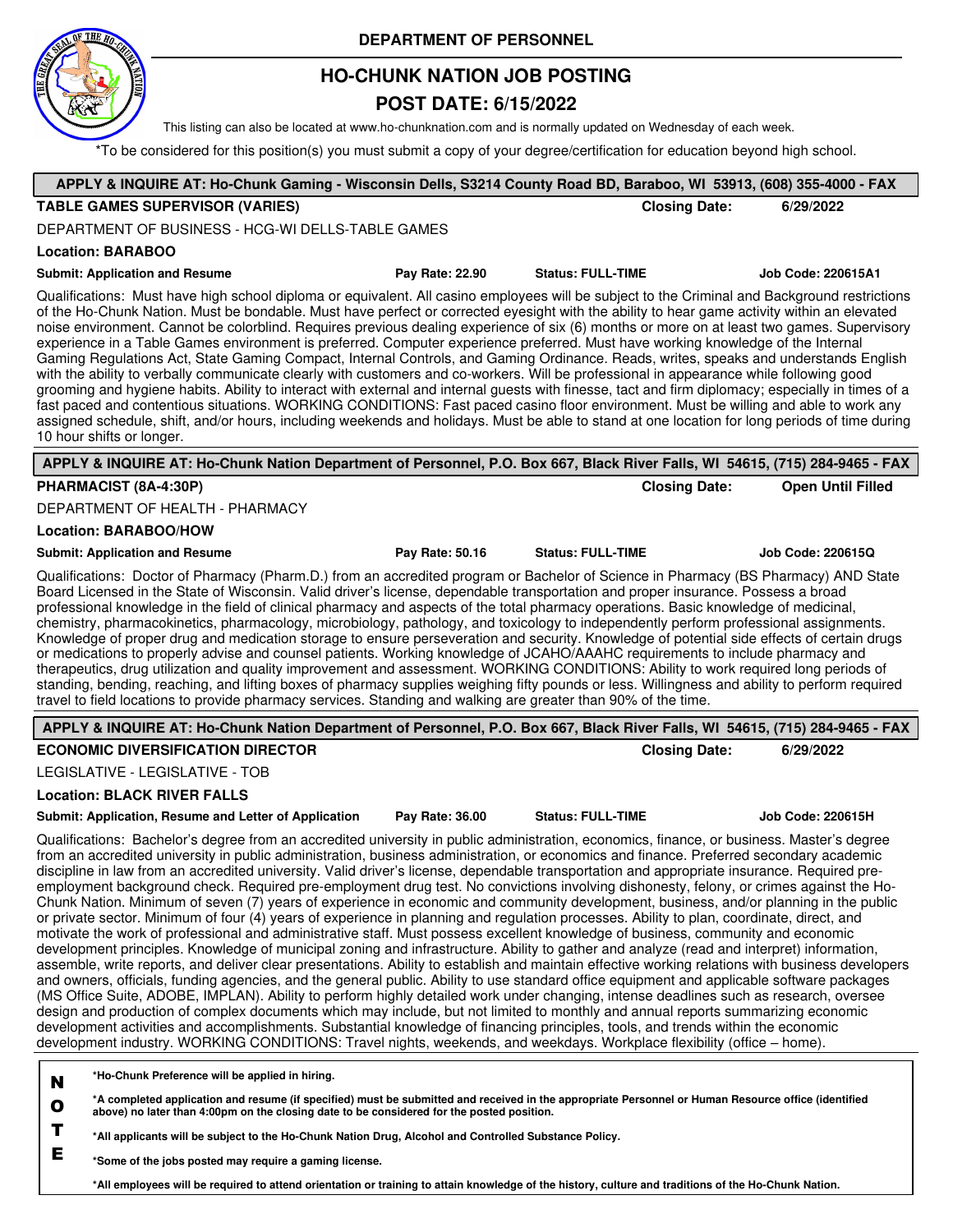

## **HO-CHUNK NATION JOB POSTING**

### **POST DATE: 6/15/2022**

This listing can also be located at www.ho-chunknation.com and is normally updated on Wednesday of each week.

\*To be considered for this position(s) you must submit a copy of your degree/certification for education beyond high school.

| APPLY & INQUIRE AT: Ho-Chunk Nation Department of Personnel, P.O. Box 667, Black River Falls, WI 54615, (715) 284-9465 - FAX                                                                                                                                                                                                                                                                                                                                                                                                                                                                                                                                                                                                                                                                                                                                                                                                                                                                                                                                                                                                                                                                                                                                                                                                                                                                                                                                                                                                                                                                                                                                                                                                                                                                                                                                                                                                                                           |                          |                          |
|------------------------------------------------------------------------------------------------------------------------------------------------------------------------------------------------------------------------------------------------------------------------------------------------------------------------------------------------------------------------------------------------------------------------------------------------------------------------------------------------------------------------------------------------------------------------------------------------------------------------------------------------------------------------------------------------------------------------------------------------------------------------------------------------------------------------------------------------------------------------------------------------------------------------------------------------------------------------------------------------------------------------------------------------------------------------------------------------------------------------------------------------------------------------------------------------------------------------------------------------------------------------------------------------------------------------------------------------------------------------------------------------------------------------------------------------------------------------------------------------------------------------------------------------------------------------------------------------------------------------------------------------------------------------------------------------------------------------------------------------------------------------------------------------------------------------------------------------------------------------------------------------------------------------------------------------------------------------|--------------------------|--------------------------|
| ELDER BENEFITS SPECIALIST (1ST SHIFT)                                                                                                                                                                                                                                                                                                                                                                                                                                                                                                                                                                                                                                                                                                                                                                                                                                                                                                                                                                                                                                                                                                                                                                                                                                                                                                                                                                                                                                                                                                                                                                                                                                                                                                                                                                                                                                                                                                                                  | <b>Closing Date:</b>     | <b>Open Until Filled</b> |
| DEPARTMENT OF SOCIAL SERVICES - TRIBAL AGING UNIT                                                                                                                                                                                                                                                                                                                                                                                                                                                                                                                                                                                                                                                                                                                                                                                                                                                                                                                                                                                                                                                                                                                                                                                                                                                                                                                                                                                                                                                                                                                                                                                                                                                                                                                                                                                                                                                                                                                      |                          |                          |
| <b>Location: BLACK RIVER FALLS</b>                                                                                                                                                                                                                                                                                                                                                                                                                                                                                                                                                                                                                                                                                                                                                                                                                                                                                                                                                                                                                                                                                                                                                                                                                                                                                                                                                                                                                                                                                                                                                                                                                                                                                                                                                                                                                                                                                                                                     |                          |                          |
| <b>Submit: Application and Resume</b><br>Pay Rate: 17.00                                                                                                                                                                                                                                                                                                                                                                                                                                                                                                                                                                                                                                                                                                                                                                                                                                                                                                                                                                                                                                                                                                                                                                                                                                                                                                                                                                                                                                                                                                                                                                                                                                                                                                                                                                                                                                                                                                               | <b>Status: FULL-TIME</b> | Job Code: 220615A3       |
| Qualifications: Bachelor's Degree in Human Services field, or equivalent experience. Valid driver's license, dependable transportation, and<br>proper insurance are required throughout employment. Must promote a positive, non-abusive, healthy lifestyle. Must have three (3) years<br>minimum experience working with the elder population. Minimum of three (3) years successful experience in program management,<br>supervision, and budgeting required. Understanding and sensitivity of the Ho-Chunk culture, traditions, and language. Must adhere to all<br>applicable confidentiality laws. Must possess good decision making, interpersonal relations, and leadership skills. Must have strong initiative,<br>reliability, and demonstrate professional judgement. Must have knowledge of the needs, concerns, and resources relating to the elderly. Must<br>have knowledge of Federal, State, and Tribal programs related to the health and welfare of the elderly population. Must have excellent oral<br>and written communications skills. Must have the ability to work with Microsoft office programs including Word, Excel, Access, Outlook, and<br>Publisher. Must have the ability to work autonomously with the ability to identify when to consult with the TAU Division Director. WORKING<br>CONDITIONS: Office Setting. Some travel required.                                                                                                                                                                                                                                                                                                                                                                                                                                                                                                                                                                                               |                          |                          |
| APPLY & INQUIRE AT: Ho-Chunk Nation Department of Personnel, P.O. Box 667, Black River Falls, WI 54615, (715) 284-9465 - FAX                                                                                                                                                                                                                                                                                                                                                                                                                                                                                                                                                                                                                                                                                                                                                                                                                                                                                                                                                                                                                                                                                                                                                                                                                                                                                                                                                                                                                                                                                                                                                                                                                                                                                                                                                                                                                                           |                          |                          |
| HCN LAW ENFORCEMENT OFFICER (ALL SHIFTS)                                                                                                                                                                                                                                                                                                                                                                                                                                                                                                                                                                                                                                                                                                                                                                                                                                                                                                                                                                                                                                                                                                                                                                                                                                                                                                                                                                                                                                                                                                                                                                                                                                                                                                                                                                                                                                                                                                                               | <b>Closing Date:</b>     | 6/29/2022                |
| DEPARTMENT OF JUSTICE - HCN - POLICE DEPT.                                                                                                                                                                                                                                                                                                                                                                                                                                                                                                                                                                                                                                                                                                                                                                                                                                                                                                                                                                                                                                                                                                                                                                                                                                                                                                                                                                                                                                                                                                                                                                                                                                                                                                                                                                                                                                                                                                                             |                          |                          |
| <b>Location: BLACK RIVER FALLS</b>                                                                                                                                                                                                                                                                                                                                                                                                                                                                                                                                                                                                                                                                                                                                                                                                                                                                                                                                                                                                                                                                                                                                                                                                                                                                                                                                                                                                                                                                                                                                                                                                                                                                                                                                                                                                                                                                                                                                     |                          |                          |
| <b>Submit: Application</b><br>Pay Rate: 21.00                                                                                                                                                                                                                                                                                                                                                                                                                                                                                                                                                                                                                                                                                                                                                                                                                                                                                                                                                                                                                                                                                                                                                                                                                                                                                                                                                                                                                                                                                                                                                                                                                                                                                                                                                                                                                                                                                                                          | <b>Status: FULL-TIME</b> | <b>Job Code: 220615K</b> |
| Qualifications: Completed at least a two (2) year Associate Degree from an accredited collegiate or technical college in Criminal Justice or<br>Law Enforcement. Must not be convicted of any felony or domestic abuse violation or any other conviction in other states that would<br>constitute a felony in the State of Wisconsin in order to qualify for carrying a firearm. Must be able to pass a formal comprehensive<br>background check. Must be a certified law enforcement officer by the State of Wisconsin Training and Standards Board or have the capacity<br>to attain this certification within six (6) months of start of employment. Must maintain residency in one of the 14 county service areas within<br>the Ho-Chunk Nation. Must have a valid Wisconsin motor vehicle operator's license and proper insurance. Shall have at least two (2) years'<br>experience working in the field of law enforcement. Professional training/experience firing weapons. Experience with defensive driving.<br>Experience operating police equipment, i.e. radios, sirens, maneuvering vehicle during a car chase. Must be able to communicate effectively,<br>both orally and in writing. Must be able to maintain confidentiality in all law enforcement matters. Excellent ability to plan, organize and<br>schedule priorities efficiently and effectively. Must be free of any physical, emotional and/or mental condition that may adversely affect<br>performance of law enforcement duties. Knowledge of all laws which pertain which pertain to the Ho-Chunk Nation, criminal and civil, and<br>knowledge of local, state and federal laws. Ability to exercise sound judgement while evaluating dangerous situations and making emergency<br>decisions. Willing to obtain additional training/education as it pertains to the job position. WORKING CONDITIONS: Patrolling Ho-Chunk<br>Nation communities and properties on Ho-Chunk Nation lands. |                          |                          |
| APPLY & INQUIRE AT: Ho-Chunk Gaming - Black River Falls, W9010 Hwy 54 East, Black River Falls, WI 54615, (715) 284-7582 - FAX                                                                                                                                                                                                                                                                                                                                                                                                                                                                                                                                                                                                                                                                                                                                                                                                                                                                                                                                                                                                                                                                                                                                                                                                                                                                                                                                                                                                                                                                                                                                                                                                                                                                                                                                                                                                                                          |                          |                          |
| <b>MARKETING ASSISTANT (1ST SHIFT)</b>                                                                                                                                                                                                                                                                                                                                                                                                                                                                                                                                                                                                                                                                                                                                                                                                                                                                                                                                                                                                                                                                                                                                                                                                                                                                                                                                                                                                                                                                                                                                                                                                                                                                                                                                                                                                                                                                                                                                 | <b>Closing Date:</b>     | 6/29/2022                |
| DEPARTMENT OF BUSINESS - HCG-BRF-MARKETING                                                                                                                                                                                                                                                                                                                                                                                                                                                                                                                                                                                                                                                                                                                                                                                                                                                                                                                                                                                                                                                                                                                                                                                                                                                                                                                                                                                                                                                                                                                                                                                                                                                                                                                                                                                                                                                                                                                             |                          |                          |
| <b>Location: BLACK RIVER FALLS</b>                                                                                                                                                                                                                                                                                                                                                                                                                                                                                                                                                                                                                                                                                                                                                                                                                                                                                                                                                                                                                                                                                                                                                                                                                                                                                                                                                                                                                                                                                                                                                                                                                                                                                                                                                                                                                                                                                                                                     |                          |                          |
| <b>Submit: Application and Resume</b><br>Pay Rate: 13.00                                                                                                                                                                                                                                                                                                                                                                                                                                                                                                                                                                                                                                                                                                                                                                                                                                                                                                                                                                                                                                                                                                                                                                                                                                                                                                                                                                                                                                                                                                                                                                                                                                                                                                                                                                                                                                                                                                               | <b>Status: FULL-TIME</b> | <b>Job Code: 220615L</b> |
| Qualifications: High School diploma or equivalent. Some college education preferred.1. Good interpersonal and communications skills is<br>required. Possess strong organizational skills; be attentive to detail and able to multi-task. Computer knowledge and word processing skills<br>required. Must be self-motivated and able to follow directions to complete tasks in a timely manner with minimal supervision. Must work well<br>as part of a team. Must possess a positive, friendly, willing-to-help attitude. WORKING CONDITIONS: Office setting. Must have the ability to<br>work varying hours and days, including nights, weekends and holidays. Noisy, smoky and sometimes stressful in a fast paced multi-tasking<br>environment. Combination of standing (possibly long periods of time), sitting, walking, reaching and bending. All outdoor weather conditions<br>possible, including but not limited to: hot/humid, sub-zero, rainy, snow/icy or sunny.                                                                                                                                                                                                                                                                                                                                                                                                                                                                                                                                                                                                                                                                                                                                                                                                                                                                                                                                                                                           |                          |                          |
|                                                                                                                                                                                                                                                                                                                                                                                                                                                                                                                                                                                                                                                                                                                                                                                                                                                                                                                                                                                                                                                                                                                                                                                                                                                                                                                                                                                                                                                                                                                                                                                                                                                                                                                                                                                                                                                                                                                                                                        |                          |                          |
| *Ho-Chunk Preference will be applied in hiring.<br>N                                                                                                                                                                                                                                                                                                                                                                                                                                                                                                                                                                                                                                                                                                                                                                                                                                                                                                                                                                                                                                                                                                                                                                                                                                                                                                                                                                                                                                                                                                                                                                                                                                                                                                                                                                                                                                                                                                                   |                          |                          |

**O \*A completed application and resume (if specified) must be submitted and received in the appropriate Personnel or Human Resource office (identified above) no later than 4:00pm on the closing date to be considered for the posted position.**

**T \*All applicants will be subject to the Ho-Chunk Nation Drug, Alcohol and Controlled Substance Policy.**

**E \*Some of the jobs posted may require a gaming license.**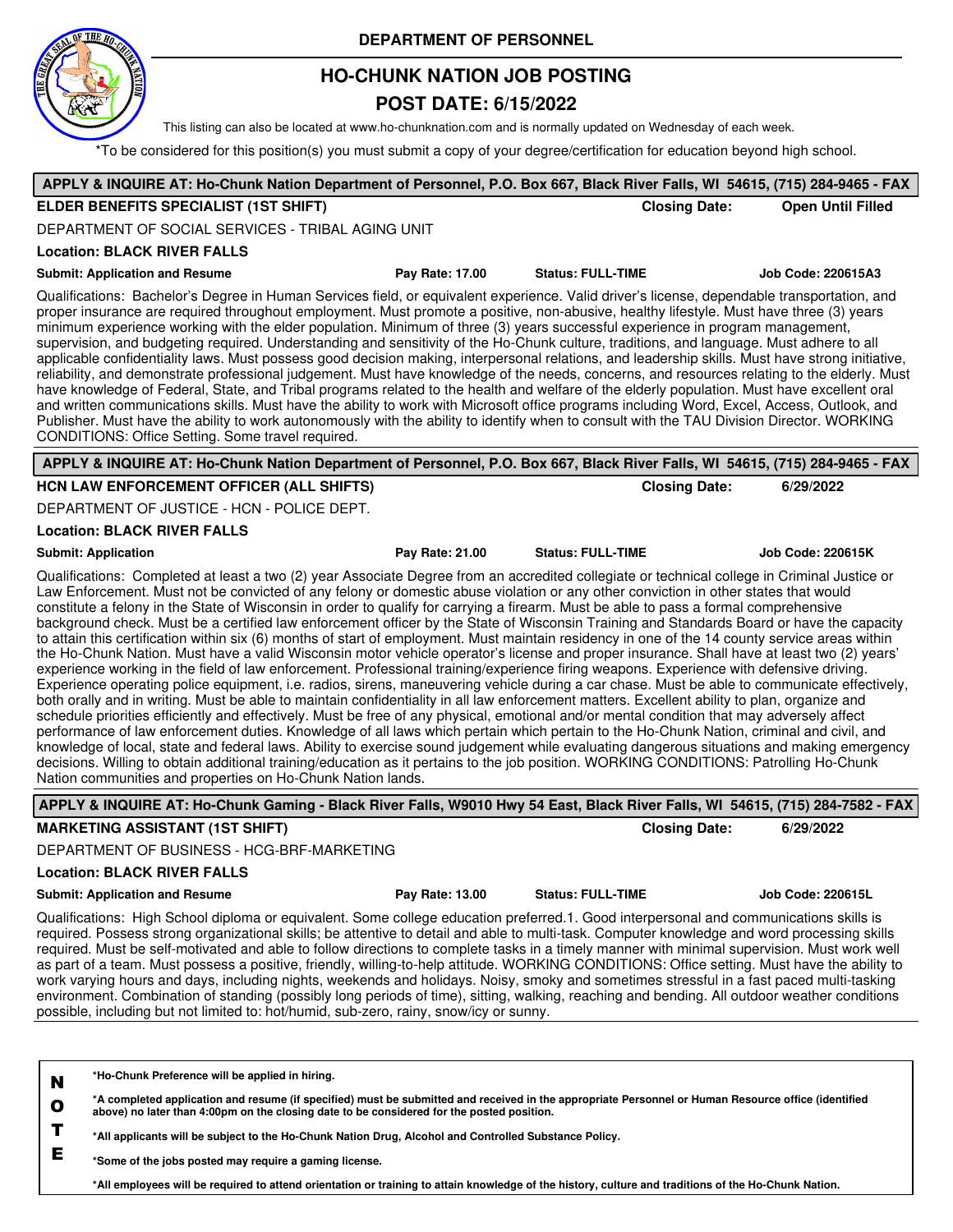

# **HO-CHUNK NATION JOB POSTING**

### **POST DATE: 6/15/2022**

This listing can also be located at www.ho-chunknation.com and is normally updated on Wednesday of each week.

\*To be considered for this position(s) you must submit a copy of your degree/certification for education beyond high school.

| APPLY & INQUIRE AT: Ho-Chunk Nation Department of Personnel, P.O. Box 667, Black River Falls, WI 54615, (715) 284-9465 - FAX                                                                                                                                                                                                                                                                                                                                                                                                                                                                                                                                                                                                                                                                                                                                                                                                                                                                                                                                                                                                                                                                                                                                                                                                                                                                                                                                                                                                                                                                                                                                                                                                                                                                                                                                                                                                                                                                                                                                                                                                                                                                                                                                                                                                                                                                                                                                                                                                                                                                                                                                                                                                                                     |                 |                          |                                                  |  |
|------------------------------------------------------------------------------------------------------------------------------------------------------------------------------------------------------------------------------------------------------------------------------------------------------------------------------------------------------------------------------------------------------------------------------------------------------------------------------------------------------------------------------------------------------------------------------------------------------------------------------------------------------------------------------------------------------------------------------------------------------------------------------------------------------------------------------------------------------------------------------------------------------------------------------------------------------------------------------------------------------------------------------------------------------------------------------------------------------------------------------------------------------------------------------------------------------------------------------------------------------------------------------------------------------------------------------------------------------------------------------------------------------------------------------------------------------------------------------------------------------------------------------------------------------------------------------------------------------------------------------------------------------------------------------------------------------------------------------------------------------------------------------------------------------------------------------------------------------------------------------------------------------------------------------------------------------------------------------------------------------------------------------------------------------------------------------------------------------------------------------------------------------------------------------------------------------------------------------------------------------------------------------------------------------------------------------------------------------------------------------------------------------------------------------------------------------------------------------------------------------------------------------------------------------------------------------------------------------------------------------------------------------------------------------------------------------------------------------------------------------------------|-----------------|--------------------------|--------------------------------------------------|--|
| PEER RECOVERY SPECIALIST (EVE & WEEKENDS)                                                                                                                                                                                                                                                                                                                                                                                                                                                                                                                                                                                                                                                                                                                                                                                                                                                                                                                                                                                                                                                                                                                                                                                                                                                                                                                                                                                                                                                                                                                                                                                                                                                                                                                                                                                                                                                                                                                                                                                                                                                                                                                                                                                                                                                                                                                                                                                                                                                                                                                                                                                                                                                                                                                        |                 |                          | <b>Closing Date:</b><br><b>Open Until Filled</b> |  |
| DEPARTMENT OF HEALTH - BEHAVIORAL HEALTH                                                                                                                                                                                                                                                                                                                                                                                                                                                                                                                                                                                                                                                                                                                                                                                                                                                                                                                                                                                                                                                                                                                                                                                                                                                                                                                                                                                                                                                                                                                                                                                                                                                                                                                                                                                                                                                                                                                                                                                                                                                                                                                                                                                                                                                                                                                                                                                                                                                                                                                                                                                                                                                                                                                         |                 |                          |                                                  |  |
| <b>Location: BLACK RIVER FALLS</b>                                                                                                                                                                                                                                                                                                                                                                                                                                                                                                                                                                                                                                                                                                                                                                                                                                                                                                                                                                                                                                                                                                                                                                                                                                                                                                                                                                                                                                                                                                                                                                                                                                                                                                                                                                                                                                                                                                                                                                                                                                                                                                                                                                                                                                                                                                                                                                                                                                                                                                                                                                                                                                                                                                                               |                 |                          |                                                  |  |
| <b>Submit: Application</b>                                                                                                                                                                                                                                                                                                                                                                                                                                                                                                                                                                                                                                                                                                                                                                                                                                                                                                                                                                                                                                                                                                                                                                                                                                                                                                                                                                                                                                                                                                                                                                                                                                                                                                                                                                                                                                                                                                                                                                                                                                                                                                                                                                                                                                                                                                                                                                                                                                                                                                                                                                                                                                                                                                                                       | Pay Rate: 16.00 | <b>Status: FULL-TIME</b> | Job Code: 220615P                                |  |
| Qualifications: Must have a high school diploma or equivalent. Graduate of State of Wisconsin Peer Specialist Training; certified in<br>Wisconsin as a Certified Peer Specialist or become certified within one year of hire. Must be 21 years of age or older. Must be free from<br>problematic substance use for at least two (2) years immediately preceding hiring. CPR certification within three (3) months of hire. Recovery<br>Coach Certification or become certified within one (1) year of hire. Must have valid driver's license (with safe driving record), automobile, and<br>sufficient insurance. Must promote a healthy, non-abusive lifestyle. Lived experience with mental health, substance use, and co-occurring<br>needs and knowledge of recovery principles. Must have experience or desire to work with people who have substance abuse disorders.<br>Experience with recovery processes. Experience with computers including, Microsoft Windows, Word, Outlook and Excel, internet and email.<br>Experience with advocating for people who need help. Adhere to established policies and procedures. Conduct self in an ethical manner.<br>Maintain professional and respectful relationships with program staff, HHCC staff, and all external persons and agencies involved with<br>service provision. Must have knowledge and understanding of the Ho-Chunk culture, traditions and language. Ability to work in a diverse<br>setting interacting with homeless individuals with substance abuse, mental health, and co-occurring needs. Must have good communication<br>skills, be flexible, patient, and compassionate and maintain confidential information. Must have the ability to work independently with a<br>minimal amount of supervision but must be a strong team player as well. Ability to multi-task, take initiative and apply knowledge to variety of<br>circumstances. Must be able to effectively communicate with community members and staff. Must be able to work with a diverse group of<br>people in different stages of recovery. Must be able to demonstrate the ability to be patient and understanding. Must be reliable, innovative,<br>and driven. WORKING CONDITIONS: Work is performed primarily in the community serving people with mental health, substance use and<br>life needs. Work schedule to meet the needs of the people being served. Must be able to work with a diverse group of people. Must be<br>respectful of diverse economic and cultural backgrounds. Must be able to work with community members in different stages of recovery. Must<br>be able to work in stressful and unpredictable situations. Must be able to transport residents to emergency services if appropriate. |                 |                          |                                                  |  |

**APPLY & INQUIRE AT: Ho-Chunk Gaming - Black River Falls, W9010 Hwy 54 East, Black River Falls, WI 54615, (715) 284-7582 - FAX**

#### **PROMOTIONS MANAGER (1ST SHIFT) Closing Date: 6/29/2022**

DEPARTMENT OF BUSINESS - HCG-BRF-MARKETING

#### **Location: BLACK RIVER FALLS**

#### **Submit: Application and Resume Pay Rate: 17.00 Status: FULL-TIME Job Code: 220615R**

Qualifications: High School diploma or equivalent is required. Two (2) years of college preferred. All casino employees will be subject to the Criminal and Background restrictions of the Ho-Chunk Nation. Must be bondable and hold a gaming license throughout employment. Must have and maintain a valid driver's license and at a minimum, liability auto insurance. Must have excellent supervisory skills and scheduling experience. Minimum of three (3) years' in advertising, special events, or promotion. Marketing management experience preferred. Gaming industry background is preferred. Must work well as part of a team. Must be proficient in Microsoft Office Suite. Ability to analyze data to determine cost effectiveness. Must be detail oriented. Possess good customer service skills. Must be personable and polite. Must possess strong interpersonal skills. WORKING CONDITIONS: Office setting. Must have the ability to work varying hours and days, including nights, weekends and holidays to meet operational need. Noisy, smoky and sometimes stressful in a fast paced multi-tasking environment. Combination of standing (possibly long periods of time), sitting, walking, reaching and bending. All outdoor weather conditions possible, including but not limited to: hot/humid, sub-zero, rainy, snow/icy or sunny.

| N | *Ho-Chunk Preference will be applied in hiring.                                               |
|---|-----------------------------------------------------------------------------------------------|
|   | A completed application and resume (if specified) must be submitted and received in the appro |

**O Re appropriate Personnel or Human Resource office (identified in the appropriate Personnel or Human Resource o above) no later than 4:00pm on the closing date to be considered for the posted position.**

**T \*All applicants will be subject to the Ho-Chunk Nation Drug, Alcohol and Controlled Substance Policy.**

**E \*Some of the jobs posted may require a gaming license.**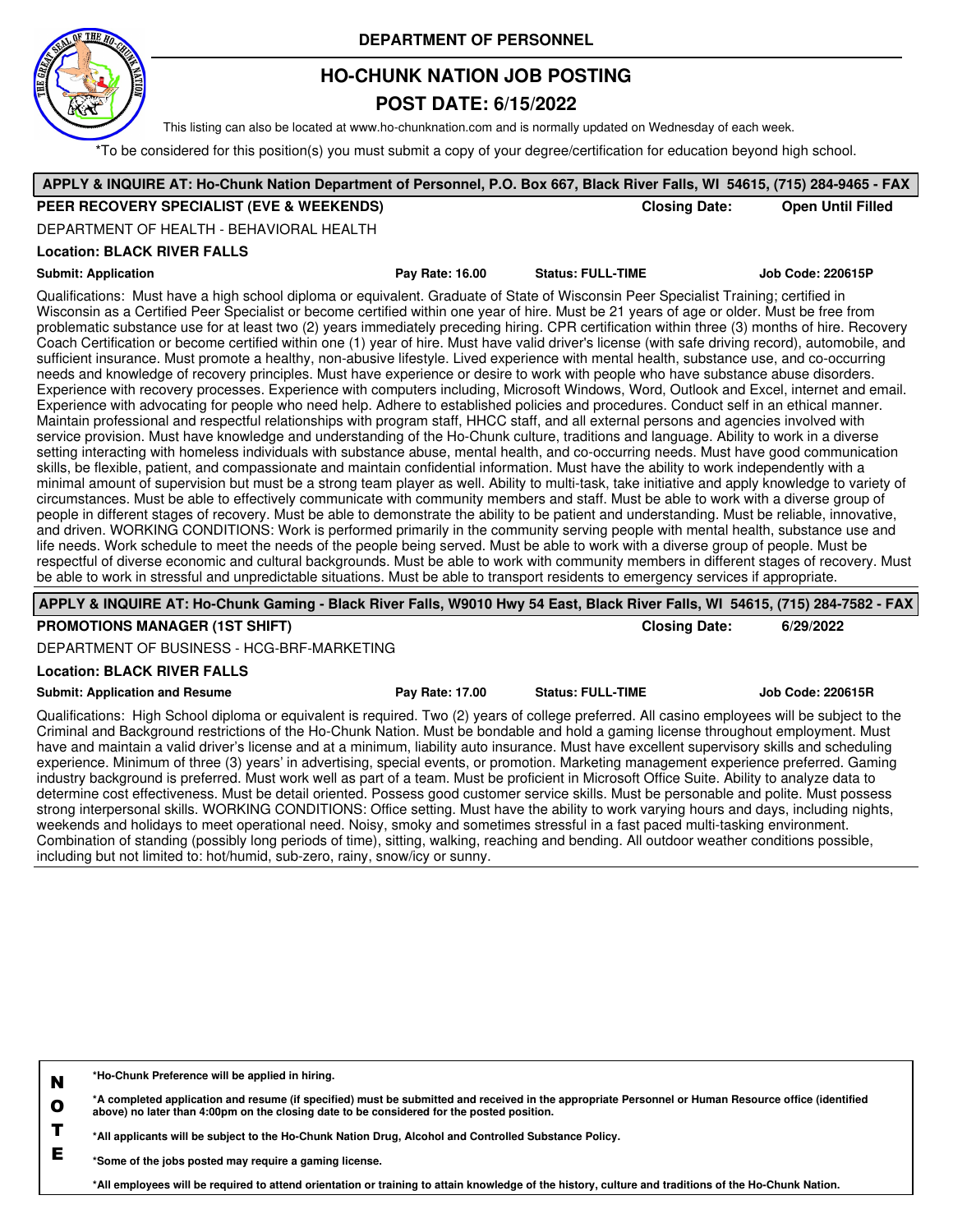

## **HO-CHUNK NATION JOB POSTING**

### **POST DATE: 6/15/2022**

This listing can also be located at www.ho-chunknation.com and is normally updated on Wednesday of each week.

\*To be considered for this position(s) you must submit a copy of your degree/certification for education beyond high school.

| APPLY & INQUIRE AT: Ho-Chunk Gaming - Black River Falls, W9010 Hwy 54 East, Black River Falls, WI 54615, (715) 284-7582 - FAX                                                                                                                                                                                                                                                                                                                                                                                                                                                                                                                                                                                                                                                                                                                                                                                                                                                                                                                                                                                                                                                                                                                                                                                                                                                                                                                                                                                                                                                                                                                              |                 |                          |                           |
|------------------------------------------------------------------------------------------------------------------------------------------------------------------------------------------------------------------------------------------------------------------------------------------------------------------------------------------------------------------------------------------------------------------------------------------------------------------------------------------------------------------------------------------------------------------------------------------------------------------------------------------------------------------------------------------------------------------------------------------------------------------------------------------------------------------------------------------------------------------------------------------------------------------------------------------------------------------------------------------------------------------------------------------------------------------------------------------------------------------------------------------------------------------------------------------------------------------------------------------------------------------------------------------------------------------------------------------------------------------------------------------------------------------------------------------------------------------------------------------------------------------------------------------------------------------------------------------------------------------------------------------------------------|-----------------|--------------------------|---------------------------|
| <b>SENIOR MANAGER-PUBLIC RELATIONS (1ST SHIFT)</b>                                                                                                                                                                                                                                                                                                                                                                                                                                                                                                                                                                                                                                                                                                                                                                                                                                                                                                                                                                                                                                                                                                                                                                                                                                                                                                                                                                                                                                                                                                                                                                                                         |                 | <b>Closing Date:</b>     | 6/29/2022                 |
| DEPARTMENT OF ADMINISTRATION - HCG-BRF-MARKETING                                                                                                                                                                                                                                                                                                                                                                                                                                                                                                                                                                                                                                                                                                                                                                                                                                                                                                                                                                                                                                                                                                                                                                                                                                                                                                                                                                                                                                                                                                                                                                                                           |                 |                          |                           |
| <b>Location: BLACK RIVER FALLS</b>                                                                                                                                                                                                                                                                                                                                                                                                                                                                                                                                                                                                                                                                                                                                                                                                                                                                                                                                                                                                                                                                                                                                                                                                                                                                                                                                                                                                                                                                                                                                                                                                                         |                 |                          |                           |
| <b>Submit: Application and Resume</b>                                                                                                                                                                                                                                                                                                                                                                                                                                                                                                                                                                                                                                                                                                                                                                                                                                                                                                                                                                                                                                                                                                                                                                                                                                                                                                                                                                                                                                                                                                                                                                                                                      | Pay Rate: 19.00 | <b>Status: FULL-TIME</b> | <b>Job Code: 220615X</b>  |
| Qualifications: High School diploma or equivalent is required. Two (2) years of college preferred. All casino employees will be subject to the<br>Criminal and Background restrictions of the Ho-Chunk Nation. Must be bondable and hold a gaming license throughout employment. Must<br>have and maintain a valid driver's license and at a minimum, liability auto insurance. Two (2) years of experience in the hospitality industry<br>with a proven track record in journalism, public relations and/or marketing required. Five (5) years writing experience preferred. Gaming<br>industry background is preferred. Excellent English comprehension skills in research, reading, writing, spelling and composition. Good<br>understanding of public relations principles and trends. Must be an effective communicator. Excellent ability to follow directions and<br>procedures. Must work well as part of a team. Must be proficient in Microsoft Office Suite. Ability to analyze data to determine cost<br>effectiveness. Must be detail oriented. Possess good customer service skills. Must be personable and polite. Must possess strong<br>interpersonal skills. WORKING CONDITIONS: Office setting. Must have the ability to work varying hours and days, including nights,<br>weekends and holidays to meet operational need. Noisy, smoky and sometimes stressful in a fast paced multi-tasking environment.<br>Combination of standing (possibly long periods of time), sitting, walking, reaching and bending. All outdoor weather conditions possible,<br>including but not limited to: hot/humid, sub-zero, rainy, snow/icy or sunny. |                 |                          |                           |
| APPLY & INQUIRE AT: Ho-Chunk Gaming - Black River Falls, W9010 Hwy 54 East, Black River Falls, WI 54615, (715) 284-7582 - FAX                                                                                                                                                                                                                                                                                                                                                                                                                                                                                                                                                                                                                                                                                                                                                                                                                                                                                                                                                                                                                                                                                                                                                                                                                                                                                                                                                                                                                                                                                                                              |                 |                          |                           |
| <b>TABLE GAMES PIT SUPERVISOR</b>                                                                                                                                                                                                                                                                                                                                                                                                                                                                                                                                                                                                                                                                                                                                                                                                                                                                                                                                                                                                                                                                                                                                                                                                                                                                                                                                                                                                                                                                                                                                                                                                                          |                 | <b>Closing Date:</b>     | 6/29/2022                 |
| DEPARTMENT OF BUSINESS - HCG-BRF-TABLEGAMES                                                                                                                                                                                                                                                                                                                                                                                                                                                                                                                                                                                                                                                                                                                                                                                                                                                                                                                                                                                                                                                                                                                                                                                                                                                                                                                                                                                                                                                                                                                                                                                                                |                 |                          |                           |
| <b>Location: BLACK RIVER FALLS</b>                                                                                                                                                                                                                                                                                                                                                                                                                                                                                                                                                                                                                                                                                                                                                                                                                                                                                                                                                                                                                                                                                                                                                                                                                                                                                                                                                                                                                                                                                                                                                                                                                         |                 |                          |                           |
| <b>Submit: Application and Resume</b>                                                                                                                                                                                                                                                                                                                                                                                                                                                                                                                                                                                                                                                                                                                                                                                                                                                                                                                                                                                                                                                                                                                                                                                                                                                                                                                                                                                                                                                                                                                                                                                                                      | Pay Rate: 21.00 | <b>Status: FULL-TIME</b> | <b>Job Code: 220615Y</b>  |
| Qualifications: Must have a high school diploma or equivalent. All casino employees will be subject to the Criminal and Background<br>restrictions of the Ho-Chunk Nation. Must be bondable. Two (2) successful years of related experience in Class II Table Games operations.<br>Must be knowledgeable of the Indian Gaming Regulation Act, State Gaming Compact, Internal Controls, and Gaming Ordinance. Requires<br>knowledge in all table games operating in the respective house. Understands accounting and related functions pertaining to table games.<br>Proficiency in computer experience necessary in order to complete reports and administrative duties. Reads, writes, speak and understand<br>English with the ability to verbally communicate clearly with customers and co-workers. WORKING CONDITIONS: Fast paced casino floor<br>environment. Cannot be colorblind. Must be able to stand at one location for long periods of time during 10 hour shifts or longer.                                                                                                                                                                                                                                                                                                                                                                                                                                                                                                                                                                                                                                                                  |                 |                          |                           |
| APPLY & INQUIRE AT: Ho-Chunk Nation Department of Personnel, P.O. Box 667, Black River Falls, WI 54615, (715) 284-9465 - FAX                                                                                                                                                                                                                                                                                                                                                                                                                                                                                                                                                                                                                                                                                                                                                                                                                                                                                                                                                                                                                                                                                                                                                                                                                                                                                                                                                                                                                                                                                                                               |                 |                          |                           |
| TAU COOK (1ST SHIFT)                                                                                                                                                                                                                                                                                                                                                                                                                                                                                                                                                                                                                                                                                                                                                                                                                                                                                                                                                                                                                                                                                                                                                                                                                                                                                                                                                                                                                                                                                                                                                                                                                                       |                 | <b>Closing Date:</b>     | <b>Open Until Filled</b>  |
| DEPARTMENT OF SOCIAL SERVICES - TRIBAL AGING UNIT                                                                                                                                                                                                                                                                                                                                                                                                                                                                                                                                                                                                                                                                                                                                                                                                                                                                                                                                                                                                                                                                                                                                                                                                                                                                                                                                                                                                                                                                                                                                                                                                          |                 |                          |                           |
| <b>Location: BLACK RIVER FALLS</b>                                                                                                                                                                                                                                                                                                                                                                                                                                                                                                                                                                                                                                                                                                                                                                                                                                                                                                                                                                                                                                                                                                                                                                                                                                                                                                                                                                                                                                                                                                                                                                                                                         |                 |                          |                           |
| <b>Submit: Application and Resume</b>                                                                                                                                                                                                                                                                                                                                                                                                                                                                                                                                                                                                                                                                                                                                                                                                                                                                                                                                                                                                                                                                                                                                                                                                                                                                                                                                                                                                                                                                                                                                                                                                                      | Pay Rate: 11.00 | <b>Status: FULL-TIME</b> | <b>Job Code: 220615A2</b> |
| Qualifications: Must have a high school diploma or equivalent. Must have a valid driver's license, dependable transportation, and proper<br>insurance. Must promote a positive, non-abusive, healthy lifestyle. Must obtain ServSafe certification within one year. Must attend a cultural<br>sensitivity class and show respect for Elders. Knowledge of nutritional needs for Elders and experience in food preparation for large groups<br>of people. Must be at least 21 years of age and in good physical condition, congenial and friendly. Preferably Native American, who<br>understands and speaks Ho-Chunk to Ho-Chunk Elders. Must adhere to all applicable confidentiality laws. Must have knowledge of the<br>Privacy Act and respect confidentiality of the Elders. Must be dependable, energetic, possess initiative, and be self-motivated. CPR and First<br>Aid training required. Knowledge of Native American traditions and problems, willingness to work with Elderly. WORKING CONDITIONS:<br>Kitchen and office setting. Some travel required.                                                                                                                                                                                                                                                                                                                                                                                                                                                                                                                                                                                       |                 |                          |                           |
|                                                                                                                                                                                                                                                                                                                                                                                                                                                                                                                                                                                                                                                                                                                                                                                                                                                                                                                                                                                                                                                                                                                                                                                                                                                                                                                                                                                                                                                                                                                                                                                                                                                            |                 |                          |                           |

**N \*Ho-Chunk Preference will be applied in hiring.**

**O \*A completed application and resume (if specified) must be submitted and received in the appropriate Personnel or Human Resource office (identified above) no later than 4:00pm on the closing date to be considered for the posted position.**

**T \*All applicants will be subject to the Ho-Chunk Nation Drug, Alcohol and Controlled Substance Policy.**

**E \*Some of the jobs posted may require a gaming license.**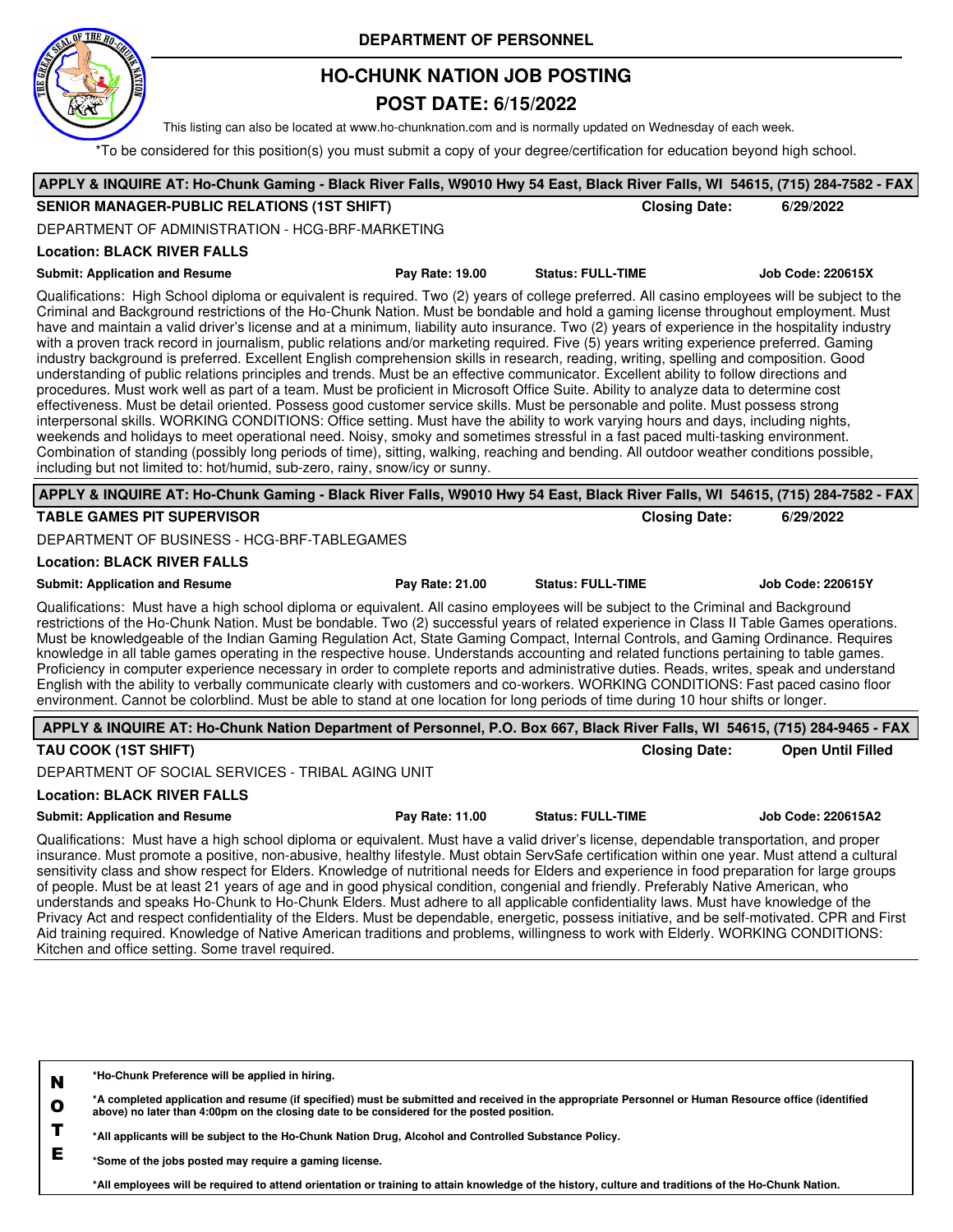

## **HO-CHUNK NATION JOB POSTING**

### **POST DATE: 6/15/2022**

This listing can also be located at www.ho-chunknation.com and is normally updated on Wednesday of each week.

\*To be considered for this position(s) you must submit a copy of your degree/certification for education beyond high school.

| APPLY & INQUIRE AT: Ho-Chunk Gaming - Nekoosa, 949 Cty Trk. G, Nekoosa, WI 54457, (715) 886-3649 - FAX                                                                                                                                                                                                                                                                                                                                                                                                                                                                                                                                                                                                                                                                                                                                                                                                                                                                                                                                                                                                                                        |                 |                          |                      |                          |
|-----------------------------------------------------------------------------------------------------------------------------------------------------------------------------------------------------------------------------------------------------------------------------------------------------------------------------------------------------------------------------------------------------------------------------------------------------------------------------------------------------------------------------------------------------------------------------------------------------------------------------------------------------------------------------------------------------------------------------------------------------------------------------------------------------------------------------------------------------------------------------------------------------------------------------------------------------------------------------------------------------------------------------------------------------------------------------------------------------------------------------------------------|-----------------|--------------------------|----------------------|--------------------------|
| <b>ACCOUNTANT II (DAYS)</b>                                                                                                                                                                                                                                                                                                                                                                                                                                                                                                                                                                                                                                                                                                                                                                                                                                                                                                                                                                                                                                                                                                                   |                 |                          | <b>Closing Date:</b> | 6/29/2022                |
| DEPARTMENT OF BUSINESS - HCG-NEKOOSA-FINANCE                                                                                                                                                                                                                                                                                                                                                                                                                                                                                                                                                                                                                                                                                                                                                                                                                                                                                                                                                                                                                                                                                                  |                 |                          |                      |                          |
| <b>Location: NEKOOSA</b>                                                                                                                                                                                                                                                                                                                                                                                                                                                                                                                                                                                                                                                                                                                                                                                                                                                                                                                                                                                                                                                                                                                      |                 |                          |                      |                          |
| <b>Submit: Application and Resume</b>                                                                                                                                                                                                                                                                                                                                                                                                                                                                                                                                                                                                                                                                                                                                                                                                                                                                                                                                                                                                                                                                                                         | Pay Rate: 19.30 | <b>Status: FULL-TIME</b> |                      | <b>Job Code: 220615B</b> |
| Qualifications: Two (2) year Associates Degree in Accounting is required. All casino employees will be subject to the Criminal and<br>Background restrictions of the Ho-Chunk Nation. Must be bondable and be able to obtain a Gaming Class II and/or III Gaming License. Must<br>be able to work varying schedules in order to meet the needs of the operation. Must have a valid driver's license, dependable transportation,<br>and proper insurance. Minimum four (4) year general ledger experience or a combination of a four year degree and two (2) years general<br>ledger experience. Minimum of two (2) years supervisory experience is required. Demonstrate strong written and verbal communication skills.<br>Demonstrate strong analytical, technical and organization skills with the ability to use sound judgement. Must have working knowledge of<br>Accounting Software and Microsoft Office Software. WORKING CONDITIONS: Must be able to work varying schedules in order to meet the<br>needs of the operation. Inside work, seated at desk for the majority of the day. Some light lifting and some standing required. |                 |                          |                      |                          |
| APPLY & INQUIRE AT: Ho-Chunk Gaming - Nekoosa, 949 Cty Trk. G, Nekoosa, WI 54457, (715) 886-3649 - FAX                                                                                                                                                                                                                                                                                                                                                                                                                                                                                                                                                                                                                                                                                                                                                                                                                                                                                                                                                                                                                                        |                 |                          |                      |                          |
| <b>CAGE CASHIER (2ND &amp; 3RD SHIFTS)</b>                                                                                                                                                                                                                                                                                                                                                                                                                                                                                                                                                                                                                                                                                                                                                                                                                                                                                                                                                                                                                                                                                                    |                 |                          | <b>Closing Date:</b> | <b>Open Until Filled</b> |
| DEPARTMENT OF BUSINESS - HCG-NEKOOSA-CAGE                                                                                                                                                                                                                                                                                                                                                                                                                                                                                                                                                                                                                                                                                                                                                                                                                                                                                                                                                                                                                                                                                                     |                 |                          |                      |                          |
| <b>Location: NEKOOSA</b>                                                                                                                                                                                                                                                                                                                                                                                                                                                                                                                                                                                                                                                                                                                                                                                                                                                                                                                                                                                                                                                                                                                      |                 |                          |                      |                          |
| <b>Submit: Application</b>                                                                                                                                                                                                                                                                                                                                                                                                                                                                                                                                                                                                                                                                                                                                                                                                                                                                                                                                                                                                                                                                                                                    | Pay Rate: 13.21 | <b>Status: FULL-TIME</b> |                      | <b>Job Code: 220615D</b> |
| Qualifications: Must have High School Diploma or GED. All casino employees will be subject to the Criminal and Background restrictions of<br>the Ho-Chunk Nation. Must be BONDABLE. Must follow chain-of-command. One (1) to three (3) years appropriate experience. Must display<br>a positive attitude at all times and be punctual and ready to work window at scheduled time. Reads, writes and understands English. Ability to<br>accurately use the calculator and other office machines as required. Must have working knowledge of gaming operations. Must have<br>demonstrated competence in mathematical skills, knowledge of accounting procedures and cash handling ability must be trustworthy.<br>MODICINO COMPITIONO: Ossina santa a face a santa a Cancada e saladita al Modificio de la contrata del distribuido de la face de la cada                                                                                                                                                                                                                                                                                       |                 |                          |                      |                          |

WORKING CONDITIONS: Casino setting loud, office setting. Cannot be colorblind. Must have good eyesight and full dexterity in both hands. Infrequent lifting of up to 100 lbs. Primary lifting requirements is 10-25 lbs. on consistent basis. Must be able to stand stoop and bend for long periods of time.

**N \*Ho-Chunk Preference will be applied in hiring.**

**O \*A completed application and resume (if specified) must be submitted and received in the appropriate Personnel or Human Resource office (identified above) no later than 4:00pm on the closing date to be considered for the posted position.**

**T \*All applicants will be subject to the Ho-Chunk Nation Drug, Alcohol and Controlled Substance Policy.**

**E \*Some of the jobs posted may require a gaming license.**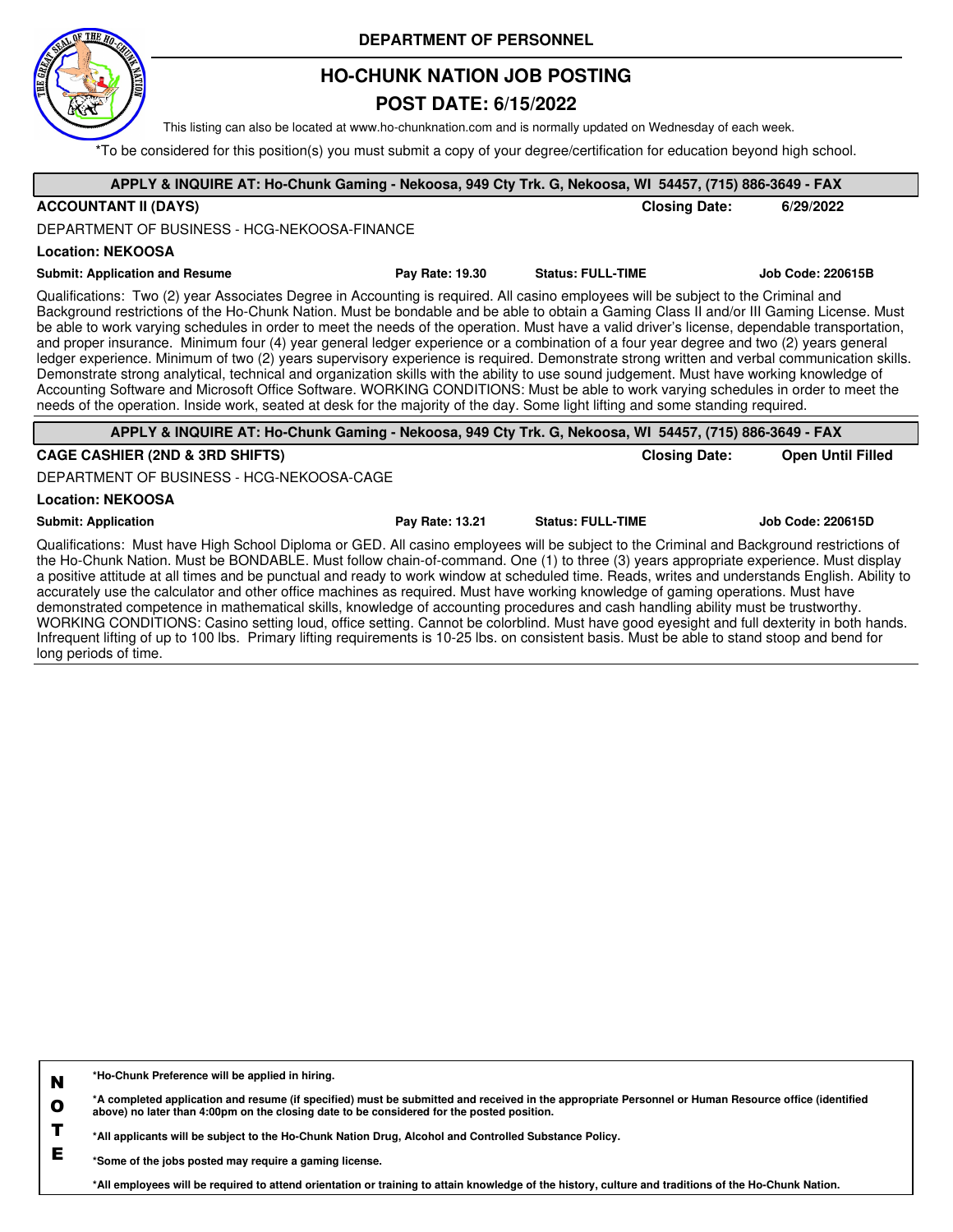

## **HO-CHUNK NATION JOB POSTING**

### **POST DATE: 6/15/2022**

This listing can also be located at www.ho-chunknation.com and is normally updated on Wednesday of each week.

\*To be considered for this position(s) you must submit a copy of your degree/certification for education beyond high school.

| APPLY & INQUIRE AT: Ho-Chunk Gaming - Nekoosa, 949 Cty Trk. G, Nekoosa, WI 54457, (715) 886-3649 - FAX                                                                                                                                                                                                                                                                                                                                                                                                                                                                                                                                                                                                                                                                                                                                                                                                                                                                                                                                                                                                                                                                                                                                                                                                                                                                                                                                                                                                                                                                                                                                                                                                                                                                                                                                                                                                                                                                                                                                                                                                                                                                                                            |                 |                          |                          |
|-------------------------------------------------------------------------------------------------------------------------------------------------------------------------------------------------------------------------------------------------------------------------------------------------------------------------------------------------------------------------------------------------------------------------------------------------------------------------------------------------------------------------------------------------------------------------------------------------------------------------------------------------------------------------------------------------------------------------------------------------------------------------------------------------------------------------------------------------------------------------------------------------------------------------------------------------------------------------------------------------------------------------------------------------------------------------------------------------------------------------------------------------------------------------------------------------------------------------------------------------------------------------------------------------------------------------------------------------------------------------------------------------------------------------------------------------------------------------------------------------------------------------------------------------------------------------------------------------------------------------------------------------------------------------------------------------------------------------------------------------------------------------------------------------------------------------------------------------------------------------------------------------------------------------------------------------------------------------------------------------------------------------------------------------------------------------------------------------------------------------------------------------------------------------------------------------------------------|-----------------|--------------------------|--------------------------|
| <b>SECURITY OFFICER (GRAVES/SWING)</b>                                                                                                                                                                                                                                                                                                                                                                                                                                                                                                                                                                                                                                                                                                                                                                                                                                                                                                                                                                                                                                                                                                                                                                                                                                                                                                                                                                                                                                                                                                                                                                                                                                                                                                                                                                                                                                                                                                                                                                                                                                                                                                                                                                            |                 | <b>Closing Date:</b>     | 6/29/2022                |
| DEPARTMENT OF BUSINESS - HCG-NEKOOSA-SECURITY                                                                                                                                                                                                                                                                                                                                                                                                                                                                                                                                                                                                                                                                                                                                                                                                                                                                                                                                                                                                                                                                                                                                                                                                                                                                                                                                                                                                                                                                                                                                                                                                                                                                                                                                                                                                                                                                                                                                                                                                                                                                                                                                                                     |                 |                          |                          |
| <b>Location: NEKOOSA</b>                                                                                                                                                                                                                                                                                                                                                                                                                                                                                                                                                                                                                                                                                                                                                                                                                                                                                                                                                                                                                                                                                                                                                                                                                                                                                                                                                                                                                                                                                                                                                                                                                                                                                                                                                                                                                                                                                                                                                                                                                                                                                                                                                                                          |                 |                          |                          |
| <b>Submit: Application</b>                                                                                                                                                                                                                                                                                                                                                                                                                                                                                                                                                                                                                                                                                                                                                                                                                                                                                                                                                                                                                                                                                                                                                                                                                                                                                                                                                                                                                                                                                                                                                                                                                                                                                                                                                                                                                                                                                                                                                                                                                                                                                                                                                                                        | Pay Rate: 15.24 | <b>Status: FULL-TIME</b> | <b>Job Code: 220615U</b> |
| Qualifications: Must have a high school diploma or GED equivalent. All casino employees will be subject to the Criminal and Background<br>restrictions of the Ho-Chunk Nation and able to obtain and maintain a gaming license. Must not have been convicted of an offense, which is<br>related to theft, fraud, children or elders. Must be bondable. Must maintain confidentiality. Must have reliable transportation, a valid driver's<br>license and proper insurance where applicable. Must have a minimum of one (1) year formal security or law enforcement training or<br>experience (military or civilian). Security training or experience may be waived with a minimum of two (2) years military service. Must possess<br>the ability to acquire a working knowledge of security procedures, investigative procedures and techniques and systems including alarm,<br>access control and identification systems. Must be able to work independently as well as in a team environment with persons of diverse<br>backgrounds and must be able to take direction and complete all tasks in a timely manner. Ability to accept change(s) (e.g., policies,<br>procedures, schedules, duties or post rotations) at any given time; sometimes on short notice, without letting it affect your ability to perform<br>all duties with a high level of customer service and professionalism. Must be able to apply learned skills (i.e. mandated trainings, SOPs, etc.)<br>to job duties. Must be physically able to perform all duties. Must possess strong PC skills and knowledge of Microsoft products. Must be able<br>to interpret a variety of instructions furnished in written, oral, diagram or schedule form; speak, read, and write in English including but not<br>limited to reading and comprehending documents, instructions and manuals, interpret meaning and retain information. Ability to speak<br>effectively to team members and guests of the organization in a public forum. Ability to comprehend and carry out detailed written or oral<br>instructions. Ability to remain calm under stressful situations and use logic and reasoning to solve problems. Ability to multitask and to |                 |                          |                          |

concentrate on a task over a period of time without being distracted. WORKING CONDITIONS: May be exposed to a smoking environment frequently. May be exposed to an elevated noise level. While performing the duties of this job, is required to stand, walk, talk and hear. Is occasionally required to sit, run, climb, balance, stoop, kneel, crouch and crawl. Is occasionally required to lift and/or move up to twenty five (25) pounds and may be required to lift and/or move up to one hundred (100) pounds or more with assistance. May occasionally be exposed

to all outside weather conditions for extended periods. Ability to work irregular hours and extended shifts including late nights, early

**N \*Ho-Chunk Preference will be applied in hiring.**

mornings, weekends and holidays.

**O \*A completed application and resume (if specified) must be submitted and received in the appropriate Personnel or Human Resource office (identified above) no later than 4:00pm on the closing date to be considered for the posted position.**

**T \*All applicants will be subject to the Ho-Chunk Nation Drug, Alcohol and Controlled Substance Policy.**

**E \*Some of the jobs posted may require a gaming license.**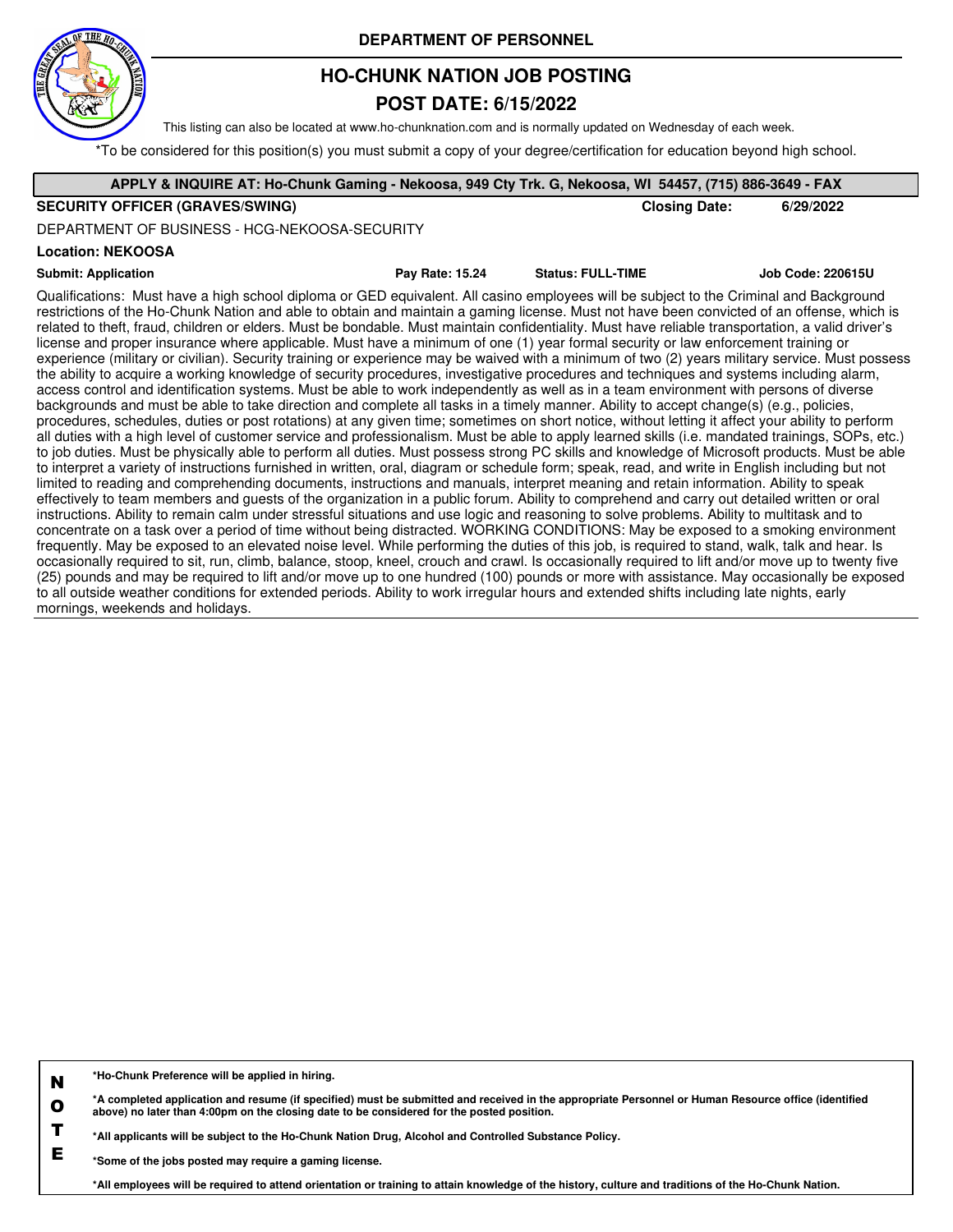

## **HO-CHUNK NATION JOB POSTING**

### **POST DATE: 6/15/2022**

This listing can also be located at www.ho-chunknation.com and is normally updated on Wednesday of each week.

\*To be considered for this position(s) you must submit a copy of your degree/certification for education beyond high school.

#### **APPLY & INQUIRE AT: Ho-Chunk Nation Department of Personnel, P.O. Box 667, Black River Falls, WI 54615, (715) 284-9465 - FAX REGISTERED NURSE-HOME CARE (8A-4:30P) Closing Date: 6/29/2022 Location: VARIOUS Submit: Application Pay Rate: DOQ Status: FULL-TIME Job Code: 220615S** Qualifications: Associates degree in Nursing is required. Bachelor's degree in Nursing preferred. Will accept Graduate Nurse with obtaining Registered Nurse license within 6 months of employment. Possess a current State of Wisconsin RN license in good standing or General Nurse. Possess Cardiopulmonary Resuscitation (CPR) certification or obtain within 90 days of hire. Possess a valid driver's license, dependable transportation, and proof of auto insurance. Completes National Incident Management System (NIMS)/Incident Command System (ICS) 100, 700 certification within six (6) months of employment. Must maintain patient confidentiality in accordance with the Privacy Act/HIPAA. Preferred three (3) years nursing experience. Possess basic computer skills and have experience with Electronic Health Records. Knowledge of the use of community resources as well as public health nursing practices. Comprehensive knowledge of home care practices assessment, principles and evaluation process. Knowledge and respect of Ho-Chunk Nation culture, traditions, and community concerns. Knowledge of the core functions and essential services of home health in addition to current home health nursing principles and processes. Proficiency in problem solving, conflict resolution, decision making, critical and analytical thinking skills. Proficiency in communicating in writing and orally, in person, and through electronic means, with linguistic and cultural proficiency. Provides prevention and control of communicable diseases. Provides health education that is adapted by the needs of each individual community. Contributes to performance measures and process improvement to improve quality. Responds to regular and proactive public communications with stakeholders and general public. Applies strategies for continuous quality improvement. Participates in required emergency preparedness training to support public health preparedness and emergency response efforts. This may require non-traditional work schedule. Ability to communicate and work well with others. Ability to work independently and demonstrate capacity to educate others. Ability to lead and promote a healthy, nonabusive lifestyle. Ability to work within a diverse cultural population. WORKING CONDITIONS: General in home care setting and community sites. Work performed in the community is sometimes subject to conditions ranging from inclement weather to dangerous conditions such as snow/ice, cold, heat, noise, wetness/humidity, vibration, sudden temperature changes, and poor illumination at the job site or due to travel on the job. Travel to and from field locations may subject worker to increased risk of driving hazards. Community locations may subject worker to communicable diseases, insects and other disease vectors, toxins, hazardous materials, and animals. In all settings, employees in this classification may occasionally need to relate to members of the public who exhibit challenging, atypical or hostile behaviors and/or communication. Traveling is a necessity. Potential exposure to hazardous and bio-hazardous material. Requires use of personal protective equipment. DEPARTMENT OF HEALTH - COMMUNITY HEALTH

**N \*Ho-Chunk Preference will be applied in hiring.**

**O \*A completed application and resume (if specified) must be submitted and received in the appropriate Personnel or Human Resource office (identified above) no later than 4:00pm on the closing date to be considered for the posted position.**

**T \*All applicants will be subject to the Ho-Chunk Nation Drug, Alcohol and Controlled Substance Policy.**

**E \*Some of the jobs posted may require a gaming license.**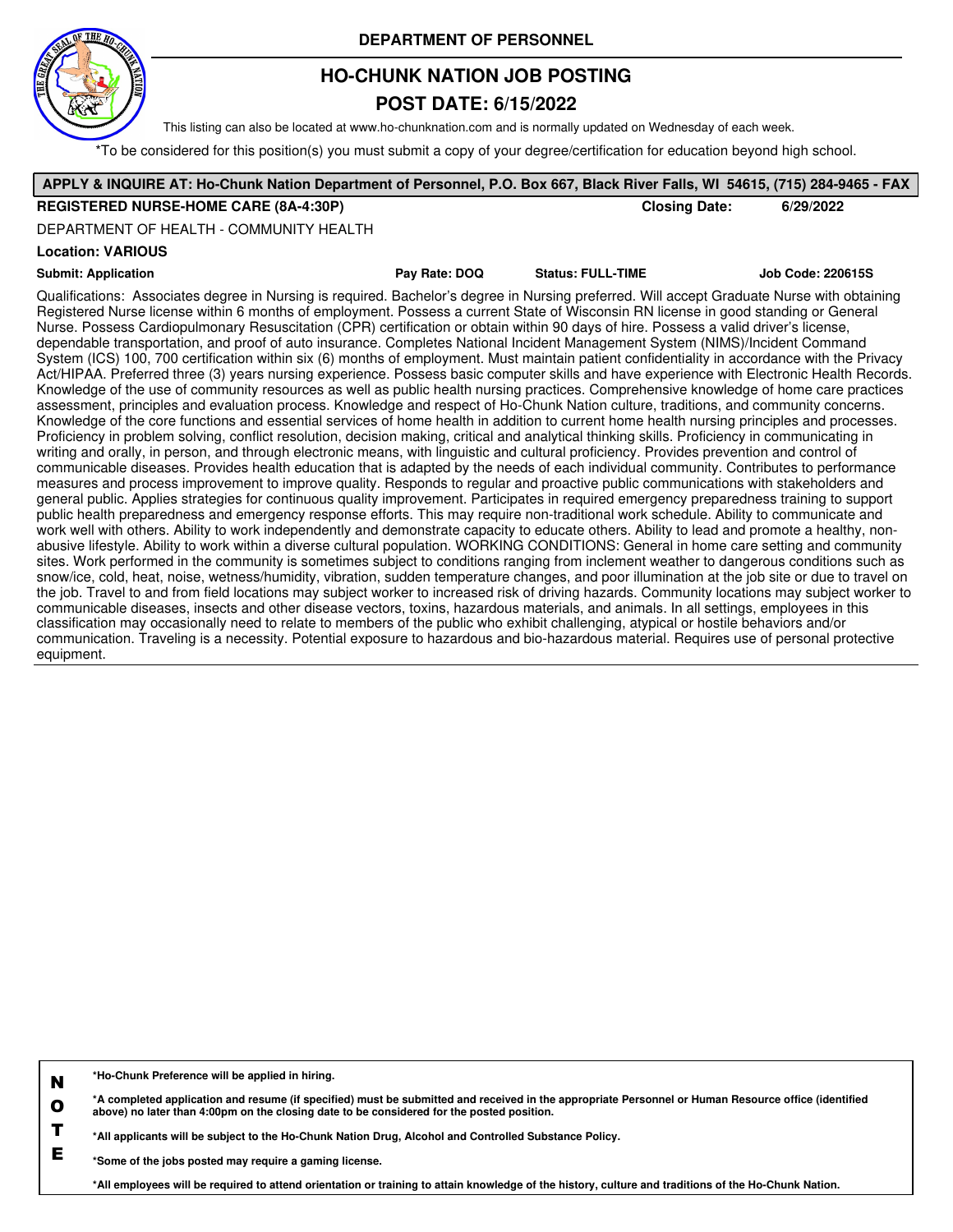

## **HO-CHUNK NATION JOB POSTING**

## **POST DATE: 6/15/2022**

This listing can also be located at www.ho-chunknation.com and is normally updated on Wednesday of each week.

 $T$  be considered for this position(s) you must submit a copy of your degree/certification for education beyond high school.

| ro be considered for this position(s) you must submit a copy or your degree/centification for education beyond myn school.<br>APPLY & INQUIRE AT: Ho-Chunk Gaming - Wittenberg, N7198 US Hwy 45, Wittenberg, WI 54499, (715) 253-3183 - FAX                                                                                                                                                                                                                                                                                                                                                                                                                                                                                                                                                                                                                                                                                                                                                                                                                                                                                                                                                                                                                                                                                                                                                                                                                                                                                                                                                                                                                                                                                                                                                                                                                                                                                                                                                                                                                                                                                                                                                                                                                                                                                                                                                                                                                                                                                                                                                                                                                                                                                                                                                                                                                                                                                                                                                                                                                  |                          |                          |  |  |  |
|--------------------------------------------------------------------------------------------------------------------------------------------------------------------------------------------------------------------------------------------------------------------------------------------------------------------------------------------------------------------------------------------------------------------------------------------------------------------------------------------------------------------------------------------------------------------------------------------------------------------------------------------------------------------------------------------------------------------------------------------------------------------------------------------------------------------------------------------------------------------------------------------------------------------------------------------------------------------------------------------------------------------------------------------------------------------------------------------------------------------------------------------------------------------------------------------------------------------------------------------------------------------------------------------------------------------------------------------------------------------------------------------------------------------------------------------------------------------------------------------------------------------------------------------------------------------------------------------------------------------------------------------------------------------------------------------------------------------------------------------------------------------------------------------------------------------------------------------------------------------------------------------------------------------------------------------------------------------------------------------------------------------------------------------------------------------------------------------------------------------------------------------------------------------------------------------------------------------------------------------------------------------------------------------------------------------------------------------------------------------------------------------------------------------------------------------------------------------------------------------------------------------------------------------------------------------------------------------------------------------------------------------------------------------------------------------------------------------------------------------------------------------------------------------------------------------------------------------------------------------------------------------------------------------------------------------------------------------------------------------------------------------------------------------------------------|--------------------------|--------------------------|--|--|--|
| <b>SECURITY OFFICER (2ND &amp; 3RD SHIFTS)</b>                                                                                                                                                                                                                                                                                                                                                                                                                                                                                                                                                                                                                                                                                                                                                                                                                                                                                                                                                                                                                                                                                                                                                                                                                                                                                                                                                                                                                                                                                                                                                                                                                                                                                                                                                                                                                                                                                                                                                                                                                                                                                                                                                                                                                                                                                                                                                                                                                                                                                                                                                                                                                                                                                                                                                                                                                                                                                                                                                                                                               | <b>Closing Date:</b>     | <b>Open Until Filled</b> |  |  |  |
| DEPARTMENT OF BUSINESS - HCG-WITTENBERG-SECURITY                                                                                                                                                                                                                                                                                                                                                                                                                                                                                                                                                                                                                                                                                                                                                                                                                                                                                                                                                                                                                                                                                                                                                                                                                                                                                                                                                                                                                                                                                                                                                                                                                                                                                                                                                                                                                                                                                                                                                                                                                                                                                                                                                                                                                                                                                                                                                                                                                                                                                                                                                                                                                                                                                                                                                                                                                                                                                                                                                                                                             |                          |                          |  |  |  |
| <b>Location: WITTENBERG</b>                                                                                                                                                                                                                                                                                                                                                                                                                                                                                                                                                                                                                                                                                                                                                                                                                                                                                                                                                                                                                                                                                                                                                                                                                                                                                                                                                                                                                                                                                                                                                                                                                                                                                                                                                                                                                                                                                                                                                                                                                                                                                                                                                                                                                                                                                                                                                                                                                                                                                                                                                                                                                                                                                                                                                                                                                                                                                                                                                                                                                                  |                          |                          |  |  |  |
|                                                                                                                                                                                                                                                                                                                                                                                                                                                                                                                                                                                                                                                                                                                                                                                                                                                                                                                                                                                                                                                                                                                                                                                                                                                                                                                                                                                                                                                                                                                                                                                                                                                                                                                                                                                                                                                                                                                                                                                                                                                                                                                                                                                                                                                                                                                                                                                                                                                                                                                                                                                                                                                                                                                                                                                                                                                                                                                                                                                                                                                              |                          |                          |  |  |  |
| <b>Submit: Application</b><br>Pay Rate: 15.69<br><b>Status: FULL-TIME</b><br><b>Job Code: 220615V</b><br>Qualifications: Must have a high school diploma or GED equivalent. All casino employees will be subject to the Criminal and Background<br>restrictions of the Ho-Chunk Nation and able to obtain and maintain a gaming license. Must not have been convicted of an offense, which is<br>related to theft, fraud, children or elders. Must be bondable. Must maintain confidentiality. Must have reliable transportation, a valid driver's<br>license and proper insurance where applicable. Must have a minimum of one (1) year formal security or law enforcement training or<br>experience (military or civilian). Security training or experience may be waived with a minimum of two (2) years military service. Must possess<br>the ability to acquire a working knowledge of security procedures, investigative procedures and techniques and systems including alarm,<br>access control and identification systems. Must be able to work independently as well as in a team environment with persons of diverse<br>backgrounds and must be able to take direction and complete all tasks in a timely manner. Ability to accept change(s) (e.g., policies,<br>procedures, schedules, duties or post rotations) at any given time; sometimes on short notice, without letting it affect your ability to perform<br>all duties with a high level of customer service and professionalism. Must be able to apply learned skills (i.e. mandated trainings, SOPs, etc.)<br>to job duties. Must be physically able to perform all duties. Must possess strong PC skills and knowledge of Microsoft products. Must be able<br>to interpret a variety of instructions furnished in written, oral, diagram or schedule form; speak, read, and write in English including but not<br>limited to reading and comprehending documents, instructions and manuals, interpret meaning and retain information. Ability to speak<br>effectively to team members and guests of the organization in a public forum. Ability to comprehend and carry out detailed written or oral<br>instructions. Ability to remain calm under stressful situations and use logic and reasoning to solve problems. Ability to multitask and to<br>concentrate on a task over a period of time without being distracted. WORKING CONDITIONS: May be exposed to a smoking environment<br>frequently. May be exposed to an elevated noise level. While performing the duties of this job, is required to stand, walk, talk and hear. Is<br>occasionally required to sit, run, climb, balance, stoop, kneel, crouch and crawl. Is occasionally required to lift and/or move up to twenty five<br>(25) pounds and may be required to lift and/or move up to one hundred (100) pounds or more with assistance. May occasionally be exposed<br>to all outside weather conditions for extended periods. Ability to work irregular hours and extended shifts including late nights, early |                          |                          |  |  |  |
| mornings, weekends and holidays.                                                                                                                                                                                                                                                                                                                                                                                                                                                                                                                                                                                                                                                                                                                                                                                                                                                                                                                                                                                                                                                                                                                                                                                                                                                                                                                                                                                                                                                                                                                                                                                                                                                                                                                                                                                                                                                                                                                                                                                                                                                                                                                                                                                                                                                                                                                                                                                                                                                                                                                                                                                                                                                                                                                                                                                                                                                                                                                                                                                                                             |                          |                          |  |  |  |
| PREVIOUS POSTINGS - FOR ALL FACILITIES                                                                                                                                                                                                                                                                                                                                                                                                                                                                                                                                                                                                                                                                                                                                                                                                                                                                                                                                                                                                                                                                                                                                                                                                                                                                                                                                                                                                                                                                                                                                                                                                                                                                                                                                                                                                                                                                                                                                                                                                                                                                                                                                                                                                                                                                                                                                                                                                                                                                                                                                                                                                                                                                                                                                                                                                                                                                                                                                                                                                                       |                          |                          |  |  |  |
|                                                                                                                                                                                                                                                                                                                                                                                                                                                                                                                                                                                                                                                                                                                                                                                                                                                                                                                                                                                                                                                                                                                                                                                                                                                                                                                                                                                                                                                                                                                                                                                                                                                                                                                                                                                                                                                                                                                                                                                                                                                                                                                                                                                                                                                                                                                                                                                                                                                                                                                                                                                                                                                                                                                                                                                                                                                                                                                                                                                                                                                              |                          |                          |  |  |  |
| APPLY & INQUIRE AT: Ho-Chunk Gaming - Wisconsin Dells, S3214 County Road BD, Baraboo, WI 53913, (608) 355-4000 - FAX                                                                                                                                                                                                                                                                                                                                                                                                                                                                                                                                                                                                                                                                                                                                                                                                                                                                                                                                                                                                                                                                                                                                                                                                                                                                                                                                                                                                                                                                                                                                                                                                                                                                                                                                                                                                                                                                                                                                                                                                                                                                                                                                                                                                                                                                                                                                                                                                                                                                                                                                                                                                                                                                                                                                                                                                                                                                                                                                         |                          |                          |  |  |  |
| <b>BANKER/CASHIER (2ND SHIFT)</b>                                                                                                                                                                                                                                                                                                                                                                                                                                                                                                                                                                                                                                                                                                                                                                                                                                                                                                                                                                                                                                                                                                                                                                                                                                                                                                                                                                                                                                                                                                                                                                                                                                                                                                                                                                                                                                                                                                                                                                                                                                                                                                                                                                                                                                                                                                                                                                                                                                                                                                                                                                                                                                                                                                                                                                                                                                                                                                                                                                                                                            | <b>Closing Date:</b>     | <b>Open Until Filled</b> |  |  |  |
| DEPARTMENT OF BUSINESS - HCG-WI DELLS-BINGO                                                                                                                                                                                                                                                                                                                                                                                                                                                                                                                                                                                                                                                                                                                                                                                                                                                                                                                                                                                                                                                                                                                                                                                                                                                                                                                                                                                                                                                                                                                                                                                                                                                                                                                                                                                                                                                                                                                                                                                                                                                                                                                                                                                                                                                                                                                                                                                                                                                                                                                                                                                                                                                                                                                                                                                                                                                                                                                                                                                                                  |                          |                          |  |  |  |
| <b>Location: BARABOO</b>                                                                                                                                                                                                                                                                                                                                                                                                                                                                                                                                                                                                                                                                                                                                                                                                                                                                                                                                                                                                                                                                                                                                                                                                                                                                                                                                                                                                                                                                                                                                                                                                                                                                                                                                                                                                                                                                                                                                                                                                                                                                                                                                                                                                                                                                                                                                                                                                                                                                                                                                                                                                                                                                                                                                                                                                                                                                                                                                                                                                                                     |                          |                          |  |  |  |
| <b>Submit: Application</b><br>Pay Rate: 13.08<br>Qualifications: Must have high school diploma or equivalent. All casino employees will be subject to the Criminal and Background<br>restrictions of the Ho-Chunk Nation. Must be bondable. Must have demonstrated competence in the use of mathematical skills. WORKING<br>CONDITIONS Loud, smoky, fast-paced environment. Must be able to lift up to 20lbs.                                                                                                                                                                                                                                                                                                                                                                                                                                                                                                                                                                                                                                                                                                                                                                                                                                                                                                                                                                                                                                                                                                                                                                                                                                                                                                                                                                                                                                                                                                                                                                                                                                                                                                                                                                                                                                                                                                                                                                                                                                                                                                                                                                                                                                                                                                                                                                                                                                                                                                                                                                                                                                                | <b>Status: FULL-TIME</b> | <b>Job Code: 220427C</b> |  |  |  |
| APPLY & INQUIRE AT: Ho-Chunk Gaming - Wisconsin Dells, S3214 County Road BD, Baraboo, WI 53913, (608) 355-4000 - FAX                                                                                                                                                                                                                                                                                                                                                                                                                                                                                                                                                                                                                                                                                                                                                                                                                                                                                                                                                                                                                                                                                                                                                                                                                                                                                                                                                                                                                                                                                                                                                                                                                                                                                                                                                                                                                                                                                                                                                                                                                                                                                                                                                                                                                                                                                                                                                                                                                                                                                                                                                                                                                                                                                                                                                                                                                                                                                                                                         |                          |                          |  |  |  |
| <b>BINGO FLOOR CLERK (2ND SHIFT)</b>                                                                                                                                                                                                                                                                                                                                                                                                                                                                                                                                                                                                                                                                                                                                                                                                                                                                                                                                                                                                                                                                                                                                                                                                                                                                                                                                                                                                                                                                                                                                                                                                                                                                                                                                                                                                                                                                                                                                                                                                                                                                                                                                                                                                                                                                                                                                                                                                                                                                                                                                                                                                                                                                                                                                                                                                                                                                                                                                                                                                                         | <b>Closing Date:</b>     | <b>Open Until Filled</b> |  |  |  |
| DEPARTMENT OF BUSINESS - HCG-WI DELLS-BINGO                                                                                                                                                                                                                                                                                                                                                                                                                                                                                                                                                                                                                                                                                                                                                                                                                                                                                                                                                                                                                                                                                                                                                                                                                                                                                                                                                                                                                                                                                                                                                                                                                                                                                                                                                                                                                                                                                                                                                                                                                                                                                                                                                                                                                                                                                                                                                                                                                                                                                                                                                                                                                                                                                                                                                                                                                                                                                                                                                                                                                  |                          |                          |  |  |  |
| <b>Location: BARABOO</b>                                                                                                                                                                                                                                                                                                                                                                                                                                                                                                                                                                                                                                                                                                                                                                                                                                                                                                                                                                                                                                                                                                                                                                                                                                                                                                                                                                                                                                                                                                                                                                                                                                                                                                                                                                                                                                                                                                                                                                                                                                                                                                                                                                                                                                                                                                                                                                                                                                                                                                                                                                                                                                                                                                                                                                                                                                                                                                                                                                                                                                     |                          |                          |  |  |  |
| Pay Rate: 10.90<br><b>Submit: Application</b>                                                                                                                                                                                                                                                                                                                                                                                                                                                                                                                                                                                                                                                                                                                                                                                                                                                                                                                                                                                                                                                                                                                                                                                                                                                                                                                                                                                                                                                                                                                                                                                                                                                                                                                                                                                                                                                                                                                                                                                                                                                                                                                                                                                                                                                                                                                                                                                                                                                                                                                                                                                                                                                                                                                                                                                                                                                                                                                                                                                                                | <b>Status: FULL-TIME</b> | <b>Job Code: 220427E</b> |  |  |  |
| Qualifications: Must have a high school diploma or GED. All casino employees will be subject to the Criminal and Background restrictions of<br>the Ho-Chunk Nation. Must be bondable. Must be free of money related convictions. Steady and dependable work record with a minimum of<br>one (1) year prior work experience with cash registers. WORKING CONDITIONS: Must be able to stand and walk for long periods of time.<br>Must be able to lift and carry up to 35lbs. Must be able to work in a smoking environment.                                                                                                                                                                                                                                                                                                                                                                                                                                                                                                                                                                                                                                                                                                                                                                                                                                                                                                                                                                                                                                                                                                                                                                                                                                                                                                                                                                                                                                                                                                                                                                                                                                                                                                                                                                                                                                                                                                                                                                                                                                                                                                                                                                                                                                                                                                                                                                                                                                                                                                                                   |                          |                          |  |  |  |
|                                                                                                                                                                                                                                                                                                                                                                                                                                                                                                                                                                                                                                                                                                                                                                                                                                                                                                                                                                                                                                                                                                                                                                                                                                                                                                                                                                                                                                                                                                                                                                                                                                                                                                                                                                                                                                                                                                                                                                                                                                                                                                                                                                                                                                                                                                                                                                                                                                                                                                                                                                                                                                                                                                                                                                                                                                                                                                                                                                                                                                                              |                          |                          |  |  |  |
| *Ho-Chunk Preference will be applied in hiring.<br>N<br>*A completed application and resume (if specified) must be submitted and received in the appropriate Personnel or Human Resource office (identified<br>$\mathbf{o}$<br>above) no later than 4:00pm on the closing date to be considered for the posted position.<br>T<br>*All applicants will be subject to the Ho-Chunk Nation Drug, Alcohol and Controlled Substance Policy.                                                                                                                                                                                                                                                                                                                                                                                                                                                                                                                                                                                                                                                                                                                                                                                                                                                                                                                                                                                                                                                                                                                                                                                                                                                                                                                                                                                                                                                                                                                                                                                                                                                                                                                                                                                                                                                                                                                                                                                                                                                                                                                                                                                                                                                                                                                                                                                                                                                                                                                                                                                                                       |                          |                          |  |  |  |

**\*Some of the jobs posted may require a gaming license.**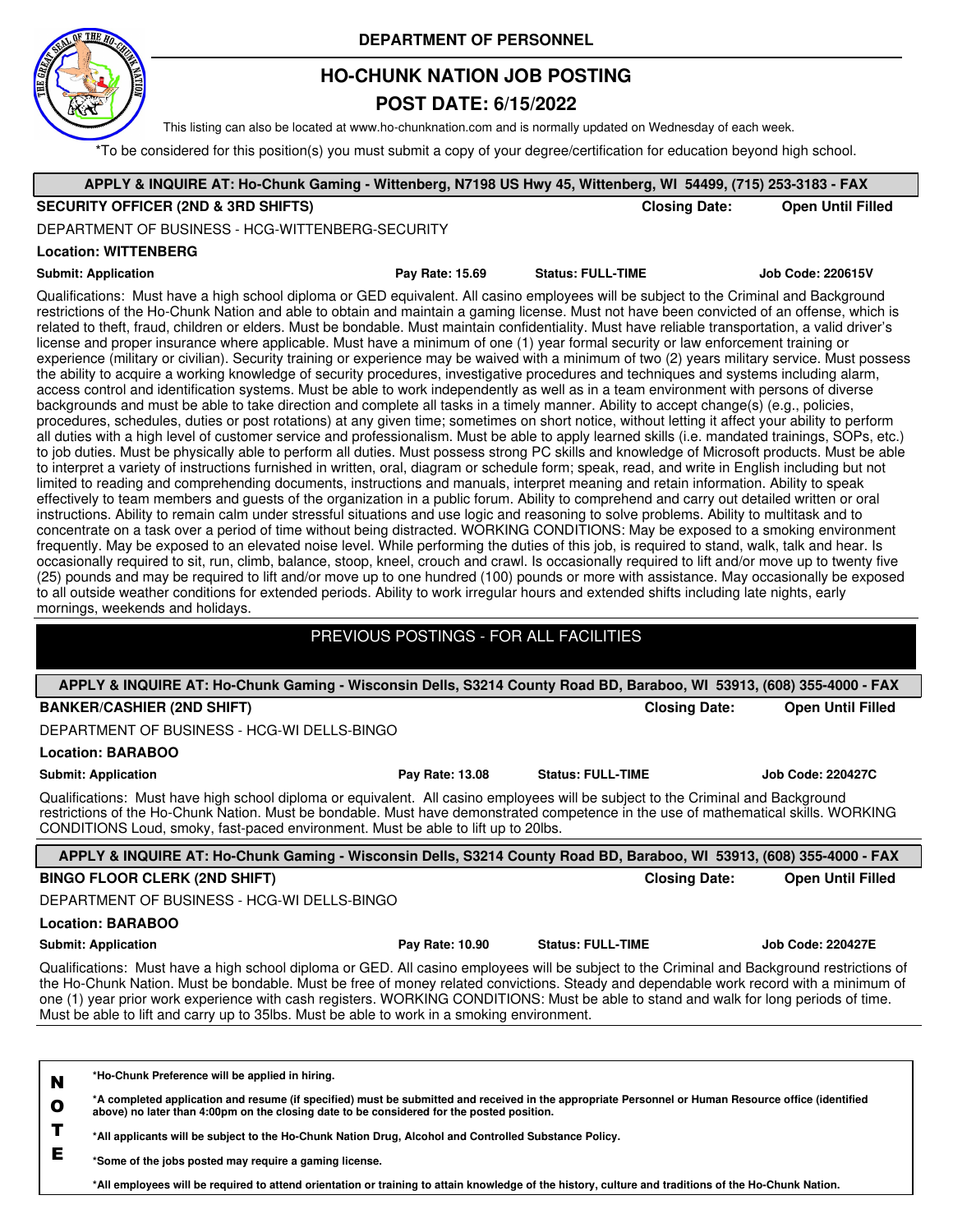

Г

### **DEPARTMENT OF PERSONNEL**

## **HO-CHUNK NATION JOB POSTING**

## **POST DATE: 6/15/2022**

This listing can also be located at www.ho-chunknation.com and is normally updated on Wednesday of each week.

\*To be considered for this position(s) you must submit a copy of your degree/certification for education beyond high school.

|              | APPLY & INQUIRE AT: Ho-Chunk Gaming - Wisconsin Dells, S3214 County Road BD, Baraboo, WI 53913, (608) 355-4000 - FAX                                                                                                                                                                                                                                                                                                                                                                                                                                                                                                                                                                                                                                                                                                                                                                                                                               |                 |                                    |                          |
|--------------|----------------------------------------------------------------------------------------------------------------------------------------------------------------------------------------------------------------------------------------------------------------------------------------------------------------------------------------------------------------------------------------------------------------------------------------------------------------------------------------------------------------------------------------------------------------------------------------------------------------------------------------------------------------------------------------------------------------------------------------------------------------------------------------------------------------------------------------------------------------------------------------------------------------------------------------------------|-----------------|------------------------------------|--------------------------|
|              | <b>CAGE CASHIER (ANY SHIFTS)</b>                                                                                                                                                                                                                                                                                                                                                                                                                                                                                                                                                                                                                                                                                                                                                                                                                                                                                                                   |                 | <b>Closing Date:</b>               | <b>Open Until Filled</b> |
|              | DEPARTMENT OF BUSINESS - HCG-WI DELLS-CAGE                                                                                                                                                                                                                                                                                                                                                                                                                                                                                                                                                                                                                                                                                                                                                                                                                                                                                                         |                 |                                    |                          |
|              | <b>Location: BARABOO</b>                                                                                                                                                                                                                                                                                                                                                                                                                                                                                                                                                                                                                                                                                                                                                                                                                                                                                                                           |                 |                                    |                          |
|              | <b>Submit: Application</b>                                                                                                                                                                                                                                                                                                                                                                                                                                                                                                                                                                                                                                                                                                                                                                                                                                                                                                                         | Pay Rate: 14.18 | <b>Status: FULL-TIME/PART-TIME</b> | <b>Job Code: 220608A</b> |
| of time.     | Qualifications: Must have High School Diploma or GED. All casino employees will be subject to the Criminal and Background restrictions of<br>the Ho-Chunk Nation. Must be BONDABLE. Must follow chain-of-command. One (1) to three (3) years appropriate experience. WORKING<br>CONDITIONS: Casino setting loud, office setting. Cannot be colorblind. Must have good eyesight and full dexterity in both hands. Infrequent<br>lifting of up to 100 lbs. Primary lifting requirements is 10-25 lbs. on consistent basis. Must be able to stand stoop and bend for long periods                                                                                                                                                                                                                                                                                                                                                                     |                 |                                    |                          |
|              | APPLY & INQUIRE AT: Ho-Chunk Gaming - Wisconsin Dells, S3214 County Road BD, Baraboo, WI 53913, (608) 355-4000 - FAX                                                                                                                                                                                                                                                                                                                                                                                                                                                                                                                                                                                                                                                                                                                                                                                                                               |                 |                                    |                          |
|              | <b>CASINO HOST/HOSTESS (VARIES)</b>                                                                                                                                                                                                                                                                                                                                                                                                                                                                                                                                                                                                                                                                                                                                                                                                                                                                                                                |                 | <b>Closing Date:</b>               | <b>Open Until Filled</b> |
|              | DEPARTMENT OF BUSINESS - HCG-WI DELLS-SLOTS                                                                                                                                                                                                                                                                                                                                                                                                                                                                                                                                                                                                                                                                                                                                                                                                                                                                                                        |                 |                                    |                          |
|              | <b>Location: BARABOO</b>                                                                                                                                                                                                                                                                                                                                                                                                                                                                                                                                                                                                                                                                                                                                                                                                                                                                                                                           |                 |                                    |                          |
|              | <b>Submit: Application</b>                                                                                                                                                                                                                                                                                                                                                                                                                                                                                                                                                                                                                                                                                                                                                                                                                                                                                                                         | Pay Rate: 15.27 | <b>Status: FULL-TIME</b>           | Job Code: 220601A21      |
|              | Qualifications: High school diploma or equivalent is required. All casino employees will be subject to the Criminal and Background<br>restrictions of the Ho-Chunk Nation. Must be bondable and hold a gaming license throughout employment. Previous Casino Host experience<br>or Player Development in a gaming operation. Gaming industry experience is preferred. Customer service experience is preferred.<br>WORKING CONDITIONS Office setting. Must have the ability and willingness to work assigned schedule including nights, weekends,<br>holidays and extended unscheduled hours when required to meet operational needs. Noisy, smoky and sometimes stressful in a fast paced<br>multi-tasking environment. Combination of standing (possibly long periods of time), sitting, walking, reaching and bending. All outdoor<br>weather conditions possible, including but not limited to: hot/humid, sub-zero, rainy, snow/icy or sunny. |                 |                                    |                          |
|              | APPLY & INQUIRE AT: Ho-Chunk Gaming - Wisconsin Dells, S3214 County Road BD, Baraboo, WI 53913, (608) 355-4000 - FAX                                                                                                                                                                                                                                                                                                                                                                                                                                                                                                                                                                                                                                                                                                                                                                                                                               |                 |                                    |                          |
|              | <b>EMERGENCY MEDICAL TECHNICIAN (1ST, 2ND &amp; 3RD SHIFT)</b>                                                                                                                                                                                                                                                                                                                                                                                                                                                                                                                                                                                                                                                                                                                                                                                                                                                                                     |                 | <b>Closing Date:</b>               | <b>Open Until Filled</b> |
|              | DEPARTMENT OF BUSINESS - HCG-WI DELLS-SECURITY                                                                                                                                                                                                                                                                                                                                                                                                                                                                                                                                                                                                                                                                                                                                                                                                                                                                                                     |                 |                                    |                          |
|              |                                                                                                                                                                                                                                                                                                                                                                                                                                                                                                                                                                                                                                                                                                                                                                                                                                                                                                                                                    |                 |                                    |                          |
|              | <b>Location: BARABOO</b>                                                                                                                                                                                                                                                                                                                                                                                                                                                                                                                                                                                                                                                                                                                                                                                                                                                                                                                           |                 |                                    |                          |
|              | <b>Submit: Application, Resume and Transcripts</b>                                                                                                                                                                                                                                                                                                                                                                                                                                                                                                                                                                                                                                                                                                                                                                                                                                                                                                 | Pay Rate: 16.36 | <b>Status: FULL-TIME/PART-TIME</b> | <b>Job Code: 220608F</b> |
|              | Qualifications: Must have a high school diploma or equivalent. A valid/current State of Wisconsin Emergency Medical Technician License is<br>required. A current Healthcare Professional level CPR certification is required. All casino employees will be subject to the Criminal and<br>Background restrictions of the Ho-Chunk Nation. Maintain complete patient confidentiality. Must be bondable. Must be able to obtain and<br>maintain a Gaming License. Must have reliable transportation, a valid driver's license and proper insurance where applicable. Must be able to<br>write, speak, and understand English. Must be physically able to perform all duties. Security experience is preferred.                                                                                                                                                                                                                                       |                 |                                    |                          |
|              | APPLY & INQUIRE AT: Ho-Chunk Gaming - Wisconsin Dells, S3214 County Road BD, Baraboo, WI 53913, (608) 355-4000 - FAX                                                                                                                                                                                                                                                                                                                                                                                                                                                                                                                                                                                                                                                                                                                                                                                                                               |                 |                                    |                          |
|              | <b>ENVIRONMENTAL SERVICE HEAVY DUTY CLEANER (NIGHTS)</b>                                                                                                                                                                                                                                                                                                                                                                                                                                                                                                                                                                                                                                                                                                                                                                                                                                                                                           |                 | <b>Closing Date:</b>               | <b>Open Until Filled</b> |
|              | DEPARTMENT OF BUSINESS - HCG-WI DELLS-FACILITIES                                                                                                                                                                                                                                                                                                                                                                                                                                                                                                                                                                                                                                                                                                                                                                                                                                                                                                   |                 |                                    |                          |
|              | <b>Location: BARABOO</b>                                                                                                                                                                                                                                                                                                                                                                                                                                                                                                                                                                                                                                                                                                                                                                                                                                                                                                                           |                 |                                    |                          |
|              | <b>Submit: Application</b>                                                                                                                                                                                                                                                                                                                                                                                                                                                                                                                                                                                                                                                                                                                                                                                                                                                                                                                         | Pay Rate: 15.27 | <b>Status: FULL-TIME/PART-TIME</b> | <b>Job Code: 2205251</b> |
|              | Qualifications: High School Diploma or equivalent is required. All casino employees will be subject to the Criminal and Background<br>restrictions of the Ho-Chunk Nation. Maintain in compliance with the Ho-Chunk Nation Occupational and Safety and Health Program Act of<br>2002. Must be bondable. Dependable transportation is required. Maintain confidentiality. Minimum of one (1) year experience of utilization of<br>industrial machinery. Prior professional experience is preferred: Knowledge, understanding, or previous training of cleaning, chemicals, and<br>applications. WORKING CONDITIONS: Able to work nights, weekends, and holidays as assigned. Smoking atmosphere. All conditions<br>related to weather. Must be able to stoop, kneel, reach, stretch, push, pull, bend, twist, lift, and climb.                                                                                                                      |                 |                                    |                          |
|              |                                                                                                                                                                                                                                                                                                                                                                                                                                                                                                                                                                                                                                                                                                                                                                                                                                                                                                                                                    |                 |                                    |                          |
| N            | *Ho-Chunk Preference will be applied in hiring.                                                                                                                                                                                                                                                                                                                                                                                                                                                                                                                                                                                                                                                                                                                                                                                                                                                                                                    |                 |                                    |                          |
| $\mathbf{o}$ | *A completed application and resume (if specified) must be submitted and received in the appropriate Personnel or Human Resource office (identified<br>above) no later than 4:00pm on the closing date to be considered for the posted position.                                                                                                                                                                                                                                                                                                                                                                                                                                                                                                                                                                                                                                                                                                   |                 |                                    |                          |
| т<br>Е       | *All applicants will be subject to the Ho-Chunk Nation Drug, Alcohol and Controlled Substance Policy.                                                                                                                                                                                                                                                                                                                                                                                                                                                                                                                                                                                                                                                                                                                                                                                                                                              |                 |                                    |                          |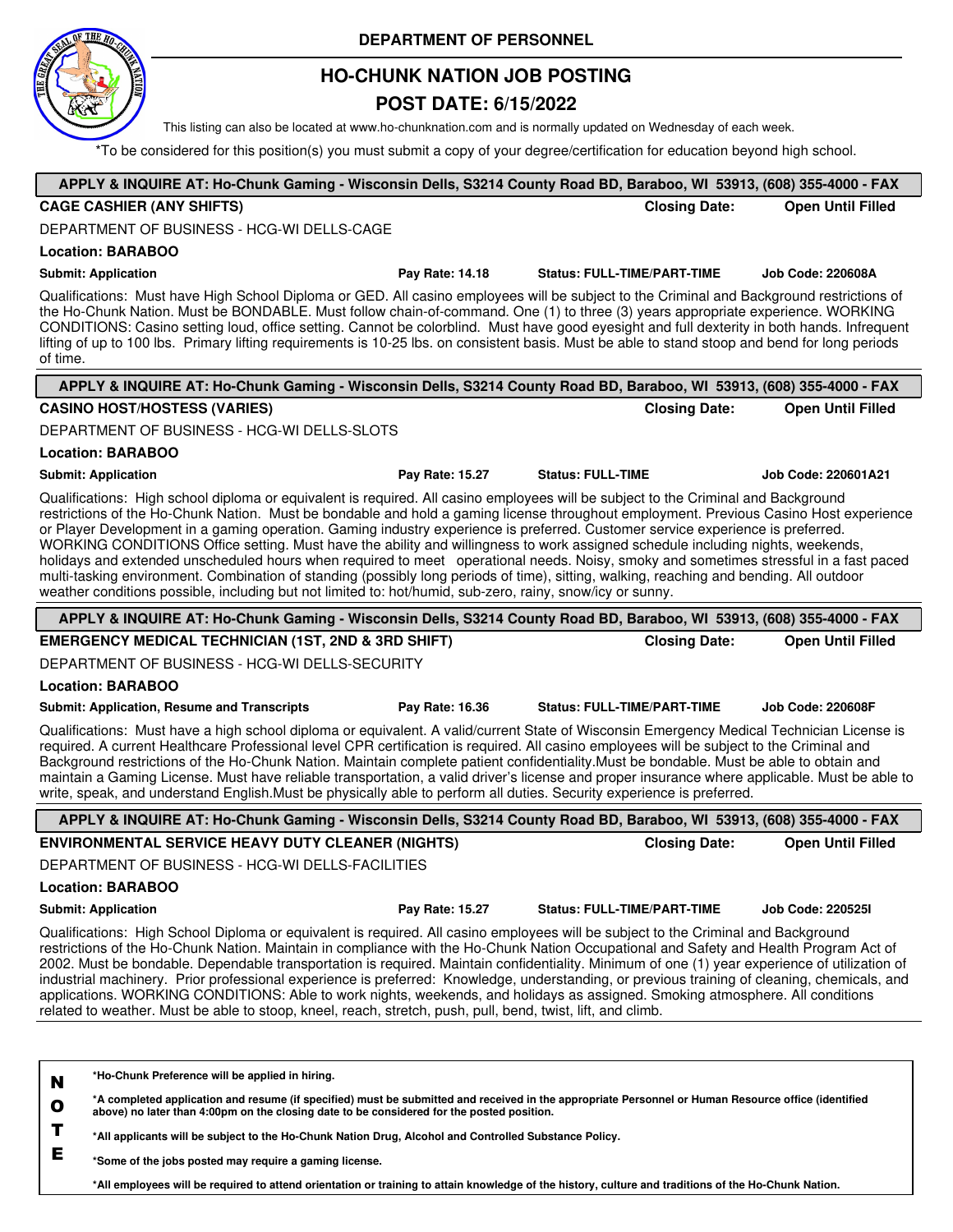

## **HO-CHUNK NATION JOB POSTING**

## **POST DATE: 6/15/2022**

This listing can also be located at www.ho-chunknation.com and is normally updated on Wednesday of each week.

\*To be considered for this position(s) you must submit a copy of your degree/certification for education beyond high school.

| APPLY & INQUIRE AT: Ho-Chunk Gaming - Wisconsin Dells, S3214 County Road BD, Baraboo, WI 53913, (608) 355-4000 - FAX                                                                                                                                                                                                                                                                                                                                                                                                                                                                                                                                                                                                                                                                                                                                                                                                                                                                                                                                                                                                                                                                                                                                                    |                 |                          |                      |                          |
|-------------------------------------------------------------------------------------------------------------------------------------------------------------------------------------------------------------------------------------------------------------------------------------------------------------------------------------------------------------------------------------------------------------------------------------------------------------------------------------------------------------------------------------------------------------------------------------------------------------------------------------------------------------------------------------------------------------------------------------------------------------------------------------------------------------------------------------------------------------------------------------------------------------------------------------------------------------------------------------------------------------------------------------------------------------------------------------------------------------------------------------------------------------------------------------------------------------------------------------------------------------------------|-----------------|--------------------------|----------------------|--------------------------|
| <b>HVAC TECHNICIAN (VARIES)</b>                                                                                                                                                                                                                                                                                                                                                                                                                                                                                                                                                                                                                                                                                                                                                                                                                                                                                                                                                                                                                                                                                                                                                                                                                                         |                 |                          | <b>Closing Date:</b> | <b>Open Until Filled</b> |
| DEPARTMENT OF BUSINESS - HCG-WI DELLS-FACILITIES                                                                                                                                                                                                                                                                                                                                                                                                                                                                                                                                                                                                                                                                                                                                                                                                                                                                                                                                                                                                                                                                                                                                                                                                                        |                 |                          |                      |                          |
| <b>Location: BARABOO</b>                                                                                                                                                                                                                                                                                                                                                                                                                                                                                                                                                                                                                                                                                                                                                                                                                                                                                                                                                                                                                                                                                                                                                                                                                                                |                 |                          |                      |                          |
| <b>Submit: Application and Resume</b>                                                                                                                                                                                                                                                                                                                                                                                                                                                                                                                                                                                                                                                                                                                                                                                                                                                                                                                                                                                                                                                                                                                                                                                                                                   | Pay Rate: 18.54 | <b>Status: FULL-TIME</b> |                      | Job Code: 220525J        |
| Qualifications: High School Diploma or equivalent, GED. One year vocational training and/or two years minimum experience. Must have<br>HVAC background, working knowledge of HVAC and computer components. Must have knowledge of HVAC compressor and related<br>equipment. Basic knowledge of air conditioning units and heating.                                                                                                                                                                                                                                                                                                                                                                                                                                                                                                                                                                                                                                                                                                                                                                                                                                                                                                                                      |                 |                          |                      |                          |
| APPLY & INQUIRE AT: Ho-Chunk Gaming - Wisconsin Dells, S3214 County Road BD, Baraboo, WI 53913, (608) 355-4000 - FAX                                                                                                                                                                                                                                                                                                                                                                                                                                                                                                                                                                                                                                                                                                                                                                                                                                                                                                                                                                                                                                                                                                                                                    |                 |                          |                      |                          |
| <b>LANDSCAPER (VARIES)</b>                                                                                                                                                                                                                                                                                                                                                                                                                                                                                                                                                                                                                                                                                                                                                                                                                                                                                                                                                                                                                                                                                                                                                                                                                                              |                 |                          | <b>Closing Date:</b> | <b>Open Until Filled</b> |
| DEPARTMENT OF BUSINESS - HCG-WI DELLS-FACILITIES                                                                                                                                                                                                                                                                                                                                                                                                                                                                                                                                                                                                                                                                                                                                                                                                                                                                                                                                                                                                                                                                                                                                                                                                                        |                 |                          |                      |                          |
| <b>Location: BARABOO</b>                                                                                                                                                                                                                                                                                                                                                                                                                                                                                                                                                                                                                                                                                                                                                                                                                                                                                                                                                                                                                                                                                                                                                                                                                                                |                 |                          |                      |                          |
| <b>Submit: Application and Resume</b>                                                                                                                                                                                                                                                                                                                                                                                                                                                                                                                                                                                                                                                                                                                                                                                                                                                                                                                                                                                                                                                                                                                                                                                                                                   | Pay Rate: 15.27 | <b>Status: FULL-TIME</b> |                      | <b>Job Code: 220525K</b> |
| Qualifications: General knowledge and experience of operating heavy equipment. Must have horticultural knowledge. Must be willing to work<br>under all kinds of weather conditions from hot and humid, to sub-zero weather. Must be able to bend, stoop, stand, and walk. Work under<br>minimal supervision, be able to follow through on assignments, and have a cheerful disposition. Must be mechanically inclined, have good<br>dexterity, and manual skills. Must have mechanical knowledge and aptitude to construct theme arrangements. Must have a valid Class B,<br>CDL driver's license, liability insurance, and reliable transportation to work. Demonstrate initiative, self-motivation and the ability to work in a<br>team setting. Must be able to communicate effectively with employees and patrons, be able to read, write, and understand English. Able to<br>perform duties safely and efficiently. Must be in good physical condition, heavy lifting required, must be able to lift 50lbs. Must be bondable<br>and licensable according to Tribal Policy. High school diploma or equivalent, and two years of appropriate experience. All casino employees<br>will be subject to the Criminal and Background restrictions of the Ho-Chunk Nation. |                 |                          |                      |                          |
| APPLY & INQUIRE AT: Ho-Chunk Gaming - Wisconsin Dells, S3214 County Road BD, Baraboo, WI 53913, (608) 355-4000 - FAX                                                                                                                                                                                                                                                                                                                                                                                                                                                                                                                                                                                                                                                                                                                                                                                                                                                                                                                                                                                                                                                                                                                                                    |                 |                          |                      |                          |
| <b>MAINTENANCE SPECIALIST (VARIES)</b>                                                                                                                                                                                                                                                                                                                                                                                                                                                                                                                                                                                                                                                                                                                                                                                                                                                                                                                                                                                                                                                                                                                                                                                                                                  |                 |                          | <b>Closing Date:</b> | <b>Open Until Filled</b> |
| DEPARTMENT OF BUSINESS - HCG-WI DELLS-FACILITIES                                                                                                                                                                                                                                                                                                                                                                                                                                                                                                                                                                                                                                                                                                                                                                                                                                                                                                                                                                                                                                                                                                                                                                                                                        |                 |                          |                      |                          |
| <b>Location: BARABOO</b>                                                                                                                                                                                                                                                                                                                                                                                                                                                                                                                                                                                                                                                                                                                                                                                                                                                                                                                                                                                                                                                                                                                                                                                                                                                |                 |                          |                      |                          |
| <b>Submit: Application and Resume</b>                                                                                                                                                                                                                                                                                                                                                                                                                                                                                                                                                                                                                                                                                                                                                                                                                                                                                                                                                                                                                                                                                                                                                                                                                                   | Pay Rate: 15.27 | <b>Status: FULL-TIME</b> |                      | <b>Job Code: 220525M</b> |
| Qualifications: High School diploma or equivalent. One (1) to Two (2) years of general maintenance experience. Demonstrated working<br>knowledge of electrical, plumbing, HVAC, masonry, and carpentry and grounds. Demonstrated working knowledge of inventory of all units,<br>tools, and materials of real property. Demonstrated working knowledge of techniques involved in inspections, analyzing, and repair of simple<br>to complex mointenance problems. Demonstrated werking knowledge of obemical weese, starses, and dispessed proferred. Demonstrated                                                                                                                                                                                                                                                                                                                                                                                                                                                                                                                                                                                                                                                                                                      |                 |                          |                      |                          |

to complex maintenance problems. Demonstrated working knowledge of chemical usage, storage, and disposal preferred. Demonstrated working knowledge of personal protective equipment preferred. Must be bondable. Able to work nights, weekends, and holidays as assigned. Must have a valid driver's license, Dependable transportation and proper insurance Smoking environment. All conditions from hot/humid to sub-zero weather.

| N | *Ho-Chunk Preference will be applied in hiring.                                                                                                                                                                                                  |
|---|--------------------------------------------------------------------------------------------------------------------------------------------------------------------------------------------------------------------------------------------------|
|   | *A completed application and resume (if specified) must be submitted and received in the appropriate Personnel or Human Resource office (identified<br>above) no later than 4:00pm on the closing date to be considered for the posted position. |
|   | *All applicants will be subject to the Ho-Chunk Nation Drug, Alcohol and Controlled Substance Policy.                                                                                                                                            |
|   | *Some of the jobs posted may require a gaming license                                                                                                                                                                                            |

**\*Some of the jobs posted may require a gaming license.**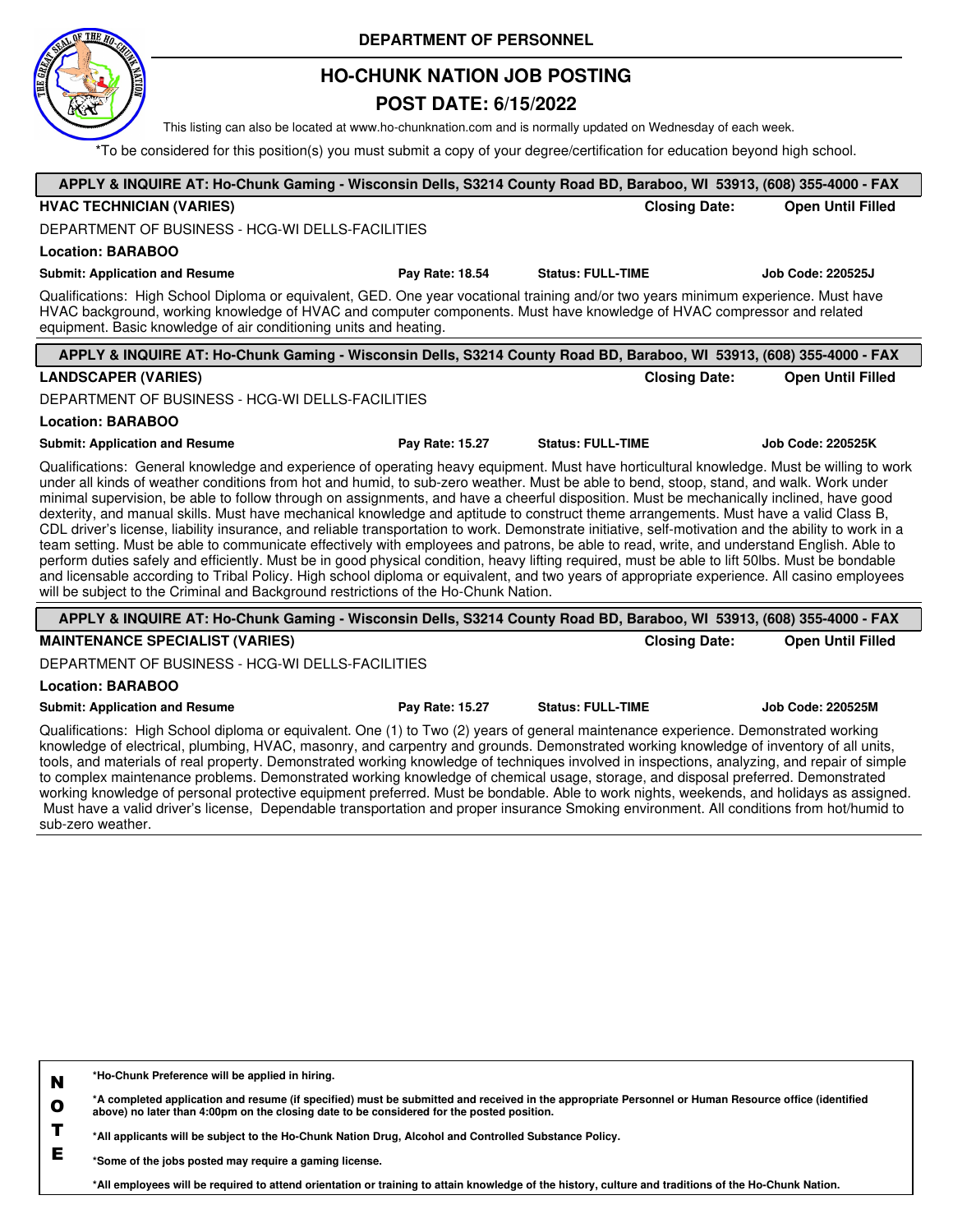

## **HO-CHUNK NATION JOB POSTING**

### **POST DATE: 6/15/2022**

This listing can also be located at www.ho-chunknation.com and is normally updated on Wednesday of each week.

\*To be considered for this position(s) you must submit a copy of your degree/certification for education beyond high school.

| APPLY & INQUIRE AT: Ho-Chunk Gaming - Wisconsin Dells, S3214 County Road BD, Baraboo, WI 53913, (608) 355-4000 - FAX                                                                                                                                                                                                                                                                                                                                                                                                                                                                                                                                                                                                                                                                                                                                                                                                                                                                                                                                                     |                 |                                    |                          |
|--------------------------------------------------------------------------------------------------------------------------------------------------------------------------------------------------------------------------------------------------------------------------------------------------------------------------------------------------------------------------------------------------------------------------------------------------------------------------------------------------------------------------------------------------------------------------------------------------------------------------------------------------------------------------------------------------------------------------------------------------------------------------------------------------------------------------------------------------------------------------------------------------------------------------------------------------------------------------------------------------------------------------------------------------------------------------|-----------------|------------------------------------|--------------------------|
| <b>MAINTENANCE SUPERVISOR (VARIES)</b>                                                                                                                                                                                                                                                                                                                                                                                                                                                                                                                                                                                                                                                                                                                                                                                                                                                                                                                                                                                                                                   |                 | <b>Closing Date:</b>               | <b>Open Until Filled</b> |
| DEPARTMENT OF BUSINESS - HCG-WI DELLS-FACILITIES                                                                                                                                                                                                                                                                                                                                                                                                                                                                                                                                                                                                                                                                                                                                                                                                                                                                                                                                                                                                                         |                 |                                    |                          |
| <b>Location: BARABOO</b>                                                                                                                                                                                                                                                                                                                                                                                                                                                                                                                                                                                                                                                                                                                                                                                                                                                                                                                                                                                                                                                 |                 |                                    |                          |
| <b>Submit: Application and Resume</b>                                                                                                                                                                                                                                                                                                                                                                                                                                                                                                                                                                                                                                                                                                                                                                                                                                                                                                                                                                                                                                    | Pay Rate: 20.72 | <b>Status: FULL-TIME</b>           | <b>Job Code: 220525N</b> |
| Qualifications: High School Diploma or equivalent and two (2) to four (4) years of combined education/experience in relevant field. Two (2)<br>years of supervisory experience. Demonstrated working knowledge of building systems, HVAC, electrical, structural, plumbing, masonry,<br>carpentry and grounds. Demonstrated working knowledge of inventory of all units, tools and materials of real property. Demonstrated working<br>knowledge of techniques involved in inspections, analyzing and repair of simple to complex maintenance problems. Demonstrated working<br>knowledge of chemical usage, storage, and disposal. Demonstrated working knowledge of personal protective equipment. Cost analysis for<br>materials in the repair of buildings. Knowledge of Microsoft Office products. Must be bondable. Able to work nights, weekends, and holidays<br>as assigned. Must have a valid driver's license, dependable transportation and proper insurance. WORKING CONDITIONS: Smoking<br>environment. All conditions from hot/humid to sub-zero weather. |                 |                                    |                          |
| APPLY & INQUIRE AT: Ho-Chunk Gaming - Wisconsin Dells, S3214 County Road BD, Baraboo, WI 53913, (608) 355-4000 - FAX                                                                                                                                                                                                                                                                                                                                                                                                                                                                                                                                                                                                                                                                                                                                                                                                                                                                                                                                                     |                 |                                    |                          |
| NIGHT AUDITOR (11P-730A)                                                                                                                                                                                                                                                                                                                                                                                                                                                                                                                                                                                                                                                                                                                                                                                                                                                                                                                                                                                                                                                 |                 | <b>Closing Date:</b>               | 6/22/2022                |
| DEPARTMENT OF BUSINESS - HCG-WI DELLS-HOTEL                                                                                                                                                                                                                                                                                                                                                                                                                                                                                                                                                                                                                                                                                                                                                                                                                                                                                                                                                                                                                              |                 |                                    |                          |
| <b>Location: BARABOO</b>                                                                                                                                                                                                                                                                                                                                                                                                                                                                                                                                                                                                                                                                                                                                                                                                                                                                                                                                                                                                                                                 |                 |                                    |                          |
| <b>Submit: Application</b>                                                                                                                                                                                                                                                                                                                                                                                                                                                                                                                                                                                                                                                                                                                                                                                                                                                                                                                                                                                                                                               | Pay Rate: 15.27 | <b>Status: FULL-TIME</b>           | <b>Job Code: 220608I</b> |
| Qualifications: High school diploma or equivalent. Minimum of two-year experience in accounting and bookkeeping; and one-year<br>experience at a hotel front desk and handling cash preferred. Must have good written and oral communication skills. Ability to work varying<br>hours and days (including weekends and holidays). Requires keyboarding, writing, standing, sitting, and walking. Must be bondable. Must<br>have dependable transportation. All casino employees will be subject to the Criminal and Background restrictions of the Ho-Chunk Nation.                                                                                                                                                                                                                                                                                                                                                                                                                                                                                                      |                 |                                    |                          |
| APPLY & INQUIRE AT: Ho-Chunk Gaming - Wisconsin Dells, S3214 County Road BD, Baraboo, WI 53913, (608) 355-4000 - FAX                                                                                                                                                                                                                                                                                                                                                                                                                                                                                                                                                                                                                                                                                                                                                                                                                                                                                                                                                     |                 |                                    |                          |
| PROMOTIONS HOST/HOSTESS (VARIES)                                                                                                                                                                                                                                                                                                                                                                                                                                                                                                                                                                                                                                                                                                                                                                                                                                                                                                                                                                                                                                         |                 | <b>Closing Date:</b>               | 6/22/2022                |
| DEPARTMENT OF BUSINESS - HCG-WI DELLS-MARKETING                                                                                                                                                                                                                                                                                                                                                                                                                                                                                                                                                                                                                                                                                                                                                                                                                                                                                                                                                                                                                          |                 |                                    |                          |
| <b>Location: BARABOO</b>                                                                                                                                                                                                                                                                                                                                                                                                                                                                                                                                                                                                                                                                                                                                                                                                                                                                                                                                                                                                                                                 |                 |                                    |                          |
| <b>Submit: Application</b>                                                                                                                                                                                                                                                                                                                                                                                                                                                                                                                                                                                                                                                                                                                                                                                                                                                                                                                                                                                                                                               | Pay Rate: 15.27 | <b>Status: FULL-TIME/PART-TIME</b> | <b>Job Code: 220608K</b> |
| Qualifications: High School diploma or equivalent. All casino employees will be subject to the Criminal and Background restrictions of the<br>Ho-Chunk Nation. Must be bondable and hold a gaming license throughout employment. No experience is required. Office setting. Must<br>have the ability to work varying hours and days, including nights, weekends and holidays. Noisy, smoky and sometimes stressful in a fast<br>paced multi-tasking environment. Combination of standing (possibly long periods of time), sitting, walking, reaching and bending. All outdoor<br>weather conditions possible, including but not limited to: hot/humid, sub-zero, rainy, snow/icy or sunny. Facilities with an ancillary site may<br>include travel between site locations.                                                                                                                                                                                                                                                                                               |                 |                                    |                          |
| APPLY & INQUIRE AT: Ho-Chunk Gaming - Wisconsin Dells, S3214 County Road BD, Baraboo, WI 53913, (608) 355-4000 - FAX                                                                                                                                                                                                                                                                                                                                                                                                                                                                                                                                                                                                                                                                                                                                                                                                                                                                                                                                                     |                 |                                    |                          |
| <b>RESTAURANT BEV. SERVICES SUPERVISOR (5P-130A)</b>                                                                                                                                                                                                                                                                                                                                                                                                                                                                                                                                                                                                                                                                                                                                                                                                                                                                                                                                                                                                                     |                 | <b>Closing Date:</b>               | <b>Open Until Filled</b> |
| DEPARTMENT OF BUSINESS - HCG-WI DELLS-F&B                                                                                                                                                                                                                                                                                                                                                                                                                                                                                                                                                                                                                                                                                                                                                                                                                                                                                                                                                                                                                                |                 |                                    |                          |
| <b>Location: BARABOO</b>                                                                                                                                                                                                                                                                                                                                                                                                                                                                                                                                                                                                                                                                                                                                                                                                                                                                                                                                                                                                                                                 |                 |                                    |                          |
| <b>Submit: Application and Resume</b>                                                                                                                                                                                                                                                                                                                                                                                                                                                                                                                                                                                                                                                                                                                                                                                                                                                                                                                                                                                                                                    | Pay Rate: 14.18 | <b>Status: FULL-TIME</b>           | Job Code: 220323M        |
|                                                                                                                                                                                                                                                                                                                                                                                                                                                                                                                                                                                                                                                                                                                                                                                                                                                                                                                                                                                                                                                                          |                 |                                    |                          |

**N \*Ho-Chunk Preference will be applied in hiring.**

**O \*A completed application and resume (if specified) must be submitted and received in the appropriate Personnel or Human Resource office (identified above) no later than 4:00pm on the closing date to be considered for the posted position.**

**T \*All applicants will be subject to the Ho-Chunk Nation Drug, Alcohol and Controlled Substance Policy.**

**E \*Some of the jobs posted may require a gaming license.**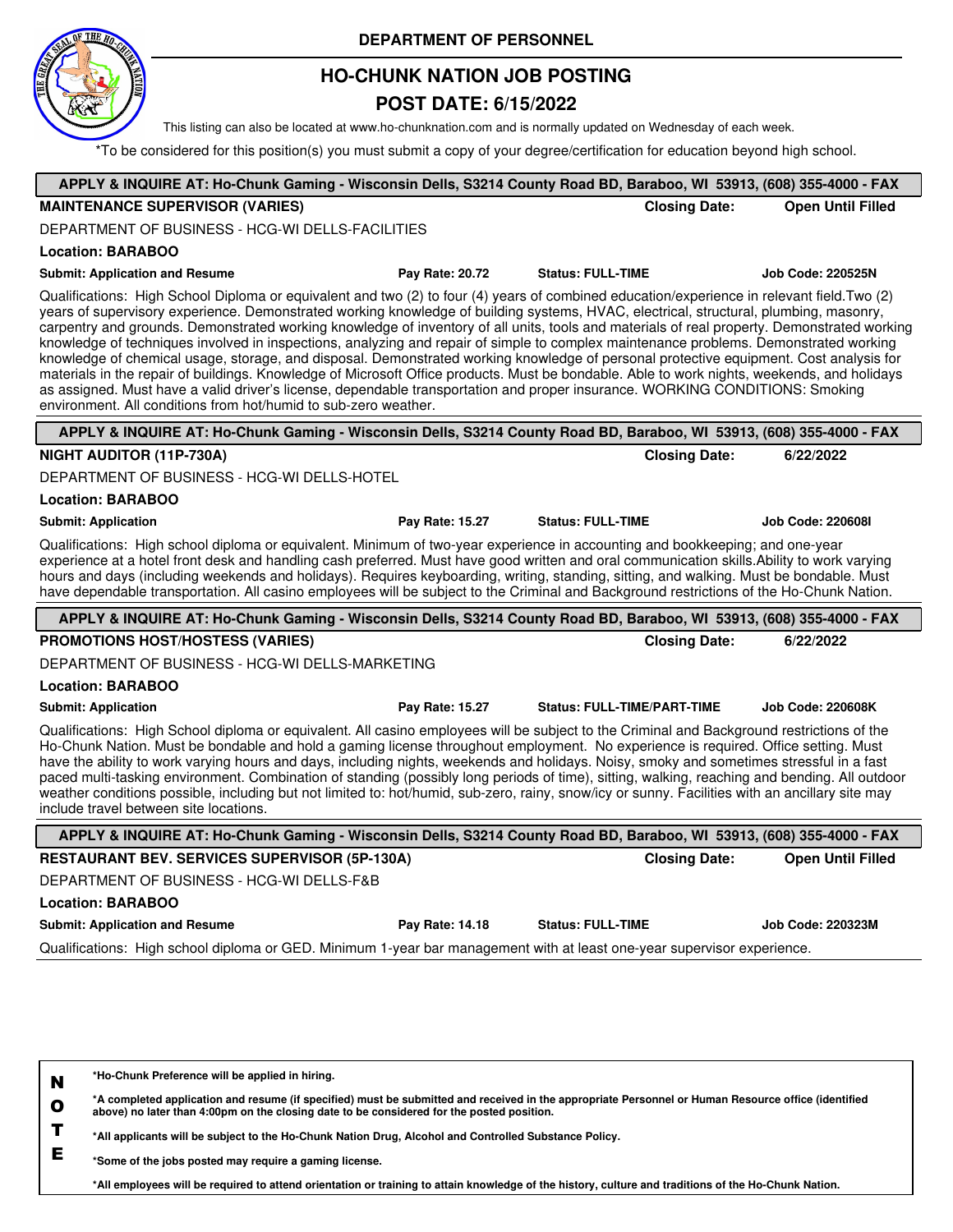

## **HO-CHUNK NATION JOB POSTING**

### **POST DATE: 6/15/2022**

This listing can also be located at www.ho-chunknation.com and is normally updated on Wednesday of each week.

\*To be considered for this position(s) you must submit a copy of your degree/certification for education beyond high school.

| APPLY & INQUIRE AT: Ho-Chunk Gaming - Wisconsin Dells, S3214 County Road BD, Baraboo, WI 53913, (608) 355-4000 - FAX                                                                                                                                                                                                                                                                                                                                                                                                                                                                                                                                                                                                                                                                                                                                                                                                                                                                                                |                 |                          |                      |                          |
|---------------------------------------------------------------------------------------------------------------------------------------------------------------------------------------------------------------------------------------------------------------------------------------------------------------------------------------------------------------------------------------------------------------------------------------------------------------------------------------------------------------------------------------------------------------------------------------------------------------------------------------------------------------------------------------------------------------------------------------------------------------------------------------------------------------------------------------------------------------------------------------------------------------------------------------------------------------------------------------------------------------------|-----------------|--------------------------|----------------------|--------------------------|
| RETAIL ASSOCIATE (530A-330P & 230P-1230A)                                                                                                                                                                                                                                                                                                                                                                                                                                                                                                                                                                                                                                                                                                                                                                                                                                                                                                                                                                           |                 |                          | <b>Closing Date:</b> | <b>Open Until Filled</b> |
| DEPARTMENT OF BUSINESS - WHITETAIL - BARABOO                                                                                                                                                                                                                                                                                                                                                                                                                                                                                                                                                                                                                                                                                                                                                                                                                                                                                                                                                                        |                 |                          |                      |                          |
| <b>Location: BARABOO</b>                                                                                                                                                                                                                                                                                                                                                                                                                                                                                                                                                                                                                                                                                                                                                                                                                                                                                                                                                                                            |                 |                          |                      |                          |
| <b>Submit: Application</b>                                                                                                                                                                                                                                                                                                                                                                                                                                                                                                                                                                                                                                                                                                                                                                                                                                                                                                                                                                                          | Pay Rate: 13.08 | <b>Status: FULL-TIME</b> |                      | <b>Job Code: 220406T</b> |
| Qualifications: High school diploma or equivalent. No prior criminal record in the past seven (7) years. CPR and Food Safety Certification is<br>required within 6 months of hire. None Listed. WORKING CONDITIONS: Position is in the convenience store environment. Able to lift a<br>maximum of fifty (50) pounds from floor to shelf. Able to work nights, weekends and holidays as assigned. All conditions from hot/humid to<br>sub-zero weather. Travel for training as necessary.                                                                                                                                                                                                                                                                                                                                                                                                                                                                                                                           |                 |                          |                      |                          |
| APPLY & INQUIRE AT: Ho-Chunk Gaming - Wisconsin Dells, S3214 County Road BD, Baraboo, WI 53913, (608) 355-4000 - FAX                                                                                                                                                                                                                                                                                                                                                                                                                                                                                                                                                                                                                                                                                                                                                                                                                                                                                                |                 |                          |                      |                          |
| <b>SENIOR MANAGER-FOOD &amp; BEVERAGE (VARIES)</b>                                                                                                                                                                                                                                                                                                                                                                                                                                                                                                                                                                                                                                                                                                                                                                                                                                                                                                                                                                  |                 |                          | <b>Closing Date:</b> | <b>Open Until Filled</b> |
| DEPARTMENT OF BUSINESS - HCG-WI DELLS-F&B                                                                                                                                                                                                                                                                                                                                                                                                                                                                                                                                                                                                                                                                                                                                                                                                                                                                                                                                                                           |                 |                          |                      |                          |
| <b>Location: BARABOO</b>                                                                                                                                                                                                                                                                                                                                                                                                                                                                                                                                                                                                                                                                                                                                                                                                                                                                                                                                                                                            |                 |                          |                      |                          |
| <b>Submit: Application and Resume</b>                                                                                                                                                                                                                                                                                                                                                                                                                                                                                                                                                                                                                                                                                                                                                                                                                                                                                                                                                                               | Pay Rate: DOQ   | <b>Status: FULL-TIME</b> |                      | <b>Job Code: 220511R</b> |
| Qualifications: College degree in Hotel and Restaurant management or equivalent experience. Minimum of 5 years progressive supervisory<br>experience in Hotel and Restaurant operations. Must have excellent knowledge of all food and beverage departments. Must have<br>dependable transportation and show proof of valid driver's license and liability insurance.                                                                                                                                                                                                                                                                                                                                                                                                                                                                                                                                                                                                                                               |                 |                          |                      |                          |
| APPLY & INQUIRE AT: Ho-Chunk Gaming - Wisconsin Dells, S3214 County Road BD, Baraboo, WI 53913, (608) 355-4000 - FAX                                                                                                                                                                                                                                                                                                                                                                                                                                                                                                                                                                                                                                                                                                                                                                                                                                                                                                |                 |                          |                      |                          |
| <b>SHUTTLE DRIVER (ALL SHIFTS)</b>                                                                                                                                                                                                                                                                                                                                                                                                                                                                                                                                                                                                                                                                                                                                                                                                                                                                                                                                                                                  |                 |                          | <b>Closing Date:</b> | <b>Open Until Filled</b> |
| DEPARTMENT OF BUSINESS - HCG-WI DELLS - TRANSPORTATION                                                                                                                                                                                                                                                                                                                                                                                                                                                                                                                                                                                                                                                                                                                                                                                                                                                                                                                                                              |                 |                          |                      |                          |
| <b>Location: BARABOO</b>                                                                                                                                                                                                                                                                                                                                                                                                                                                                                                                                                                                                                                                                                                                                                                                                                                                                                                                                                                                            |                 |                          |                      |                          |
| <b>Submit: Application and Resume</b>                                                                                                                                                                                                                                                                                                                                                                                                                                                                                                                                                                                                                                                                                                                                                                                                                                                                                                                                                                               | Pay Rate: 13.08 | <b>Status: FULL-TIME</b> |                      | <b>Job Code: 220518H</b> |
| Qualifications: High School Diploma or equivalent, GED. Must currently hold and provide proof of Commercial Driver's License with a<br>passenger endorsement, and proper insurance. Must be able to possess a gaming license. Must be a custodian of gaming supplies or cash.<br>Knowledge of gaming is a plus. WORKING CONDITIONS: Must be able to work in a smoking environment. Must be able to work in extreme<br>weather conditions. All casino employees will be subject to the Criminal and Background restrictions of the Ho-Chunk Nation.                                                                                                                                                                                                                                                                                                                                                                                                                                                                  |                 |                          |                      |                          |
| APPLY & INQUIRE AT: Ho-Chunk Gaming - Wisconsin Dells, S3214 County Road BD, Baraboo, WI 53913, (608) 355-4000 - FAX                                                                                                                                                                                                                                                                                                                                                                                                                                                                                                                                                                                                                                                                                                                                                                                                                                                                                                |                 |                          |                      |                          |
| <b>SURVEILLANCE AGENT (3RD SHIFT)</b>                                                                                                                                                                                                                                                                                                                                                                                                                                                                                                                                                                                                                                                                                                                                                                                                                                                                                                                                                                               |                 |                          | <b>Closing Date:</b> | <b>Open Until Filled</b> |
| DEPARTMENT OF JUSTICE - HCG-WI DELLS-SURVEILLANCE                                                                                                                                                                                                                                                                                                                                                                                                                                                                                                                                                                                                                                                                                                                                                                                                                                                                                                                                                                   |                 |                          |                      |                          |
| <b>Location: BARABOO</b>                                                                                                                                                                                                                                                                                                                                                                                                                                                                                                                                                                                                                                                                                                                                                                                                                                                                                                                                                                                            |                 |                          |                      |                          |
| <b>Submit: Application and Resume</b>                                                                                                                                                                                                                                                                                                                                                                                                                                                                                                                                                                                                                                                                                                                                                                                                                                                                                                                                                                               | Pay Rate: 16.36 | <b>Status: FULL-TIME</b> |                      | <b>Job Code: 220406Z</b> |
| Qualifications: Must possess a high school diploma or equivalent. Must have at least one year of higher education. All casino employees will<br>be subject to the Criminal and Background restrictions of the Ho-Chunk Nation. Must be able to obtain a Gaming License. Possession of<br>working vehicle, valid driver's license and proper insurance. Must have some experience in surveillance/military or criminal justice related<br>field, one (1) year preferred. Four (4) years of casino gaming experience will waive surveillance or criminal justice requirement. WORKING<br>CONDITIONS Must have eyesight correctable to 20/20 with no color blindness. Be able to sit for extended periods of time and observe in<br>close quartered areas. Must be able to work flexible hours as required by the Surveillance Department. Be able to work in a low light<br>environment. Be able to work in a smoke filled environment (gaming floor). Be able to observe CCTV monitors for extended periods of time. |                 |                          |                      |                          |
|                                                                                                                                                                                                                                                                                                                                                                                                                                                                                                                                                                                                                                                                                                                                                                                                                                                                                                                                                                                                                     |                 |                          |                      |                          |

**N \*Ho-Chunk Preference will be applied in hiring.**

**O \*A completed application and resume (if specified) must be submitted and received in the appropriate Personnel or Human Resource office (identified above) no later than 4:00pm on the closing date to be considered for the posted position.**

**T \*All applicants will be subject to the Ho-Chunk Nation Drug, Alcohol and Controlled Substance Policy.**

**E \*Some of the jobs posted may require a gaming license.**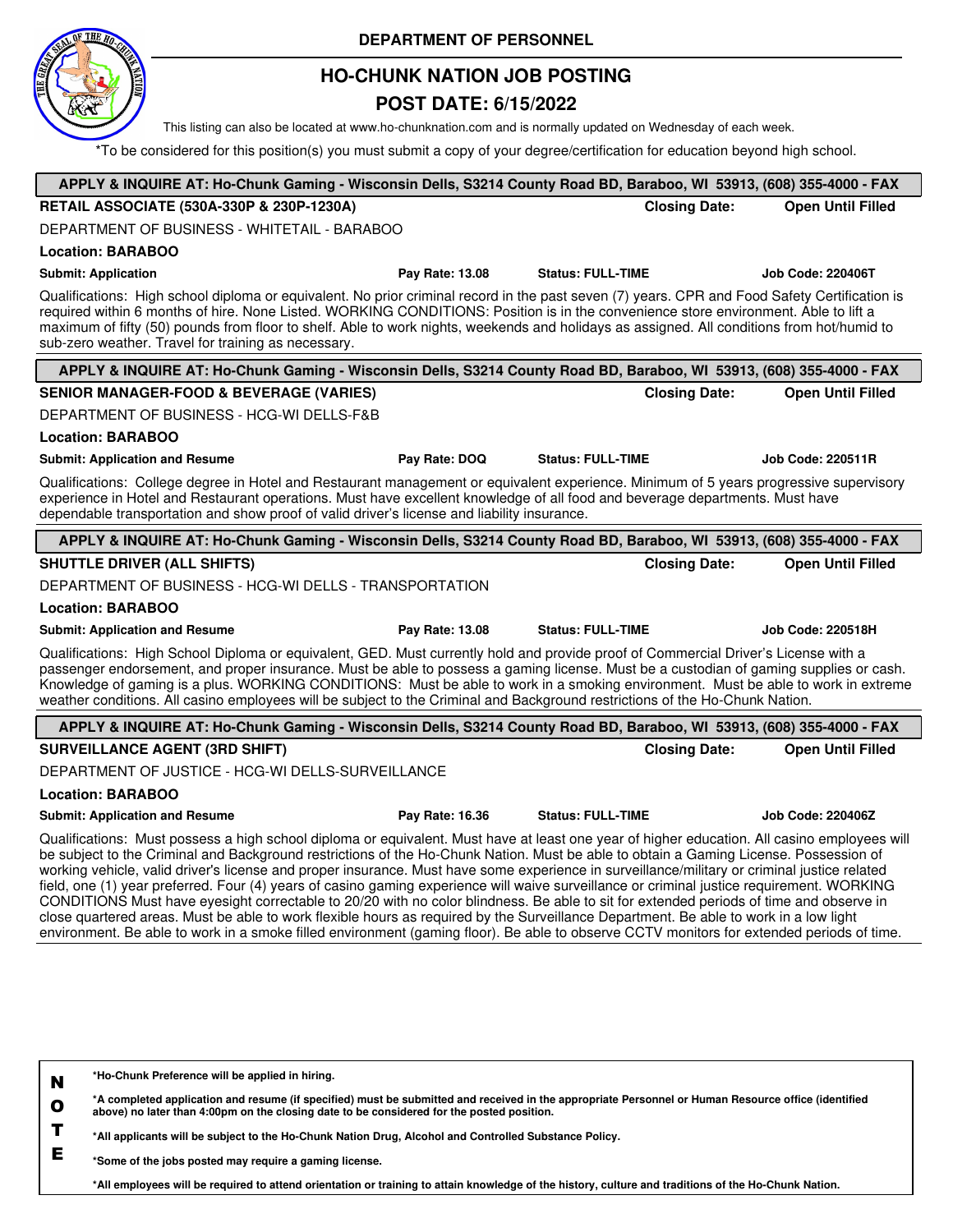

## **HO-CHUNK NATION JOB POSTING**

### **POST DATE: 6/15/2022**

This listing can also be located at www.ho-chunknation.com and is normally updated on Wednesday of each week.

\*To be considered for this position(s) you must submit a copy of your degree/certification for education beyond high school.

| APPLY & INQUIRE AT: Ho-Chunk Gaming - Wisconsin Dells, S3214 County Road BD, Baraboo, WI 53913, (608) 355-4000 - FAX                                                                                                                                                                                                                                                                                                                                                                                                                                                                                                                                                                                                                                                                                                                                                                                                                                                                                                                  |                 |                          |                      |                          |
|---------------------------------------------------------------------------------------------------------------------------------------------------------------------------------------------------------------------------------------------------------------------------------------------------------------------------------------------------------------------------------------------------------------------------------------------------------------------------------------------------------------------------------------------------------------------------------------------------------------------------------------------------------------------------------------------------------------------------------------------------------------------------------------------------------------------------------------------------------------------------------------------------------------------------------------------------------------------------------------------------------------------------------------|-----------------|--------------------------|----------------------|--------------------------|
| <b>SURVEILLANCE CCTV TECHNICIAN (DAYS)</b>                                                                                                                                                                                                                                                                                                                                                                                                                                                                                                                                                                                                                                                                                                                                                                                                                                                                                                                                                                                            |                 |                          | <b>Closing Date:</b> | <b>Open Until Filled</b> |
| DEPARTMENT OF JUSTICE - HCG-WI DELLS-SURVEILLANCE                                                                                                                                                                                                                                                                                                                                                                                                                                                                                                                                                                                                                                                                                                                                                                                                                                                                                                                                                                                     |                 |                          |                      |                          |
| <b>Location: BARABOO</b>                                                                                                                                                                                                                                                                                                                                                                                                                                                                                                                                                                                                                                                                                                                                                                                                                                                                                                                                                                                                              |                 |                          |                      |                          |
| <b>Submit: Application</b>                                                                                                                                                                                                                                                                                                                                                                                                                                                                                                                                                                                                                                                                                                                                                                                                                                                                                                                                                                                                            | Pay Rate: 16.36 | <b>Status: FULL-TIME</b> |                      | Job Code: 220413B        |
| Qualifications: High school diploma or equivalent. Must have one (1) year of higher education in CCTV courses or pertinent electronics field<br>or one (1) year working knowledge/experience in the video technician field. Degree in electronic technology preferred. All casino employees<br>will be subject to the Criminal and Background restrictions of the Ho-Chunk Nation. Must be able to obtain a Gaming License. Possession of<br>working vehicle, valid driver's license and proper Insurance. One (1) year working knowledge/experience in the video technician field<br>WORKING CONDITIONS Must have eyesight correctable to 20/20 with no color blindness. Travel required in and out of state. Must be able<br>to work flexible hours as required by the Surveillance Division. Be on-call as needed. Be able to work in a low light environment. Be able to<br>work.in a smoke filled environment (gaming floor). Must be physically able to work at heights In excess of 10 feet. Confined spaces. Manual<br>labor. |                 |                          |                      |                          |
| APPLY & INQUIRE AT: Ho-Chunk Gaming - Wisconsin Dells, S3214 County Road BD, Baraboo, WI 53913, (608) 355-4000 - FAX                                                                                                                                                                                                                                                                                                                                                                                                                                                                                                                                                                                                                                                                                                                                                                                                                                                                                                                  |                 |                          |                      |                          |
| <b>SYSTEMS TECHNICIAN (EVENINGS)</b>                                                                                                                                                                                                                                                                                                                                                                                                                                                                                                                                                                                                                                                                                                                                                                                                                                                                                                                                                                                                  |                 |                          | <b>Closing Date:</b> | 6/22/2022                |
| DEPARTMENT OF BUSINESS - HCG-WI DELLS-IT                                                                                                                                                                                                                                                                                                                                                                                                                                                                                                                                                                                                                                                                                                                                                                                                                                                                                                                                                                                              |                 |                          |                      |                          |
| <b>Location: BARABOO</b>                                                                                                                                                                                                                                                                                                                                                                                                                                                                                                                                                                                                                                                                                                                                                                                                                                                                                                                                                                                                              |                 |                          |                      |                          |
| <b>Submit: Application</b>                                                                                                                                                                                                                                                                                                                                                                                                                                                                                                                                                                                                                                                                                                                                                                                                                                                                                                                                                                                                            | Pay Rate: 21.81 | <b>Status: FULL-TIME</b> |                      | <b>Job Code: 220608N</b> |
| Qualifications: Minimum of two-year degree in computer field relating to PC Hardware or 4 years of work experience in Computer Repair<br>(Technician). Minimum: CompTia A+ Certification, MCP in Windows 2000 or 2003. Recommended: CompTia Network + Certification.<br>Experience in cabling, terminating and testing twisted pair and fiber. Experience in troubleshooting, diagnosis and correction of system<br>failures. Experience working in a mixed environment of technologies and protocols. Proficient in Microsoft desktop applications. Background<br>in Tribal or Government programs; gaming operations; HIPAA requirements. Must comply with tribal drug testing policy. *Must apply for and<br>be approved to hold a Ho-Chunk Nation Gaming License. Must be available for flexible work schedules; on-call as needed. Must promote a<br>healthy non-abusive lifestyle. Valid driver's license, dependable transportation and proper insurance. Business casual, ADA-compliant facility.                             |                 |                          |                      |                          |
| APPLY & INQUIRE AT: Ho-Chunk Nation Department of Personnel, P.O. Box 667, Black River Falls, WI 54615, (715) 284-9465 - FAX                                                                                                                                                                                                                                                                                                                                                                                                                                                                                                                                                                                                                                                                                                                                                                                                                                                                                                          |                 |                          |                      |                          |
| <b>CERTIFIED MEDICAL ASSISTANT (8A-430P)</b>                                                                                                                                                                                                                                                                                                                                                                                                                                                                                                                                                                                                                                                                                                                                                                                                                                                                                                                                                                                          |                 |                          | <b>Closing Date:</b> | 6/22/2022                |
| DEPARTMENT OF HEALTH - HEALTH OFFICE                                                                                                                                                                                                                                                                                                                                                                                                                                                                                                                                                                                                                                                                                                                                                                                                                                                                                                                                                                                                  |                 |                          |                      |                          |
| Location: BARABOO/HOW                                                                                                                                                                                                                                                                                                                                                                                                                                                                                                                                                                                                                                                                                                                                                                                                                                                                                                                                                                                                                 |                 |                          |                      |                          |
| <b>Submit: Application and Resume</b>                                                                                                                                                                                                                                                                                                                                                                                                                                                                                                                                                                                                                                                                                                                                                                                                                                                                                                                                                                                                 | Pay Rate: DOQ   | <b>Status: FULL-TIME</b> |                      | <b>Job Code: 220608B</b> |
| Qualifications: Graduation from an accredited Medical Assistant program. Maintain certification as a Medical Assistant. Possess or obtain<br>within 30 days of hire and maintain CPR certification. Competent in phlebotomy. Must promote a healthy, non-abusive lifestyle. Valid driver's<br>license, dependable transportation and proper insurance are required. WORKING CONDITIONS: Hours of work 8:00 a.m. - 4:30 p.m. Hours<br>may change depending on clinic need. Potential exposure to hazardous and bio-hazardous materials. Must be able to lift up to 35 lbs.<br>Assistive devices available for situations requiring lifting above 35 lbs. requires ability to wear gloves and other protective equipment.<br>Requires clear verbal communication.                                                                                                                                                                                                                                                                       |                 |                          |                      |                          |
|                                                                                                                                                                                                                                                                                                                                                                                                                                                                                                                                                                                                                                                                                                                                                                                                                                                                                                                                                                                                                                       |                 |                          |                      |                          |

**N \*Ho-Chunk Preference will be applied in hiring.**

**O \*A completed application and resume (if specified) must be submitted and received in the appropriate Personnel or Human Resource office (identified above) no later than 4:00pm on the closing date to be considered for the posted position.**

**T \*All applicants will be subject to the Ho-Chunk Nation Drug, Alcohol and Controlled Substance Policy.**

**E \*Some of the jobs posted may require a gaming license.**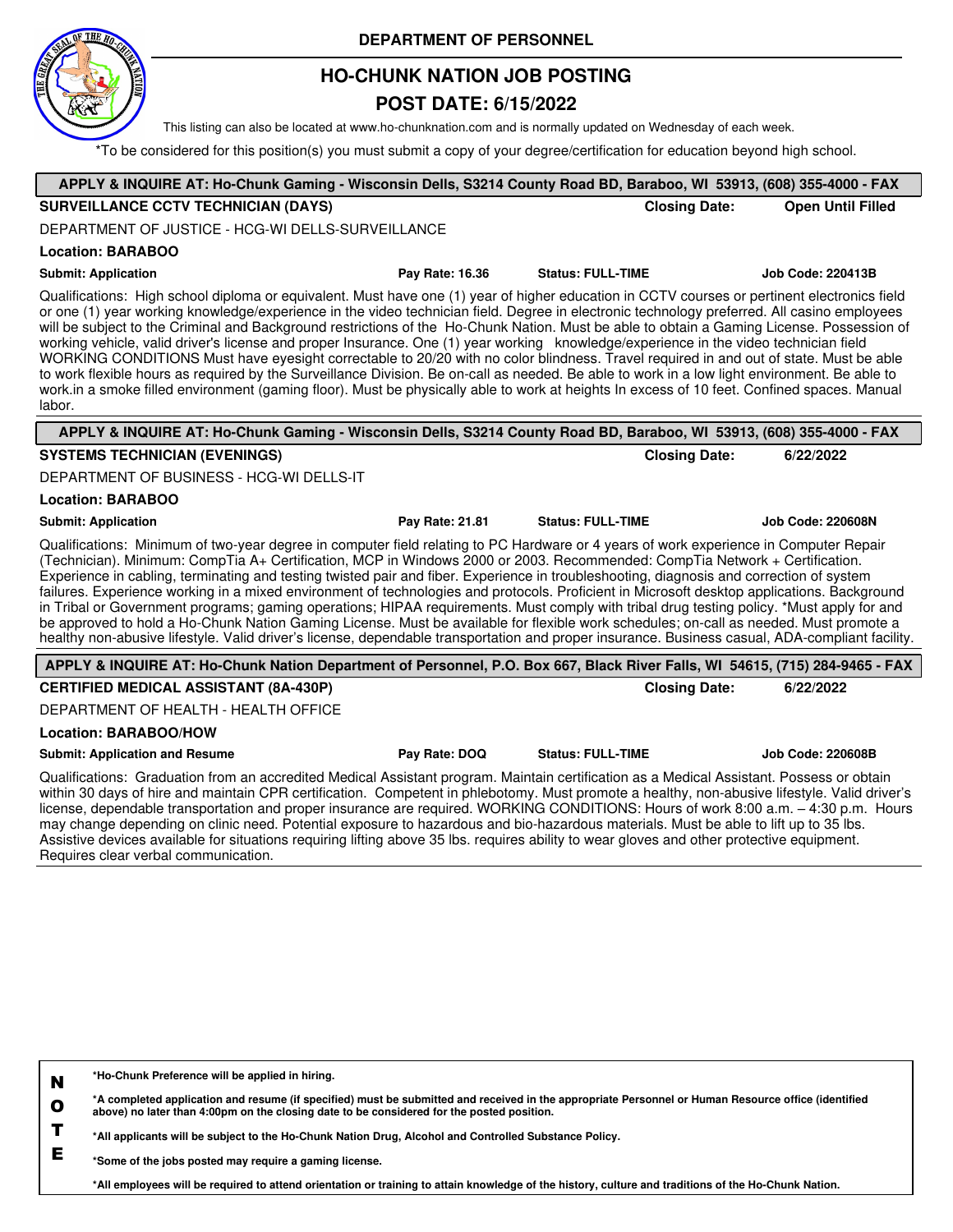

# **HO-CHUNK NATION JOB POSTING**

## **POST DATE: 6/15/2022**

This listing can also be located at www.ho-chunknation.com and is normally updated on Wednesday of each week.

\*To be considered for this position(s) you must submit a copy of your degree/certification for education beyond high school.

|           | APPLY & INQUIRE AT: Ho-Chunk Nation Department of Personnel, P.O. Box 667, Black River Falls, WI 54615, (715) 284-9465 - FAX                                                                                                                                                                                                                                                                                                                                                                                                                                                                                                                                                                                                                                                                                                                                                                                                                                                                                                                                                                                                                                                                                                                                                                                                                                                                                                                                                                                                                                                                                                                                                                                                                                                                                                                                                                                                                                                                                                                                                                                                                                                                                                                                                                                                                                                                                                                                                                                                                                                                                                                                                                                                                                                                                     |                 |                                                                                                                                                      |                      |                          |
|-----------|------------------------------------------------------------------------------------------------------------------------------------------------------------------------------------------------------------------------------------------------------------------------------------------------------------------------------------------------------------------------------------------------------------------------------------------------------------------------------------------------------------------------------------------------------------------------------------------------------------------------------------------------------------------------------------------------------------------------------------------------------------------------------------------------------------------------------------------------------------------------------------------------------------------------------------------------------------------------------------------------------------------------------------------------------------------------------------------------------------------------------------------------------------------------------------------------------------------------------------------------------------------------------------------------------------------------------------------------------------------------------------------------------------------------------------------------------------------------------------------------------------------------------------------------------------------------------------------------------------------------------------------------------------------------------------------------------------------------------------------------------------------------------------------------------------------------------------------------------------------------------------------------------------------------------------------------------------------------------------------------------------------------------------------------------------------------------------------------------------------------------------------------------------------------------------------------------------------------------------------------------------------------------------------------------------------------------------------------------------------------------------------------------------------------------------------------------------------------------------------------------------------------------------------------------------------------------------------------------------------------------------------------------------------------------------------------------------------------------------------------------------------------------------------------------------------|-----------------|------------------------------------------------------------------------------------------------------------------------------------------------------|----------------------|--------------------------|
|           | <b>WOMEN'S RECOVERY SPECIALIST (8A-4:30P)</b>                                                                                                                                                                                                                                                                                                                                                                                                                                                                                                                                                                                                                                                                                                                                                                                                                                                                                                                                                                                                                                                                                                                                                                                                                                                                                                                                                                                                                                                                                                                                                                                                                                                                                                                                                                                                                                                                                                                                                                                                                                                                                                                                                                                                                                                                                                                                                                                                                                                                                                                                                                                                                                                                                                                                                                    |                 |                                                                                                                                                      | <b>Closing Date:</b> | <b>Open Until Filled</b> |
|           | DEPARTMENT OF HEALTH - BEHAVIORAL HEALTH                                                                                                                                                                                                                                                                                                                                                                                                                                                                                                                                                                                                                                                                                                                                                                                                                                                                                                                                                                                                                                                                                                                                                                                                                                                                                                                                                                                                                                                                                                                                                                                                                                                                                                                                                                                                                                                                                                                                                                                                                                                                                                                                                                                                                                                                                                                                                                                                                                                                                                                                                                                                                                                                                                                                                                         |                 |                                                                                                                                                      |                      |                          |
|           | Location: BARABOO/HOW                                                                                                                                                                                                                                                                                                                                                                                                                                                                                                                                                                                                                                                                                                                                                                                                                                                                                                                                                                                                                                                                                                                                                                                                                                                                                                                                                                                                                                                                                                                                                                                                                                                                                                                                                                                                                                                                                                                                                                                                                                                                                                                                                                                                                                                                                                                                                                                                                                                                                                                                                                                                                                                                                                                                                                                            |                 |                                                                                                                                                      |                      |                          |
|           | <b>Submit: Application</b>                                                                                                                                                                                                                                                                                                                                                                                                                                                                                                                                                                                                                                                                                                                                                                                                                                                                                                                                                                                                                                                                                                                                                                                                                                                                                                                                                                                                                                                                                                                                                                                                                                                                                                                                                                                                                                                                                                                                                                                                                                                                                                                                                                                                                                                                                                                                                                                                                                                                                                                                                                                                                                                                                                                                                                                       | Pay Rate: DOQ   | <b>Status: FULL-TIME</b>                                                                                                                             |                      | Job Code: 220330W        |
|           | Qualifications: Must have a high school diploma or equivalent. Graduate of State of Wisconsin Peer Specialist Training; certified in<br>Wisconsin as a Certified Peer Specialist OR become certified within one (1) year of hire. Must be 21 years of age or older. Must be free from<br>problematic substance use for at least two (2) years immediately preceding hiring. CPR certification. Certified Peer Recovery Specialist<br>preferred. Must have a valid driver's license (with safe driving record), automobile and sufficient insurance. Must promote a healthy non-<br>abusive lifestyle. Lived experience with mental health, substance use, and co-occurring needs and knowledge of recovery principles. Must<br>have experience or desire to work with people who have substance abuse disorders. Experience with recovery processes. Experience with<br>computers including; Microsoft Windows, Word, Outlook and Excel, internet and email. Experience with advocating for people who need help.<br>Adhere to established policies and procedures. Conduct self in an ethical manner. Maintain professional and respectful relationships with<br>program staff, HHCC staff, residents and all external persons and agencies involved with service provision. Must have knowledge and<br>understanding of the Ho-Chunk culture, traditions and language. Ability to work in a diverse setting interacting with homeless individuals with<br>substance abuse, mental health, and co-occurring needs. Must have good communication skills, be flexible, patient, and compassionate and<br>maintain confidential information. Must have the ability to work independently with a minimal amount of supervision but must be a strong<br>team player as well. Ability to multi-task, take initiative and apply knowledge to variety of circumstances. Must have the ability to coordinate<br>people and programs. Must be able to effectively communicate with residents and staff. Must be able to work with a diverse group of people<br>in different stages of recovery. Must be able to demonstrate the ability to be patient and understanding. Must be reliable, innovative, and<br>driven. WORKING CONDITIONS: Work is performed primarily in the community serving people with mental health, substance use and life<br>needs. Work schedule to meet the needs of the people being served. It requires an ability to go up and down stairs and lift/carry 20 pounds.<br>Must be able to work with a diverse group of people. Must be respectful of diverse economic and cultural backgrounds. Must be able to work<br>with residents in different stages of recovery. Must be able to work in stressful and unpredictable situations. Must be able to transport<br>residents to appointments. |                 |                                                                                                                                                      |                      |                          |
|           | APPLY & INQUIRE AT: Ho-Chunk Gaming - Wisconsin Dells, S3214 County Road BD, Baraboo, WI 53913, (608) 355-4000 - FAX                                                                                                                                                                                                                                                                                                                                                                                                                                                                                                                                                                                                                                                                                                                                                                                                                                                                                                                                                                                                                                                                                                                                                                                                                                                                                                                                                                                                                                                                                                                                                                                                                                                                                                                                                                                                                                                                                                                                                                                                                                                                                                                                                                                                                                                                                                                                                                                                                                                                                                                                                                                                                                                                                             |                 |                                                                                                                                                      |                      |                          |
|           | <b>MARKETING ASSISTANT (VARIES)</b>                                                                                                                                                                                                                                                                                                                                                                                                                                                                                                                                                                                                                                                                                                                                                                                                                                                                                                                                                                                                                                                                                                                                                                                                                                                                                                                                                                                                                                                                                                                                                                                                                                                                                                                                                                                                                                                                                                                                                                                                                                                                                                                                                                                                                                                                                                                                                                                                                                                                                                                                                                                                                                                                                                                                                                              |                 |                                                                                                                                                      | <b>Closing Date:</b> | <b>Open Until Filled</b> |
|           | DEPARTMENT OF BUSINESS - HCG-WI DELLS-MARKETING                                                                                                                                                                                                                                                                                                                                                                                                                                                                                                                                                                                                                                                                                                                                                                                                                                                                                                                                                                                                                                                                                                                                                                                                                                                                                                                                                                                                                                                                                                                                                                                                                                                                                                                                                                                                                                                                                                                                                                                                                                                                                                                                                                                                                                                                                                                                                                                                                                                                                                                                                                                                                                                                                                                                                                  |                 |                                                                                                                                                      |                      |                          |
|           | <b>Location: BARABOO/WI DELLS</b>                                                                                                                                                                                                                                                                                                                                                                                                                                                                                                                                                                                                                                                                                                                                                                                                                                                                                                                                                                                                                                                                                                                                                                                                                                                                                                                                                                                                                                                                                                                                                                                                                                                                                                                                                                                                                                                                                                                                                                                                                                                                                                                                                                                                                                                                                                                                                                                                                                                                                                                                                                                                                                                                                                                                                                                |                 |                                                                                                                                                      |                      |                          |
|           | <b>Submit: Application and Resume</b>                                                                                                                                                                                                                                                                                                                                                                                                                                                                                                                                                                                                                                                                                                                                                                                                                                                                                                                                                                                                                                                                                                                                                                                                                                                                                                                                                                                                                                                                                                                                                                                                                                                                                                                                                                                                                                                                                                                                                                                                                                                                                                                                                                                                                                                                                                                                                                                                                                                                                                                                                                                                                                                                                                                                                                            | Pay Rate: 14.18 | <b>Status: FULL-TIME</b>                                                                                                                             |                      | <b>Job Code: 220330P</b> |
|           | Qualifications: High School diploma or equivalent. Some college education preferred. Good interpersonal and communications skills is<br>required. Possess strong organizational skills; be attentive to detail and able to multi-task. Computer knowledge and word processing skills<br>required. Must be self-motivated and able to follow directions to complete tasks in a timely manner with minimal supervision. Must work well<br>as part of a team. Must possess a positive, friendly, willing-to-help attitude. WORKING CONDITIONS: Office setting. Must have the ability to<br>work varying hours and days, including nights, weekends and holidays. Noisy, smoky and sometimes stressful in a fast paced multi-tasking<br>environment. Combination of standing (possibly long periods of time), sitting, walking, reaching and bending. All outdoor weather conditions<br>possible, including but not limited to: hot/humid, sub-zero, rainy, snow/icy or sunny.                                                                                                                                                                                                                                                                                                                                                                                                                                                                                                                                                                                                                                                                                                                                                                                                                                                                                                                                                                                                                                                                                                                                                                                                                                                                                                                                                                                                                                                                                                                                                                                                                                                                                                                                                                                                                                       |                 |                                                                                                                                                      |                      |                          |
|           | APPLY & INQUIRE AT: Ho-Chunk Gaming - Black River Falls, W9010 Hwy 54 East, Black River Falls, WI 54615, (715) 284-7582 - FAX                                                                                                                                                                                                                                                                                                                                                                                                                                                                                                                                                                                                                                                                                                                                                                                                                                                                                                                                                                                                                                                                                                                                                                                                                                                                                                                                                                                                                                                                                                                                                                                                                                                                                                                                                                                                                                                                                                                                                                                                                                                                                                                                                                                                                                                                                                                                                                                                                                                                                                                                                                                                                                                                                    |                 |                                                                                                                                                      |                      |                          |
|           | <b>ACCOUNTANT 1 (DAYS)</b>                                                                                                                                                                                                                                                                                                                                                                                                                                                                                                                                                                                                                                                                                                                                                                                                                                                                                                                                                                                                                                                                                                                                                                                                                                                                                                                                                                                                                                                                                                                                                                                                                                                                                                                                                                                                                                                                                                                                                                                                                                                                                                                                                                                                                                                                                                                                                                                                                                                                                                                                                                                                                                                                                                                                                                                       |                 |                                                                                                                                                      | <b>Closing Date:</b> | <b>Open Until Filled</b> |
|           | DEPARTMENT OF BUSINESS - HCG-BRF-FINANCE                                                                                                                                                                                                                                                                                                                                                                                                                                                                                                                                                                                                                                                                                                                                                                                                                                                                                                                                                                                                                                                                                                                                                                                                                                                                                                                                                                                                                                                                                                                                                                                                                                                                                                                                                                                                                                                                                                                                                                                                                                                                                                                                                                                                                                                                                                                                                                                                                                                                                                                                                                                                                                                                                                                                                                         |                 |                                                                                                                                                      |                      |                          |
|           | <b>Location: BLACK RIVER FALLS</b>                                                                                                                                                                                                                                                                                                                                                                                                                                                                                                                                                                                                                                                                                                                                                                                                                                                                                                                                                                                                                                                                                                                                                                                                                                                                                                                                                                                                                                                                                                                                                                                                                                                                                                                                                                                                                                                                                                                                                                                                                                                                                                                                                                                                                                                                                                                                                                                                                                                                                                                                                                                                                                                                                                                                                                               |                 |                                                                                                                                                      |                      |                          |
|           | <b>Submit: Application and Resume</b>                                                                                                                                                                                                                                                                                                                                                                                                                                                                                                                                                                                                                                                                                                                                                                                                                                                                                                                                                                                                                                                                                                                                                                                                                                                                                                                                                                                                                                                                                                                                                                                                                                                                                                                                                                                                                                                                                                                                                                                                                                                                                                                                                                                                                                                                                                                                                                                                                                                                                                                                                                                                                                                                                                                                                                            | Pay Rate: 18.00 | <b>Status: FULL-TIME</b>                                                                                                                             |                      | Job Code: 220601A        |
| required. | Qualifications: A two (2) YEAR Associates Degree in Accounting is required. Minimum two (2) year general ledger experience or one year in<br>a Casino Finance Department. Must be bondable and be able to retain a Gaming Class II and/or III Gaming License. Must have a valid<br>driver's license, dependable transportation and proper insurance. WORKING CONDITIONS: Must be able to work varying schedules in order<br>to meet the needs of the operation. Inside work, seated at desk for the majority of the day. Some light lifting required and some standing                                                                                                                                                                                                                                                                                                                                                                                                                                                                                                                                                                                                                                                                                                                                                                                                                                                                                                                                                                                                                                                                                                                                                                                                                                                                                                                                                                                                                                                                                                                                                                                                                                                                                                                                                                                                                                                                                                                                                                                                                                                                                                                                                                                                                                           |                 |                                                                                                                                                      |                      |                          |
|           |                                                                                                                                                                                                                                                                                                                                                                                                                                                                                                                                                                                                                                                                                                                                                                                                                                                                                                                                                                                                                                                                                                                                                                                                                                                                                                                                                                                                                                                                                                                                                                                                                                                                                                                                                                                                                                                                                                                                                                                                                                                                                                                                                                                                                                                                                                                                                                                                                                                                                                                                                                                                                                                                                                                                                                                                                  |                 |                                                                                                                                                      |                      |                          |
| N         | *Ho-Chunk Preference will be applied in hiring.                                                                                                                                                                                                                                                                                                                                                                                                                                                                                                                                                                                                                                                                                                                                                                                                                                                                                                                                                                                                                                                                                                                                                                                                                                                                                                                                                                                                                                                                                                                                                                                                                                                                                                                                                                                                                                                                                                                                                                                                                                                                                                                                                                                                                                                                                                                                                                                                                                                                                                                                                                                                                                                                                                                                                                  |                 |                                                                                                                                                      |                      |                          |
| $\bullet$ | *A completed application and resume (if specified) must be submitted and received in the appropriate Personnel or Human Resource office (identified<br>above) no later than 4:00pm on the closing date to be considered for the posted position.                                                                                                                                                                                                                                                                                                                                                                                                                                                                                                                                                                                                                                                                                                                                                                                                                                                                                                                                                                                                                                                                                                                                                                                                                                                                                                                                                                                                                                                                                                                                                                                                                                                                                                                                                                                                                                                                                                                                                                                                                                                                                                                                                                                                                                                                                                                                                                                                                                                                                                                                                                 |                 |                                                                                                                                                      |                      |                          |
| T         | *All applicants will be subject to the Ho-Chunk Nation Drug, Alcohol and Controlled Substance Policy.                                                                                                                                                                                                                                                                                                                                                                                                                                                                                                                                                                                                                                                                                                                                                                                                                                                                                                                                                                                                                                                                                                                                                                                                                                                                                                                                                                                                                                                                                                                                                                                                                                                                                                                                                                                                                                                                                                                                                                                                                                                                                                                                                                                                                                                                                                                                                                                                                                                                                                                                                                                                                                                                                                            |                 |                                                                                                                                                      |                      |                          |
| E         | *Some of the jobs posted may require a gaming license.                                                                                                                                                                                                                                                                                                                                                                                                                                                                                                                                                                                                                                                                                                                                                                                                                                                                                                                                                                                                                                                                                                                                                                                                                                                                                                                                                                                                                                                                                                                                                                                                                                                                                                                                                                                                                                                                                                                                                                                                                                                                                                                                                                                                                                                                                                                                                                                                                                                                                                                                                                                                                                                                                                                                                           |                 |                                                                                                                                                      |                      |                          |
|           |                                                                                                                                                                                                                                                                                                                                                                                                                                                                                                                                                                                                                                                                                                                                                                                                                                                                                                                                                                                                                                                                                                                                                                                                                                                                                                                                                                                                                                                                                                                                                                                                                                                                                                                                                                                                                                                                                                                                                                                                                                                                                                                                                                                                                                                                                                                                                                                                                                                                                                                                                                                                                                                                                                                                                                                                                  |                 | *All employees will be required to attend orientation or training to attain knowledge of the history, culture and traditions of the Ho-Chunk Nation. |                      |                          |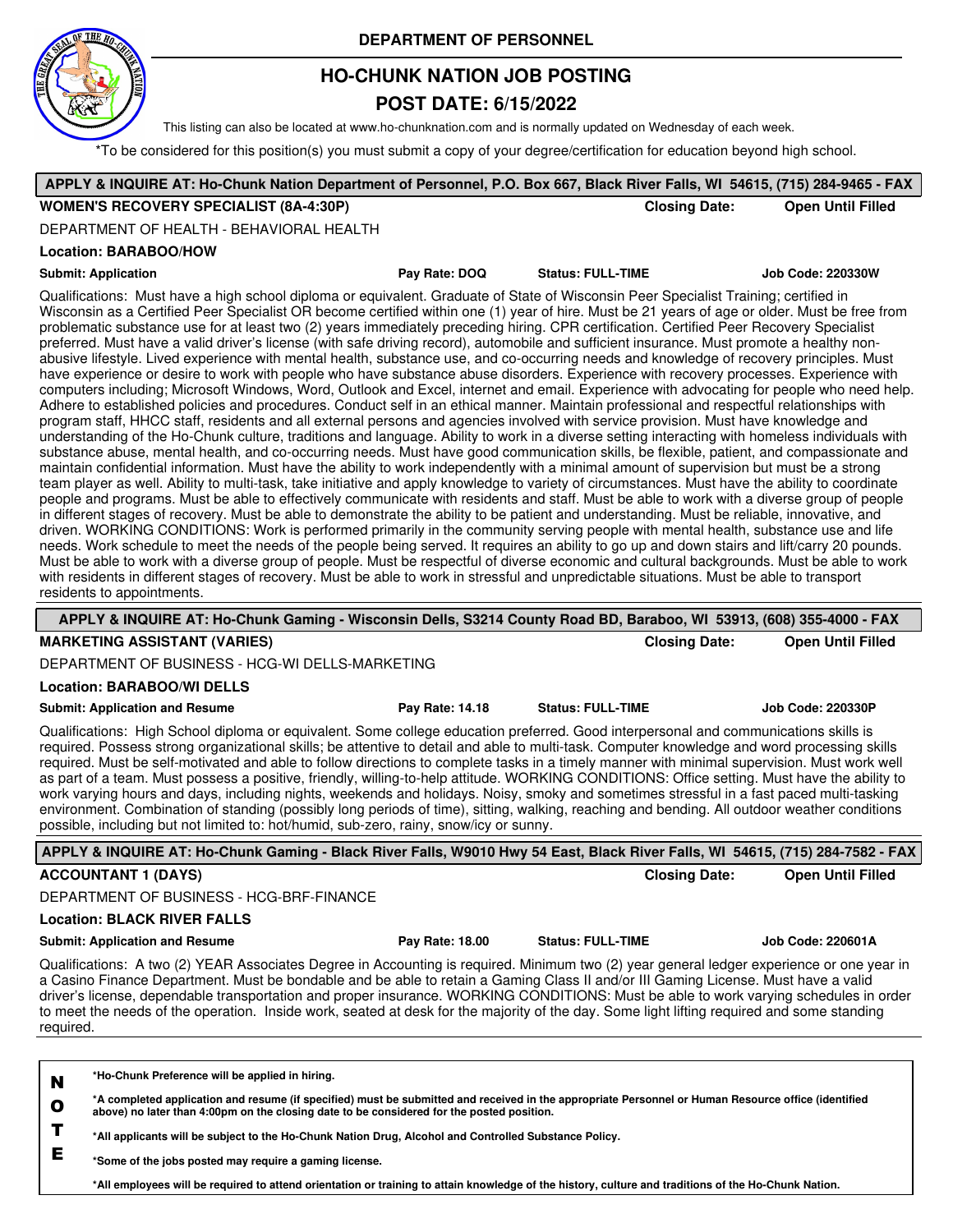

## **HO-CHUNK NATION JOB POSTING**

### **POST DATE: 6/15/2022**

This listing can also be located at www.ho-chunknation.com and is normally updated on Wednesday of each week.

\*To be considered for this position(s) you must submit a copy of your degree/certification for education beyond high school.

| APPLY & INQUIRE AT: Ho-Chunk Nation Department of Personnel, P.O. Box 667, Black River Falls, WI 54615, (715) 284-9465 - FAX                                                                                                                                                                                                                                                                                                                                                                                                                                                                                                                                                                                                                                                                                                                                                                                                                                                                                                                                                                                                                                                                                                                                                                                                                                          |                 |                          |                          |
|-----------------------------------------------------------------------------------------------------------------------------------------------------------------------------------------------------------------------------------------------------------------------------------------------------------------------------------------------------------------------------------------------------------------------------------------------------------------------------------------------------------------------------------------------------------------------------------------------------------------------------------------------------------------------------------------------------------------------------------------------------------------------------------------------------------------------------------------------------------------------------------------------------------------------------------------------------------------------------------------------------------------------------------------------------------------------------------------------------------------------------------------------------------------------------------------------------------------------------------------------------------------------------------------------------------------------------------------------------------------------|-----------------|--------------------------|--------------------------|
| <b>ASSISTANT COURT CLERK (8A-430P)</b>                                                                                                                                                                                                                                                                                                                                                                                                                                                                                                                                                                                                                                                                                                                                                                                                                                                                                                                                                                                                                                                                                                                                                                                                                                                                                                                                |                 | <b>Closing Date:</b>     | <b>Open Until Filled</b> |
| <b>JUDICIAL BRANCH - TRIAL COURT</b>                                                                                                                                                                                                                                                                                                                                                                                                                                                                                                                                                                                                                                                                                                                                                                                                                                                                                                                                                                                                                                                                                                                                                                                                                                                                                                                                  |                 |                          |                          |
| <b>Location: BLACK RIVER FALLS</b>                                                                                                                                                                                                                                                                                                                                                                                                                                                                                                                                                                                                                                                                                                                                                                                                                                                                                                                                                                                                                                                                                                                                                                                                                                                                                                                                    |                 |                          |                          |
| <b>Submit: Application and Resume</b>                                                                                                                                                                                                                                                                                                                                                                                                                                                                                                                                                                                                                                                                                                                                                                                                                                                                                                                                                                                                                                                                                                                                                                                                                                                                                                                                 | Pay Rate: 14.00 | <b>Status: FULL-TIME</b> | <b>Job Code: 220601B</b> |
| Qualifications: High school graduate or equivalent. Must be able to pass a comprehensive background check. No felony convictions, no<br>current open criminal cases or civil matters that would reflect negatively on the Judicial Branch. Must be bondable. Valid driver's license,<br>dependable transportation and proper insurance is required. Must complete Tribal Court Clerk Basic and Advanced Training courses within<br>two (2) years of employment. At least two (2) years' experience as an administrative assistant/receptionist. Record and bookkeeping<br>experience and familiarity with tribal programs and operations desirable. Must be able to type 40 words per minute. WORKING CONDITIONS<br>Office setting, courtroom. Any physical demands of the position should be listed or the Physical Demands Worksheet referenced.                                                                                                                                                                                                                                                                                                                                                                                                                                                                                                                    |                 |                          |                          |
| APPLY & INQUIRE AT: Ho-Chunk Nation Department of Personnel, P.O. Box 667, Black River Falls, WI 54615, (715) 284-9465 - FAX                                                                                                                                                                                                                                                                                                                                                                                                                                                                                                                                                                                                                                                                                                                                                                                                                                                                                                                                                                                                                                                                                                                                                                                                                                          |                 |                          |                          |
| <b>BAILIFF-PROCESS SERVER (8A-430P)</b>                                                                                                                                                                                                                                                                                                                                                                                                                                                                                                                                                                                                                                                                                                                                                                                                                                                                                                                                                                                                                                                                                                                                                                                                                                                                                                                               |                 | <b>Closing Date:</b>     | <b>Open Until Filled</b> |
| <b>JUDICIAL BRANCH - TRIAL COURT</b>                                                                                                                                                                                                                                                                                                                                                                                                                                                                                                                                                                                                                                                                                                                                                                                                                                                                                                                                                                                                                                                                                                                                                                                                                                                                                                                                  |                 |                          |                          |
| <b>Location: BLACK RIVER FALLS</b>                                                                                                                                                                                                                                                                                                                                                                                                                                                                                                                                                                                                                                                                                                                                                                                                                                                                                                                                                                                                                                                                                                                                                                                                                                                                                                                                    |                 |                          |                          |
| <b>Submit: Application and Resume</b>                                                                                                                                                                                                                                                                                                                                                                                                                                                                                                                                                                                                                                                                                                                                                                                                                                                                                                                                                                                                                                                                                                                                                                                                                                                                                                                                 | Pay Rate: 18.00 | <b>Status: FULL-TIME</b> | <b>Job Code: 220427B</b> |
| Qualifications: High school diploma or equivalent. Possess ability to undertake and complete courtroom security training. Must be able to<br>pass a comprehensive background check. No felony convictions, no current open criminal cases or civil matters that would reflect negatively<br>on the Judiciary Branch. Valid driver's license, dependable transportation and proper insurance is required. Must be trained and able to<br>conduct procedures for building entrance, operation of court building surveillance system, and to maintain a safe and secure environment of<br>court building specific to client and public interaction. Must be physically fit according to accepted standards of Wisconsin. Must pass physical<br>ability test, both pre-employment and annually per accepted standards of Wisconsin. Reliability and ability to work without continuous<br>supervision are essential; consequences of errors could result in serious harm to the interests of persons appearing before the Court.<br>Minimum of three (3) years of working with corrections of law enforcement or bailiff experience preferred. Familiarity with courtroom<br>procedures helpful. Understanding of language, customs, traditions and values of the Ho-Chunk Nation. WORKING CONDITIONS: Office<br>setting, courtroom Travel is required for this position. |                 |                          |                          |
| APPLY & INQUIRE AT: Ho-Chunk Gaming - Black River Falls, W9010 Hwy 54 East, Black River Falls, WI 54615, (715) 284-7582 - FAX                                                                                                                                                                                                                                                                                                                                                                                                                                                                                                                                                                                                                                                                                                                                                                                                                                                                                                                                                                                                                                                                                                                                                                                                                                         |                 |                          |                          |
| <b>BARTENDER (VARIES)</b>                                                                                                                                                                                                                                                                                                                                                                                                                                                                                                                                                                                                                                                                                                                                                                                                                                                                                                                                                                                                                                                                                                                                                                                                                                                                                                                                             |                 | <b>Closing Date:</b>     | <b>Open Until Filled</b> |
| DEPARTMENT OF BUSINESS - HCG-BRF-F&B                                                                                                                                                                                                                                                                                                                                                                                                                                                                                                                                                                                                                                                                                                                                                                                                                                                                                                                                                                                                                                                                                                                                                                                                                                                                                                                                  |                 |                          |                          |

#### **Location: BLACK RIVER FALLS**

**Submit: Application Pay Rate: 9.00 +TIPS Status: PART-TIME Job Code: 220601C**

Qualifications: Must have a High school diploma or equivalent. One to three years of appropriate experience. State Bartender's Certification required. Must have a valid driver's license, dependable transportation and proper insurance.

**N \*Ho-Chunk Preference will be applied in hiring.**

**O \*A completed application and resume (if specified) must be submitted and received in the appropriate Personnel or Human Resource office (identified above) no later than 4:00pm on the closing date to be considered for the posted position.**

**T \*All applicants will be subject to the Ho-Chunk Nation Drug, Alcohol and Controlled Substance Policy.**

**E \*Some of the jobs posted may require a gaming license.**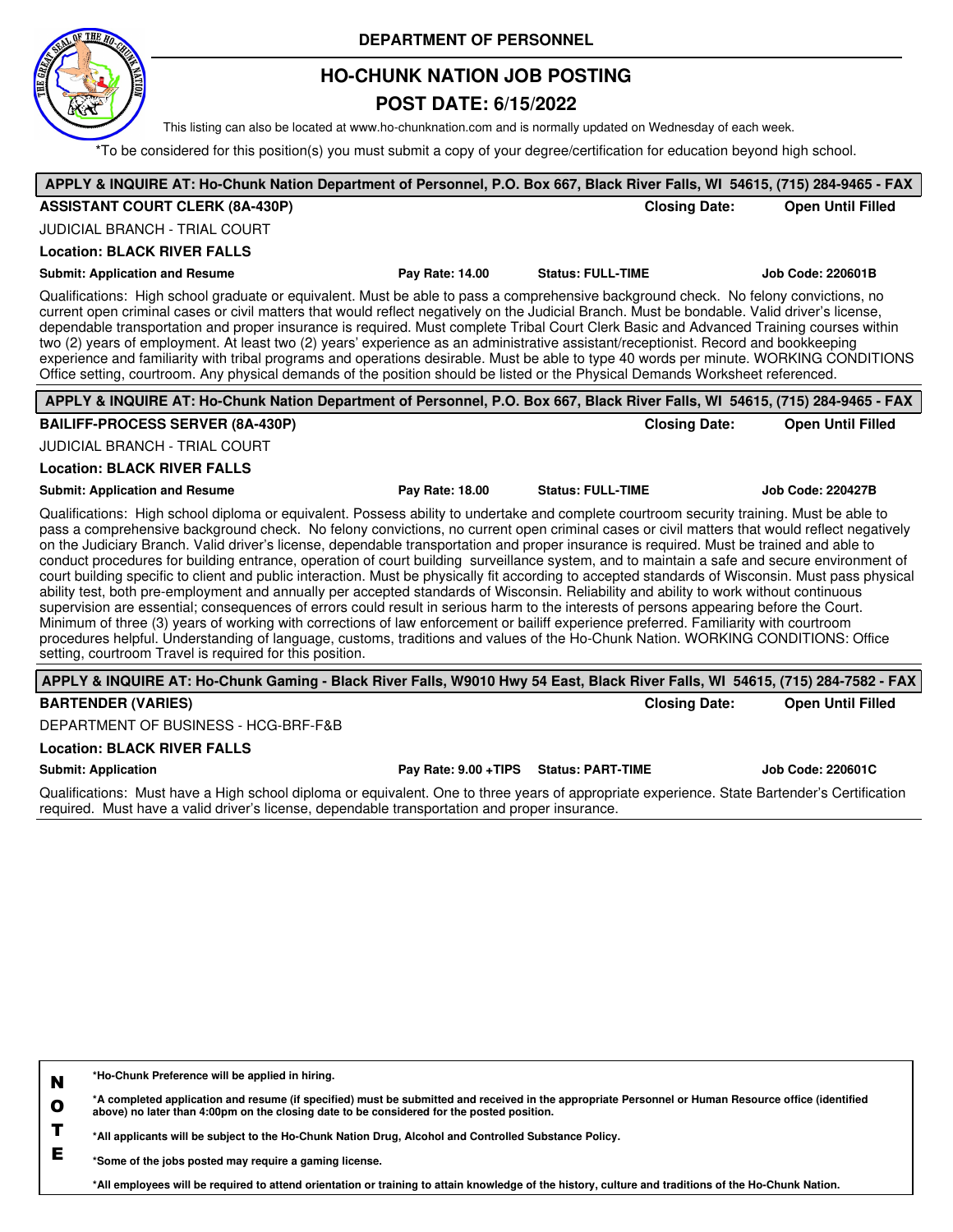

# **HO-CHUNK NATION JOB POSTING**

### **POST DATE: 6/15/2022**

This listing can also be located at www.ho-chunknation.com and is normally updated on Wednesday of each week.

\*To be considered for this position(s) you must submit a copy of your degree/certification for education beyond high school.

| APPLY & INQUIRE AT: Ho-Chunk Nation Department of Personnel, P.O. Box 667, Black River Falls, WI 54615, (715) 284-9465 - FAX                                                                                                                                                                                                                                                                                                                                                                                                                                                                                                                                                                                                                                                                                                                                                                                                                                                                                                                                                                                                                                                                                                                                                                                                                                                                                                                                                                                                                                                                                                                                                                                                                                                                                                                                                                                                                                                                                                                                                                                                                                                                                                                                                                                                                                                                                                                                                                                                                                                                                                                                                                                                                                                                                                                                                                                                                                                                                                                                                                                                                                                                                                                                                                     |                                         |                                    |                      |                          |
|--------------------------------------------------------------------------------------------------------------------------------------------------------------------------------------------------------------------------------------------------------------------------------------------------------------------------------------------------------------------------------------------------------------------------------------------------------------------------------------------------------------------------------------------------------------------------------------------------------------------------------------------------------------------------------------------------------------------------------------------------------------------------------------------------------------------------------------------------------------------------------------------------------------------------------------------------------------------------------------------------------------------------------------------------------------------------------------------------------------------------------------------------------------------------------------------------------------------------------------------------------------------------------------------------------------------------------------------------------------------------------------------------------------------------------------------------------------------------------------------------------------------------------------------------------------------------------------------------------------------------------------------------------------------------------------------------------------------------------------------------------------------------------------------------------------------------------------------------------------------------------------------------------------------------------------------------------------------------------------------------------------------------------------------------------------------------------------------------------------------------------------------------------------------------------------------------------------------------------------------------------------------------------------------------------------------------------------------------------------------------------------------------------------------------------------------------------------------------------------------------------------------------------------------------------------------------------------------------------------------------------------------------------------------------------------------------------------------------------------------------------------------------------------------------------------------------------------------------------------------------------------------------------------------------------------------------------------------------------------------------------------------------------------------------------------------------------------------------------------------------------------------------------------------------------------------------------------------------------------------------------------------------------------------------|-----------------------------------------|------------------------------------|----------------------|--------------------------|
| <b>BEHAVIORAH HEALTH SHARED CARE MANAGER</b>                                                                                                                                                                                                                                                                                                                                                                                                                                                                                                                                                                                                                                                                                                                                                                                                                                                                                                                                                                                                                                                                                                                                                                                                                                                                                                                                                                                                                                                                                                                                                                                                                                                                                                                                                                                                                                                                                                                                                                                                                                                                                                                                                                                                                                                                                                                                                                                                                                                                                                                                                                                                                                                                                                                                                                                                                                                                                                                                                                                                                                                                                                                                                                                                                                                     |                                         |                                    | <b>Closing Date:</b> | <b>Open Until Filled</b> |
| DEPARTMENT OF HEALTH - BEHAVIORAL HEALTH                                                                                                                                                                                                                                                                                                                                                                                                                                                                                                                                                                                                                                                                                                                                                                                                                                                                                                                                                                                                                                                                                                                                                                                                                                                                                                                                                                                                                                                                                                                                                                                                                                                                                                                                                                                                                                                                                                                                                                                                                                                                                                                                                                                                                                                                                                                                                                                                                                                                                                                                                                                                                                                                                                                                                                                                                                                                                                                                                                                                                                                                                                                                                                                                                                                         |                                         |                                    |                      |                          |
| <b>Location: BLACK RIVER FALLS</b>                                                                                                                                                                                                                                                                                                                                                                                                                                                                                                                                                                                                                                                                                                                                                                                                                                                                                                                                                                                                                                                                                                                                                                                                                                                                                                                                                                                                                                                                                                                                                                                                                                                                                                                                                                                                                                                                                                                                                                                                                                                                                                                                                                                                                                                                                                                                                                                                                                                                                                                                                                                                                                                                                                                                                                                                                                                                                                                                                                                                                                                                                                                                                                                                                                                               |                                         |                                    |                      |                          |
| <b>Submit: Application and Resume</b>                                                                                                                                                                                                                                                                                                                                                                                                                                                                                                                                                                                                                                                                                                                                                                                                                                                                                                                                                                                                                                                                                                                                                                                                                                                                                                                                                                                                                                                                                                                                                                                                                                                                                                                                                                                                                                                                                                                                                                                                                                                                                                                                                                                                                                                                                                                                                                                                                                                                                                                                                                                                                                                                                                                                                                                                                                                                                                                                                                                                                                                                                                                                                                                                                                                            | Pay Rate: DOQ                           | <b>Status: FULL-TIME</b>           |                      | <b>Job Code: 220330D</b> |
| Qualifications: Bachelor's Degree in Behavioral Health field (psychology, social work, etc.) Substance Abuse Counselor (SAC) or Substance<br>Use Counselor-In Training (SAC-IT) preferred; must obtain SAC-IT within 1 year of hire. Must have a valid driver's license, dependable<br>transportation and proper insurance. Must promote a healthy non-abusive lifestyle. Able to document two years of continuous abstinence if in<br>recovery. One year of mental health/substance abuse clinical experience preferred. Experience working with underserved, transient<br>populations preferred. Experience working with patients who have co-occurring mental health, substance abuse, and physical health<br>problems preferred. Experience with screening for common mental health and/or substance use disorders preferred. Experience with<br>assessment and treatment planning for common mental health and/or substance use disorders preferred. Experience with evidence-based<br>counseling techniques (i.e. CBT, DBT, ACT, etc.) preferred. Clinical experience with children, youth, adults and families preferred. Previous<br>experience in working with Native Americans is preferred. Working knowledge of domestic violence, trauma, and effect on mental<br>health/addiction treatment is preferred. Demonstrated ability to collaborate effectively in an integrative care team setting. Ability to maintain<br>effective and professional relationships with patient and other members of the integrative care team. Ability to establish and maintain good<br>professional relationships with staff and the community. Familiarity with brief structured intervention techniques (i.e. SBIRT, Motivational<br>Interviewing, Behavioral Activation). Basic knowledge of psychopharmacology for common mental health disorders and substance use<br>disorders. Ability to establish rapport with clients, secures their cooperation in difficult situations, and maintains their confidence. Ability to<br>communicate effectively, both orally and in writing. Ability to work in a team oriented environment and practice conflict resolution skills as<br>needed to maintain an effective working relationship with co-workers/supervisors. Knowledge of and ability to utilize conflict resolution skills<br>with staff and clients. Working knowledge of and ability to conduct family therapeutic services including parenting education/process groups.<br>Working knowledge and ability to appropriately utilize the contributions of various mental health/addiction philosophies, counseling models,<br>and treatment practices as they apply to providing mental health and substance abuse counseling to individuals, groups, families, couples,<br>and significant others. Ability to apply cultural values and traditions to all areas of client and community contact. Maintains a safe and healthy<br>work place environment. WORKING CONDITIONS: The duties of this position are routinely performed in medical clinic setting. Walking,<br>sitting, standing and stooping will occur during the normal provision of services. Occasional travel between offices may be required. Some<br>evening hours may be required to accommodate client's work hours. |                                         |                                    |                      |                          |
| APPLY & INQUIRE AT: Ho-Chunk Gaming - Black River Falls, W9010 Hwy 54 East, Black River Falls, WI 54615, (715) 284-7582 - FAX                                                                                                                                                                                                                                                                                                                                                                                                                                                                                                                                                                                                                                                                                                                                                                                                                                                                                                                                                                                                                                                                                                                                                                                                                                                                                                                                                                                                                                                                                                                                                                                                                                                                                                                                                                                                                                                                                                                                                                                                                                                                                                                                                                                                                                                                                                                                                                                                                                                                                                                                                                                                                                                                                                                                                                                                                                                                                                                                                                                                                                                                                                                                                                    |                                         |                                    |                      |                          |
| <b>BEVERAGE SERVER (VARIES)</b>                                                                                                                                                                                                                                                                                                                                                                                                                                                                                                                                                                                                                                                                                                                                                                                                                                                                                                                                                                                                                                                                                                                                                                                                                                                                                                                                                                                                                                                                                                                                                                                                                                                                                                                                                                                                                                                                                                                                                                                                                                                                                                                                                                                                                                                                                                                                                                                                                                                                                                                                                                                                                                                                                                                                                                                                                                                                                                                                                                                                                                                                                                                                                                                                                                                                  |                                         |                                    | <b>Closing Date:</b> | <b>Open Until Filled</b> |
| DEPARTMENT OF BUSINESS - HCG-BRF-F&B                                                                                                                                                                                                                                                                                                                                                                                                                                                                                                                                                                                                                                                                                                                                                                                                                                                                                                                                                                                                                                                                                                                                                                                                                                                                                                                                                                                                                                                                                                                                                                                                                                                                                                                                                                                                                                                                                                                                                                                                                                                                                                                                                                                                                                                                                                                                                                                                                                                                                                                                                                                                                                                                                                                                                                                                                                                                                                                                                                                                                                                                                                                                                                                                                                                             |                                         |                                    |                      |                          |
| <b>Location: BLACK RIVER FALLS</b>                                                                                                                                                                                                                                                                                                                                                                                                                                                                                                                                                                                                                                                                                                                                                                                                                                                                                                                                                                                                                                                                                                                                                                                                                                                                                                                                                                                                                                                                                                                                                                                                                                                                                                                                                                                                                                                                                                                                                                                                                                                                                                                                                                                                                                                                                                                                                                                                                                                                                                                                                                                                                                                                                                                                                                                                                                                                                                                                                                                                                                                                                                                                                                                                                                                               |                                         |                                    |                      |                          |
| <b>Submit: Application</b>                                                                                                                                                                                                                                                                                                                                                                                                                                                                                                                                                                                                                                                                                                                                                                                                                                                                                                                                                                                                                                                                                                                                                                                                                                                                                                                                                                                                                                                                                                                                                                                                                                                                                                                                                                                                                                                                                                                                                                                                                                                                                                                                                                                                                                                                                                                                                                                                                                                                                                                                                                                                                                                                                                                                                                                                                                                                                                                                                                                                                                                                                                                                                                                                                                                                       | Pay Rate: 8.00 +TIPS                    | <b>Status: FULL-TIME/PART-TIME</b> |                      | <b>Job Code: 220601D</b> |
| Qualifications: Will train. Some food experience helpful.                                                                                                                                                                                                                                                                                                                                                                                                                                                                                                                                                                                                                                                                                                                                                                                                                                                                                                                                                                                                                                                                                                                                                                                                                                                                                                                                                                                                                                                                                                                                                                                                                                                                                                                                                                                                                                                                                                                                                                                                                                                                                                                                                                                                                                                                                                                                                                                                                                                                                                                                                                                                                                                                                                                                                                                                                                                                                                                                                                                                                                                                                                                                                                                                                                        |                                         |                                    |                      |                          |
| APPLY & INQUIRE AT: Ho-Chunk Gaming - Black River Falls, W9010 Hwy 54 East, Black River Falls, WI 54615, (715) 284-7582 - FAX                                                                                                                                                                                                                                                                                                                                                                                                                                                                                                                                                                                                                                                                                                                                                                                                                                                                                                                                                                                                                                                                                                                                                                                                                                                                                                                                                                                                                                                                                                                                                                                                                                                                                                                                                                                                                                                                                                                                                                                                                                                                                                                                                                                                                                                                                                                                                                                                                                                                                                                                                                                                                                                                                                                                                                                                                                                                                                                                                                                                                                                                                                                                                                    |                                         |                                    |                      |                          |
| <b>BINGO FLOOR CLERK (VARIES)</b>                                                                                                                                                                                                                                                                                                                                                                                                                                                                                                                                                                                                                                                                                                                                                                                                                                                                                                                                                                                                                                                                                                                                                                                                                                                                                                                                                                                                                                                                                                                                                                                                                                                                                                                                                                                                                                                                                                                                                                                                                                                                                                                                                                                                                                                                                                                                                                                                                                                                                                                                                                                                                                                                                                                                                                                                                                                                                                                                                                                                                                                                                                                                                                                                                                                                |                                         |                                    | <b>Closing Date:</b> | <b>Open Until Filled</b> |
| DEPARTMENT OF BUSINESS - HCG-BRF-BINGO                                                                                                                                                                                                                                                                                                                                                                                                                                                                                                                                                                                                                                                                                                                                                                                                                                                                                                                                                                                                                                                                                                                                                                                                                                                                                                                                                                                                                                                                                                                                                                                                                                                                                                                                                                                                                                                                                                                                                                                                                                                                                                                                                                                                                                                                                                                                                                                                                                                                                                                                                                                                                                                                                                                                                                                                                                                                                                                                                                                                                                                                                                                                                                                                                                                           |                                         |                                    |                      |                          |
| <b>Location: BLACK RIVER FALLS</b>                                                                                                                                                                                                                                                                                                                                                                                                                                                                                                                                                                                                                                                                                                                                                                                                                                                                                                                                                                                                                                                                                                                                                                                                                                                                                                                                                                                                                                                                                                                                                                                                                                                                                                                                                                                                                                                                                                                                                                                                                                                                                                                                                                                                                                                                                                                                                                                                                                                                                                                                                                                                                                                                                                                                                                                                                                                                                                                                                                                                                                                                                                                                                                                                                                                               |                                         |                                    |                      |                          |
| <b>Submit: Application</b>                                                                                                                                                                                                                                                                                                                                                                                                                                                                                                                                                                                                                                                                                                                                                                                                                                                                                                                                                                                                                                                                                                                                                                                                                                                                                                                                                                                                                                                                                                                                                                                                                                                                                                                                                                                                                                                                                                                                                                                                                                                                                                                                                                                                                                                                                                                                                                                                                                                                                                                                                                                                                                                                                                                                                                                                                                                                                                                                                                                                                                                                                                                                                                                                                                                                       | Pay Rate: 10.00 +TIPS Status: FULL-TIME |                                    |                      | Job Code: 220601E        |
| Qualifications: Must have a high school diploma or GED. All casino employees will be subject to the Criminal and Background restrictions of<br>the Ho-Chunk Nation. Must be bondable. Must be free of money related convictions. Steady and dependable work record with a minimum of<br>one (1) year prior work experience with cash registers. WORKING CONDITIONS: Must be able to stand and walk for long periods of time.<br>Must be able to lift and carry up to 35lbs. Must be able to work in a smoking environment.                                                                                                                                                                                                                                                                                                                                                                                                                                                                                                                                                                                                                                                                                                                                                                                                                                                                                                                                                                                                                                                                                                                                                                                                                                                                                                                                                                                                                                                                                                                                                                                                                                                                                                                                                                                                                                                                                                                                                                                                                                                                                                                                                                                                                                                                                                                                                                                                                                                                                                                                                                                                                                                                                                                                                                       |                                         |                                    |                      |                          |
|                                                                                                                                                                                                                                                                                                                                                                                                                                                                                                                                                                                                                                                                                                                                                                                                                                                                                                                                                                                                                                                                                                                                                                                                                                                                                                                                                                                                                                                                                                                                                                                                                                                                                                                                                                                                                                                                                                                                                                                                                                                                                                                                                                                                                                                                                                                                                                                                                                                                                                                                                                                                                                                                                                                                                                                                                                                                                                                                                                                                                                                                                                                                                                                                                                                                                                  |                                         |                                    |                      |                          |

**N O T \*Ho-Chunk Preference will be applied in hiring. \*A completed application and resume (if specified) must be submitted and received in the appropriate Personnel or Human Resource office (identified above) no later than 4:00pm on the closing date to be considered for the posted position. \*All applicants will be subject to the Ho-Chunk Nation Drug, Alcohol and Controlled Substance Policy.**

**E \*Some of the jobs posted may require a gaming license.**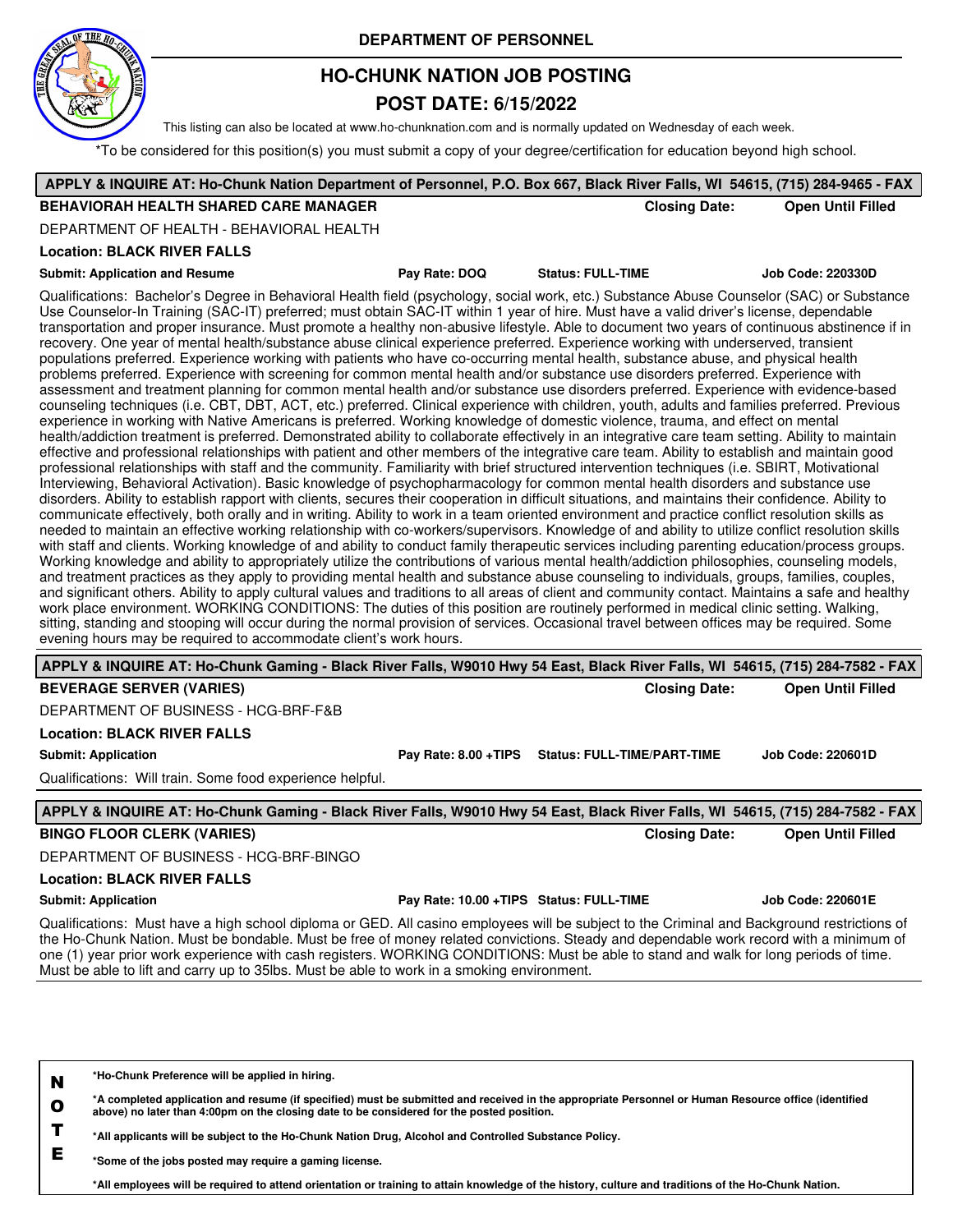# **HO-CHUNK NATION JOB POSTING DEPARTMENT OF PERSONNEL**

# **POST DATE: 6/15/2022**

This listing can also be located at www.ho-chunknation.com and is normally updated on Wednesday of each week.

\*To be considered for this position(s) you must submit a copy of your degree/certification for education beyond high school.

| APPLY & INQUIRE AT: Ho-Chunk Nation Department of Personnel, P.O. Box 667, Black River Falls, WI 54615, (715) 284-9465 - FAX                                                                                                                                                                                                                                                                                                                                                                                                                                                                                                                                                                                                                                                                                                                                                                                                                                                |                 |                                         |                          |
|-----------------------------------------------------------------------------------------------------------------------------------------------------------------------------------------------------------------------------------------------------------------------------------------------------------------------------------------------------------------------------------------------------------------------------------------------------------------------------------------------------------------------------------------------------------------------------------------------------------------------------------------------------------------------------------------------------------------------------------------------------------------------------------------------------------------------------------------------------------------------------------------------------------------------------------------------------------------------------|-----------------|-----------------------------------------|--------------------------|
| <b>BUS DRIVER (8A-4PM)</b>                                                                                                                                                                                                                                                                                                                                                                                                                                                                                                                                                                                                                                                                                                                                                                                                                                                                                                                                                  |                 | <b>Closing Date:</b>                    | <b>Open Until Filled</b> |
| DEPARTMENT OF EDUCATION - EDUCATION HEADSTART                                                                                                                                                                                                                                                                                                                                                                                                                                                                                                                                                                                                                                                                                                                                                                                                                                                                                                                               |                 |                                         |                          |
| <b>Location: BLACK RIVER FALLS</b>                                                                                                                                                                                                                                                                                                                                                                                                                                                                                                                                                                                                                                                                                                                                                                                                                                                                                                                                          |                 |                                         |                          |
| <b>Submit: Application</b>                                                                                                                                                                                                                                                                                                                                                                                                                                                                                                                                                                                                                                                                                                                                                                                                                                                                                                                                                  | Pay Rate: 13.07 | <b>Status: FULL-TIME</b>                | <b>Job Code: 220406C</b> |
| Qualifications: Must have a High School Diploma or equivalent. Must have a valid driver's license, CDL with an S endorsement, dependable<br>transportation and proper insurance. Must be able to pass all federal and state licensing requirements to include background checks, annual<br>physical, and TB screening. Must possess or be willing to obtain CPR/AED and First Aid training within 90 days of employment and update<br>as needed. Must complete Early Childhood I & II within 12 months of employment. Three (3) years good driving record. WORKING<br>CONDITIONS The duties of this position are primarily performed on the bus and in a classroom setting.                                                                                                                                                                                                                                                                                                 |                 |                                         |                          |
| APPLY & INQUIRE AT: Ho-Chunk Gaming - Black River Falls, W9010 Hwy 54 East, Black River Falls, WI 54615, (715) 284-7582 - FAX                                                                                                                                                                                                                                                                                                                                                                                                                                                                                                                                                                                                                                                                                                                                                                                                                                               |                 |                                         |                          |
| <b>CAGE CASHIER (VARIES)</b>                                                                                                                                                                                                                                                                                                                                                                                                                                                                                                                                                                                                                                                                                                                                                                                                                                                                                                                                                |                 | <b>Closing Date:</b>                    | <b>Open Until Filled</b> |
| DEPARTMENT OF BUSINESS - HCG-BRF-CAGE                                                                                                                                                                                                                                                                                                                                                                                                                                                                                                                                                                                                                                                                                                                                                                                                                                                                                                                                       |                 |                                         |                          |
| <b>Location: BLACK RIVER FALLS</b>                                                                                                                                                                                                                                                                                                                                                                                                                                                                                                                                                                                                                                                                                                                                                                                                                                                                                                                                          |                 |                                         |                          |
| <b>Submit: Application</b>                                                                                                                                                                                                                                                                                                                                                                                                                                                                                                                                                                                                                                                                                                                                                                                                                                                                                                                                                  |                 | Pay Rate: 13.00 +TIPS Status: FULL-TIME | <b>Job Code: 220601F</b> |
| Qualifications: Must have High School Diploma or GED. All casino employees will be subject to the Criminal and Background restrictions of<br>the Ho-Chunk Nation. Must be BONDABLE. Must follow chain-of-command. One (1) to three (3) years appropriate experience. WORKING<br>CONDITIONS: Casino setting loud, office setting. Cannot be colorblind. Must have good eyesight and full dexterity in both hands. Infrequent<br>lifting of up to 100 lbs. Primary lifting requirements is 10-25 lbs. on consistent basis. Must be able to stand stoop and bend for long periods<br>of time.                                                                                                                                                                                                                                                                                                                                                                                  |                 |                                         |                          |
| APPLY & INQUIRE AT: Ho-Chunk Gaming - Black River Falls, W9010 Hwy 54 East, Black River Falls, WI 54615, (715) 284-7582 - FAX                                                                                                                                                                                                                                                                                                                                                                                                                                                                                                                                                                                                                                                                                                                                                                                                                                               |                 |                                         |                          |
| <b>CAGE SHIFT SUPERVISOR (VARIES)</b>                                                                                                                                                                                                                                                                                                                                                                                                                                                                                                                                                                                                                                                                                                                                                                                                                                                                                                                                       |                 | <b>Closing Date:</b>                    | <b>Open Until Filled</b> |
| DEPARTMENT OF BUSINESS - HCG-BRF-CAGE                                                                                                                                                                                                                                                                                                                                                                                                                                                                                                                                                                                                                                                                                                                                                                                                                                                                                                                                       |                 |                                         |                          |
| <b>Location: BLACK RIVER FALLS</b>                                                                                                                                                                                                                                                                                                                                                                                                                                                                                                                                                                                                                                                                                                                                                                                                                                                                                                                                          |                 |                                         |                          |
| <b>Submit: Application and Resume</b>                                                                                                                                                                                                                                                                                                                                                                                                                                                                                                                                                                                                                                                                                                                                                                                                                                                                                                                                       | Pay Rate: 18.00 | <b>Status: FULL-TIME</b>                | <b>Job Code: 220601H</b> |
| Qualifications: Must have high school diploma or GED. . All casino employees will be subject to the Criminal and background restrictions of<br>the Ho-Chunk Nation. Must be BONDABLE. Maintain confidentiality and professionalism at all times. Two (2) years training in accounting or<br>related field. Three years' experience in bookkeeping, accounting or responsible cash handling. Computer and supervisory experience<br>desirable. WORKING CONDITIONS: Casino setting loud, office setting. Must have good eyesight. Must have dexterity in both hands. Primary<br>lifting requirements is 10-25 pound on a consistent basis/must be able to walk. Stoop bend and stand for long periods of time.                                                                                                                                                                                                                                                                |                 |                                         |                          |
| APPLY & INQUIRE AT: Ho-Chunk Gaming - Black River Falls, W9010 Hwy 54 East, Black River Falls, WI 54615, (715) 284-7582 - FAX                                                                                                                                                                                                                                                                                                                                                                                                                                                                                                                                                                                                                                                                                                                                                                                                                                               |                 |                                         |                          |
| <b>CASINO CONTROLLER (VARIES)</b>                                                                                                                                                                                                                                                                                                                                                                                                                                                                                                                                                                                                                                                                                                                                                                                                                                                                                                                                           |                 | <b>Closing Date:</b>                    | <b>Open Until Filled</b> |
| DEPARTMENT OF BUSINESS - HCG-BRF-FINANCE                                                                                                                                                                                                                                                                                                                                                                                                                                                                                                                                                                                                                                                                                                                                                                                                                                                                                                                                    |                 |                                         |                          |
| <b>Location: BLACK RIVER FALLS</b>                                                                                                                                                                                                                                                                                                                                                                                                                                                                                                                                                                                                                                                                                                                                                                                                                                                                                                                                          |                 |                                         |                          |
| <b>Submit: Application and Resume</b>                                                                                                                                                                                                                                                                                                                                                                                                                                                                                                                                                                                                                                                                                                                                                                                                                                                                                                                                       | Pay Rate: 32.00 | <b>Status: FULL-TIME</b>                | Job Code: 220601l        |
| Qualifications: Minimum six years combines education/experience in accounting or related field, preferably a CPA. Knowledge about or<br>ability to learn how to work with computers. Flexible working hour's availability. Able to maintain confidentiality and maintain professional<br>demeanor. Able to work cooperatively in a team environment or independently as needed. Communication and writing skills, as well as<br>Supervisory skills. Minimum two years' experience in a Casino Finance Department. Knowledge of Casino Gaming Operations. Knowledge of<br>generally accepted accounting principles. Knowledge of or willingness to learn about Indian Gaming Laws and Regulations. Must be<br>bondable. Minimum four year degree in Financial or Business Field and GPA of 3.0 or better. Comparable educational and/or professional<br>experience. All casino employees will be subject to the Criminal and Background restrictions of the Ho-Chunk Nation. |                 |                                         |                          |
| *Ho-Chunk Preference will be applied in hiring.<br>N<br>*A completed application and resume (if specified) must be submitted and received in the appropriate Personnel or Human Resource office (identified<br>$\mathbf o$<br>above) no later than 4:00pm on the closing date to be considered for the posted position.<br>T<br>*All applicants will be subject to the Ho-Chunk Nation Drug, Alcohol and Controlled Substance Policy.<br>Е<br>*Some of the jobs posted may require a gaming license                                                                                                                                                                                                                                                                                                                                                                                                                                                                         |                 |                                         |                          |

**\*Some of the jobs posted may require a gaming license.**

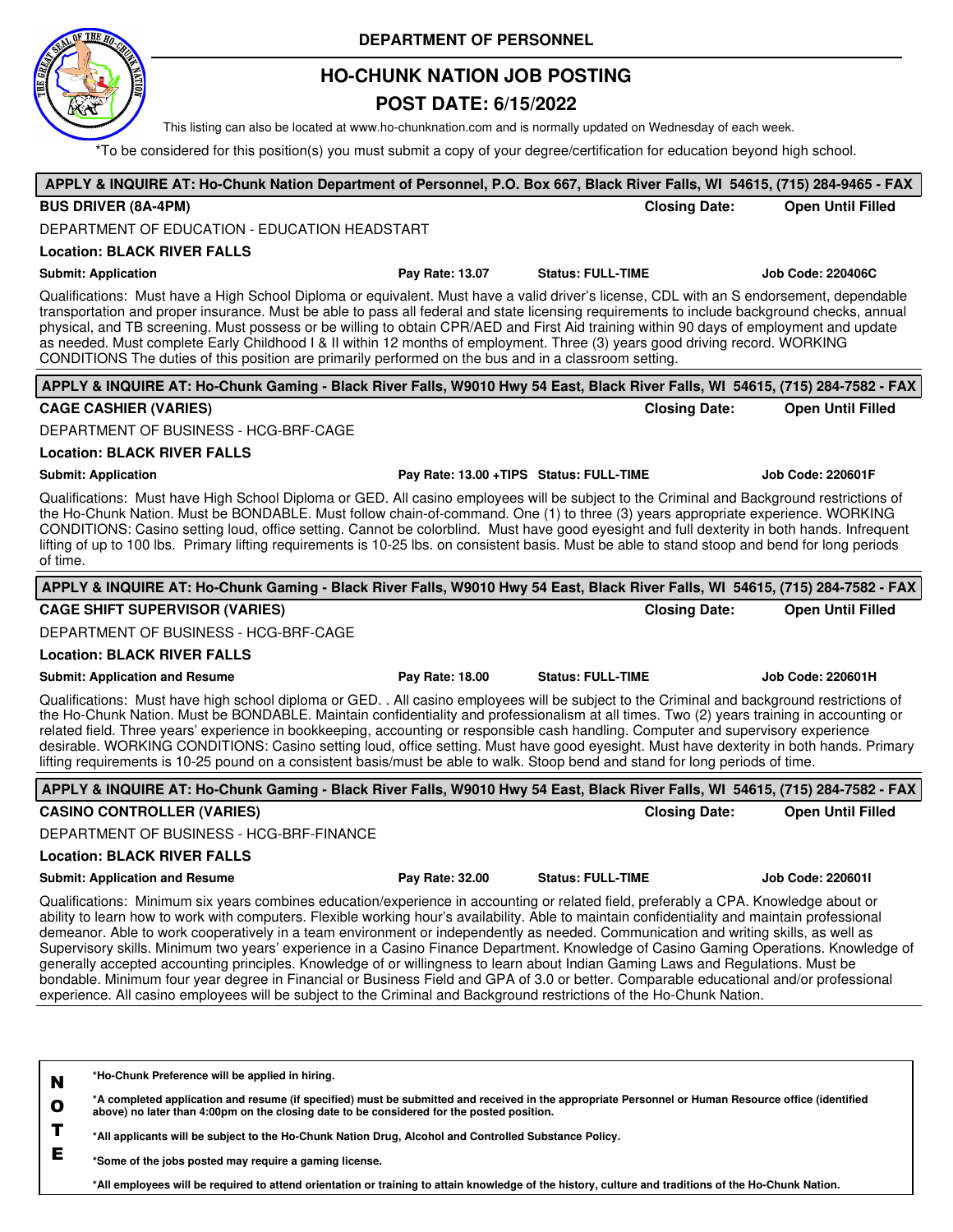

## **HO-CHUNK NATION JOB POSTING**

## **POST DATE: 6/15/2022**

This listing can also be located at www.ho-chunknation.com and is normally updated on Wednesday of each week.

\*To be considered for this position(s) you must submit a copy of your degree/certification for education beyond high school.

| APPLY & INQUIRE AT: Ho-Chunk Nation Department of Personnel, P.O. Box 667, Black River Falls, WI 54615, (715) 284-9465 - FAX                                                                                                                                                                                                                                                                                                                                                                                                                                                                                                                                                                                                                                                                                                                                                                                                                                                                                                                                                                                                                                                                                                                                                                                                                                       |                 |                                   |                      |                          |
|--------------------------------------------------------------------------------------------------------------------------------------------------------------------------------------------------------------------------------------------------------------------------------------------------------------------------------------------------------------------------------------------------------------------------------------------------------------------------------------------------------------------------------------------------------------------------------------------------------------------------------------------------------------------------------------------------------------------------------------------------------------------------------------------------------------------------------------------------------------------------------------------------------------------------------------------------------------------------------------------------------------------------------------------------------------------------------------------------------------------------------------------------------------------------------------------------------------------------------------------------------------------------------------------------------------------------------------------------------------------|-----------------|-----------------------------------|----------------------|--------------------------|
| <b>CERTIFIED NURSING ASSISTANT (8A-430P)</b>                                                                                                                                                                                                                                                                                                                                                                                                                                                                                                                                                                                                                                                                                                                                                                                                                                                                                                                                                                                                                                                                                                                                                                                                                                                                                                                       |                 |                                   | <b>Closing Date:</b> | <b>Open Until Filled</b> |
| DEPARTMENT OF HEALTH - COMMUNITY HEALTH                                                                                                                                                                                                                                                                                                                                                                                                                                                                                                                                                                                                                                                                                                                                                                                                                                                                                                                                                                                                                                                                                                                                                                                                                                                                                                                            |                 |                                   |                      |                          |
| <b>Location: BLACK RIVER FALLS</b>                                                                                                                                                                                                                                                                                                                                                                                                                                                                                                                                                                                                                                                                                                                                                                                                                                                                                                                                                                                                                                                                                                                                                                                                                                                                                                                                 |                 |                                   |                      |                          |
| <b>Submit: Application and Resume</b>                                                                                                                                                                                                                                                                                                                                                                                                                                                                                                                                                                                                                                                                                                                                                                                                                                                                                                                                                                                                                                                                                                                                                                                                                                                                                                                              | Pay Rate: 13.00 | <b>Status: FULL-TIME</b>          |                      | <b>Job Code: 220323C</b> |
| Qualifications: Must have high school diploma or equivalent. Certified Nurse Assistant certification is required. Current First Aid/CPR<br>certification or must be obtained within one (1) month of hire date. Must be 21 years of age or older. Must promote a healthy, non-abusive<br>lifestyle. Valid Driver's license, dependable transportation and proper insurance are required. WORKING CONDITIONS: All health care<br>services are in the home and community setting. Traveling is a necessity. Be available to work in other Health office locations as assigned by<br>supervising CHN and CHN Supervisors. Work performed in the community is sometimes subject to conditions ranging from inclement<br>weather to dangerous conditions such as snow/ice, cold, heat, noise, wetness/humidity, vibration, sudden temperature changes, and poor<br>illumination at the job site or due to travel on the job. Travel to and from field locations may subject worker to increased risk of driving<br>hazards. Community locations may subject worker to communicable diseases, insects and other disease vectors, toxins, hazardous<br>materials, and animals. In all settings, employees in this classification may occasionally need to relate to members of the public who exhibit<br>challenging, atypical or hostile behaviors and/or communication. |                 |                                   |                      |                          |
| APPLY & INQUIRE AT: Ho-Chunk Gaming - Black River Falls, W9010 Hwy 54 East, Black River Falls, WI 54615, (715) 284-7582 - FAX                                                                                                                                                                                                                                                                                                                                                                                                                                                                                                                                                                                                                                                                                                                                                                                                                                                                                                                                                                                                                                                                                                                                                                                                                                      |                 |                                   |                      |                          |
| <b>COUNT ASSOCIATE (GRAVE SHIFT)</b>                                                                                                                                                                                                                                                                                                                                                                                                                                                                                                                                                                                                                                                                                                                                                                                                                                                                                                                                                                                                                                                                                                                                                                                                                                                                                                                               |                 |                                   | <b>Closing Date:</b> | <b>Open Until Filled</b> |
| DEPARTMENT OF BUSINESS - HCG-BRF-COUNT                                                                                                                                                                                                                                                                                                                                                                                                                                                                                                                                                                                                                                                                                                                                                                                                                                                                                                                                                                                                                                                                                                                                                                                                                                                                                                                             |                 |                                   |                      |                          |
| <b>Location: BLACK RIVER FALLS</b>                                                                                                                                                                                                                                                                                                                                                                                                                                                                                                                                                                                                                                                                                                                                                                                                                                                                                                                                                                                                                                                                                                                                                                                                                                                                                                                                 |                 |                                   |                      |                          |
| <b>Submit: Application and Resume</b>                                                                                                                                                                                                                                                                                                                                                                                                                                                                                                                                                                                                                                                                                                                                                                                                                                                                                                                                                                                                                                                                                                                                                                                                                                                                                                                              | Pay Rate: 14.00 | <b>Status: FULL-TIME</b>          |                      | <b>Job Code: 220601K</b> |
| Qualifications: Must have a high school diploma or equivalent. MUST BE BONDABLE. Must be able to obtain a gaming license. Valid driver's<br>license, dependable transportation and proper insurance is preferred. One year experience in responsible cash handling position is<br>preferred. One year experience in accounting/bookkeeping skills preferred. One year experience in the operation of calculators and office<br>machines preferred. WORKING CONDITIONS: Work area is NOT smoke, noise or dust free. Ability to work a flexible schedule including<br>extended hours, weekends and holidays.                                                                                                                                                                                                                                                                                                                                                                                                                                                                                                                                                                                                                                                                                                                                                         |                 |                                   |                      |                          |
| APPLY & INQUIRE AT: Ho-Chunk Gaming - Black River Falls, W9010 Hwy 54 East, Black River Falls, WI 54615, (715) 284-7582 - FAX                                                                                                                                                                                                                                                                                                                                                                                                                                                                                                                                                                                                                                                                                                                                                                                                                                                                                                                                                                                                                                                                                                                                                                                                                                      |                 |                                   |                      |                          |
| <b>COUNT MANAGER (GRAVE SHIFT)</b>                                                                                                                                                                                                                                                                                                                                                                                                                                                                                                                                                                                                                                                                                                                                                                                                                                                                                                                                                                                                                                                                                                                                                                                                                                                                                                                                 |                 |                                   | <b>Closing Date:</b> | <b>Open Until Filled</b> |
| DEPARTMENT OF BUSINESS - HCG-BRF-COUNT                                                                                                                                                                                                                                                                                                                                                                                                                                                                                                                                                                                                                                                                                                                                                                                                                                                                                                                                                                                                                                                                                                                                                                                                                                                                                                                             |                 |                                   |                      |                          |
| <b>Location: BLACK RIVER FALLS</b>                                                                                                                                                                                                                                                                                                                                                                                                                                                                                                                                                                                                                                                                                                                                                                                                                                                                                                                                                                                                                                                                                                                                                                                                                                                                                                                                 |                 |                                   |                      |                          |
| <b>Submit: Application and Resume</b>                                                                                                                                                                                                                                                                                                                                                                                                                                                                                                                                                                                                                                                                                                                                                                                                                                                                                                                                                                                                                                                                                                                                                                                                                                                                                                                              | Pay Rate: 18.00 | <b>Status: FULL-TIME</b>          |                      | <b>Job Code: 220601M</b> |
| Qualifications: Minimum High School Diploma or equivalent, GED. Minimum of two years combined education/experience in general<br>accounting, bookkeeping, supervision or responsible cash handling or demonstrated successful experience in lieu of a formal degree. Must<br>have working knowledge of gaming operations. Ability to supervise, direct and manage staff as evidence by past experience. Working<br>knowledge of computer systems including knowledge of personal computers and mainframe applications. Proficiency in oral and written<br>communications. Must be self -motivated and self-directed with ability to work without supervision. Must have dexterity in both hands. Must<br>be able to squat, twist, bend, lift, carry, grasp, walk, and stand for long periods of time. Must have good eyesight, no color blindness. MUST<br>BE BONDABLE. Must have a valid driver's license, liability insurance, and dependable transportation. All casino employees will be subject to<br>the Criminal and Background restrictions of the Ho-Chunk Nation.                                                                                                                                                                                                                                                                                        |                 |                                   |                      |                          |
| APPLY & INQUIRE AT: Ho-Chunk Gaming - Black River Falls, W9010 Hwy 54 East, Black River Falls, WI 54615, (715) 284-7582 - FAX                                                                                                                                                                                                                                                                                                                                                                                                                                                                                                                                                                                                                                                                                                                                                                                                                                                                                                                                                                                                                                                                                                                                                                                                                                      |                 |                                   |                      |                          |
| <b>COUNTER SERVER/CASHIER (VARIES)</b>                                                                                                                                                                                                                                                                                                                                                                                                                                                                                                                                                                                                                                                                                                                                                                                                                                                                                                                                                                                                                                                                                                                                                                                                                                                                                                                             |                 |                                   | <b>Closing Date:</b> | <b>Open Until Filled</b> |
| DEPARTMENT OF BUSINESS - HCG-BRF-F&B                                                                                                                                                                                                                                                                                                                                                                                                                                                                                                                                                                                                                                                                                                                                                                                                                                                                                                                                                                                                                                                                                                                                                                                                                                                                                                                               |                 |                                   |                      |                          |
| <b>Location: BLACK RIVER FALLS</b>                                                                                                                                                                                                                                                                                                                                                                                                                                                                                                                                                                                                                                                                                                                                                                                                                                                                                                                                                                                                                                                                                                                                                                                                                                                                                                                                 |                 |                                   |                      |                          |
| <b>Submit: Application</b>                                                                                                                                                                                                                                                                                                                                                                                                                                                                                                                                                                                                                                                                                                                                                                                                                                                                                                                                                                                                                                                                                                                                                                                                                                                                                                                                         | Pay Rate: 10.00 | <b>Status: PART-TIME/QTR TIME</b> |                      | <b>Job Code: 2206010</b> |
| Qualifications: Should have experience in work with assembling food products/merchandising. High school diploma or GED.                                                                                                                                                                                                                                                                                                                                                                                                                                                                                                                                                                                                                                                                                                                                                                                                                                                                                                                                                                                                                                                                                                                                                                                                                                            |                 |                                   |                      |                          |
|                                                                                                                                                                                                                                                                                                                                                                                                                                                                                                                                                                                                                                                                                                                                                                                                                                                                                                                                                                                                                                                                                                                                                                                                                                                                                                                                                                    |                 |                                   |                      |                          |
| *Ho-Chunk Preference will be applied in hiring.<br>N<br>*A completed application and resume (if specified) must be submitted and received in the appropriate Personnel or Human Resource office (identified<br>$\mathbf o$<br>above) no later than 4:00pm on the closing date to be considered for the posted position.                                                                                                                                                                                                                                                                                                                                                                                                                                                                                                                                                                                                                                                                                                                                                                                                                                                                                                                                                                                                                                            |                 |                                   |                      |                          |
| Т<br>*All applicants will be subject to the Ho-Chunk Nation Drug, Alcohol and Controlled Substance Policy.                                                                                                                                                                                                                                                                                                                                                                                                                                                                                                                                                                                                                                                                                                                                                                                                                                                                                                                                                                                                                                                                                                                                                                                                                                                         |                 |                                   |                      |                          |

**E \*Some of the jobs posted may require a gaming license.**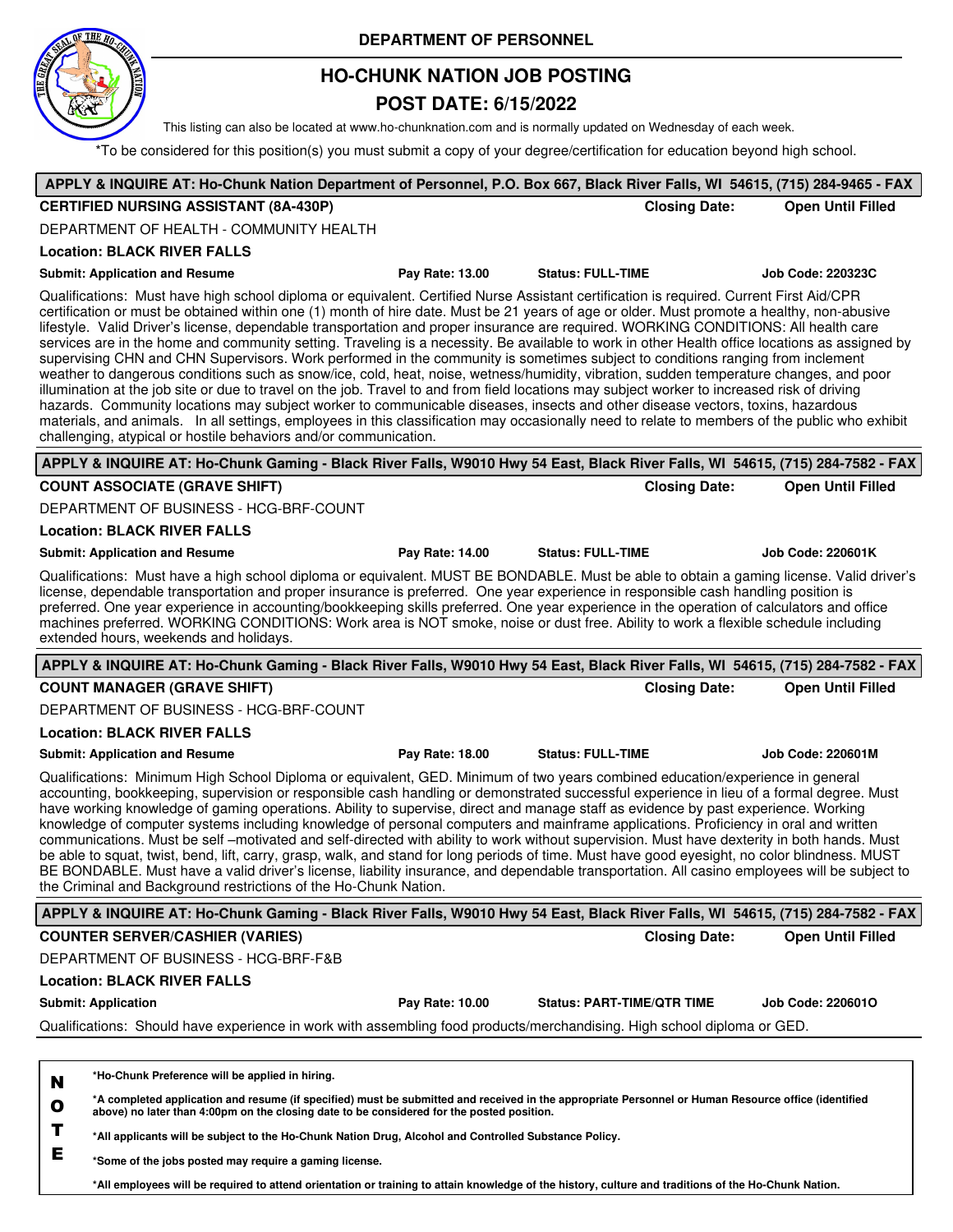

## **HO-CHUNK NATION JOB POSTING**

### **POST DATE: 6/15/2022**

This listing can also be located at www.ho-chunknation.com and is normally updated on Wednesday of each week.

\*To be considered for this position(s) you must submit a copy of your degree/certification for education beyond high school.

| APPLY & INQUIRE AT: Ho-Chunk Nation Department of Personnel, P.O. Box 667, Black River Falls, WI 54615, (715) 284-9465 - FAX                                                                                                                                                                                                                                                                                                                                                                                                                             |                                   |                          |
|----------------------------------------------------------------------------------------------------------------------------------------------------------------------------------------------------------------------------------------------------------------------------------------------------------------------------------------------------------------------------------------------------------------------------------------------------------------------------------------------------------------------------------------------------------|-----------------------------------|--------------------------|
| <b>DATA COORDINATOR (1ST SHIFT)</b>                                                                                                                                                                                                                                                                                                                                                                                                                                                                                                                      | <b>Closing Date:</b>              | <b>Open Until Filled</b> |
| DEPARTMENT OF HERITAGE PRESERVATION - ENROLLMENT                                                                                                                                                                                                                                                                                                                                                                                                                                                                                                         |                                   |                          |
| <b>Location: BLACK RIVER FALLS</b>                                                                                                                                                                                                                                                                                                                                                                                                                                                                                                                       |                                   |                          |
| Pay Rate: DOQ<br><b>Submit: Application and Resume</b><br><b>Status: FULL-TIME</b>                                                                                                                                                                                                                                                                                                                                                                                                                                                                       |                                   | <b>Job Code: 220525E</b> |
| Qualifications: High School Diploma. Associates Degree in Data Management or related field. Must have valid driver's license, dependable<br>transportation and proper insurance. Three (3) years consecutive work experience in an Administrative position. At least two years<br>consecutive work experience in Two (2) years of supervisory experience. WORKING CONDITIONS Job duties are primarily in the office<br>requiring long hours of computer usage and long periods of sitting. May be required to travel to other locations.                 |                                   |                          |
| APPLY & INQUIRE AT: Ho-Chunk Gaming - Black River Falls, W9010 Hwy 54 East, Black River Falls, WI 54615, (715) 284-7582 - FAX                                                                                                                                                                                                                                                                                                                                                                                                                            |                                   |                          |
| <b>DEALER (VARIES)</b>                                                                                                                                                                                                                                                                                                                                                                                                                                                                                                                                   | <b>Closing Date:</b>              | <b>Open Until Filled</b> |
| DEPARTMENT OF BUSINESS - HCG-BRF-TABLEGAMES                                                                                                                                                                                                                                                                                                                                                                                                                                                                                                              |                                   |                          |
| <b>Location: BLACK RIVER FALLS</b>                                                                                                                                                                                                                                                                                                                                                                                                                                                                                                                       |                                   |                          |
| <b>Submit: Application</b><br>Pay Rate: 7.00 + TIPS Status: FULL-TIME                                                                                                                                                                                                                                                                                                                                                                                                                                                                                    |                                   | <b>Job Code: 220601P</b> |
| Qualifications: Must have high school diploma or equivalent. Must have successfully completed a recognized dealer training school with<br>proficiency in math. Must successfully complete required orientation and training in Title 31 requirement, Guest Service and Sexual<br>Harassment. Must pass a color blindness test and hearing test when given. Must have perfect or corrected eyesight. (DAY & NIGHT<br>TRAINING CLASSES OFFERED). All casino employees will be subject to the Criminal and Background restrictions of the Ho-Chunk Nation.  |                                   |                          |
| APPLY & INQUIRE AT: Ho-Chunk Nation Department of Personnel, P.O. Box 667, Black River Falls, WI 54615, (715) 284-9465 - FAX                                                                                                                                                                                                                                                                                                                                                                                                                             |                                   |                          |
| <b>DENTIST (1ST SHIFT)</b>                                                                                                                                                                                                                                                                                                                                                                                                                                                                                                                               | <b>Closing Date:</b>              | <b>Open Until Filled</b> |
| DEPARTMENT OF HEALTH - HEALTH CLINIC - BRF                                                                                                                                                                                                                                                                                                                                                                                                                                                                                                               |                                   |                          |
| <b>Location: BLACK RIVER FALLS</b>                                                                                                                                                                                                                                                                                                                                                                                                                                                                                                                       |                                   |                          |
| Pay Rate: DOQ<br><b>Status: FULL-TIME</b><br><b>Submit: Application and Resume</b>                                                                                                                                                                                                                                                                                                                                                                                                                                                                       |                                   | <b>Job Code: 220406G</b> |
| Qualifications: DDS or DMD from an accredited school. Licensed to practice dentistry in the State of Wisconsin. Must be credentialed by the<br>Health Center to practice. Maintain CE continuing education per State of Wisconsin Requirements. Current DEA number in order to prescribe<br>antibiotics and narcotic drugs (Schedule 2, 2N, 3, 3N, 4, 5,). Must promote a healthy, non-abusive lifestyle. Valid driver's license, dependable<br>transportation and proper insurance. WORKING CONDITIONS: Clean, well-lit surroundings in clinic setting. |                                   |                          |
| APPLY & INQUIRE AT: Ho-Chunk Nation Department of Personnel, P.O. Box 667, Black River Falls, WI 54615, (715) 284-9465 - FAX                                                                                                                                                                                                                                                                                                                                                                                                                             |                                   |                          |
| DEPARTMENT OF JUSTICE BOARD OF DIRECTORS                                                                                                                                                                                                                                                                                                                                                                                                                                                                                                                 | <b>Closing Date:</b>              | <b>Open Until Filled</b> |
| DEPARTMENT OF JUSTICE -                                                                                                                                                                                                                                                                                                                                                                                                                                                                                                                                  |                                   |                          |
| <b>Location: BLACK RIVER FALLS</b>                                                                                                                                                                                                                                                                                                                                                                                                                                                                                                                       |                                   |                          |
| <b>Status: FULL-TIME</b><br>Pay Rate: STIPEND<br><b>Submit: Application and Resume</b>                                                                                                                                                                                                                                                                                                                                                                                                                                                                   |                                   | <b>Job Code: 220420A</b> |
| Qualifications: Role of The Board of Directors shall serve in an advisory capacity on matters referred by the Attorney General.                                                                                                                                                                                                                                                                                                                                                                                                                          |                                   |                          |
| APPLY & INQUIRE AT: Ho-Chunk Gaming - Black River Falls, W9010 Hwy 54 East, Black River Falls, WI 54615, (715) 284-7582 - FAX                                                                                                                                                                                                                                                                                                                                                                                                                            |                                   |                          |
| <b>DISHWASHER (VARIES)</b>                                                                                                                                                                                                                                                                                                                                                                                                                                                                                                                               | <b>Closing Date:</b>              | <b>Open Until Filled</b> |
| DEPARTMENT OF BUSINESS - HCG-BRF-F&B                                                                                                                                                                                                                                                                                                                                                                                                                                                                                                                     |                                   |                          |
| <b>Location: BLACK RIVER FALLS</b>                                                                                                                                                                                                                                                                                                                                                                                                                                                                                                                       |                                   |                          |
| <b>Submit: Application</b><br>Pay Rate: 10.00                                                                                                                                                                                                                                                                                                                                                                                                                                                                                                            | <b>Status: PART-TIME/QTR TIME</b> | <b>Job Code: 220601Q</b> |
| Qualifications: Will train. High school diploma or equivalent desired.                                                                                                                                                                                                                                                                                                                                                                                                                                                                                   |                                   |                          |
|                                                                                                                                                                                                                                                                                                                                                                                                                                                                                                                                                          |                                   |                          |
|                                                                                                                                                                                                                                                                                                                                                                                                                                                                                                                                                          |                                   |                          |

**N \*Ho-Chunk Preference will be applied in hiring.**

**O \*A completed application and resume (if specified) must be submitted and received in the appropriate Personnel or Human Resource office (identified above) no later than 4:00pm on the closing date to be considered for the posted position.**

**T \*All applicants will be subject to the Ho-Chunk Nation Drug, Alcohol and Controlled Substance Policy.**

**E \*Some of the jobs posted may require a gaming license.**

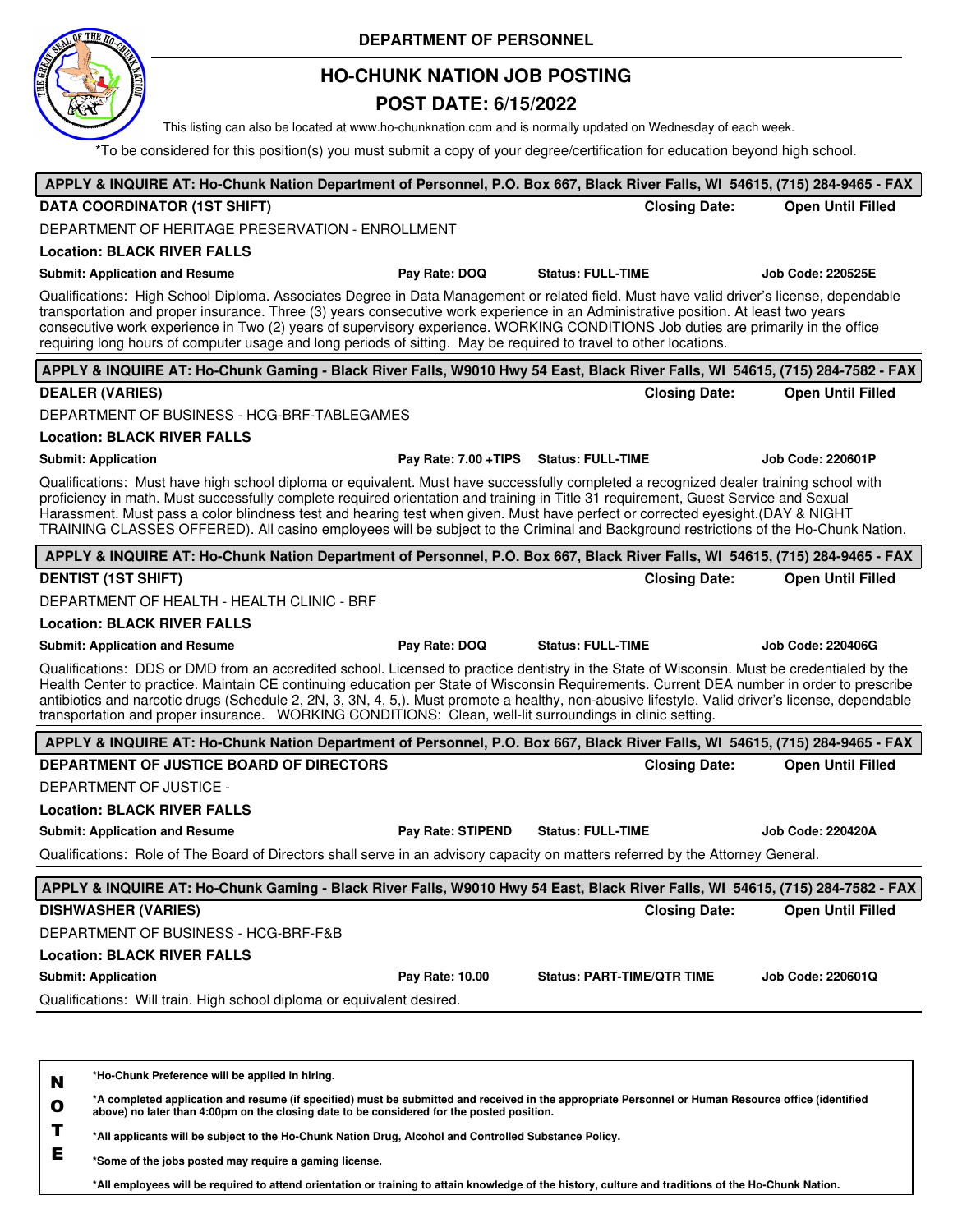# **HO-CHUNK NATION JOB POSTING DEPARTMENT OF PERSONNEL**

## **POST DATE: 6/15/2022**

This listing can also be located at www.ho-chunknation.com and is normally updated on Wednesday of each week.

\*To be considered for this position(s) you must submit a copy of your degree/certification for education beyond high school.

| APPLY & INQUIRE AT: Ho-Chunk Nation Department of Personnel, P.O. Box 667, Black River Falls, WI 54615, (715) 284-9465 - FAX                                                                                                                                                                                                                                                                                                                                                                                                                                                                                                                                                                                                                                                                                                                                            |                 |                                    |                      |                          |
|-------------------------------------------------------------------------------------------------------------------------------------------------------------------------------------------------------------------------------------------------------------------------------------------------------------------------------------------------------------------------------------------------------------------------------------------------------------------------------------------------------------------------------------------------------------------------------------------------------------------------------------------------------------------------------------------------------------------------------------------------------------------------------------------------------------------------------------------------------------------------|-----------------|------------------------------------|----------------------|--------------------------|
| <b>ENROLLMENT SECRETARY (8A-430P)</b>                                                                                                                                                                                                                                                                                                                                                                                                                                                                                                                                                                                                                                                                                                                                                                                                                                   |                 |                                    | <b>Closing Date:</b> | 6/22/2022                |
| DEPARTMENT OF HERITAGE PRESERVATION - ENROLLMENT                                                                                                                                                                                                                                                                                                                                                                                                                                                                                                                                                                                                                                                                                                                                                                                                                        |                 |                                    |                      |                          |
| <b>Location: BLACK RIVER FALLS</b>                                                                                                                                                                                                                                                                                                                                                                                                                                                                                                                                                                                                                                                                                                                                                                                                                                      |                 |                                    |                      |                          |
| <b>Submit: Application</b>                                                                                                                                                                                                                                                                                                                                                                                                                                                                                                                                                                                                                                                                                                                                                                                                                                              | Pay Rate: 13.00 | <b>Status: FULL-TIME</b>           |                      | <b>Job Code: 220608G</b> |
| Qualifications: High School Diploma. Must have Notary Public commission or acquire commission within 30-60 days upon start of regular<br>employment. Must have valid driver's license, dependable transportation and proper insurance. Minimum of one-year prior work experience<br>in a comparable position. WORKING CONDITIONS Job duties are primarily in the office setting requiring long hours of computer use and<br>long periods of sitting, occasional travel to attend meetings.                                                                                                                                                                                                                                                                                                                                                                              |                 |                                    |                      |                          |
| APPLY & INQUIRE AT: Ho-Chunk Gaming - Black River Falls, W9010 Hwy 54 East, Black River Falls, WI 54615, (715) 284-7582 - FAX                                                                                                                                                                                                                                                                                                                                                                                                                                                                                                                                                                                                                                                                                                                                           |                 |                                    |                      |                          |
| <b>ENVIRONMENTAL SERVICE PERSON (VARIES)</b>                                                                                                                                                                                                                                                                                                                                                                                                                                                                                                                                                                                                                                                                                                                                                                                                                            |                 |                                    | <b>Closing Date:</b> | <b>Open Until Filled</b> |
| DEPARTMENT OF BUSINESS - HCG-BRF-FACILITIES                                                                                                                                                                                                                                                                                                                                                                                                                                                                                                                                                                                                                                                                                                                                                                                                                             |                 |                                    |                      |                          |
| <b>Location: BLACK RIVER FALLS</b>                                                                                                                                                                                                                                                                                                                                                                                                                                                                                                                                                                                                                                                                                                                                                                                                                                      |                 |                                    |                      |                          |
| <b>Submit: Application</b>                                                                                                                                                                                                                                                                                                                                                                                                                                                                                                                                                                                                                                                                                                                                                                                                                                              | Pay Rate: 10.00 | <b>Status: FULL-TIME</b>           |                      | <b>Job Code: 220601T</b> |
| Qualifications: High School Diploma or equivalent is required. All casino employees will be subject to the Criminal and Background<br>restrictions of the Ho-Chunk Nation. Maintain in compliance with the Ho-Chunk Nation Occupational and Safety and Health Program Act of<br>2002. Must be bondable. Dependable transportation is required. Maintain Confidentiality. No experience, will train. Able to work nights,<br>weekends, and holidays as assigned. Smoking atmosphere. All conditions related to the weather. Must be able to stoop, kneel, reach,<br>stretch, push, pull, bend, twist, lift and climb. Continuously lift up to 10lbs, sometimes lift up to 50lbs and rarely lift up to 100lbs.                                                                                                                                                            |                 |                                    |                      |                          |
| APPLY & INQUIRE AT: Ho-Chunk Gaming - Black River Falls, W9010 Hwy 54 East, Black River Falls, WI 54615, (715) 284-7582 - FAX                                                                                                                                                                                                                                                                                                                                                                                                                                                                                                                                                                                                                                                                                                                                           |                 |                                    |                      |                          |
| <b>FACILITIES PERSON (VARIES)</b>                                                                                                                                                                                                                                                                                                                                                                                                                                                                                                                                                                                                                                                                                                                                                                                                                                       |                 |                                    | <b>Closing Date:</b> | <b>Open Until Filled</b> |
| DEPARTMENT OF BUSINESS - HCG-BRF-FACILITIES                                                                                                                                                                                                                                                                                                                                                                                                                                                                                                                                                                                                                                                                                                                                                                                                                             |                 |                                    |                      |                          |
| <b>Location: BLACK RIVER FALLS</b>                                                                                                                                                                                                                                                                                                                                                                                                                                                                                                                                                                                                                                                                                                                                                                                                                                      |                 |                                    |                      |                          |
| <b>Submit: Application</b>                                                                                                                                                                                                                                                                                                                                                                                                                                                                                                                                                                                                                                                                                                                                                                                                                                              | Pay Rate: 12.00 | <b>Status: FULL-TIME</b>           |                      | Job Code: 220601U        |
| Qualifications: High school diploma or equivalent. No experience needed, will train. Basic knowledge of electrical, plumbing, masonry,<br>carpentry and grounds preferred. Basic knowledge of inventory of all units, tools, and materials of real property preferred. Basic knowledge of<br>techniques involved in inspections, analyzing and repair of simple to complex maintenance problems preferred. Basic knowledge of chemical<br>usage, storage, and disposal preferred. Basic knowledge of personal protective equipment preferred. Must be bondable. Able to work night,<br>weekends, and holidays as assigned. Must have dependable transportation. WORKING CONDITIONS: Smoking Environment. All conditions<br>from hot/humid to sub-zero weather. All casino employees will be subject to the Criminal and Background restrictions of the Ho-Chunk Nation. |                 |                                    |                      |                          |
| APPLY & INQUIRE AT: Ho-Chunk Gaming - Black River Falls, W9010 Hwy 54 East, Black River Falls, WI 54615, (715) 284-7582 - FAX                                                                                                                                                                                                                                                                                                                                                                                                                                                                                                                                                                                                                                                                                                                                           |                 |                                    |                      |                          |
| <b>GUEST SERVICE REPRESENTATIVE (2ND SHIFT)</b>                                                                                                                                                                                                                                                                                                                                                                                                                                                                                                                                                                                                                                                                                                                                                                                                                         |                 |                                    | <b>Closing Date:</b> | <b>Open Until Filled</b> |
| DEPARTMENT OF BUSINESS - HCG-BRF-HOTEL                                                                                                                                                                                                                                                                                                                                                                                                                                                                                                                                                                                                                                                                                                                                                                                                                                  |                 |                                    |                      |                          |
| <b>Location: BLACK RIVER FALLS</b>                                                                                                                                                                                                                                                                                                                                                                                                                                                                                                                                                                                                                                                                                                                                                                                                                                      |                 |                                    |                      |                          |
| <b>Submit: Application</b>                                                                                                                                                                                                                                                                                                                                                                                                                                                                                                                                                                                                                                                                                                                                                                                                                                              | Pay Rate: 13.00 | <b>Status: FULL-TIME/PART-TIME</b> |                      | Job Code: 220601W        |
| Qualifications: High school graduate or equivalent. Must have 1 year of customer service experience. Must have a minimum of 3 months of<br>cash handling experience. Requires keyboarding, standing, walking, writing, and hearing and visual perception.Must have dependable<br>transportation. WORKING CONDITIONS: Office setting.                                                                                                                                                                                                                                                                                                                                                                                                                                                                                                                                    |                 |                                    |                      |                          |
|                                                                                                                                                                                                                                                                                                                                                                                                                                                                                                                                                                                                                                                                                                                                                                                                                                                                         |                 |                                    |                      |                          |

**N \*Ho-Chunk Preference will be applied in hiring.**

**O \*A completed application and resume (if specified) must be submitted and received in the appropriate Personnel or Human Resource office (identified above) no later than 4:00pm on the closing date to be considered for the posted position.**

**T \*All applicants will be subject to the Ho-Chunk Nation Drug, Alcohol and Controlled Substance Policy.**

**E \*Some of the jobs posted may require a gaming license.**

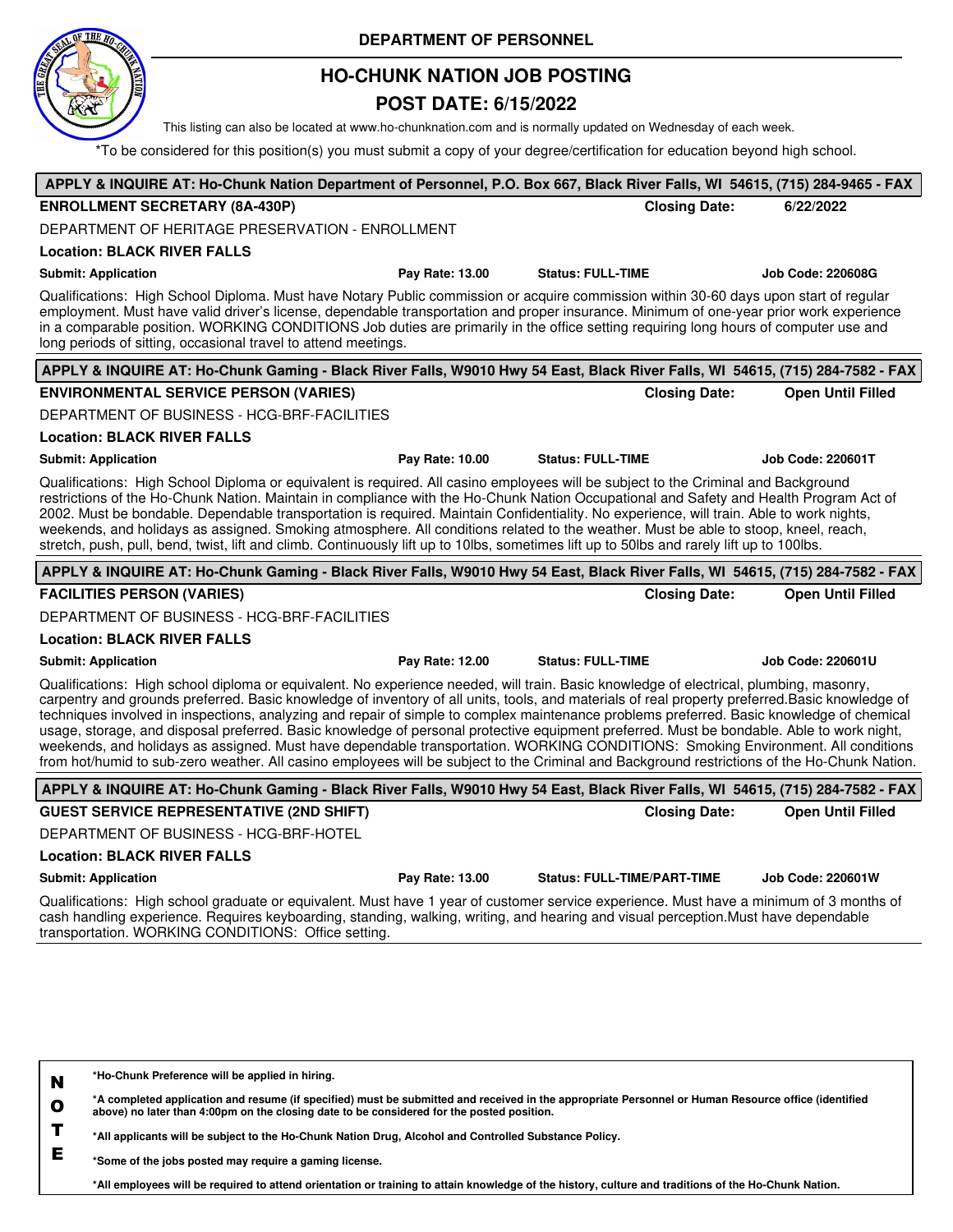

## **HO-CHUNK NATION JOB POSTING**

### **POST DATE: 6/15/2022**

This listing can also be located at www.ho-chunknation.com and is normally updated on Wednesday of each week.

\*To be considered for this position(s) you must submit a copy of your degree/certification for education beyond high school.

| APPLY & INQUIRE AT: Ho-Chunk Nation Department of Personnel, P.O. Box 667, Black River Falls, WI 54615, (715) 284-9465 - FAX                                                                                                                                                                                                                                                                                                                                                                                                                                                                                                                                                                                                                                                                                                                                                                                                                                                                                                                                                                                      |                 |                          |                          |  |  |  |
|-------------------------------------------------------------------------------------------------------------------------------------------------------------------------------------------------------------------------------------------------------------------------------------------------------------------------------------------------------------------------------------------------------------------------------------------------------------------------------------------------------------------------------------------------------------------------------------------------------------------------------------------------------------------------------------------------------------------------------------------------------------------------------------------------------------------------------------------------------------------------------------------------------------------------------------------------------------------------------------------------------------------------------------------------------------------------------------------------------------------|-----------------|--------------------------|--------------------------|--|--|--|
| <b>HEALTH INFORMATION SYSTEMS DIRECTOR (8A-430P)</b>                                                                                                                                                                                                                                                                                                                                                                                                                                                                                                                                                                                                                                                                                                                                                                                                                                                                                                                                                                                                                                                              |                 | <b>Closing Date:</b>     | <b>Open Until Filled</b> |  |  |  |
| <b>DEPARTMENT OF HEALTH -</b>                                                                                                                                                                                                                                                                                                                                                                                                                                                                                                                                                                                                                                                                                                                                                                                                                                                                                                                                                                                                                                                                                     |                 |                          |                          |  |  |  |
| <b>Location: BLACK RIVER FALLS</b>                                                                                                                                                                                                                                                                                                                                                                                                                                                                                                                                                                                                                                                                                                                                                                                                                                                                                                                                                                                                                                                                                |                 |                          |                          |  |  |  |
| <b>Submit: Application, Resume and Transcripts</b>                                                                                                                                                                                                                                                                                                                                                                                                                                                                                                                                                                                                                                                                                                                                                                                                                                                                                                                                                                                                                                                                | Pay Rate: DOQ   | <b>Status: FULL-TIME</b> | <b>Job Code: 220525H</b> |  |  |  |
| Qualifications: Bachelor of Science degree in Computer Science, Information Systems or related field preferred PLUS two (2) years focused<br>job experience is required. Advance knowledge of Microsoft Products, Windows Platforms and Security Principles. Knowledge of network<br>capabilities to include bridging, routing, cabling, installation of network software, interfacing multiple topologies and environments (including<br>Health specific programs and AS400). Experience with diagnosis, correction and prevention of system failures, system design,<br>implementation and support. Experience with multi-user systems; specifically interface experience with health software environments. Must<br>promote a healthy non-abusive lifestyle. Valid driver's license, dependable transportation and proper insurance. WORKING CONDITIONS:<br>Business casual, Americans with Disabilities Act (ADA) compliant facility. Must be able to lift up to 50 pounds.                                                                                                                                   |                 |                          |                          |  |  |  |
| APPLY & INQUIRE AT: Ho-Chunk Nation Department of Personnel, P.O. Box 667, Black River Falls, WI 54615, (715) 284-9465 - FAX                                                                                                                                                                                                                                                                                                                                                                                                                                                                                                                                                                                                                                                                                                                                                                                                                                                                                                                                                                                      |                 |                          |                          |  |  |  |
| JUDICIARY APPLICATION SPECIALIST (8A-430P)                                                                                                                                                                                                                                                                                                                                                                                                                                                                                                                                                                                                                                                                                                                                                                                                                                                                                                                                                                                                                                                                        |                 | <b>Closing Date:</b>     | <b>Open Until Filled</b> |  |  |  |
| JUDICIAL BRANCH - TRIAL COURT                                                                                                                                                                                                                                                                                                                                                                                                                                                                                                                                                                                                                                                                                                                                                                                                                                                                                                                                                                                                                                                                                     |                 |                          |                          |  |  |  |
| <b>Location: BLACK RIVER FALLS</b>                                                                                                                                                                                                                                                                                                                                                                                                                                                                                                                                                                                                                                                                                                                                                                                                                                                                                                                                                                                                                                                                                |                 |                          |                          |  |  |  |
| <b>Submit: Application and Resume</b>                                                                                                                                                                                                                                                                                                                                                                                                                                                                                                                                                                                                                                                                                                                                                                                                                                                                                                                                                                                                                                                                             | Pay Rate: 25.00 | <b>Status: FULL-TIME</b> | <b>Job Code: 2205111</b> |  |  |  |
| Qualifications: Minimum of two-year degree in Business/IT, or a related field, or completion of Ho-Chunk Nation certified application<br>program. Minimum: Comp Tia + Certification, Recommended: Comp Tia Network + Certification. Valid driver's license, dependable<br>transportation and proper insurance only when required. Experience with Microsoft Windows Operating Systems and PC Networking.<br>Experience with SQL Server 2000 database maintenance. Project Management experience preferred. Experience working in a mixed<br>environment of technologies and protocols. WORKING CONDITIONS May be exposed to a smoking environment infrequently. May be<br>required to work on ladders, under or behind equipment and in tight spaces. Business office setting, ADA-compliant facility. Must be<br>available for flexible work schedules on an occasional basis; routine hours are Monday-Friday, 8:00 a.m. to 4:30 p.m. Occasional weekend<br>work required. Must be able to lift 50 pounds from floor to overhead occasionally. Physical demands are set forth on Physical Demands<br>worksheet. |                 |                          |                          |  |  |  |
| APPLY & INQUIRE AT: Ho-Chunk Nation Department of Personnel, P.O. Box 667, Black River Falls, WI 54615, (715) 284-9465 - FAX                                                                                                                                                                                                                                                                                                                                                                                                                                                                                                                                                                                                                                                                                                                                                                                                                                                                                                                                                                                      |                 |                          |                          |  |  |  |
| <b>JUNIOR ACCOUNTANT (8-4:30P)</b>                                                                                                                                                                                                                                                                                                                                                                                                                                                                                                                                                                                                                                                                                                                                                                                                                                                                                                                                                                                                                                                                                |                 | <b>Closing Date:</b>     | <b>Open Until Filled</b> |  |  |  |
| DEPARTMENT OF TREASURY - TREASURY                                                                                                                                                                                                                                                                                                                                                                                                                                                                                                                                                                                                                                                                                                                                                                                                                                                                                                                                                                                                                                                                                 |                 |                          |                          |  |  |  |
| <b>Location: BLACK RIVER FALLS</b>                                                                                                                                                                                                                                                                                                                                                                                                                                                                                                                                                                                                                                                                                                                                                                                                                                                                                                                                                                                                                                                                                |                 |                          |                          |  |  |  |
| <b>Submit: Application and Resume</b>                                                                                                                                                                                                                                                                                                                                                                                                                                                                                                                                                                                                                                                                                                                                                                                                                                                                                                                                                                                                                                                                             | Pay Rate: 17.00 | <b>Status: FULL-TIME</b> | Job Code: 220330L        |  |  |  |
| Qualifications: Must have two (2) year degree in Accounting or its equivalent. No convictions of any felony or misdemeanor involving<br>dishonesty. Valid driver's license, transportation, and proper insurance. Annually pursue continuing education opportunities to keep current                                                                                                                                                                                                                                                                                                                                                                                                                                                                                                                                                                                                                                                                                                                                                                                                                              |                 |                          |                          |  |  |  |

on accounting principles, GAAP and GASB. Must have one (1) to two (2) years of work experience in the accounting field. Knowledge of the GAAP (Generally Accepted Accounting Principles) and GASB (Government Accounting Standards Board). Ability to communicate orally and in written form effectively. Ability to maintain confidentiality and follow directions and procedures. Familiarity with standard concepts, practices and procedures within the accounting field. Proficiency with accounting applications, spreadsheets, word processing. Ability to multi-task. Maintain a filing system. WORKING CONDITIONS: Work in office setting. Occasional travel required.

**N \*Ho-Chunk Preference will be applied in hiring.**

**O \*A completed application and resume (if specified) must be submitted and received in the appropriate Personnel or Human Resource office (identified above) no later than 4:00pm on the closing date to be considered for the posted position.**

**T \*All applicants will be subject to the Ho-Chunk Nation Drug, Alcohol and Controlled Substance Policy.**

**E \*Some of the jobs posted may require a gaming license.**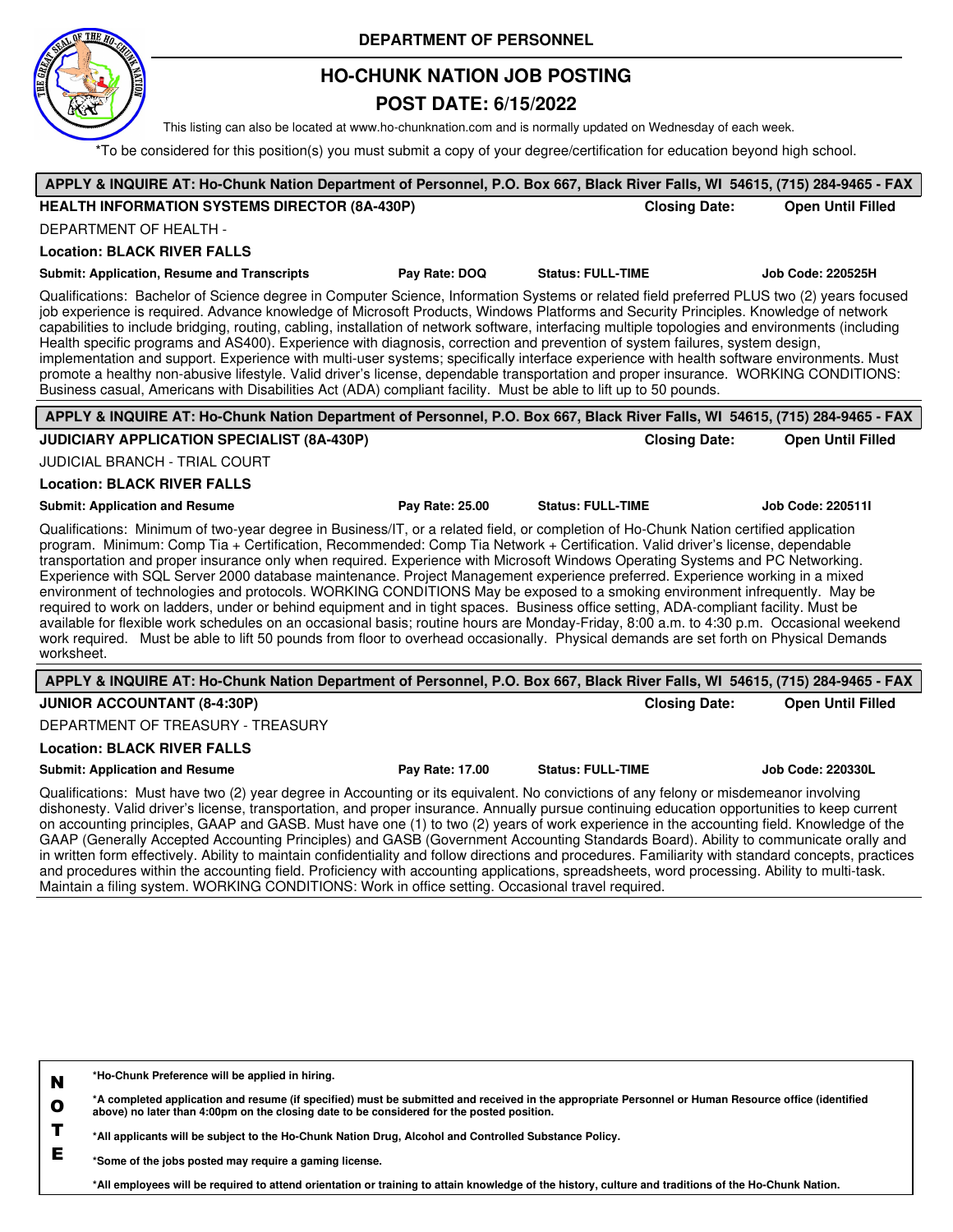

## **HO-CHUNK NATION JOB POSTING**

## **POST DATE: 6/15/2022**

This listing can also be located at www.ho-chunknation.com and is normally updated on Wednesday of each week.

\*To be considered for this position(s) you must submit a copy of your degree/certification for education beyond high school.

| APPLY & INQUIRE AT: Ho-Chunk Gaming - Black River Falls, W9010 Hwy 54 East, Black River Falls, WI 54615, (715) 284-7582 - FAX                                                                                                                                                                                                                                                                                                                                                                                                                                                                                                                                                                                                                                                                                                                                                  |                 |                                                                  |                          |
|--------------------------------------------------------------------------------------------------------------------------------------------------------------------------------------------------------------------------------------------------------------------------------------------------------------------------------------------------------------------------------------------------------------------------------------------------------------------------------------------------------------------------------------------------------------------------------------------------------------------------------------------------------------------------------------------------------------------------------------------------------------------------------------------------------------------------------------------------------------------------------|-----------------|------------------------------------------------------------------|--------------------------|
| <b>LEAD COOK (VARIES)</b>                                                                                                                                                                                                                                                                                                                                                                                                                                                                                                                                                                                                                                                                                                                                                                                                                                                      |                 | <b>Closing Date:</b>                                             | <b>Open Until Filled</b> |
| DEPARTMENT OF BUSINESS - HCG-BRF-F&B                                                                                                                                                                                                                                                                                                                                                                                                                                                                                                                                                                                                                                                                                                                                                                                                                                           |                 |                                                                  |                          |
| <b>Location: BLACK RIVER FALLS</b>                                                                                                                                                                                                                                                                                                                                                                                                                                                                                                                                                                                                                                                                                                                                                                                                                                             |                 |                                                                  |                          |
| <b>Submit: Application</b>                                                                                                                                                                                                                                                                                                                                                                                                                                                                                                                                                                                                                                                                                                                                                                                                                                                     | Pay Rate: 13.00 | Status: FULL-TIME/PART-TIME/QTR Job Code: 220601X<br><b>TIME</b> |                          |
| Qualifications: High School diploma or equivalent AND a minimum of 3 years cooking experience with solid background in more than one<br>concept. Good knowledge of all line cooks stations and ability to perform them efficiently. Good communication and motivation skills. State<br>sanitation certification. Must maintain confidentiality.                                                                                                                                                                                                                                                                                                                                                                                                                                                                                                                                |                 |                                                                  |                          |
| APPLY & INQUIRE AT: Ho-Chunk Gaming - Black River Falls, W9010 Hwy 54 East, Black River Falls, WI 54615, (715) 284-7582 - FAX                                                                                                                                                                                                                                                                                                                                                                                                                                                                                                                                                                                                                                                                                                                                                  |                 |                                                                  |                          |
| <b>MAINTENANCE SPECIALIST (VARIES)</b>                                                                                                                                                                                                                                                                                                                                                                                                                                                                                                                                                                                                                                                                                                                                                                                                                                         |                 | <b>Closing Date:</b>                                             | <b>Open Until Filled</b> |
| DEPARTMENT OF BUSINESS - HCG-BRF-FACILITIES                                                                                                                                                                                                                                                                                                                                                                                                                                                                                                                                                                                                                                                                                                                                                                                                                                    |                 |                                                                  |                          |
| <b>Location: BLACK RIVER FALLS</b>                                                                                                                                                                                                                                                                                                                                                                                                                                                                                                                                                                                                                                                                                                                                                                                                                                             |                 |                                                                  |                          |
| <b>Submit: Application</b>                                                                                                                                                                                                                                                                                                                                                                                                                                                                                                                                                                                                                                                                                                                                                                                                                                                     | Pay Rate: 14.00 | <b>Status: FULL-TIME</b>                                         | <b>Job Code: 220601Y</b> |
| Qualifications: High School diploma or equivalent. One (1) to Two (2) years of general maintenance experience. Demonstrated working<br>knowledge of electrical, plumbing, HVAC, masonry, and carpentry and grounds. Demonstrated working knowledge of inventory of all units,<br>tools, and materials of real property. Demonstrated working knowledge of techniques involved in inspections, analyzing, and repair of simple<br>to complex maintenance problems. Demonstrated working knowledge of chemical usage, storage, and disposal preferred. Demonstrated<br>working knowledge of personal protective equipment preferred. Must be bondable. Able to work nights, weekends, and holidays as assigned.<br>Must have a valid driver's license, Dependable transportation and proper insurance Smoking environment. All conditions from hot/humid to<br>sub-zero weather. |                 |                                                                  |                          |
| APPLY & INQUIRE AT: Ho-Chunk Nation Department of Personnel, P.O. Box 667, Black River Falls, WI 54615, (715) 284-9465 - FAX                                                                                                                                                                                                                                                                                                                                                                                                                                                                                                                                                                                                                                                                                                                                                   |                 |                                                                  |                          |
| <b>MAINTENANCE WORKER 2 (2ND SHIFT)</b>                                                                                                                                                                                                                                                                                                                                                                                                                                                                                                                                                                                                                                                                                                                                                                                                                                        |                 | <b>Closing Date:</b>                                             | <b>Open Until Filled</b> |
| DEPARTMENT OF ADMINISTRATION - DISTRICT 1 COMMUNITY CENTER                                                                                                                                                                                                                                                                                                                                                                                                                                                                                                                                                                                                                                                                                                                                                                                                                     |                 |                                                                  |                          |
| <b>Location: BLACK RIVER FALLS</b>                                                                                                                                                                                                                                                                                                                                                                                                                                                                                                                                                                                                                                                                                                                                                                                                                                             |                 |                                                                  |                          |
| <b>Submit: Application</b>                                                                                                                                                                                                                                                                                                                                                                                                                                                                                                                                                                                                                                                                                                                                                                                                                                                     | Pay Rate: 14.00 | <b>Status: FULL-TIME</b>                                         | <b>Job Code: 220406Q</b> |
| Qualifications: Must have high school diploma or equivalent. Must be 18 years of age or older. Must be valid driver's license, liability<br>insurance and dependable transportation. WORKING CONDITIONS: Must be willing to work in all types of weather conditions. Must be able<br>to lift up to 10 pounds, occasionally lift up to 50 pounds. Seldom lift up to more than 100 pounds with assistance. Must be able to stoop,<br>kneel, reach, stretch, push, pull, bend, twist, lift and climb. Position requires visual acuity, color perception and eye-hand coordination. May<br>be required to work weekends and evenings.                                                                                                                                                                                                                                              |                 |                                                                  |                          |
| APPLY & INQUIRE AT: Ho-Chunk Nation Department of Personnel, P.O. Box 667, Black River Falls, WI 54615, (715) 284-9465 - FAX                                                                                                                                                                                                                                                                                                                                                                                                                                                                                                                                                                                                                                                                                                                                                   |                 |                                                                  |                          |
| <b>MAINTENANCE WORKER 2 (DAYS)</b>                                                                                                                                                                                                                                                                                                                                                                                                                                                                                                                                                                                                                                                                                                                                                                                                                                             |                 | <b>Closing Date:</b>                                             | <b>Open Until Filled</b> |
| DEPARTMENT OF HEALTH -                                                                                                                                                                                                                                                                                                                                                                                                                                                                                                                                                                                                                                                                                                                                                                                                                                                         |                 |                                                                  |                          |
| <b>Location: BLACK RIVER FALLS</b>                                                                                                                                                                                                                                                                                                                                                                                                                                                                                                                                                                                                                                                                                                                                                                                                                                             |                 |                                                                  |                          |
| <b>Submit: Application</b>                                                                                                                                                                                                                                                                                                                                                                                                                                                                                                                                                                                                                                                                                                                                                                                                                                                     | Pay Rate: 14.00 | <b>Status: FULL-TIME</b>                                         | <b>Job Code: 220518C</b> |
| Qualifications: Must have high school diploma or general education degree (GED). Must promote a healthy non-abusive lifestyle. Must be at<br>least 18 years of age. Must be able to work independently with little or no supervision. Must have a valid driver's license, dependable<br>transportation and proof of automobile insurance. Must have 1 or more years of experience in maintenance or housekeeping field.<br>WORKING CONDITIONS: Majority of work is done indoors however some of the duties are done outside. Occasionally works near moving<br>mechanical equipment and in elevated places. Potential of exposure to blood or bodily fluids. Appropriate personal protective equipment<br>(PPE) is required to be worn. The noise level in the work environment is usually minimal.                                                                            |                 |                                                                  |                          |
| *Ho-Chunk Preference will be applied in hiring.<br>N<br>*A completed application and resume (if specified) must be submitted and received in the appropriate Personnel or Human Resource office (identified<br>O                                                                                                                                                                                                                                                                                                                                                                                                                                                                                                                                                                                                                                                               |                 |                                                                  |                          |

**T \*All applicants will be subject to the Ho-Chunk Nation Drug, Alcohol and Controlled Substance Policy.**

**E \*Some of the jobs posted may require a gaming license.**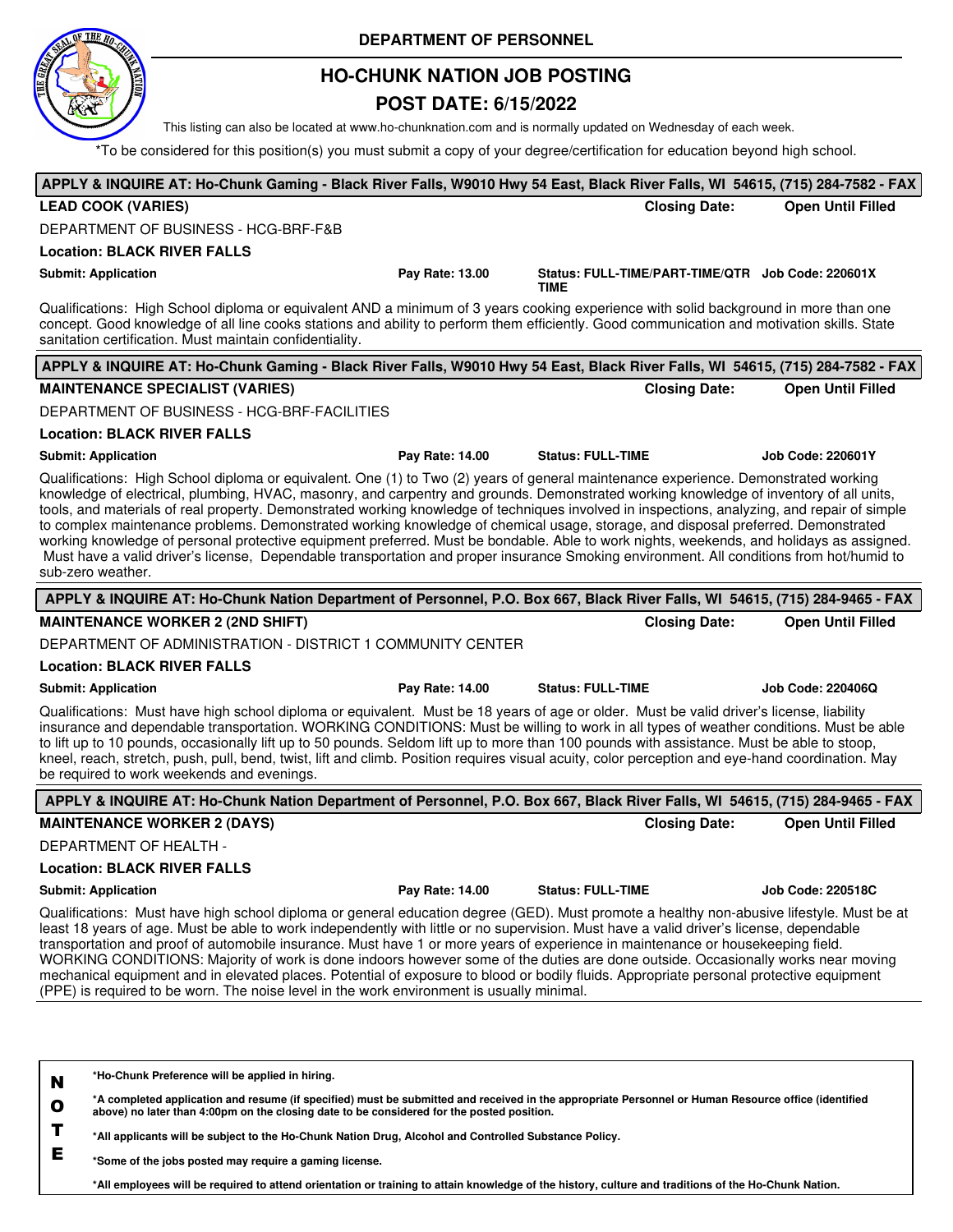

## **HO-CHUNK NATION JOB POSTING**

## **POST DATE: 6/15/2022**

This listing can also be located at www.ho-chunknation.com and is normally updated on Wednesday of each week.

\*To be considered for this position(s) you must submit a copy of your degree/certification for education beyond high school.

| APPLY & INQUIRE AT: Ho-Chunk Nation Department of Personnel, P.O. Box 667, Black River Falls, WI 54615, (715) 284-9465 - FAX                                                                                                                                                                                                                                                                                                                                                                                                                                                                                                                                                                                                                                                                                                                                                                                                                                                                                                 |                 |                                                                   |                          |
|------------------------------------------------------------------------------------------------------------------------------------------------------------------------------------------------------------------------------------------------------------------------------------------------------------------------------------------------------------------------------------------------------------------------------------------------------------------------------------------------------------------------------------------------------------------------------------------------------------------------------------------------------------------------------------------------------------------------------------------------------------------------------------------------------------------------------------------------------------------------------------------------------------------------------------------------------------------------------------------------------------------------------|-----------------|-------------------------------------------------------------------|--------------------------|
| <b>MOBILE ADVOCATE-SEXUAL ASSAULT (1ST SHIFT)</b>                                                                                                                                                                                                                                                                                                                                                                                                                                                                                                                                                                                                                                                                                                                                                                                                                                                                                                                                                                            |                 | <b>Closing Date:</b>                                              | <b>Open Until Filled</b> |
| DEPARTMENT OF SOCIAL SERVICES - DOMESTIC ABUSE SERVICES                                                                                                                                                                                                                                                                                                                                                                                                                                                                                                                                                                                                                                                                                                                                                                                                                                                                                                                                                                      |                 |                                                                   |                          |
| <b>Location: BLACK RIVER FALLS</b>                                                                                                                                                                                                                                                                                                                                                                                                                                                                                                                                                                                                                                                                                                                                                                                                                                                                                                                                                                                           |                 |                                                                   |                          |
| Submit: Application, Resume and Letter of Application                                                                                                                                                                                                                                                                                                                                                                                                                                                                                                                                                                                                                                                                                                                                                                                                                                                                                                                                                                        | Pay Rate: 18.00 | <b>Status: FULL-TIME</b>                                          | Job Code: 220406A4       |
| Qualifications: High school diploma or equivalent is required. Bachelor's Degree in social work, sociology, psychology or related field, and/or<br>equivalent combination of human services/social services/domestic violence related training and education is preferred. Complete 120 hours<br>of Domestic Violence Advocacy Training within six (6) months of initial hire. Maintain a valid driver's license, dependable transportation and<br>proper insurance. Promote a positive, healthy, non-abusive lifestyle. Adhere to all applicable confidentiality laws. Minimum of two (2) years<br>post high school experience in social work or related disciplines. Two (2) to four (4) years of professional experience in human services field<br>preferred. WORKING CONDITIONS: Office setting (40%) and frequent travel to provide direct client services. Be able to and willing to travel<br>to trainings in and out of the state. Willingness to work varied hours, including some evenings, nights, and holidays. |                 |                                                                   |                          |
| APPLY & INQUIRE AT: Ho-Chunk Gaming - Black River Falls, W9010 Hwy 54 East, Black River Falls, WI 54615, (715) 284-7582 - FAX                                                                                                                                                                                                                                                                                                                                                                                                                                                                                                                                                                                                                                                                                                                                                                                                                                                                                                |                 |                                                                   |                          |
| <b>NIGHT AUDITOR (2ND SHIFT)</b>                                                                                                                                                                                                                                                                                                                                                                                                                                                                                                                                                                                                                                                                                                                                                                                                                                                                                                                                                                                             |                 | <b>Closing Date:</b>                                              | <b>Open Until Filled</b> |
| DEPARTMENT OF BUSINESS - HCG-BRF-HOTEL                                                                                                                                                                                                                                                                                                                                                                                                                                                                                                                                                                                                                                                                                                                                                                                                                                                                                                                                                                                       |                 |                                                                   |                          |
| <b>Location: BLACK RIVER FALLS</b>                                                                                                                                                                                                                                                                                                                                                                                                                                                                                                                                                                                                                                                                                                                                                                                                                                                                                                                                                                                           |                 |                                                                   |                          |
| <b>Submit: Application</b>                                                                                                                                                                                                                                                                                                                                                                                                                                                                                                                                                                                                                                                                                                                                                                                                                                                                                                                                                                                                   | Pay Rate: 14.00 | <b>Status: FULL-TIME/PART-TIME</b>                                | <b>Job Code: 220601Z</b> |
| Qualifications: High school diploma or equivalent. Minimum of two-year experience in accounting and bookkeeping; and one-year<br>experience at a hotel front desk and handling cash preferred. Must have good written and oral communication skills. Ability to work varying<br>hours and days (including weekends and holidays). Requires keyboarding, writing, standing, sitting, and walking. Must be bondable. Must<br>have dependable transportation. All casino employees will be subject to the Criminal and Background restrictions of the Ho-Chunk Nation.                                                                                                                                                                                                                                                                                                                                                                                                                                                          |                 |                                                                   |                          |
| APPLY & INQUIRE AT: Ho-Chunk Nation Department of Personnel, P.O. Box 667, Black River Falls, WI 54615, (715) 284-9465 - FAX                                                                                                                                                                                                                                                                                                                                                                                                                                                                                                                                                                                                                                                                                                                                                                                                                                                                                                 |                 |                                                                   |                          |
| PHARMACY TECHNICIAN CARE COORDINATOR 1 (830A-5P)                                                                                                                                                                                                                                                                                                                                                                                                                                                                                                                                                                                                                                                                                                                                                                                                                                                                                                                                                                             |                 | <b>Closing Date:</b>                                              | <b>Open Until Filled</b> |
| DEPARTMENT OF HEALTH - PHARMACY                                                                                                                                                                                                                                                                                                                                                                                                                                                                                                                                                                                                                                                                                                                                                                                                                                                                                                                                                                                              |                 |                                                                   |                          |
| <b>Location: BLACK RIVER FALLS</b>                                                                                                                                                                                                                                                                                                                                                                                                                                                                                                                                                                                                                                                                                                                                                                                                                                                                                                                                                                                           |                 |                                                                   |                          |
| <b>Submit: Application and Resume</b>                                                                                                                                                                                                                                                                                                                                                                                                                                                                                                                                                                                                                                                                                                                                                                                                                                                                                                                                                                                        | Pay Rate: 16.00 | <b>Status: FULL-TIME</b>                                          | <b>Job Code: 220608J</b> |
| Qualifications: Graduate of a formal one-year training program and/or possess certification from the National Pharmacy Technician Board<br>(PTCB) or equivalent is required. Prefer applicants who have a strong educational background in physical sciences, especially chemistry.<br>Maintain CPR certification. Experience working in a pharmacy or related health care field. WORKING CONDITIONS: Ability to stand and walk<br>for a full eight-hour shift required. Ability to work required long periods of standing, bending, reaching, and lifting boxes of medications<br>weighing twenty pounds or less. Standing and walking are greater than 90% of time.                                                                                                                                                                                                                                                                                                                                                        |                 |                                                                   |                          |
| APPLY & INQUIRE AT: Ho-Chunk Gaming - Black River Falls, W9010 Hwy 54 East, Black River Falls, WI 54615, (715) 284-7582 - FAX                                                                                                                                                                                                                                                                                                                                                                                                                                                                                                                                                                                                                                                                                                                                                                                                                                                                                                |                 |                                                                   |                          |
| <b>PRODUCTION COOK (VARIES)</b>                                                                                                                                                                                                                                                                                                                                                                                                                                                                                                                                                                                                                                                                                                                                                                                                                                                                                                                                                                                              |                 | <b>Closing Date:</b>                                              | <b>Open Until Filled</b> |
| DEPARTMENT OF BUSINESS - HCG-BRF-F&B                                                                                                                                                                                                                                                                                                                                                                                                                                                                                                                                                                                                                                                                                                                                                                                                                                                                                                                                                                                         |                 |                                                                   |                          |
| <b>Location: BLACK RIVER FALLS</b>                                                                                                                                                                                                                                                                                                                                                                                                                                                                                                                                                                                                                                                                                                                                                                                                                                                                                                                                                                                           |                 |                                                                   |                          |
| <b>Submit: Application</b>                                                                                                                                                                                                                                                                                                                                                                                                                                                                                                                                                                                                                                                                                                                                                                                                                                                                                                                                                                                                   | Pay Rate: 11.00 | Status: FULL-TIME/PART-TIME/QTR Job Code: 220601A2<br><b>TIME</b> |                          |
| Qualificationa: Excellent cooking akilla, able to follow prepar copitation and food safety quidelines. High sebesi diploma ar CED 1.2 years of                                                                                                                                                                                                                                                                                                                                                                                                                                                                                                                                                                                                                                                                                                                                                                                                                                                                               |                 |                                                                   |                          |

oking skills, able to follow proper sanitation and food safety guidelines. High school diploma or GED. appropriate experience preferred.

| N | *Ho-Chunk Preference will be applied in hiring.                                                                                                                                                                                                  |  |
|---|--------------------------------------------------------------------------------------------------------------------------------------------------------------------------------------------------------------------------------------------------|--|
| O | *A completed application and resume (if specified) must be submitted and received in the appropriate Personnel or Human Resource office (identified<br>above) no later than 4:00pm on the closing date to be considered for the posted position. |  |
|   | *All applicants will be subject to the Ho-Chunk Nation Drug, Alcohol and Controlled Substance Policy.                                                                                                                                            |  |
|   | *Some of the jobs posted may require a gaming license.                                                                                                                                                                                           |  |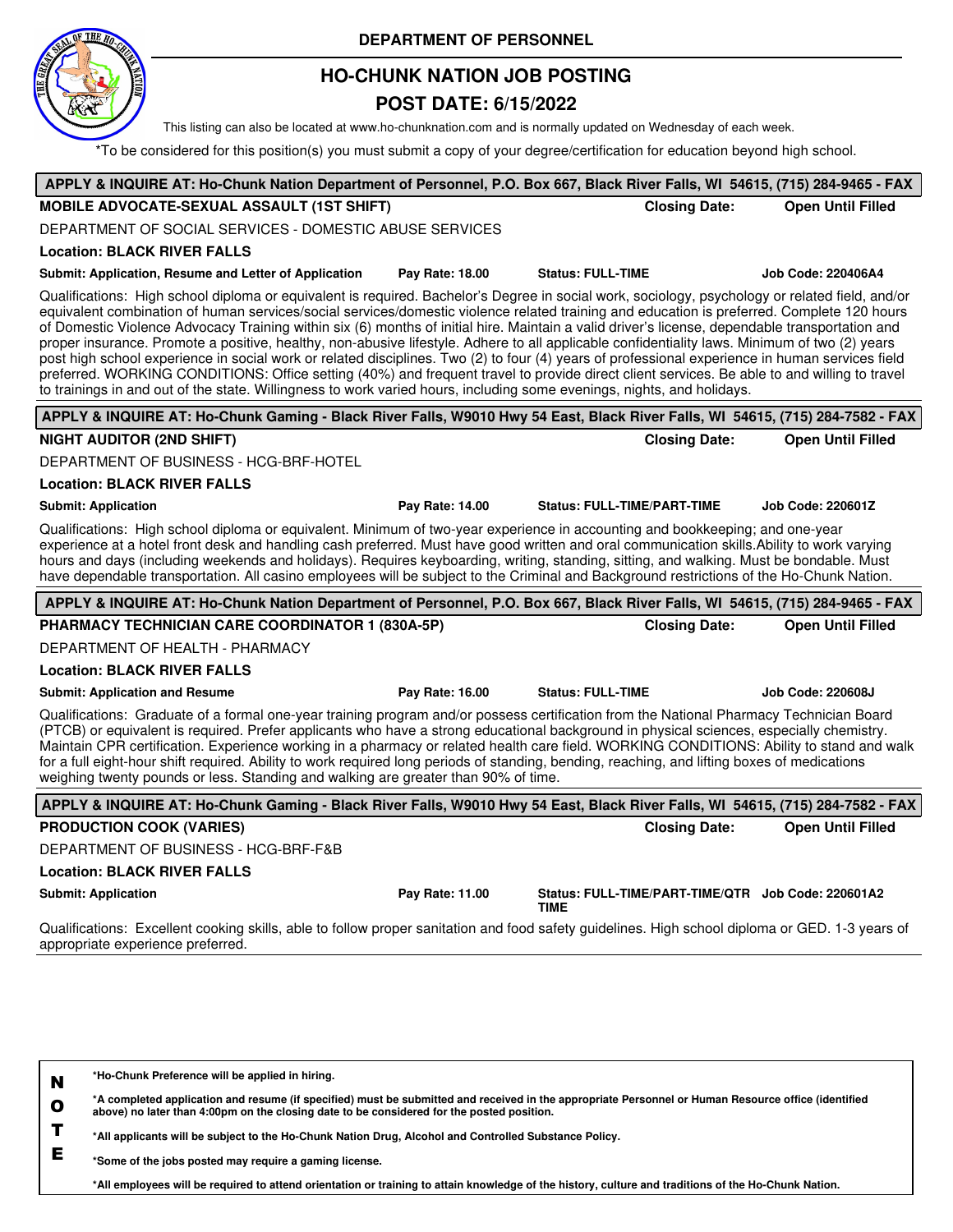

## **HO-CHUNK NATION JOB POSTING**

### **POST DATE: 6/15/2022**

This listing can also be located at www.ho-chunknation.com and is normally updated on Wednesday of each week.

\*To be considered for this position(s) you must submit a copy of your degree/certification for education beyond high school.

| APPLY & INQUIRE AT: Ho-Chunk Gaming - Black River Falls, W9010 Hwy 54 East, Black River Falls, WI 54615, (715) 284-7582 - FAX                                                                                                                                                                                                                                                                                                                                                                                                                                                                                                                                                                                                                                              |                                         |                          |                          |
|----------------------------------------------------------------------------------------------------------------------------------------------------------------------------------------------------------------------------------------------------------------------------------------------------------------------------------------------------------------------------------------------------------------------------------------------------------------------------------------------------------------------------------------------------------------------------------------------------------------------------------------------------------------------------------------------------------------------------------------------------------------------------|-----------------------------------------|--------------------------|--------------------------|
| <b>PROMOTIONS HOST/HOSTESS (NIGHTS)</b>                                                                                                                                                                                                                                                                                                                                                                                                                                                                                                                                                                                                                                                                                                                                    |                                         | <b>Closing Date:</b>     | <b>Open Until Filled</b> |
| DEPARTMENT OF BUSINESS - HCG-BRF-MARKETING                                                                                                                                                                                                                                                                                                                                                                                                                                                                                                                                                                                                                                                                                                                                 |                                         |                          |                          |
| <b>Location: BLACK RIVER FALLS</b>                                                                                                                                                                                                                                                                                                                                                                                                                                                                                                                                                                                                                                                                                                                                         |                                         |                          |                          |
| <b>Submit: Application</b>                                                                                                                                                                                                                                                                                                                                                                                                                                                                                                                                                                                                                                                                                                                                                 | Pay Rate: 14.00 +TIPS Status: FULL-TIME |                          | Job Code: 220601A3       |
| Qualifications: High School diploma or equivalent. All casino employees will be subject to the Criminal and Background restrictions of the<br>Ho-Chunk Nation. Must be bondable and hold a gaming license throughout employment. No experience is required. Office setting. Must<br>have the ability to work varying hours and days, including nights, weekends and holidays. Noisy, smoky and sometimes stressful in a fast<br>paced multi-tasking environment. Combination of standing (possibly long periods of time), sitting, walking, reaching and bending. All outdoor<br>weather conditions possible, including but not limited to: hot/humid, sub-zero, rainy, snow/icy or sunny. Facilities with an ancillary site may<br>include travel between site locations. |                                         |                          |                          |
| APPLY & INQUIRE AT: Ho-Chunk Gaming - Black River Falls, W9010 Hwy 54 East, Black River Falls, WI 54615, (715) 284-7582 - FAX                                                                                                                                                                                                                                                                                                                                                                                                                                                                                                                                                                                                                                              |                                         |                          |                          |
| <b>RESTAURANT BEVERAGE SERVICES SUPERVISOR (VARIES)</b>                                                                                                                                                                                                                                                                                                                                                                                                                                                                                                                                                                                                                                                                                                                    |                                         | <b>Closing Date:</b>     | <b>Open Until Filled</b> |
| DEPARTMENT OF BUSINESS - HCG-BRF-F&B                                                                                                                                                                                                                                                                                                                                                                                                                                                                                                                                                                                                                                                                                                                                       |                                         |                          |                          |
| <b>Location: BLACK RIVER FALLS</b>                                                                                                                                                                                                                                                                                                                                                                                                                                                                                                                                                                                                                                                                                                                                         |                                         |                          |                          |
| <b>Submit: Application</b>                                                                                                                                                                                                                                                                                                                                                                                                                                                                                                                                                                                                                                                                                                                                                 | Pay Rate: 13.00                         | <b>Status: FULL-TIME</b> | Job Code: 220601A4       |
| Qualifications: High school diploma or GED. Minimum 1-year bar management with at least one-year supervisor experience.                                                                                                                                                                                                                                                                                                                                                                                                                                                                                                                                                                                                                                                    |                                         |                          |                          |
| APPLY & INQUIRE AT: Ho-Chunk Nation Department of Personnel, P.O. Box 667, Black River Falls, WI 54615, (715) 284-9465 - FAX                                                                                                                                                                                                                                                                                                                                                                                                                                                                                                                                                                                                                                               |                                         |                          |                          |
| <b>RETAIL ASSOCIATE (2ND SHIFT)</b>                                                                                                                                                                                                                                                                                                                                                                                                                                                                                                                                                                                                                                                                                                                                        |                                         | <b>Closing Date:</b>     | <b>Open Until Filled</b> |
| DEPARTMENT OF BUSINESS - WHITETAIL - BRF                                                                                                                                                                                                                                                                                                                                                                                                                                                                                                                                                                                                                                                                                                                                   |                                         |                          |                          |
| <b>Location: BLACK RIVER FALLS</b>                                                                                                                                                                                                                                                                                                                                                                                                                                                                                                                                                                                                                                                                                                                                         |                                         |                          |                          |
| <b>Submit: Application</b>                                                                                                                                                                                                                                                                                                                                                                                                                                                                                                                                                                                                                                                                                                                                                 | Pay Rate: 12.00                         | <b>Status: FULL-TIME</b> | <b>Job Code: 220511N</b> |
| Qualifications: High school diploma or equivalent. No prior criminal record in the past seven (7) years. CPR and Food Safety Certification is<br>required within 6 months of hire. None Listed. WORKING CONDITIONS: Position is in the convenience store environment. Able to lift a<br>maximum of fifty (50) pounds from floor to shelf. Able to work nights, weekends and holidays as assigned. All conditions from hot/humid to<br>sub-zero weather. Travel for training as necessary.                                                                                                                                                                                                                                                                                  |                                         |                          |                          |
| APPLY & INQUIRE AT: Ho-Chunk Gaming - Black River Falls, W9010 Hwy 54 East, Black River Falls, WI 54615, (715) 284-7582 - FAX                                                                                                                                                                                                                                                                                                                                                                                                                                                                                                                                                                                                                                              |                                         |                          |                          |
| <b>REVENUE AUDITOR (DAYS)</b>                                                                                                                                                                                                                                                                                                                                                                                                                                                                                                                                                                                                                                                                                                                                              |                                         | <b>Closing Date:</b>     | <b>Open Until Filled</b> |
| DEPARTMENT OF BUSINESS - HCG-BRF-REVENUE                                                                                                                                                                                                                                                                                                                                                                                                                                                                                                                                                                                                                                                                                                                                   |                                         |                          |                          |
| <b>Location: BLACK RIVER FALLS</b>                                                                                                                                                                                                                                                                                                                                                                                                                                                                                                                                                                                                                                                                                                                                         |                                         |                          |                          |
| <b>Submit: Application and Resume</b>                                                                                                                                                                                                                                                                                                                                                                                                                                                                                                                                                                                                                                                                                                                                      | Pay Rate: 14.00                         | <b>Status: FULL-TIME</b> | Job Code: 220601A5       |
| Qualifications: Two (2) year Associates Degree in Auditing, Accounting, or Business field is required. All casino employees will be subject to<br>the Criminal and Background restrictions of the Ho-Chunk Nation. Must be bondable. Must be able to obtain a Gaming Class II and/or III<br>Gaming License. Minimum of two (2) year auditing or business field experience. WORKING CONDITIONS: Must be able to work varying                                                                                                                                                                                                                                                                                                                                                |                                         |                          |                          |

required.

**N O T E \*Ho-Chunk Preference will be applied in hiring. \*A completed application and resume (if specified) must be submitted and received in the appropriate Personnel or Human Resource office (identified above) no later than 4:00pm on the closing date to be considered for the posted position. \*All applicants will be subject to the Ho-Chunk Nation Drug, Alcohol and Controlled Substance Policy.**

schedules in order to meet the needs of the operation. Inside work, seated at desk, for the majority of the day. Some lifting and standing

**\*Some of the jobs posted may require a gaming license.**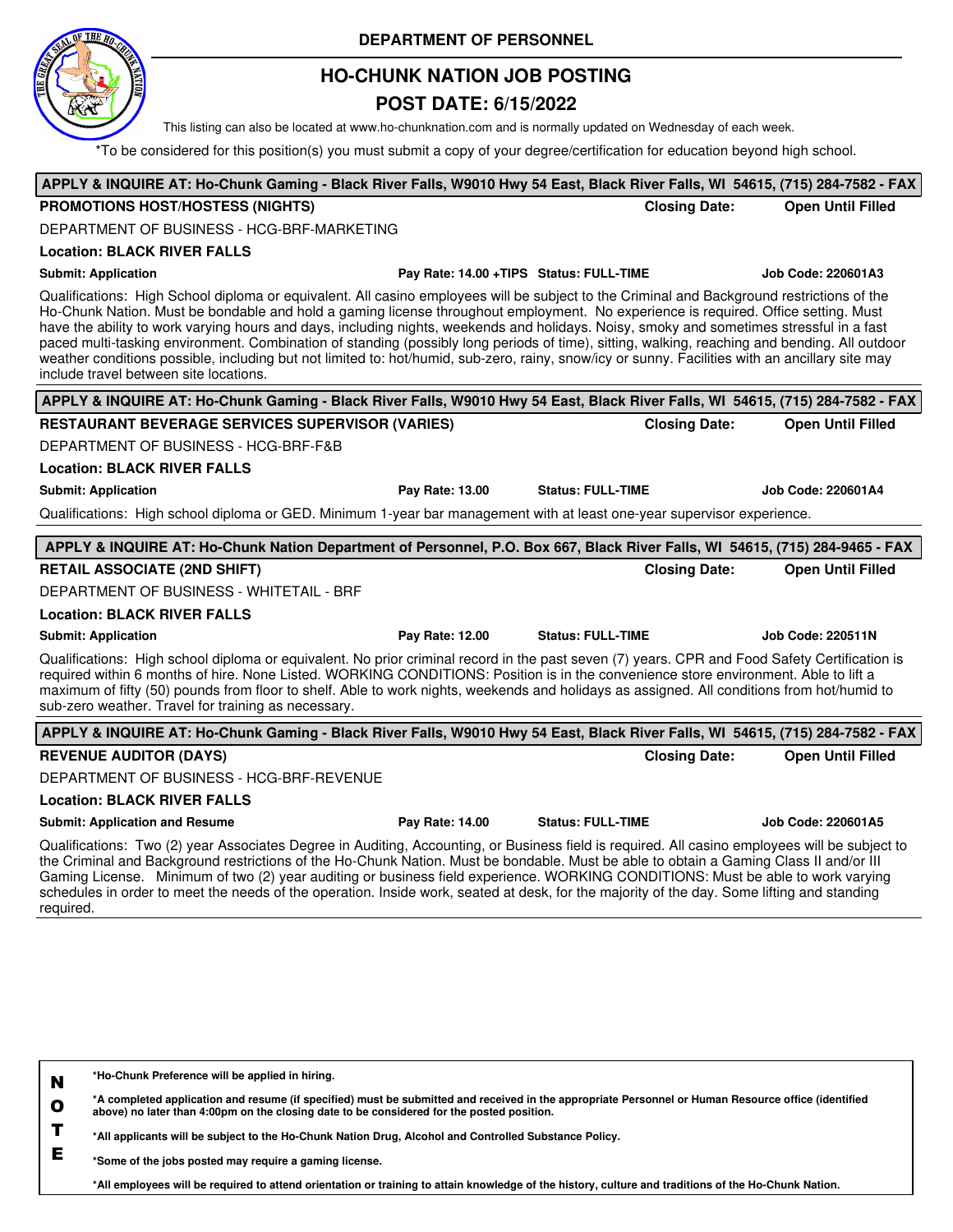

## **HO-CHUNK NATION JOB POSTING**

### **POST DATE: 6/15/2022**

This listing can also be located at www.ho-chunknation.com and is normally updated on Wednesday of each week.

\*To be considered for this position(s) you must submit a copy of your degree/certification for education beyond high school.

| <b>ROOM ATTENDANT (VARIES)</b>                                                                                                                                                                                                                                                                                                                                                                                                                                                                                                                                                                                                                                                                                                                                                                                                                                                                                                                                                                                                                                                                                                                                                                                                                                                                                                                                                                                                                                                                                                                                                                                                                                                                                                                                                                                                                       |                 | <b>Closing Date:</b>               | APPLY & INQUIRE AT: Ho-Chunk Gaming - Black River Falls, W9010 Hwy 54 East, Black River Falls, WI 54615, (715) 284-7582 - FAX<br><b>Open Until Filled</b> |
|------------------------------------------------------------------------------------------------------------------------------------------------------------------------------------------------------------------------------------------------------------------------------------------------------------------------------------------------------------------------------------------------------------------------------------------------------------------------------------------------------------------------------------------------------------------------------------------------------------------------------------------------------------------------------------------------------------------------------------------------------------------------------------------------------------------------------------------------------------------------------------------------------------------------------------------------------------------------------------------------------------------------------------------------------------------------------------------------------------------------------------------------------------------------------------------------------------------------------------------------------------------------------------------------------------------------------------------------------------------------------------------------------------------------------------------------------------------------------------------------------------------------------------------------------------------------------------------------------------------------------------------------------------------------------------------------------------------------------------------------------------------------------------------------------------------------------------------------------|-----------------|------------------------------------|-----------------------------------------------------------------------------------------------------------------------------------------------------------|
| DEPARTMENT OF BUSINESS - HCG-BRF-HOTEL                                                                                                                                                                                                                                                                                                                                                                                                                                                                                                                                                                                                                                                                                                                                                                                                                                                                                                                                                                                                                                                                                                                                                                                                                                                                                                                                                                                                                                                                                                                                                                                                                                                                                                                                                                                                               |                 |                                    |                                                                                                                                                           |
| <b>Location: BLACK RIVER FALLS</b>                                                                                                                                                                                                                                                                                                                                                                                                                                                                                                                                                                                                                                                                                                                                                                                                                                                                                                                                                                                                                                                                                                                                                                                                                                                                                                                                                                                                                                                                                                                                                                                                                                                                                                                                                                                                                   |                 |                                    |                                                                                                                                                           |
| <b>Submit: Application</b>                                                                                                                                                                                                                                                                                                                                                                                                                                                                                                                                                                                                                                                                                                                                                                                                                                                                                                                                                                                                                                                                                                                                                                                                                                                                                                                                                                                                                                                                                                                                                                                                                                                                                                                                                                                                                           | Pay Rate: 14.00 | <b>Status: FULL-TIME/PART-TIME</b> | Job Code: 220601A6                                                                                                                                        |
| Qualifications: Preferred High school diploma or equivalent is preferred. Previous hotel-related experience beneficial. Must be 18 years of<br>age or older. Must be able to read, write, and follow written documentation and verbal instruction. Must be bondable. WORKING<br>CONDITIONS: Must be able to perform the Physical Demand requirements as a Room Attendant. Able to stoop, kneel, reach, push, pull,<br>bend, twist, lift and climb. Position requires visual acuity, color perception, sense of smell, and eye-hand coordination. Continually lift up to 25<br>pounds occasionally lift up to 50 pounds, and seldom lift up to 100 pounds, with assistance. Must be able to work in a smoking environment.<br>Must be able to work holidays, weekends, varying hours, and forty-hours/week. Must be able to work with various chemicals. Must be able to<br>wear Personal Protective Equipment, including required Safety Shoes. Must be able to take orders, receive multiple requests, follow<br>directions, complete a high workload of duties, complete additional training, and adhere to a dress code. All casino employees will be subject<br>to the Criminal and Background restrictions of the Ho-Chunk Nation.                                                                                                                                                                                                                                                                                                                                                                                                                                                                                                                                                                                                              |                 |                                    |                                                                                                                                                           |
| APPLY & INQUIRE AT: Ho-Chunk Nation Department of Personnel, P.O. Box 667, Black River Falls, WI 54615, (715) 284-9465 - FAX                                                                                                                                                                                                                                                                                                                                                                                                                                                                                                                                                                                                                                                                                                                                                                                                                                                                                                                                                                                                                                                                                                                                                                                                                                                                                                                                                                                                                                                                                                                                                                                                                                                                                                                         |                 |                                    |                                                                                                                                                           |
| <b>RURAL LANDS FORESTER (6A-4:30P)</b>                                                                                                                                                                                                                                                                                                                                                                                                                                                                                                                                                                                                                                                                                                                                                                                                                                                                                                                                                                                                                                                                                                                                                                                                                                                                                                                                                                                                                                                                                                                                                                                                                                                                                                                                                                                                               |                 | <b>Closing Date:</b>               | <b>Open Until Filled</b>                                                                                                                                  |
| DEPARTMENT OF NATURAL RESOURCES -                                                                                                                                                                                                                                                                                                                                                                                                                                                                                                                                                                                                                                                                                                                                                                                                                                                                                                                                                                                                                                                                                                                                                                                                                                                                                                                                                                                                                                                                                                                                                                                                                                                                                                                                                                                                                    |                 |                                    |                                                                                                                                                           |
| <b>Location: BLACK RIVER FALLS</b>                                                                                                                                                                                                                                                                                                                                                                                                                                                                                                                                                                                                                                                                                                                                                                                                                                                                                                                                                                                                                                                                                                                                                                                                                                                                                                                                                                                                                                                                                                                                                                                                                                                                                                                                                                                                                   |                 |                                    |                                                                                                                                                           |
| Submit: Application, Resume and Letter of Application                                                                                                                                                                                                                                                                                                                                                                                                                                                                                                                                                                                                                                                                                                                                                                                                                                                                                                                                                                                                                                                                                                                                                                                                                                                                                                                                                                                                                                                                                                                                                                                                                                                                                                                                                                                                | Pay Rate: 20.00 | <b>Status: FULL-TIME</b>           | <b>Job Code: 220330S</b>                                                                                                                                  |
| Qualifications: Bachelor's degree in forestry (management emphasis). Valid driver's license, dependable vehicle, and proper insurance. Must<br>demonstrate a minimum of three (3) years' experience performing the below required skills. Experience managing natural & cultural<br>resources. Experience in wildland fire fighting & prescribed use of fire as a resource management tool is a plus. Working knowledge of: basic<br>silvicultural systems, as they apply to lake states timber types; timber cruises; tree marking principles & experience; practices of wood<br>scaling; tree, shrub, & herbaceous plant identification; land use practices; orienteering, map reading and aerial photo interpretation; boundary<br>location; operation of a hand compass & Global Positioning System (GPS) receiver; logging methods; tree planting techniques; and basic<br>knowledge of applying herbicides. Working knowledge of Best Management Practices (BMP's) for water quality, and for invasive species.<br>Knowledge of the policies & regulations as they apply to forestry programs, for the Wisconsin department of natural resource (WDNR), the<br>Bureau of Indian Affairs (BIA), and the Natural Resource Conservation Service (NRCS). Ability to communicate effectively orally and in<br>writing, and negotiate effectively. Ability to solve problems. Ability to effectively operate a personal computer. Ability to read fire behavior;<br>general knowledge of fire suppression techniques; and safe operation and maintenance of fire equipment is a plus. WORKING<br>CONDITIONS: Work performed indoors & outdoors. Some travel & overnight stays will be required. Fieldwork requires working in a variety of<br>weather and bug conditions over non-level terrains such as forests, wetlands, and agricultural fields. |                 |                                    |                                                                                                                                                           |
| APPLY & INQUIRE AT: Ho-Chunk Gaming - Black River Falls, W9010 Hwy 54 East, Black River Falls, WI 54615, (715) 284-7582 - FAX                                                                                                                                                                                                                                                                                                                                                                                                                                                                                                                                                                                                                                                                                                                                                                                                                                                                                                                                                                                                                                                                                                                                                                                                                                                                                                                                                                                                                                                                                                                                                                                                                                                                                                                        |                 |                                    |                                                                                                                                                           |
| <b>SALES SUPERVISOR (VARIES)</b>                                                                                                                                                                                                                                                                                                                                                                                                                                                                                                                                                                                                                                                                                                                                                                                                                                                                                                                                                                                                                                                                                                                                                                                                                                                                                                                                                                                                                                                                                                                                                                                                                                                                                                                                                                                                                     |                 | <b>Closing Date:</b>               | <b>Open Until Filled</b>                                                                                                                                  |
| DEPARTMENT OF BUSINESS - HCG-BRF-BINGO                                                                                                                                                                                                                                                                                                                                                                                                                                                                                                                                                                                                                                                                                                                                                                                                                                                                                                                                                                                                                                                                                                                                                                                                                                                                                                                                                                                                                                                                                                                                                                                                                                                                                                                                                                                                               |                 |                                    |                                                                                                                                                           |
| <b>Location: BLACK RIVER FALLS</b>                                                                                                                                                                                                                                                                                                                                                                                                                                                                                                                                                                                                                                                                                                                                                                                                                                                                                                                                                                                                                                                                                                                                                                                                                                                                                                                                                                                                                                                                                                                                                                                                                                                                                                                                                                                                                   |                 |                                    |                                                                                                                                                           |
| <b>Submit: Application and Resume</b>                                                                                                                                                                                                                                                                                                                                                                                                                                                                                                                                                                                                                                                                                                                                                                                                                                                                                                                                                                                                                                                                                                                                                                                                                                                                                                                                                                                                                                                                                                                                                                                                                                                                                                                                                                                                                | Pay Rate: 17.00 | <b>Status: FULL-TIME</b>           | Job Code: 220601A7                                                                                                                                        |
| Qualifications: Must have high school diploma or equivalent. Willing and able to complete a University Extension class on how to supervise<br>employees. Two (2) years experience working in Bingo Hall(s). Must be bondable. WORKING CONDITIONS: Loud, smoky, fast-paced<br>environment. Office setting.                                                                                                                                                                                                                                                                                                                                                                                                                                                                                                                                                                                                                                                                                                                                                                                                                                                                                                                                                                                                                                                                                                                                                                                                                                                                                                                                                                                                                                                                                                                                            |                 |                                    |                                                                                                                                                           |
| *Ho-Chunk Preference will be applied in hiring.<br>N<br>*A completed application and resume (if specified) must be submitted and received in the appropriate Personnel or Human Resource office (identified<br>$\mathbf{o}$                                                                                                                                                                                                                                                                                                                                                                                                                                                                                                                                                                                                                                                                                                                                                                                                                                                                                                                                                                                                                                                                                                                                                                                                                                                                                                                                                                                                                                                                                                                                                                                                                          |                 |                                    |                                                                                                                                                           |

**T \*All applicants will be subject to the Ho-Chunk Nation Drug, Alcohol and Controlled Substance Policy.**

**E \*Some of the jobs posted may require a gaming license.**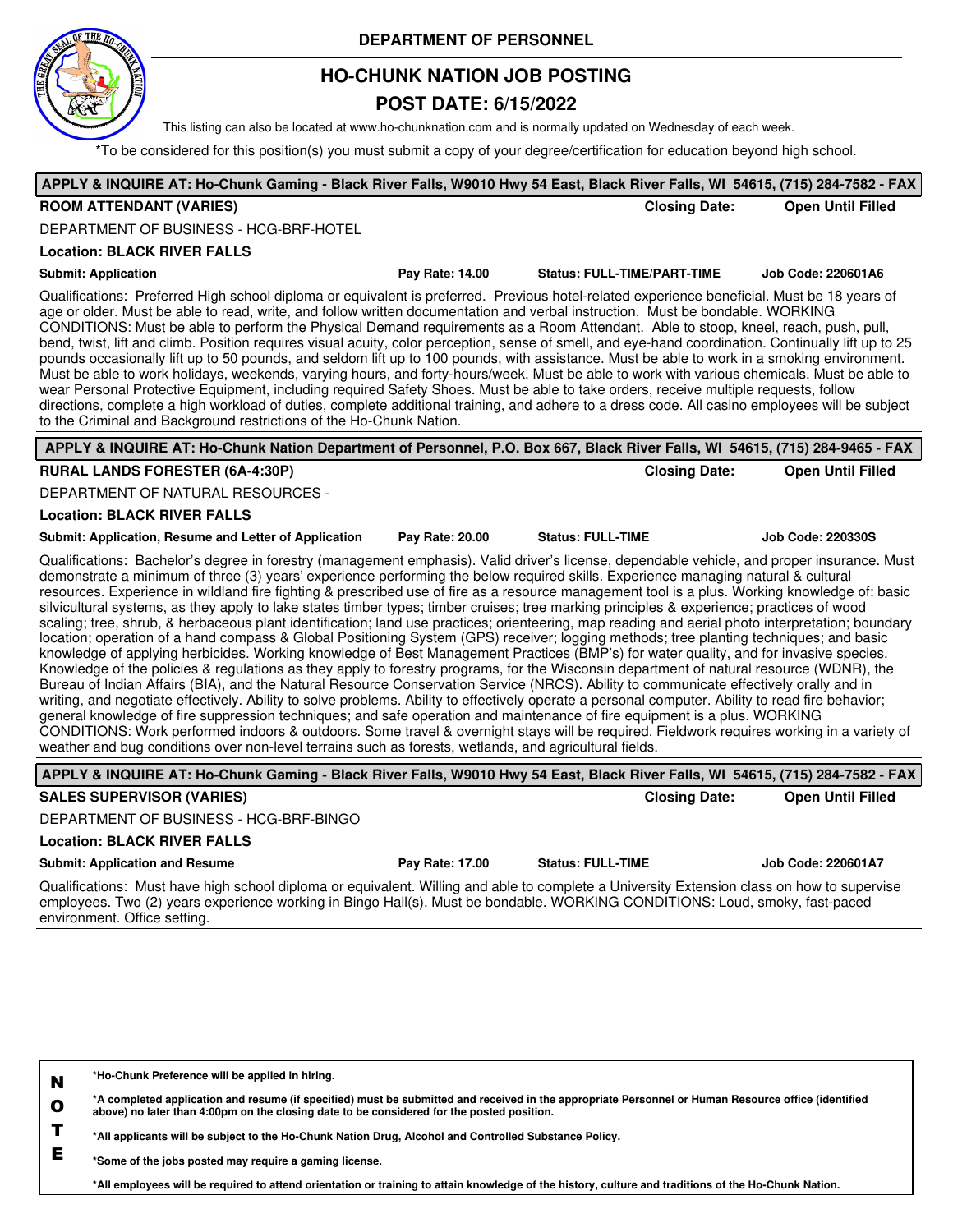

## **HO-CHUNK NATION JOB POSTING**

## **POST DATE: 6/15/2022**

This listing can also be located at www.ho-chunknation.com and is normally updated on Wednesday of each week.

\*To be considered for this position(s) you must submit a copy of your degree/certification for education beyond high school.

|                                                                                                                                                                                                                                                                                                                                                                                                                                                                                                                                                                                                                                                                                                                                                                                                                                                                                                                                                                                                                                                                                                                                                                                                                                                                                                                  |                 |                                          |                      | APPLY & INQUIRE AT: Ho-Chunk Gaming - Black River Falls, W9010 Hwy 54 East, Black River Falls, WI 54615, (715) 284-7582 - FAX |
|------------------------------------------------------------------------------------------------------------------------------------------------------------------------------------------------------------------------------------------------------------------------------------------------------------------------------------------------------------------------------------------------------------------------------------------------------------------------------------------------------------------------------------------------------------------------------------------------------------------------------------------------------------------------------------------------------------------------------------------------------------------------------------------------------------------------------------------------------------------------------------------------------------------------------------------------------------------------------------------------------------------------------------------------------------------------------------------------------------------------------------------------------------------------------------------------------------------------------------------------------------------------------------------------------------------|-----------------|------------------------------------------|----------------------|-------------------------------------------------------------------------------------------------------------------------------|
| <b>SECURITY OFFICER (VARIES)</b>                                                                                                                                                                                                                                                                                                                                                                                                                                                                                                                                                                                                                                                                                                                                                                                                                                                                                                                                                                                                                                                                                                                                                                                                                                                                                 |                 |                                          | <b>Closing Date:</b> | <b>Open Until Filled</b>                                                                                                      |
| DEPARTMENT OF BUSINESS - HCG-BRF-SECURITY                                                                                                                                                                                                                                                                                                                                                                                                                                                                                                                                                                                                                                                                                                                                                                                                                                                                                                                                                                                                                                                                                                                                                                                                                                                                        |                 |                                          |                      |                                                                                                                               |
| <b>Location: BLACK RIVER FALLS</b>                                                                                                                                                                                                                                                                                                                                                                                                                                                                                                                                                                                                                                                                                                                                                                                                                                                                                                                                                                                                                                                                                                                                                                                                                                                                               |                 |                                          |                      |                                                                                                                               |
| <b>Submit: Application and Resume</b>                                                                                                                                                                                                                                                                                                                                                                                                                                                                                                                                                                                                                                                                                                                                                                                                                                                                                                                                                                                                                                                                                                                                                                                                                                                                            | Pay Rate: 15.00 | <b>Status: FULL-TIME</b>                 |                      | Job Code: 220601A9                                                                                                            |
| Qualifications: Must have a high school diploma or GED equivalent. All casino employees will be subject to the Criminal and Background<br>restrictions of the Ho-Chunk Nation. Must be bondable. Must be able to obtain and maintain a Gaming License. Must maintain confidentiality.<br>Must have reliable transportation, a valid driver's license and proper insurance where applicable. Must have a minimum of one (1) year<br>formal security or law enforcement training or experience (military or civilian). Security training or experience may be waived with a minimum<br>of two (2) years military service. WORKING CONDITIONS May be exposed to a smoking environment frequently. May be exposed to an<br>elevated noise level. While performing the duties of this job, is required to stand, walk, talk and hear. Is occasionally required to sit, run,<br>climb, balance, stoop, kneel, crouch and crawl. Is occasionally required to lift and/or move up to twenty five (25) pounds and may be required<br>to lift and/or move up to one hundred (100) pounds or more with assistance. May occasionally be exposed to all outside weather conditions<br>for extended periods. Ability to work irregular hours and extended shifts including late nights, early mornings, weekends and holidays. |                 |                                          |                      |                                                                                                                               |
| APPLY & INQUIRE AT: Ho-Chunk Gaming - Black River Falls, W9010 Hwy 54 East, Black River Falls, WI 54615, (715) 284-7582 - FAX                                                                                                                                                                                                                                                                                                                                                                                                                                                                                                                                                                                                                                                                                                                                                                                                                                                                                                                                                                                                                                                                                                                                                                                    |                 |                                          |                      |                                                                                                                               |
| <b>SLOT SERVICE SUPERVISOR (VARIES)</b>                                                                                                                                                                                                                                                                                                                                                                                                                                                                                                                                                                                                                                                                                                                                                                                                                                                                                                                                                                                                                                                                                                                                                                                                                                                                          |                 |                                          | <b>Closing Date:</b> | <b>Open Until Filled</b>                                                                                                      |
| DEPARTMENT OF BUSINESS - HCG-BRF-SLOTS                                                                                                                                                                                                                                                                                                                                                                                                                                                                                                                                                                                                                                                                                                                                                                                                                                                                                                                                                                                                                                                                                                                                                                                                                                                                           |                 |                                          |                      |                                                                                                                               |
| <b>Location: BLACK RIVER FALLS</b>                                                                                                                                                                                                                                                                                                                                                                                                                                                                                                                                                                                                                                                                                                                                                                                                                                                                                                                                                                                                                                                                                                                                                                                                                                                                               |                 |                                          |                      |                                                                                                                               |
| <b>Submit: Application</b>                                                                                                                                                                                                                                                                                                                                                                                                                                                                                                                                                                                                                                                                                                                                                                                                                                                                                                                                                                                                                                                                                                                                                                                                                                                                                       | Pay Rate: 18.00 | <b>Status: FULL-TIME</b>                 |                      | Job Code: 220601A10                                                                                                           |
| Qualifications: High School Diploma or GED certificate is required. Must have one (1) year of experience in Slot Floor Operations and/or<br>Repair. Must have one (1) year of supervisory experience. Must be bondable and licensable according to tribal policy. Must be proficient in<br>Microsoft Office Applications All casino employees will be subject to the Criminal and Background restrictions of the Ho-Chunk Nation.<br>WORKING CONDITIONS: While performing the duties of this job, the employee is subject to inside environmental conditions such as second<br>hand tobacco smoke. The noise level in the work environment is usually moderate.                                                                                                                                                                                                                                                                                                                                                                                                                                                                                                                                                                                                                                                  |                 |                                          |                      |                                                                                                                               |
| APPLY & INQUIRE AT: Ho-Chunk Gaming - Black River Falls, W9010 Hwy 54 East, Black River Falls, WI 54615, (715) 284-7582 - FAX                                                                                                                                                                                                                                                                                                                                                                                                                                                                                                                                                                                                                                                                                                                                                                                                                                                                                                                                                                                                                                                                                                                                                                                    |                 |                                          |                      |                                                                                                                               |
| <b>SLOT SERVICE TECHNICIAN 1 (VARIES)</b>                                                                                                                                                                                                                                                                                                                                                                                                                                                                                                                                                                                                                                                                                                                                                                                                                                                                                                                                                                                                                                                                                                                                                                                                                                                                        |                 |                                          |                      |                                                                                                                               |
|                                                                                                                                                                                                                                                                                                                                                                                                                                                                                                                                                                                                                                                                                                                                                                                                                                                                                                                                                                                                                                                                                                                                                                                                                                                                                                                  |                 |                                          | <b>Closing Date:</b> | <b>Open Until Filled</b>                                                                                                      |
| DEPARTMENT OF BUSINESS - HCG-BRF-SLOTS                                                                                                                                                                                                                                                                                                                                                                                                                                                                                                                                                                                                                                                                                                                                                                                                                                                                                                                                                                                                                                                                                                                                                                                                                                                                           |                 |                                          |                      |                                                                                                                               |
| <b>Location: BLACK RIVER FALLS</b>                                                                                                                                                                                                                                                                                                                                                                                                                                                                                                                                                                                                                                                                                                                                                                                                                                                                                                                                                                                                                                                                                                                                                                                                                                                                               |                 |                                          |                      |                                                                                                                               |
| <b>Submit: Application</b>                                                                                                                                                                                                                                                                                                                                                                                                                                                                                                                                                                                                                                                                                                                                                                                                                                                                                                                                                                                                                                                                                                                                                                                                                                                                                       |                 | Pay Rate: 12.00 + TIPS Status: FULL-TIME |                      | Job Code: 220601A12                                                                                                           |
| Qualifications: High School Diploma or GED certificate is required. All casino employees will be subject to the Criminal and Background<br>restrictions of the HCN. Must be bondable and licensable according to tribal policy. Must have one (1) year money handling experience.<br>WORKING CONDITIONS: Must have the ability and willingness to work assigned schedule which includes nights, weekends and holidays as<br>required. Cannot be color blind. While preforming the duties of this job, the employee is occasionally exposed to moving mechanical parts,<br>fumes or airborne particles, risk of electrical shock and second hand tobacco smoke. The noise level in the work environment is usually<br>moderate.                                                                                                                                                                                                                                                                                                                                                                                                                                                                                                                                                                                   |                 |                                          |                      |                                                                                                                               |
| APPLY & INQUIRE AT: Ho-Chunk Gaming - Black River Falls, W9010 Hwy 54 East, Black River Falls, WI 54615, (715) 284-7582 - FAX                                                                                                                                                                                                                                                                                                                                                                                                                                                                                                                                                                                                                                                                                                                                                                                                                                                                                                                                                                                                                                                                                                                                                                                    |                 |                                          |                      |                                                                                                                               |
| <b>SLOT SERVICE TECHNICIAN 2 (VARIES)</b>                                                                                                                                                                                                                                                                                                                                                                                                                                                                                                                                                                                                                                                                                                                                                                                                                                                                                                                                                                                                                                                                                                                                                                                                                                                                        |                 |                                          | <b>Closing Date:</b> | <b>Open Until Filled</b>                                                                                                      |
| DEPARTMENT OF BUSINESS - HCG-BRF-SLOTS                                                                                                                                                                                                                                                                                                                                                                                                                                                                                                                                                                                                                                                                                                                                                                                                                                                                                                                                                                                                                                                                                                                                                                                                                                                                           |                 |                                          |                      |                                                                                                                               |
| <b>Location: BLACK RIVER FALLS</b>                                                                                                                                                                                                                                                                                                                                                                                                                                                                                                                                                                                                                                                                                                                                                                                                                                                                                                                                                                                                                                                                                                                                                                                                                                                                               |                 |                                          |                      |                                                                                                                               |
| <b>Submit: Application</b>                                                                                                                                                                                                                                                                                                                                                                                                                                                                                                                                                                                                                                                                                                                                                                                                                                                                                                                                                                                                                                                                                                                                                                                                                                                                                       |                 | Pay Rate: 15.00 + TIPS Status: FULL-TIME |                      | <b>Job Code: 220601A15</b>                                                                                                    |
| Qualifications: High School Diploma or GED certificate is required. A two (2) year Degree in Electronics preferred. Must have six (6) months<br>prior experience as a Slot Service Technician I or higher or equivalent experience in related field. Must be bondable and licensable according<br>to tribal policy. Must pass the Slot Service Technician II test at time of interview. All casino employees will be subject to the Criminal and<br>Background restrictions of the Ho-Chunk Nation.                                                                                                                                                                                                                                                                                                                                                                                                                                                                                                                                                                                                                                                                                                                                                                                                              |                 |                                          |                      |                                                                                                                               |
|                                                                                                                                                                                                                                                                                                                                                                                                                                                                                                                                                                                                                                                                                                                                                                                                                                                                                                                                                                                                                                                                                                                                                                                                                                                                                                                  |                 |                                          |                      |                                                                                                                               |

**T \*All applicants will be subject to the Ho-Chunk Nation Drug, Alcohol and Controlled Substance Policy.**

**E \*Some of the jobs posted may require a gaming license.**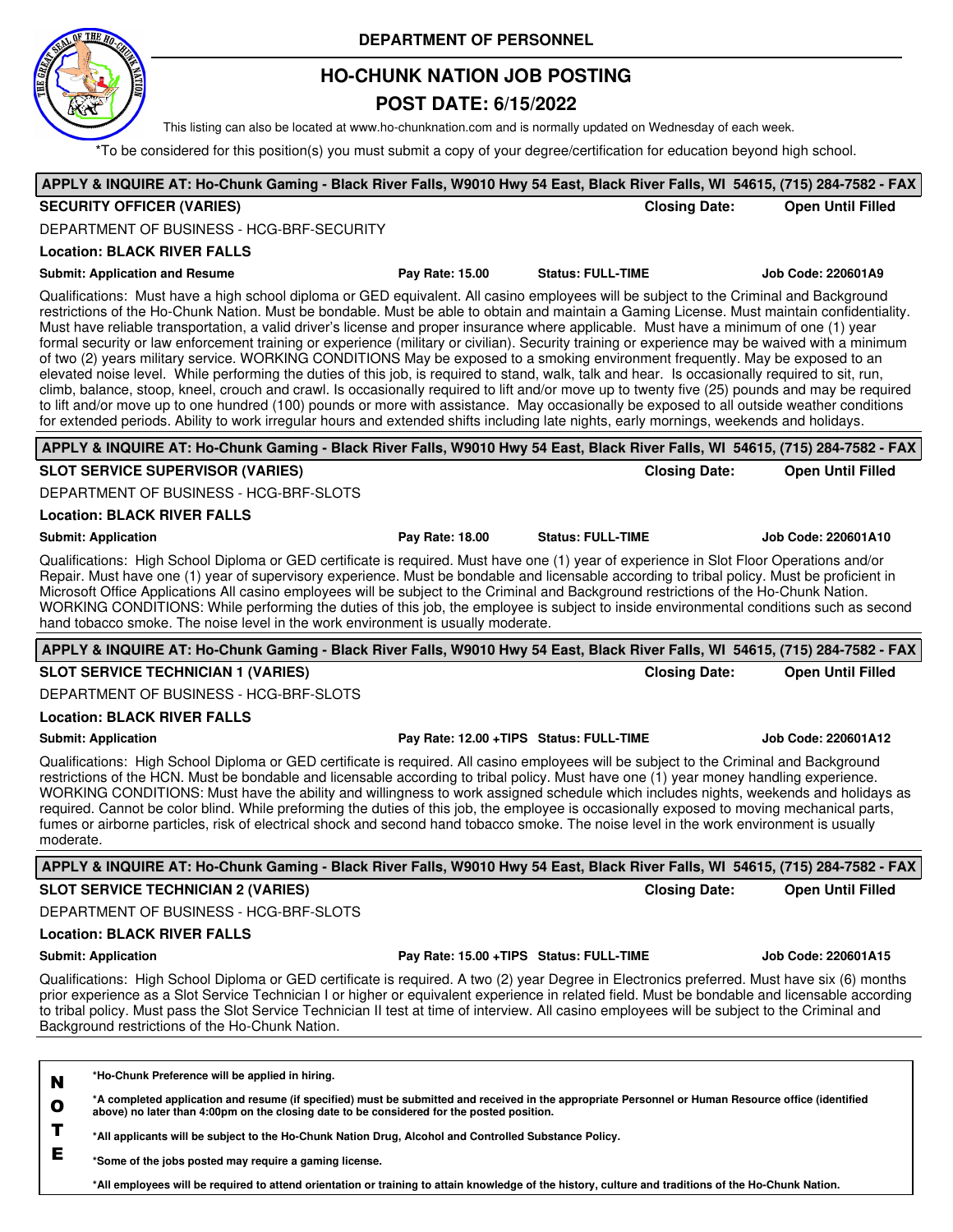

## **HO-CHUNK NATION JOB POSTING**

## **POST DATE: 6/15/2022**

This listing can also be located at www.ho-chunknation.com and is normally updated on Wednesday of each week.

\*To be considered for this position(s) you must submit a copy of your degree/certification for education beyond high school.

| APPLY & INQUIRE AT: Ho-Chunk Nation Department of Personnel, P.O. Box 667, Black River Falls, WI 54615, (715) 284-9465 - FAX                                                                                                                                                                                                                                                                                                                                                                                                                                                                                                                                                                                                                                                                                                                                                                                                                                                                                        |                                    |                            |
|---------------------------------------------------------------------------------------------------------------------------------------------------------------------------------------------------------------------------------------------------------------------------------------------------------------------------------------------------------------------------------------------------------------------------------------------------------------------------------------------------------------------------------------------------------------------------------------------------------------------------------------------------------------------------------------------------------------------------------------------------------------------------------------------------------------------------------------------------------------------------------------------------------------------------------------------------------------------------------------------------------------------|------------------------------------|----------------------------|
| <b>SOCIAL WORKER (DAYS)</b>                                                                                                                                                                                                                                                                                                                                                                                                                                                                                                                                                                                                                                                                                                                                                                                                                                                                                                                                                                                         | <b>Closing Date:</b>               | <b>Open Until Filled</b>   |
| DEPARTMENT OF SOCIAL SERVICES - CHILD AND FAMILY SERVICES                                                                                                                                                                                                                                                                                                                                                                                                                                                                                                                                                                                                                                                                                                                                                                                                                                                                                                                                                           |                                    |                            |
| <b>Location: BLACK RIVER FALLS</b>                                                                                                                                                                                                                                                                                                                                                                                                                                                                                                                                                                                                                                                                                                                                                                                                                                                                                                                                                                                  |                                    |                            |
| Submit: Application, Resume and Letter of Application<br>Pay Rate: DOQ                                                                                                                                                                                                                                                                                                                                                                                                                                                                                                                                                                                                                                                                                                                                                                                                                                                                                                                                              | <b>Status: FULL-TIME</b>           | Job Code: 220427Q          |
| Qualifications: Bachelor's Degree in Social Work or related field required. Master's Degree in Social Work or related field is preferred.<br>Possess a Wisconsin Social Work Certification or License. Must maintain a valid Wisconsin driver's license and insurance. Must adhere to all<br>applicable confidentiality laws. Must promote a positive, non-abusive, healthy lifestyle. One (1) to two (2) years of experience, demonstrating<br>working knowledge of social work field of practice is preferred. WORKING CONDITIONS: Social Worker will work in the field (60% of the<br>time) but will have office work 40% of the time. Social Worker is required to travel, sometimes during inclement weather. Social Workers<br>may be required to lift up to 50 pounds infrequently.Home visits must be conducted, sometimes in unsafe environments. Work hours are<br>subject to change, requiring flexibility as needed.                                                                                    |                                    |                            |
| APPLY & INQUIRE AT: Ho-Chunk Gaming - Black River Falls, W9010 Hwy 54 East, Black River Falls, WI 54615, (715) 284-7582 - FAX                                                                                                                                                                                                                                                                                                                                                                                                                                                                                                                                                                                                                                                                                                                                                                                                                                                                                       |                                    |                            |
| <b>SOUS CHEF (VARIES)</b>                                                                                                                                                                                                                                                                                                                                                                                                                                                                                                                                                                                                                                                                                                                                                                                                                                                                                                                                                                                           | <b>Closing Date:</b>               | <b>Open Until Filled</b>   |
| DEPARTMENT OF BUSINESS - HCG-BRF-F&B                                                                                                                                                                                                                                                                                                                                                                                                                                                                                                                                                                                                                                                                                                                                                                                                                                                                                                                                                                                |                                    |                            |
| <b>Location: BLACK RIVER FALLS</b>                                                                                                                                                                                                                                                                                                                                                                                                                                                                                                                                                                                                                                                                                                                                                                                                                                                                                                                                                                                  |                                    |                            |
| <b>Submit: Application</b><br>Pay Rate: 17.00                                                                                                                                                                                                                                                                                                                                                                                                                                                                                                                                                                                                                                                                                                                                                                                                                                                                                                                                                                       | <b>Status: FULL-TIME/PART-TIME</b> | Job Code: 220601A18        |
| Qualifications: Ensures kitchen equipment and facilities are maintained in safe and sanitary condition. Participates in food cost planning and<br>control administration. Promotes positive public relations. Performs other duties as assigned by supervisor. College degree (may substitute<br>additional experience for degree) 2-4 years of appropriate experience. Strong organization, culinary, and supervisory skills. State Bar<br>certification required. Health card required. Must have a valid driver's license, liability insurance, and dependable transportation.                                                                                                                                                                                                                                                                                                                                                                                                                                   |                                    |                            |
| APPLY & INQUIRE AT: Ho-Chunk Nation Department of Personnel, P.O. Box 667, Black River Falls, WI 54615, (715) 284-9465 - FAX                                                                                                                                                                                                                                                                                                                                                                                                                                                                                                                                                                                                                                                                                                                                                                                                                                                                                        |                                    |                            |
| STAFF ATTORNEY-LAW CLERK (8A-430P)                                                                                                                                                                                                                                                                                                                                                                                                                                                                                                                                                                                                                                                                                                                                                                                                                                                                                                                                                                                  | <b>Closing Date:</b>               | <b>Open Until Filled</b>   |
| <b>JUDICIAL BRANCH - TRIAL COURT</b>                                                                                                                                                                                                                                                                                                                                                                                                                                                                                                                                                                                                                                                                                                                                                                                                                                                                                                                                                                                |                                    |                            |
| <b>Location: BLACK RIVER FALLS</b>                                                                                                                                                                                                                                                                                                                                                                                                                                                                                                                                                                                                                                                                                                                                                                                                                                                                                                                                                                                  |                                    |                            |
| <b>Submit: Application, Resume and Transcripts</b><br>Pay Rate: 30.00                                                                                                                                                                                                                                                                                                                                                                                                                                                                                                                                                                                                                                                                                                                                                                                                                                                                                                                                               | <b>Status: FULL-TIME</b>           | <b>Job Code: 220511P</b>   |
| Qualifications: Graduation from an accredited law school and in good standing of a State Bar. Strong research and writing skills. Strong word<br>processing and computer research skills. Demonstrated interest in and familiarity with Tribal and Federal Indian Law. Fluency in Ho-Chunk<br>Language desired but not required. Preference to members of the Ho-Chunk Nation, then other Native Americans. Must be able to pass a<br>comprehensive background check. No felony convictions, no current open criminal cases or civil matters that would reflect negatively on the<br>Judicial Branch. Valid driver's license, dependable transportation and proper insurance, is required. WORKING CONDITIONS: Office setting,<br>courtroom. Includes the Traditional Court (where smoking is permitted). Occasional travel may be required.                                                                                                                                                                        |                                    |                            |
| APPLY & INQUIRE AT: Ho-Chunk Gaming - Black River Falls, W9010 Hwy 54 East, Black River Falls, WI 54615, (715) 284-7582 - FAX                                                                                                                                                                                                                                                                                                                                                                                                                                                                                                                                                                                                                                                                                                                                                                                                                                                                                       |                                    |                            |
| <b>SURVEILLANCE AGENT (GRAVE SHIFT)</b>                                                                                                                                                                                                                                                                                                                                                                                                                                                                                                                                                                                                                                                                                                                                                                                                                                                                                                                                                                             | <b>Closing Date:</b>               | <b>Open Until Filled</b>   |
| DEPARTMENT OF JUSTICE - HCG-BRF-SURVEILLANCE                                                                                                                                                                                                                                                                                                                                                                                                                                                                                                                                                                                                                                                                                                                                                                                                                                                                                                                                                                        |                                    |                            |
| <b>Location: BLACK RIVER FALLS</b>                                                                                                                                                                                                                                                                                                                                                                                                                                                                                                                                                                                                                                                                                                                                                                                                                                                                                                                                                                                  |                                    |                            |
| <b>Submit: Application</b><br>Pay Rate: 15.00                                                                                                                                                                                                                                                                                                                                                                                                                                                                                                                                                                                                                                                                                                                                                                                                                                                                                                                                                                       | <b>Status: FULL-TIME</b>           | <b>Job Code: 220601A20</b> |
| Qualifications: Must possess a high school diploma or equivalent. Must have at least one year of higher education. All casino employees will<br>be subject to the Criminal and Background restrictions of the Ho-Chunk Nation. Must be able to obtain a Gaming License. Possession of<br>working vehicle, valid driver's license and proper insurance. Must have some experience in surveillance/military or criminal justice related<br>field, one (1) year preferred. Four (4) years of casino gaming experience will waive surveillance or criminal justice requirement. WORKING<br>CONDITIONS Must have eyesight correctable to 20/20 with no color blindness. Be able to sit for extended periods of time and observe in<br>close quartered areas. Must be able to work flexible hours as required by the Surveillance Department. Be able to work in a low light<br>environment. Be able to work in a smoke filled environment (gaming floor). Be able to observe CCTV monitors for extended periods of time. |                                    |                            |
|                                                                                                                                                                                                                                                                                                                                                                                                                                                                                                                                                                                                                                                                                                                                                                                                                                                                                                                                                                                                                     |                                    |                            |
| *Ho-Chunk Preference will be applied in hiring.<br>N<br>*A completed application and resume (if specified) must be submitted and received in the appropriate Personnel or Human Resource office (identified<br>$\mathbf o$<br>above) no later than 4:00pm on the closing date to be considered for the posted position.<br>Т                                                                                                                                                                                                                                                                                                                                                                                                                                                                                                                                                                                                                                                                                        |                                    |                            |
| *All applicants will be subject to the Ho-Chunk Nation Drug, Alcohol and Controlled Substance Policy.                                                                                                                                                                                                                                                                                                                                                                                                                                                                                                                                                                                                                                                                                                                                                                                                                                                                                                               |                                    |                            |

**E \*Some of the jobs posted may require a gaming license.**

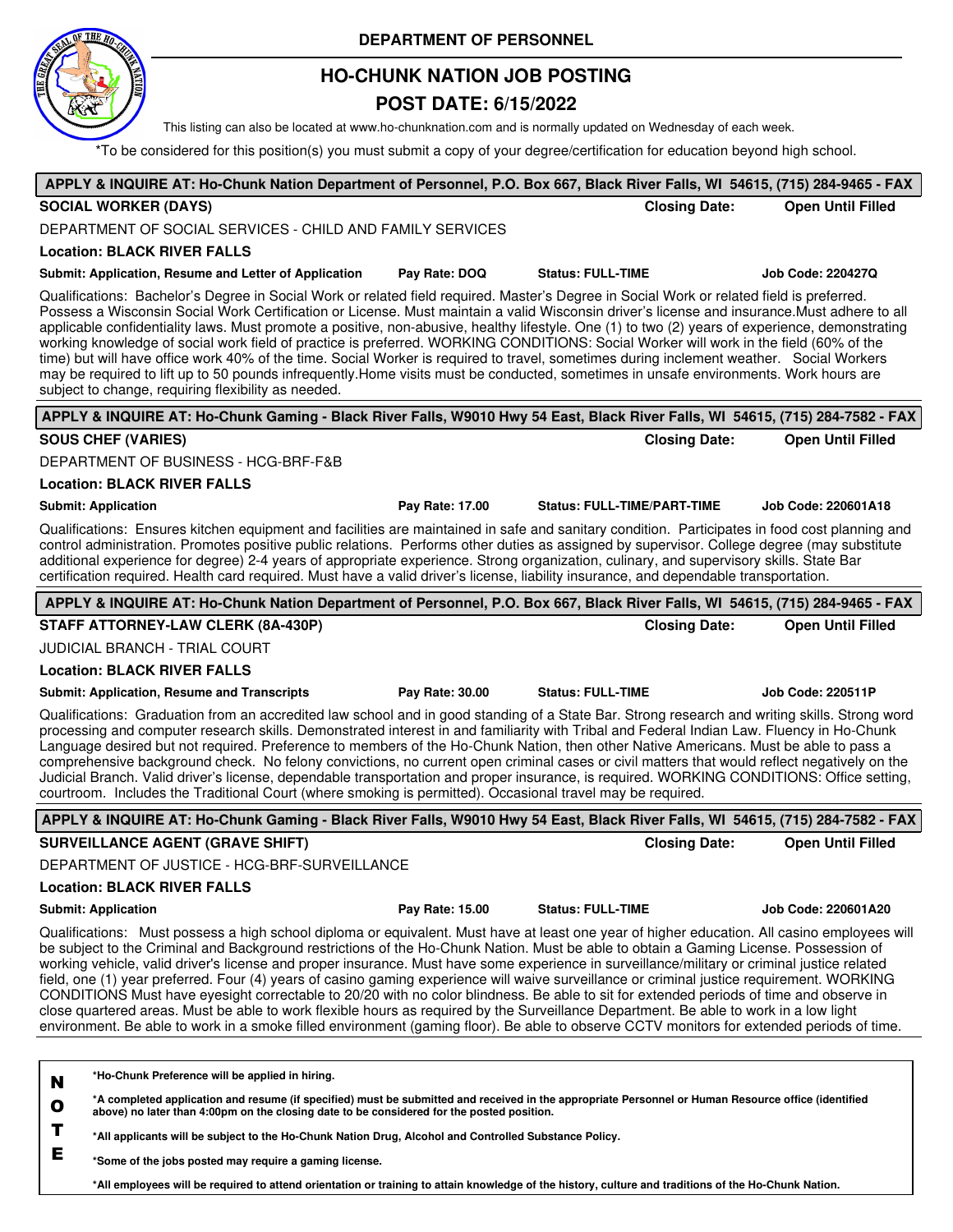

## **HO-CHUNK NATION JOB POSTING**

## **POST DATE: 6/15/2022**

This listing can also be located at www.ho-chunknation.com and is normally updated on Wednesday of each week.

\*To be considered for this position(s) you must submit a copy of your degree/certification for education beyond high school.

|                                                                                                                                                                                                                                                                                                                                                                                                                                                                                                                                                                                                                                                                                                                                                                                                                                                                                                                                                       |                 |                          |                      | APPLY & INQUIRE AT: Ho-Chunk Gaming - Black River Falls, W9010 Hwy 54 East, Black River Falls, WI 54615, (715) 284-7582 - FAX |
|-------------------------------------------------------------------------------------------------------------------------------------------------------------------------------------------------------------------------------------------------------------------------------------------------------------------------------------------------------------------------------------------------------------------------------------------------------------------------------------------------------------------------------------------------------------------------------------------------------------------------------------------------------------------------------------------------------------------------------------------------------------------------------------------------------------------------------------------------------------------------------------------------------------------------------------------------------|-----------------|--------------------------|----------------------|-------------------------------------------------------------------------------------------------------------------------------|
| SURVEILLLANCE SHIFT SUPERVISOR (EVENINGS)                                                                                                                                                                                                                                                                                                                                                                                                                                                                                                                                                                                                                                                                                                                                                                                                                                                                                                             |                 |                          | <b>Closing Date:</b> | <b>Open Until Filled</b>                                                                                                      |
| DEPARTMENT OF JUSTICE - HCG-BRF-SURVEILLANCE                                                                                                                                                                                                                                                                                                                                                                                                                                                                                                                                                                                                                                                                                                                                                                                                                                                                                                          |                 |                          |                      |                                                                                                                               |
| <b>Location: BLACK RIVER FALLS</b>                                                                                                                                                                                                                                                                                                                                                                                                                                                                                                                                                                                                                                                                                                                                                                                                                                                                                                                    |                 |                          |                      |                                                                                                                               |
| <b>Submit: Application and Resume</b>                                                                                                                                                                                                                                                                                                                                                                                                                                                                                                                                                                                                                                                                                                                                                                                                                                                                                                                 | Pay Rate: 17.00 | <b>Status: FULL-TIME</b> |                      | <b>Job Code: 220427S</b>                                                                                                      |
| Qualifications: Must possess a high school diploma or equivalent. Must have one (1) year of higher education. All casino employees will be<br>subject to the Criminal and Background restrictions of the Ho-Chunk Nation. Must be able to obtain Gaming License. Possession of working<br>vehicle, valid driver's license and proper Insurance. One (1) year of experience in casino surveillance. Surveillance, military or criminal<br>justice related field in a supervisory position, two (2) years preferred.WORKING CONDITIONS Must have eyesight correctable to 20/20, no<br>color blindness. Be able to sit for extended periods of time and observe in close quartered areas. Must be able to work flexible hours as<br>required by the Surveillance Department. Be able to work in a low light environment. Be able to work in a smoke filled environment (gaming<br>floor). Be able to observe CCTV monitors for extended periods of time. |                 |                          |                      |                                                                                                                               |
| APPLY & INQUIRE AT: Ho-Chunk Nation Department of Personnel, P.O. Box 667, Black River Falls, WI 54615, (715) 284-9465 - FAX                                                                                                                                                                                                                                                                                                                                                                                                                                                                                                                                                                                                                                                                                                                                                                                                                          |                 |                          |                      |                                                                                                                               |
| <b>WILDLIFE TECHNICIAN (6A-430P)</b>                                                                                                                                                                                                                                                                                                                                                                                                                                                                                                                                                                                                                                                                                                                                                                                                                                                                                                                  |                 |                          | <b>Closing Date:</b> | <b>Open Until Filled</b>                                                                                                      |
| DEPARTMENT OF NATURAL RESOURCES -                                                                                                                                                                                                                                                                                                                                                                                                                                                                                                                                                                                                                                                                                                                                                                                                                                                                                                                     |                 |                          |                      |                                                                                                                               |
| <b>Location: BLACK RIVER FALLS</b>                                                                                                                                                                                                                                                                                                                                                                                                                                                                                                                                                                                                                                                                                                                                                                                                                                                                                                                    |                 |                          |                      |                                                                                                                               |
| Submit: Application, Resume and Letter of Application                                                                                                                                                                                                                                                                                                                                                                                                                                                                                                                                                                                                                                                                                                                                                                                                                                                                                                 | Pay Rate: 15.00 | <b>Status: FULL-TIME</b> |                      | <b>Job Code: 220413L</b>                                                                                                      |
| Qualifications: Bachelor's degree or equivalent course work in Biology and Natural Resource Management, with emphasis on wildlife<br>management or wildlife biology or a closely related field. Must possess at least three years' experience in biological sciences. Experience<br>managing natural and cultural resources, recreation, and real property functions. Best management practices for conservation of common<br>wildlife and land use planning of Ho-Chunk Nation Properties. Experience in wild land firefighting and the prescribed use of fire as a resource<br>management tool. Must be willing to learn the tribal structure and organization.                                                                                                                                                                                                                                                                                     |                 |                          |                      |                                                                                                                               |
| APPLY & INQUIRE AT: Ho-Chunk Nation Department of Personnel, P.O. Box 667, Black River Falls, WI 54615, (715) 284-9465 - FAX                                                                                                                                                                                                                                                                                                                                                                                                                                                                                                                                                                                                                                                                                                                                                                                                                          |                 |                          |                      |                                                                                                                               |
| <b>WOMEN'S RECOVERY ADVOCATE (3RD SHIFT)</b>                                                                                                                                                                                                                                                                                                                                                                                                                                                                                                                                                                                                                                                                                                                                                                                                                                                                                                          |                 |                          | <b>Closing Date:</b> | <b>Open Until Filled</b>                                                                                                      |
| DEPARTMENT OF HEALTH - BEHAVIORAL HEALTH                                                                                                                                                                                                                                                                                                                                                                                                                                                                                                                                                                                                                                                                                                                                                                                                                                                                                                              |                 |                          |                      |                                                                                                                               |
|                                                                                                                                                                                                                                                                                                                                                                                                                                                                                                                                                                                                                                                                                                                                                                                                                                                                                                                                                       |                 |                          |                      |                                                                                                                               |
| <b>Location: BLACK RIVER FALLS</b>                                                                                                                                                                                                                                                                                                                                                                                                                                                                                                                                                                                                                                                                                                                                                                                                                                                                                                                    |                 |                          |                      |                                                                                                                               |
| <b>Submit: Application</b>                                                                                                                                                                                                                                                                                                                                                                                                                                                                                                                                                                                                                                                                                                                                                                                                                                                                                                                            | Pay Rate: DOQ   | <b>Status: FULL-TIME</b> |                      | <b>Job Code: 220330V</b>                                                                                                      |

**\*Ho-Chunk Preference will be applied in hiring.**

**N**

**O \*A completed application and resume (if specified) must be submitted and received in the appropriate Personnel or Human Resource office (identified above) no later than 4:00pm on the closing date to be considered for the posted position.**

**T \*All applicants will be subject to the Ho-Chunk Nation Drug, Alcohol and Controlled Substance Policy.**

**E \*Some of the jobs posted may require a gaming license.**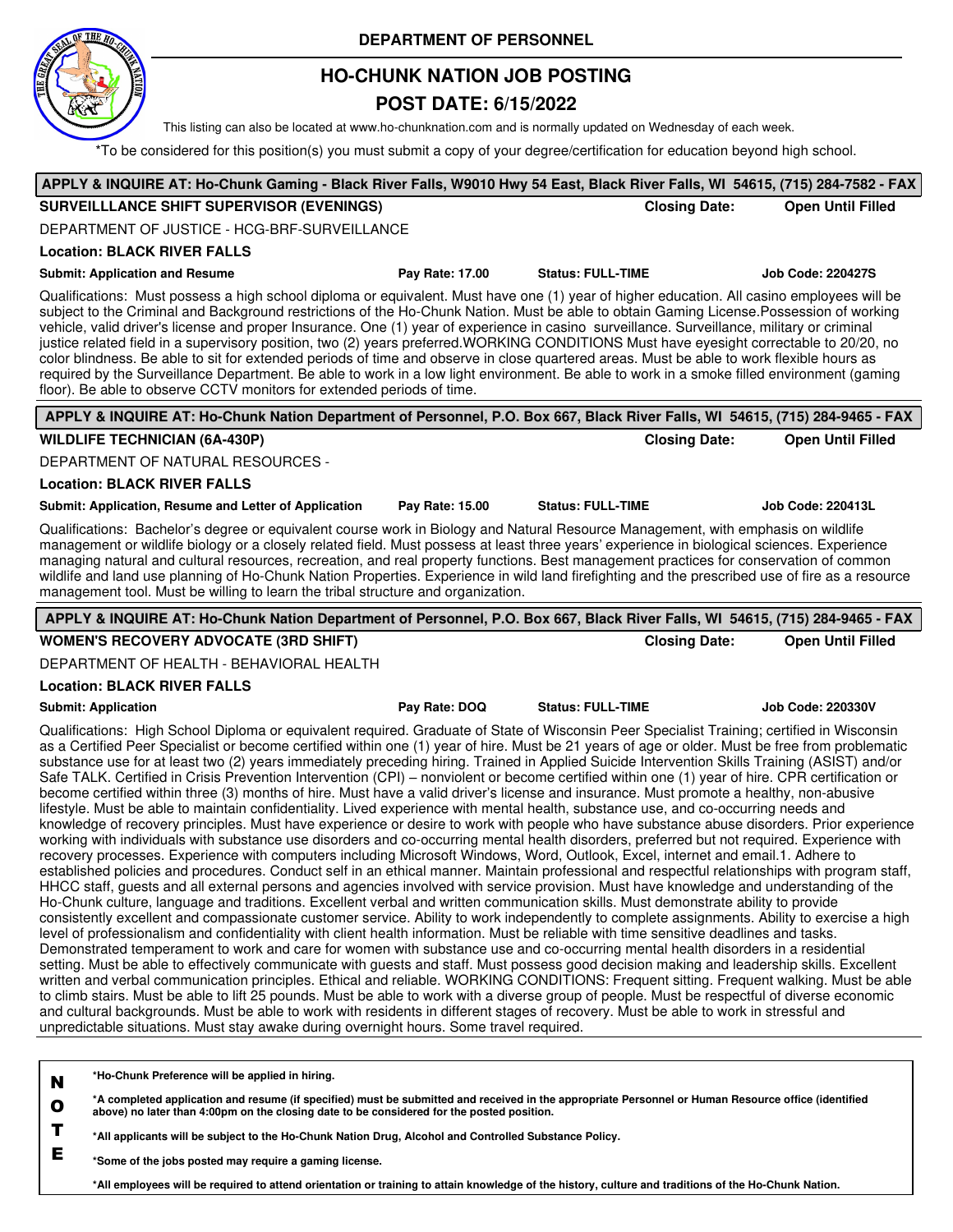

## **HO-CHUNK NATION JOB POSTING**

## **POST DATE: 6/15/2022**

This listing can also be located at www.ho-chunknation.com and is normally updated on Wednesday of each week.

\*To be considered for this position(s) you must submit a copy of your degree/certification for education beyond high school.

| APPLY & INQUIRE AT: Ho-Chunk Gaming - Black River Falls, W9010 Hwy 54 East, Black River Falls, WI 54615, (715) 284-7582 - FAX                                                                                                                                                                                                                                                                                                                                                                                                                                                                                                                                                                                                                                                                                                                                                      |                 |                                                  |                          |
|------------------------------------------------------------------------------------------------------------------------------------------------------------------------------------------------------------------------------------------------------------------------------------------------------------------------------------------------------------------------------------------------------------------------------------------------------------------------------------------------------------------------------------------------------------------------------------------------------------------------------------------------------------------------------------------------------------------------------------------------------------------------------------------------------------------------------------------------------------------------------------|-----------------|--------------------------------------------------|--------------------------|
| <b>COUNT SUPERVISOR (VARIES)</b>                                                                                                                                                                                                                                                                                                                                                                                                                                                                                                                                                                                                                                                                                                                                                                                                                                                   |                 | <b>Closing Date:</b>                             | <b>Open Until Filled</b> |
| DEPARTMENT OF BUSINESS - HCG-BRF-COUNT                                                                                                                                                                                                                                                                                                                                                                                                                                                                                                                                                                                                                                                                                                                                                                                                                                             |                 |                                                  |                          |
| <b>Location: BRF/TOMAH</b>                                                                                                                                                                                                                                                                                                                                                                                                                                                                                                                                                                                                                                                                                                                                                                                                                                                         |                 |                                                  |                          |
| <b>Submit: Application and Resume</b>                                                                                                                                                                                                                                                                                                                                                                                                                                                                                                                                                                                                                                                                                                                                                                                                                                              | Pay Rate: 16.27 | <b>Status: FULL-TIME</b>                         | <b>Job Code: 220427F</b> |
| Qualifications: Minimum high school diploma or equivalent. All casino employees will be subject to the Criminal and Background restrictions<br>of the Ho-Chunk Nation. MUST BE BONDABLE. Must be able to obtain a gaming license. Valid driver's license, dependable transportation<br>and proper insurance is preferred. Must have a minimum of two (2) years' experience as a count associate. One (1) year training in<br>accounting or related field is preferred. One (1) year experience in responsible cash handling position is preferred. One (1) year of previous<br>supervisory experience is preferred. One (1) year experience in the knowledge of computer systems, personal computers and applications.<br>WORKING CONDITIONS: Work area is NOT smoke, noise or dust free. Required to work a flexible schedule including extended hours,<br>weekends and holidays. |                 |                                                  |                          |
| APPLY & INQUIRE AT: Ho-Chunk Gaming - Madison, 4002 Evan Acres Road, Madison, WI 53718, (608) 224-1801 - FAX                                                                                                                                                                                                                                                                                                                                                                                                                                                                                                                                                                                                                                                                                                                                                                       |                 |                                                  |                          |
| <b>BAR PORTER (1ST &amp; 2ND SHIFT)</b>                                                                                                                                                                                                                                                                                                                                                                                                                                                                                                                                                                                                                                                                                                                                                                                                                                            |                 | <b>Closing Date:</b>                             | <b>Open Until Filled</b> |
| DEPARTMENT OF BUSINESS - HCG-MADISON-F&B                                                                                                                                                                                                                                                                                                                                                                                                                                                                                                                                                                                                                                                                                                                                                                                                                                           |                 |                                                  |                          |
| <b>Location: MADISON</b>                                                                                                                                                                                                                                                                                                                                                                                                                                                                                                                                                                                                                                                                                                                                                                                                                                                           |                 |                                                  |                          |
| <b>Submit: Application</b>                                                                                                                                                                                                                                                                                                                                                                                                                                                                                                                                                                                                                                                                                                                                                                                                                                                         | Pay Rate: 10.28 | <b>Status: FULL-TIME/PART-TIME</b>               | Job Code: 220518Q        |
| Qualifications: Able to lift 50 pounds. Must be able to read, write and understand English. High school graduate or equivalent desired. Will<br>train. No previous experience needed.                                                                                                                                                                                                                                                                                                                                                                                                                                                                                                                                                                                                                                                                                              |                 |                                                  |                          |
| APPLY & INQUIRE AT: Ho-Chunk Gaming - Madison, 4002 Evan Acres Road, Madison, WI 53718, (608) 224-1801 - FAX                                                                                                                                                                                                                                                                                                                                                                                                                                                                                                                                                                                                                                                                                                                                                                       |                 |                                                  |                          |
| <b>BARTENDER (VARIES)</b>                                                                                                                                                                                                                                                                                                                                                                                                                                                                                                                                                                                                                                                                                                                                                                                                                                                          |                 | <b>Closing Date:</b>                             | <b>Open Until Filled</b> |
| DEPARTMENT OF BUSINESS - HCG-MADISON-F&B                                                                                                                                                                                                                                                                                                                                                                                                                                                                                                                                                                                                                                                                                                                                                                                                                                           |                 |                                                  |                          |
| <b>Location: MADISON</b>                                                                                                                                                                                                                                                                                                                                                                                                                                                                                                                                                                                                                                                                                                                                                                                                                                                           |                 |                                                  |                          |
| <b>Submit: Application</b>                                                                                                                                                                                                                                                                                                                                                                                                                                                                                                                                                                                                                                                                                                                                                                                                                                                         |                 | Pay Rate: 10.28 +TIPS Status: PART-TIME/QTR TIME | Job Code: 220427D        |
| Qualifications: Must have a High school diploma or equivalent. One to three years of appropriate experience. State Bartender's Certification<br>required. Must have a valid driver's license, dependable transportation and proper insurance.                                                                                                                                                                                                                                                                                                                                                                                                                                                                                                                                                                                                                                      |                 |                                                  |                          |
| APPLY & INQUIRE AT: Ho-Chunk Gaming - Madison, 4002 Evan Acres Road, Madison, WI 53718, (608) 224-1801 - FAX                                                                                                                                                                                                                                                                                                                                                                                                                                                                                                                                                                                                                                                                                                                                                                       |                 |                                                  |                          |
| <b>BEVERAGE SERVER (1ST &amp; 2ND SHIFT)</b>                                                                                                                                                                                                                                                                                                                                                                                                                                                                                                                                                                                                                                                                                                                                                                                                                                       |                 | <b>Closing Date:</b>                             | <b>Open Until Filled</b> |
| DEPARTMENT OF BUSINESS - HCG-MADISON-F&B                                                                                                                                                                                                                                                                                                                                                                                                                                                                                                                                                                                                                                                                                                                                                                                                                                           |                 |                                                  |                          |
| <b>Location: MADISON</b>                                                                                                                                                                                                                                                                                                                                                                                                                                                                                                                                                                                                                                                                                                                                                                                                                                                           |                 |                                                  |                          |
| <b>Submit: Application</b>                                                                                                                                                                                                                                                                                                                                                                                                                                                                                                                                                                                                                                                                                                                                                                                                                                                         | Pay Rate: 9.14  | <b>Status: PART-TIME</b>                         | <b>Job Code: 220525A</b> |
| Qualifications: Will train. Some food experience helpful.                                                                                                                                                                                                                                                                                                                                                                                                                                                                                                                                                                                                                                                                                                                                                                                                                          |                 |                                                  |                          |
| APPLY & INQUIRE AT: Ho-Chunk Gaming - Madison, 4002 Evan Acres Road, Madison, WI 53718, (608) 224-1801 - FAX                                                                                                                                                                                                                                                                                                                                                                                                                                                                                                                                                                                                                                                                                                                                                                       |                 |                                                  |                          |
| <b>BEVERAGE SERVICES MANAGER (2ND SHIFT)</b>                                                                                                                                                                                                                                                                                                                                                                                                                                                                                                                                                                                                                                                                                                                                                                                                                                       |                 | <b>Closing Date:</b>                             | <b>Open Until Filled</b> |
| DEPARTMENT OF BUSINESS - HCG-MADISON-F&B                                                                                                                                                                                                                                                                                                                                                                                                                                                                                                                                                                                                                                                                                                                                                                                                                                           |                 |                                                  |                          |
| <b>Location: MADISON</b>                                                                                                                                                                                                                                                                                                                                                                                                                                                                                                                                                                                                                                                                                                                                                                                                                                                           |                 |                                                  |                          |
| <b>Submit: Application and Resume</b>                                                                                                                                                                                                                                                                                                                                                                                                                                                                                                                                                                                                                                                                                                                                                                                                                                              | Pay Rate: 17.13 | <b>Status: FULL-TIME</b>                         | Job Code: 220323A        |
| Qualifications: In-depth knowledge and controls of bar/beverage industry. Knows patron profile to tailor programs and promotions. Lifting up                                                                                                                                                                                                                                                                                                                                                                                                                                                                                                                                                                                                                                                                                                                                       |                 |                                                  |                          |
| to 50 pounds may be required. College degree (or related experience). Minimum of 4 years previous bar/beverage and/or restaurant/club<br>management supervision with large volume operation(s). State Bartending Certificate.                                                                                                                                                                                                                                                                                                                                                                                                                                                                                                                                                                                                                                                      |                 |                                                  |                          |
|                                                                                                                                                                                                                                                                                                                                                                                                                                                                                                                                                                                                                                                                                                                                                                                                                                                                                    |                 |                                                  |                          |
| *Ho-Chunk Preference will be applied in hiring.<br>N                                                                                                                                                                                                                                                                                                                                                                                                                                                                                                                                                                                                                                                                                                                                                                                                                               |                 |                                                  |                          |
| *A completed application and resume (if specified) must be submitted and received in the appropriate Personnel or Human Resource office (identified<br>$\mathbf o$<br>above) no later than 4:00pm on the closing date to be considered for the posted position.                                                                                                                                                                                                                                                                                                                                                                                                                                                                                                                                                                                                                    |                 |                                                  |                          |
| Т<br>*All applicants will be subject to the Ho-Chunk Nation Drug, Alcohol and Controlled Substance Policy.                                                                                                                                                                                                                                                                                                                                                                                                                                                                                                                                                                                                                                                                                                                                                                         |                 |                                                  |                          |

**E \*Some of the jobs posted may require a gaming license.**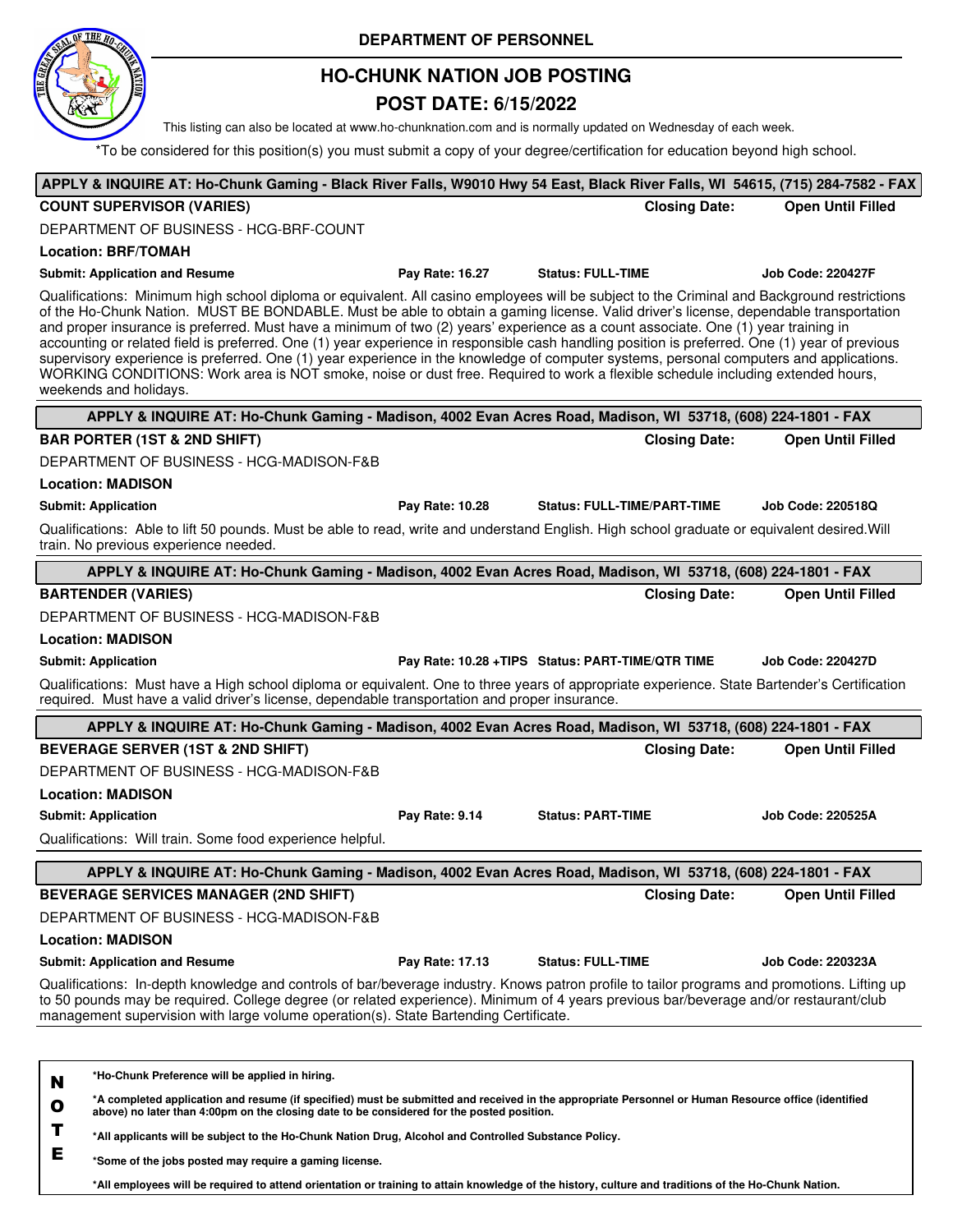

## **HO-CHUNK NATION JOB POSTING**

### **POST DATE: 6/15/2022**

This listing can also be located at www.ho-chunknation.com and is normally updated on Wednesday of each week.

\*To be considered for this position(s) you must submit a copy of your degree/certification for education beyond high school.

| APPLY & INQUIRE AT: Ho-Chunk Gaming - Madison, 4002 Evan Acres Road, Madison, WI 53718, (608) 224-1801 - FAX                                                                                                                                                                                                                                                                                                                                                                                                                                                                                                                                                                                                                                                                                                                                                                       |                 |                                    |                      |                          |
|------------------------------------------------------------------------------------------------------------------------------------------------------------------------------------------------------------------------------------------------------------------------------------------------------------------------------------------------------------------------------------------------------------------------------------------------------------------------------------------------------------------------------------------------------------------------------------------------------------------------------------------------------------------------------------------------------------------------------------------------------------------------------------------------------------------------------------------------------------------------------------|-----------------|------------------------------------|----------------------|--------------------------|
| <b>BUSINESS APPLICATION SPECIALIST (1ST SHIFT)</b>                                                                                                                                                                                                                                                                                                                                                                                                                                                                                                                                                                                                                                                                                                                                                                                                                                 |                 |                                    | <b>Closing Date:</b> | <b>Open Until Filled</b> |
| DEPARTMENT OF ADMINISTRATION - HCG-MADISON-IT                                                                                                                                                                                                                                                                                                                                                                                                                                                                                                                                                                                                                                                                                                                                                                                                                                      |                 |                                    |                      |                          |
| <b>Location: MADISON</b>                                                                                                                                                                                                                                                                                                                                                                                                                                                                                                                                                                                                                                                                                                                                                                                                                                                           |                 |                                    |                      |                          |
| <b>Submit: Application and Resume</b>                                                                                                                                                                                                                                                                                                                                                                                                                                                                                                                                                                                                                                                                                                                                                                                                                                              | Pay Rate: 25.88 | <b>Status: FULL-TIME</b>           |                      | <b>Job Code: 220406D</b> |
| Qualifications: Minimum of two-year degree in Business/IT, or a related field, or completion of Ho-Chunk Nation certified application<br>program. Minimum: Comp Tia + Certification Recommended: Comp Tia Network + Certification. Valid driver's license, dependable<br>transportation and proper insurance, only when required. Gaming license may be required depending upon assigned department. Project<br>Management experience preferred. Experience with Microsoft Windows Operating Systems and PC Networking. Experience with SQL Server<br>2000 database maintenance. WORKING CONDITIONS: Business casual; compliant with HCN disability accommodations. Must be able to lift<br>50 lbs. from floor to overhead occasionally. Must be available for flexible work schedules.                                                                                            |                 |                                    |                      |                          |
| APPLY & INQUIRE AT: Ho-Chunk Gaming - Madison, 4002 Evan Acres Road, Madison, WI 53718, (608) 224-1801 - FAX                                                                                                                                                                                                                                                                                                                                                                                                                                                                                                                                                                                                                                                                                                                                                                       |                 |                                    |                      |                          |
| <b>CAGE CASHIER (2ND &amp; 3RD SHIFTS)</b>                                                                                                                                                                                                                                                                                                                                                                                                                                                                                                                                                                                                                                                                                                                                                                                                                                         |                 |                                    | <b>Closing Date:</b> | <b>Open Until Filled</b> |
| DEPARTMENT OF BUSINESS - HCG-MADISON-CAGE                                                                                                                                                                                                                                                                                                                                                                                                                                                                                                                                                                                                                                                                                                                                                                                                                                          |                 |                                    |                      |                          |
| <b>Location: MADISON</b>                                                                                                                                                                                                                                                                                                                                                                                                                                                                                                                                                                                                                                                                                                                                                                                                                                                           |                 |                                    |                      |                          |
| <b>Submit: Application and Resume</b>                                                                                                                                                                                                                                                                                                                                                                                                                                                                                                                                                                                                                                                                                                                                                                                                                                              | Pay Rate: 14.85 | <b>Status: FULL-TIME/PART-TIME</b> |                      | Job Code: 220511C        |
| Qualifications: Must have High School Diploma or GED. All casino employees will be subject to the Criminal and Background restrictions of<br>the Ho-Chunk Nation. Must be BONDABLE. Must follow chain-of-command. One (1) to three (3) years appropriate experience. WORKING<br>CONDITIONS: Casino setting loud, office setting. Cannot be colorblind. Must have good eyesight and full dexterity in both hands. Infrequent<br>lifting of up to 100 lbs. Primary lifting requirements is 10-25 lbs. on consistent basis. Must be able to stand stoop and bend for long periods<br>of time.                                                                                                                                                                                                                                                                                         |                 |                                    |                      |                          |
| APPLY & INQUIRE AT: Ho-Chunk Gaming - Madison, 4002 Evan Acres Road, Madison, WI 53718, (608) 224-1801 - FAX                                                                                                                                                                                                                                                                                                                                                                                                                                                                                                                                                                                                                                                                                                                                                                       |                 |                                    |                      |                          |
| <b>COUNT ASSOCIATE (1ST SHIFT)</b>                                                                                                                                                                                                                                                                                                                                                                                                                                                                                                                                                                                                                                                                                                                                                                                                                                                 |                 |                                    | <b>Closing Date:</b> | <b>Open Until Filled</b> |
| DEPARTMENT OF BUSINESS - HCG-MADISON-COUNT                                                                                                                                                                                                                                                                                                                                                                                                                                                                                                                                                                                                                                                                                                                                                                                                                                         |                 |                                    |                      |                          |
| <b>Location: MADISON</b>                                                                                                                                                                                                                                                                                                                                                                                                                                                                                                                                                                                                                                                                                                                                                                                                                                                           |                 |                                    |                      |                          |
| <b>Submit: Application</b>                                                                                                                                                                                                                                                                                                                                                                                                                                                                                                                                                                                                                                                                                                                                                                                                                                                         | Pay Rate: 15.99 | <b>Status: FULL-TIME</b>           |                      | <b>Job Code: 220330F</b> |
| Qualifications: Must have a high school diploma or equivalent. All casino employees will be subject to the Criminal and Background<br>restrictions of the Ho-Chunk Nation. MUST BE BONDABLE. Must be able to obtain a gaming license. Valid driver's license, dependable<br>transportation and proper insurance is preferred. One year experience in responsible cash handling position is preferred. OR One year<br>experience in the operation of calculators and office machines preferred. WORKING CONDITIONS: Work area is NOT free of noise or dust.<br>Ability to work a flexible schedule including extended hours, weekends and holidays.                                                                                                                                                                                                                                 |                 |                                    |                      |                          |
| APPLY & INQUIRE AT: Ho-Chunk Gaming - Madison, 4002 Evan Acres Road, Madison, WI 53718, (608) 224-1801 - FAX                                                                                                                                                                                                                                                                                                                                                                                                                                                                                                                                                                                                                                                                                                                                                                       |                 |                                    |                      |                          |
| <b>COUNT SUPERVISOR (1ST SHIFT)</b>                                                                                                                                                                                                                                                                                                                                                                                                                                                                                                                                                                                                                                                                                                                                                                                                                                                |                 |                                    | <b>Closing Date:</b> | <b>Open Until Filled</b> |
| DEPARTMENT OF BUSINESS - HCG-MADISON-COUNT                                                                                                                                                                                                                                                                                                                                                                                                                                                                                                                                                                                                                                                                                                                                                                                                                                         |                 |                                    |                      |                          |
| <b>Location: MADISON</b>                                                                                                                                                                                                                                                                                                                                                                                                                                                                                                                                                                                                                                                                                                                                                                                                                                                           |                 |                                    |                      |                          |
| <b>Submit: Application</b>                                                                                                                                                                                                                                                                                                                                                                                                                                                                                                                                                                                                                                                                                                                                                                                                                                                         | Pay Rate: 18.27 | <b>Status: FULL-TIME</b>           |                      | <b>Job Code: 220330G</b> |
| Qualifications: Minimum high school diploma or equivalent. All casino employees will be subject to the Criminal and Background restrictions<br>of the Ho-Chunk Nation. MUST BE BONDABLE. Must be able to obtain a gaming license. Valid driver's license, dependable transportation<br>and proper insurance is preferred. Must have a minimum of two (2) years' experience as a count associate. One (1) year training in<br>accounting or related field is preferred. One (1) year experience in responsible cash handling position is preferred. One (1) year of previous<br>supervisory experience is preferred. One (1) year experience in the knowledge of computer systems, personal computers and applications.<br>WORKING CONDITIONS: Work area is NOT smoke, noise or dust free. Required to work a flexible schedule including extended hours,<br>weekends and holidays. |                 |                                    |                      |                          |
|                                                                                                                                                                                                                                                                                                                                                                                                                                                                                                                                                                                                                                                                                                                                                                                                                                                                                    |                 |                                    |                      |                          |
| *Ho-Chunk Preference will be applied in hiring.<br>N<br>*A completed application and resume (if specified) must be submitted and received in the appropriate Personnel or Human Resource office (identified<br>O<br>above) no later than 4:00pm on the closing date to be considered for the posted position.<br>*All annitogate will be subject to the Ho-Chunk Nation Drug, Algobal and Controlled Substance Policy                                                                                                                                                                                                                                                                                                                                                                                                                                                              |                 |                                    |                      |                          |

**\*All applicants will be subject to the Ho-Chunk Nation Drug, Alcohol and Controlled Substance Policy.**

**E \*Some of the jobs posted may require a gaming license.**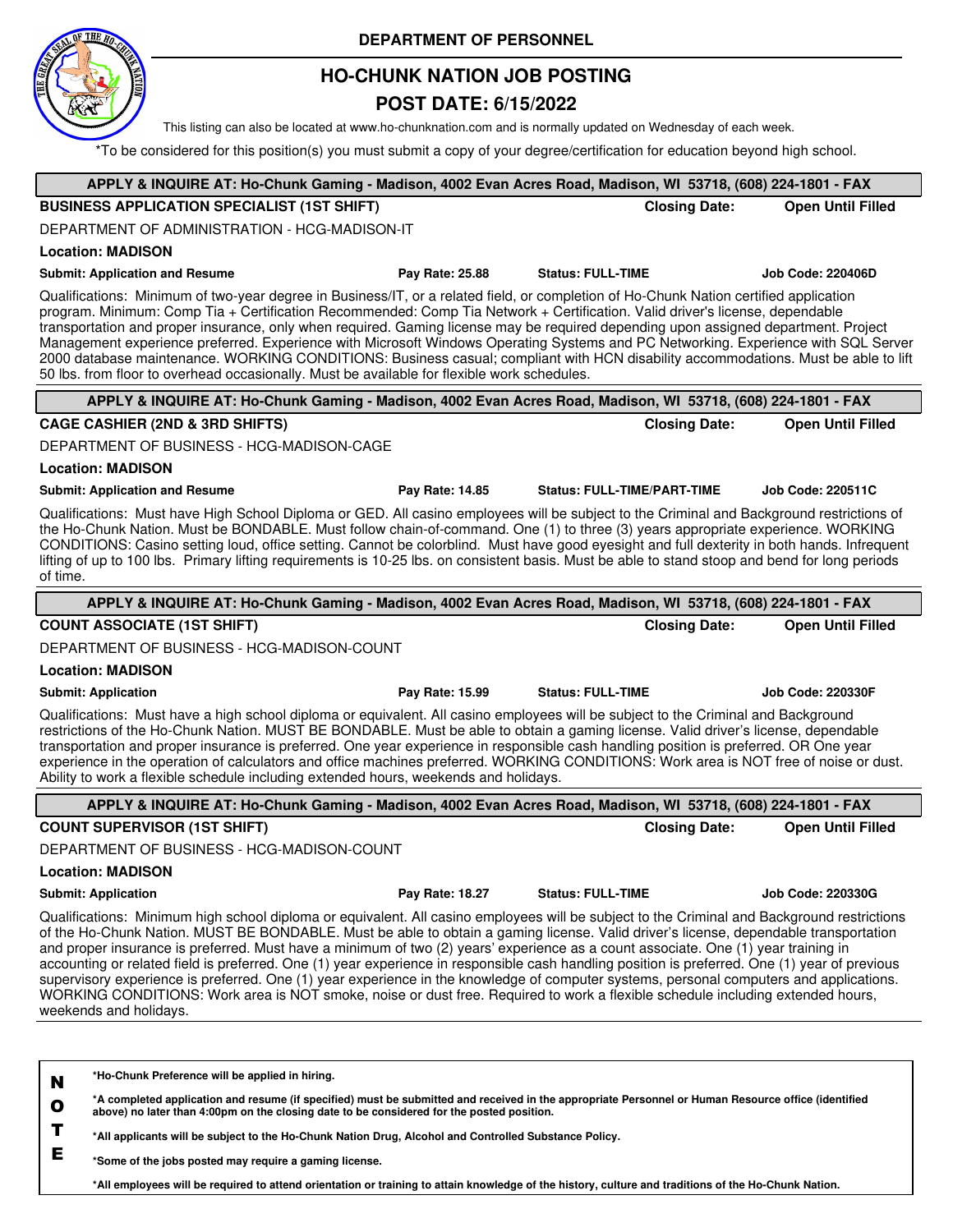| <b>HO-CHUNK NATION JOB POSTING</b>                                                                                                                                                                                                            |                          |  |  |  |  |
|-----------------------------------------------------------------------------------------------------------------------------------------------------------------------------------------------------------------------------------------------|--------------------------|--|--|--|--|
|                                                                                                                                                                                                                                               |                          |  |  |  |  |
| <b>POST DATE: 6/15/2022</b>                                                                                                                                                                                                                   |                          |  |  |  |  |
| This listing can also be located at www.ho-chunknation.com and is normally updated on Wednesday of each week.<br>*To be considered for this position(s) you must submit a copy of your degree/certification for education beyond high school. |                          |  |  |  |  |
|                                                                                                                                                                                                                                               |                          |  |  |  |  |
| APPLY & INQUIRE AT: Ho-Chunk Gaming - Madison, 4002 Evan Acres Road, Madison, WI 53718, (608) 224-1801 - FAX                                                                                                                                  |                          |  |  |  |  |
| DINING ROOM PORTER (1ST & 2ND SHIFT)<br><b>Closing Date:</b>                                                                                                                                                                                  | <b>Open Until Filled</b> |  |  |  |  |
| DEPARTMENT OF BUSINESS - HCG-MADISON-F&B                                                                                                                                                                                                      |                          |  |  |  |  |
| <b>Location: MADISON</b>                                                                                                                                                                                                                      |                          |  |  |  |  |
| <b>Submit: Application</b><br>Pay Rate: 11.42<br><b>Status: FULL-TIME/PART-TIME</b>                                                                                                                                                           | <b>Job Code: 220518N</b> |  |  |  |  |
| Qualifications: Must be able to lift 50 pounds. Will train, some food service experience helpful. High school diploma or equivalent desired.                                                                                                  |                          |  |  |  |  |
| APPLY & INQUIRE AT: Ho-Chunk Gaming - Madison, 4002 Evan Acres Road, Madison, WI 53718, (608) 224-1801 - FAX                                                                                                                                  |                          |  |  |  |  |
| DINING ROOM SERVICES MANAGER (1ST & 2ND SHIFT)<br><b>Closing Date:</b>                                                                                                                                                                        | <b>Open Until Filled</b> |  |  |  |  |
| DEPARTMENT OF BUSINESS - HCG-MADISON-F&B                                                                                                                                                                                                      |                          |  |  |  |  |
| <b>Location: MADISON</b>                                                                                                                                                                                                                      |                          |  |  |  |  |
| <b>Submit: Application and Resume</b><br>Pay Rate: 17.13<br><b>Status: FULL-TIME</b>                                                                                                                                                          | <b>Job Code: 220518R</b> |  |  |  |  |
| Qualifications: College degree or related experience. Minimum 3 years previous Restaurant Management Supervision.                                                                                                                             |                          |  |  |  |  |
| APPLY & INQUIRE AT: Ho-Chunk Gaming - Madison, 4002 Evan Acres Road, Madison, WI 53718, (608) 224-1801 - FAX                                                                                                                                  |                          |  |  |  |  |
| <b>DINING ROOM SERVICES MANAGER (2ND SHIFT)</b><br><b>Closing Date:</b>                                                                                                                                                                       | <b>Open Until Filled</b> |  |  |  |  |
|                                                                                                                                                                                                                                               |                          |  |  |  |  |
| DEPARTMENT OF BUSINESS - HCG-MADISON-F&B                                                                                                                                                                                                      |                          |  |  |  |  |
| <b>Location: MADISON</b>                                                                                                                                                                                                                      |                          |  |  |  |  |
| <b>Status: FULL-TIME</b><br><b>Submit: Application and Resume</b><br>Pay Rate: 17.13                                                                                                                                                          | <b>Job Code: 220323G</b> |  |  |  |  |
| Qualifications: College degree or related experience. Minimum 3 years previous Restaurant Management Supervision.                                                                                                                             |                          |  |  |  |  |
|                                                                                                                                                                                                                                               |                          |  |  |  |  |
| APPLY & INQUIRE AT: Ho-Chunk Gaming - Madison, 4002 Evan Acres Road, Madison, WI 53718, (608) 224-1801 - FAX                                                                                                                                  |                          |  |  |  |  |
| <b>DISHWASHER (1ST &amp; 2ND SHIFT)</b><br><b>Closing Date:</b>                                                                                                                                                                               | <b>Open Until Filled</b> |  |  |  |  |
| DEPARTMENT OF BUSINESS - HCG-MADISON-F&B                                                                                                                                                                                                      |                          |  |  |  |  |
| <b>Location: MADISON</b>                                                                                                                                                                                                                      | <b>Job Code: 220525F</b> |  |  |  |  |
| Pay Rate: 11.42 + TIPS Status: FULL-TIME/PART-TIME<br><b>Submit: Application and Resume</b>                                                                                                                                                   |                          |  |  |  |  |
| Qualifications: Will train. High school diploma or equivalent desired.                                                                                                                                                                        |                          |  |  |  |  |
| APPLY & INQUIRE AT: Ho-Chunk Gaming - Madison, 4002 Evan Acres Road, Madison, WI 53718, (608) 224-1801 - FAX                                                                                                                                  |                          |  |  |  |  |
| <b>DISHWASHER (2ND SHIFT)</b><br><b>Closing Date:</b>                                                                                                                                                                                         | <b>Open Until Filled</b> |  |  |  |  |
| DEPARTMENT OF BUSINESS - HCG-MADISON-F&B                                                                                                                                                                                                      |                          |  |  |  |  |
| <b>Location: MADISON</b><br>Pay Rate: 11.42 +TIPS Status: FULL-TIME/PART-TIME<br><b>Submit: Application</b>                                                                                                                                   | Job Code: 220323V        |  |  |  |  |

Qualifications: Will train. High school diploma or equivalent desired.

**N \*Ho-Chunk Preference will be applied in hiring.**

AL OF THE HO.

**O \*A completed application and resume (if specified) must be submitted and received in the appropriate Personnel or Human Resource office (identified above) no later than 4:00pm on the closing date to be considered for the posted position.**

**T \*All applicants will be subject to the Ho-Chunk Nation Drug, Alcohol and Controlled Substance Policy.**

**E \*Some of the jobs posted may require a gaming license.**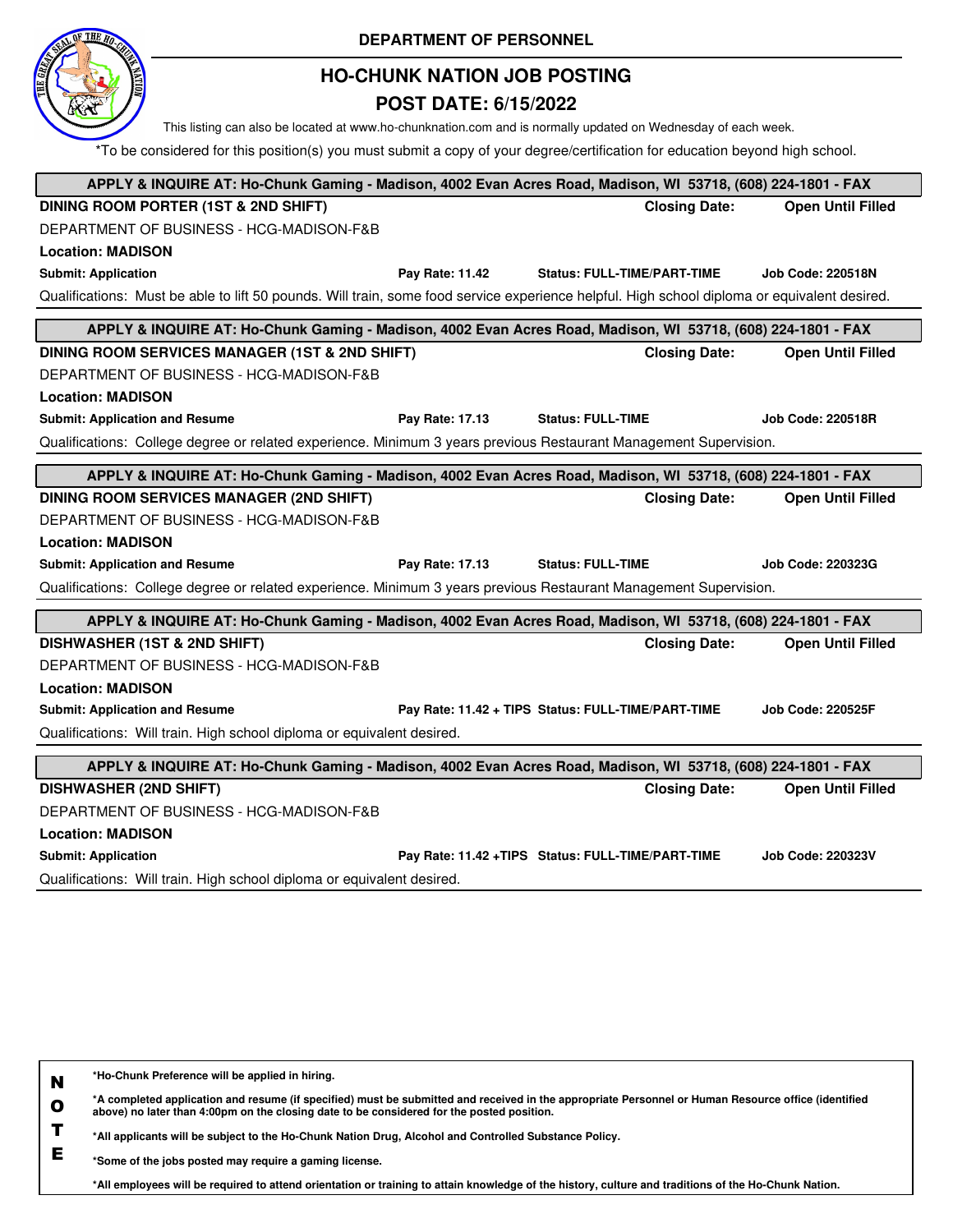

## **HO-CHUNK NATION JOB POSTING**

### **POST DATE: 6/15/2022**

This listing can also be located at www.ho-chunknation.com and is normally updated on Wednesday of each week.

\*To be considered for this position(s) you must submit a copy of your degree/certification for education beyond high school.

| APPLY & INQUIRE AT: Ho-Chunk Gaming - Madison, 4002 Evan Acres Road, Madison, WI 53718, (608) 224-1801 - FAX                                                                                                                                                                                                                                                                                                                                                                                                                                                                                                                                                                                                                                                                                                                                                                                                                                                                                                                                                                                                                                             |                 |                                    |                          |
|----------------------------------------------------------------------------------------------------------------------------------------------------------------------------------------------------------------------------------------------------------------------------------------------------------------------------------------------------------------------------------------------------------------------------------------------------------------------------------------------------------------------------------------------------------------------------------------------------------------------------------------------------------------------------------------------------------------------------------------------------------------------------------------------------------------------------------------------------------------------------------------------------------------------------------------------------------------------------------------------------------------------------------------------------------------------------------------------------------------------------------------------------------|-----------------|------------------------------------|--------------------------|
| <b>ENVIRONMENTAL SERVICE HEAVY DUTY CLEANER (VARIES)</b>                                                                                                                                                                                                                                                                                                                                                                                                                                                                                                                                                                                                                                                                                                                                                                                                                                                                                                                                                                                                                                                                                                 |                 | <b>Closing Date:</b>               | <b>Open Until Filled</b> |
| DEPARTMENT OF BUSINESS - HCG-MADISON-FACILITY                                                                                                                                                                                                                                                                                                                                                                                                                                                                                                                                                                                                                                                                                                                                                                                                                                                                                                                                                                                                                                                                                                            |                 |                                    |                          |
| <b>Location: MADISON</b>                                                                                                                                                                                                                                                                                                                                                                                                                                                                                                                                                                                                                                                                                                                                                                                                                                                                                                                                                                                                                                                                                                                                 |                 |                                    |                          |
| <b>Submit: Application</b>                                                                                                                                                                                                                                                                                                                                                                                                                                                                                                                                                                                                                                                                                                                                                                                                                                                                                                                                                                                                                                                                                                                               | Pay Rate: 15.99 | <b>Status: FULL-TIME/PART-TIME</b> | <b>Job Code: 220511F</b> |
| Qualifications: High School Diploma or equivalent is required. All casino employees will be subject to the Criminal and Background<br>restrictions of the Ho-Chunk Nation. Maintain in compliance with the Ho-Chunk Nation Occupational and Safety and Health Program Act of<br>2002. Must be bondable. Dependable transportation is required. Maintain confidentiality. Minimum of one (1) year experience of utilization of<br>industrial machinery. Prior professional experience is preferred: Knowledge, understanding, or previous training of cleaning, chemicals, and<br>applications. WORKING CONDITIONS: Able to work nights, weekends, and holidays as assigned. Smoking atmosphere. All conditions<br>related to weather. Must be able to stoop, kneel, reach, stretch, push, pull, bend, twist, lift, and climb.                                                                                                                                                                                                                                                                                                                            |                 |                                    |                          |
| APPLY & INQUIRE AT: Ho-Chunk Gaming - Madison, 4002 Evan Acres Road, Madison, WI 53718, (608) 224-1801 - FAX                                                                                                                                                                                                                                                                                                                                                                                                                                                                                                                                                                                                                                                                                                                                                                                                                                                                                                                                                                                                                                             |                 |                                    |                          |
| <b>ENVIRONMENTAL SERVICE SUPERVISOR (DAYS/NIGHTS)</b>                                                                                                                                                                                                                                                                                                                                                                                                                                                                                                                                                                                                                                                                                                                                                                                                                                                                                                                                                                                                                                                                                                    |                 | <b>Closing Date:</b>               | <b>Open Until Filled</b> |
| DEPARTMENT OF BUSINESS - HCG-MADISON-FACILITY                                                                                                                                                                                                                                                                                                                                                                                                                                                                                                                                                                                                                                                                                                                                                                                                                                                                                                                                                                                                                                                                                                            |                 |                                    |                          |
| <b>Location: MADISON</b>                                                                                                                                                                                                                                                                                                                                                                                                                                                                                                                                                                                                                                                                                                                                                                                                                                                                                                                                                                                                                                                                                                                                 |                 |                                    |                          |
| <b>Submit: Application</b>                                                                                                                                                                                                                                                                                                                                                                                                                                                                                                                                                                                                                                                                                                                                                                                                                                                                                                                                                                                                                                                                                                                               | Pay Rate: 19.41 | <b>Status: FULL-TIME</b>           | <b>Job Code: 220511H</b> |
| Qualifications: High School Diploma or equivalent is required. All casino employees will be subject to the Criminal and Background<br>restrictions of the Ho-Chunk Nation. Must be bondable. Must have valid driver's license, dependable transportation and proper insurance.<br>Adheres and follows the Ho-Chunk Nation Employment Relations Act of 2004, the Ho-Chunk Nation Occupational Safety and Health<br>Program Act of 2002, the Environmental Services/Facility Department Standard Operating Procedures, OSHA, and other policies,<br>procedures, rules, regulations, or other directives. Maintains strict confidentiality regarding all aspects of confidential information. One (1) to<br>two (2) years of supervisory experience. Experience and ability to operate various cleaning equipment. WORKING CONDITIONS: Able to<br>work nights, weekends, and holidays as assigned. Position requires visual acuity, color perception, and eye-hand coordination. Must be able<br>to wear Personal Protective equipment, including safety shoes, when necessary. Smoking environment. All conditions from hot/humid to sub-<br>zero weather. |                 |                                    |                          |
| APPLY & INQUIRE AT: Ho-Chunk Gaming - Madison, 4002 Evan Acres Road, Madison, WI 53718, (608) 224-1801 - FAX                                                                                                                                                                                                                                                                                                                                                                                                                                                                                                                                                                                                                                                                                                                                                                                                                                                                                                                                                                                                                                             |                 |                                    |                          |
| <b>FACILITIES PERSON (VARIES)</b>                                                                                                                                                                                                                                                                                                                                                                                                                                                                                                                                                                                                                                                                                                                                                                                                                                                                                                                                                                                                                                                                                                                        |                 | <b>Closing Date:</b>               | <b>Open Until Filled</b> |
| DEPARTMENT OF BUSINESS - HCG-MADISON-FACILITY                                                                                                                                                                                                                                                                                                                                                                                                                                                                                                                                                                                                                                                                                                                                                                                                                                                                                                                                                                                                                                                                                                            |                 |                                    |                          |
| <b>Location: MADISON</b>                                                                                                                                                                                                                                                                                                                                                                                                                                                                                                                                                                                                                                                                                                                                                                                                                                                                                                                                                                                                                                                                                                                                 |                 |                                    |                          |
| <b>Submit: Application</b>                                                                                                                                                                                                                                                                                                                                                                                                                                                                                                                                                                                                                                                                                                                                                                                                                                                                                                                                                                                                                                                                                                                               | Pay Rate: 13.70 | <b>Status: FULL-TIME</b>           | <b>Job Code: 220406J</b> |
| Qualifications: High school diploma or equivalent. No experience needed, will train. Basic knowledge of electrical, plumbing, masonry,<br>carpentry and grounds preferred. Basic knowledge of inventory of all units, tools, and materials of real property preferred. Basic knowledge of<br>techniques involved in inspections, analyzing and repair of simple to complex maintenance problems preferred. Basic knowledge of chemical<br>usage, storage, and disposal preferred. Basic knowledge of personal protective equipment preferred. Must be bondable. Able to work night,<br>weekends, and holidays as assigned. Must have dependable transportation. WORKING CONDITIONS: Smoking Environment. All conditions<br>from hot/humid to sub-zero weather. All casino employees will be subject to the Criminal and Background restrictions of the Ho-Chunk Nation.                                                                                                                                                                                                                                                                                  |                 |                                    |                          |
| APPLY & INQUIRE AT: Ho-Chunk Gaming - Madison, 4002 Evan Acres Road, Madison, WI 53718, (608) 224-1801 - FAX                                                                                                                                                                                                                                                                                                                                                                                                                                                                                                                                                                                                                                                                                                                                                                                                                                                                                                                                                                                                                                             |                 |                                    |                          |
| FOOD SERVER (1ST & 2ND SHIFT)                                                                                                                                                                                                                                                                                                                                                                                                                                                                                                                                                                                                                                                                                                                                                                                                                                                                                                                                                                                                                                                                                                                            |                 | <b>Closing Date:</b>               | <b>Open Until Filled</b> |
| DEPARTMENT OF BUSINESS - HCG-MADISON-F&B                                                                                                                                                                                                                                                                                                                                                                                                                                                                                                                                                                                                                                                                                                                                                                                                                                                                                                                                                                                                                                                                                                                 |                 |                                    |                          |
| <b>Location: MADISON</b>                                                                                                                                                                                                                                                                                                                                                                                                                                                                                                                                                                                                                                                                                                                                                                                                                                                                                                                                                                                                                                                                                                                                 |                 |                                    |                          |
| <b>Submit: Application</b>                                                                                                                                                                                                                                                                                                                                                                                                                                                                                                                                                                                                                                                                                                                                                                                                                                                                                                                                                                                                                                                                                                                               | Pay Rate: 9.14  | <b>Status: FULL-TIME/PART-TIME</b> | Job Code: 220518O        |
| Qualifications: High school diploma or equivalent desired.                                                                                                                                                                                                                                                                                                                                                                                                                                                                                                                                                                                                                                                                                                                                                                                                                                                                                                                                                                                                                                                                                               |                 |                                    |                          |
| *Ho-Chunk Preference will be applied in hiring.<br>N                                                                                                                                                                                                                                                                                                                                                                                                                                                                                                                                                                                                                                                                                                                                                                                                                                                                                                                                                                                                                                                                                                     |                 |                                    |                          |

**O \*A completed application and resume (if specified) must be submitted and received in the appropriate Personnel or Human Resource office (identified above) no later than 4:00pm on the closing date to be considered for the posted position.**

**T \*All applicants will be subject to the Ho-Chunk Nation Drug, Alcohol and Controlled Substance Policy.**

**E \*Some of the jobs posted may require a gaming license.**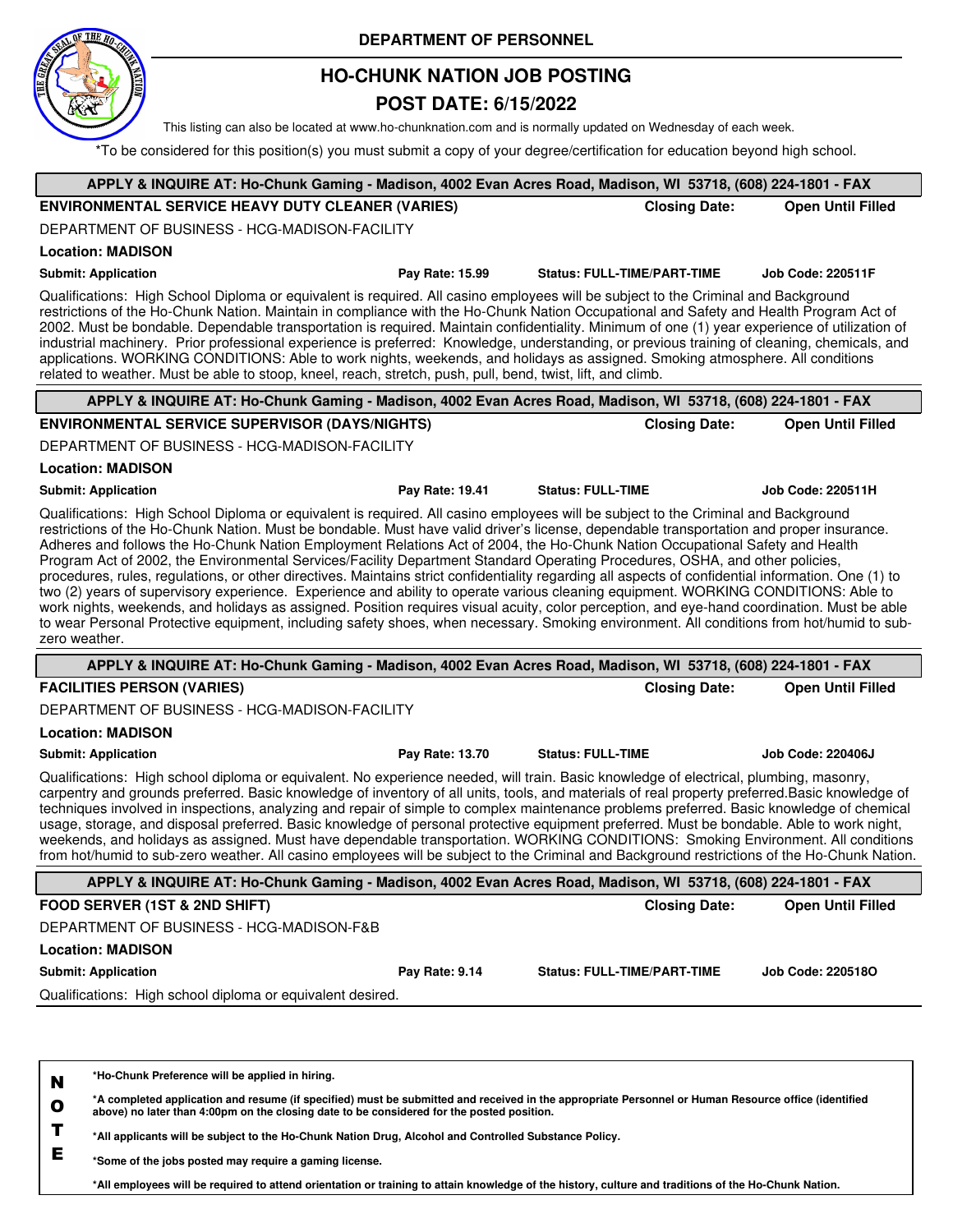

## **HO-CHUNK NATION JOB POSTING**

### **POST DATE: 6/15/2022**

This listing can also be located at www.ho-chunknation.com and is normally updated on Wednesday of each week.

\*To be considered for this position(s) you must submit a copy of your degree/certification for education beyond high school.

| APPLY & INQUIRE AT: Ho-Chunk Gaming - Madison, 4002 Evan Acres Road, Madison, WI 53718, (608) 224-1801 - FAX                                                                                                                                                                                                                                                                                                                                                                                                                                                                                                                                                                                                                                                                                                                                                                                                                                                                                                                                                                                                                                                                                                                                                            |                 |                                                    |                          |
|-------------------------------------------------------------------------------------------------------------------------------------------------------------------------------------------------------------------------------------------------------------------------------------------------------------------------------------------------------------------------------------------------------------------------------------------------------------------------------------------------------------------------------------------------------------------------------------------------------------------------------------------------------------------------------------------------------------------------------------------------------------------------------------------------------------------------------------------------------------------------------------------------------------------------------------------------------------------------------------------------------------------------------------------------------------------------------------------------------------------------------------------------------------------------------------------------------------------------------------------------------------------------|-----------------|----------------------------------------------------|--------------------------|
| <b>GRAPHIC DESIGNER (8A-430P)</b>                                                                                                                                                                                                                                                                                                                                                                                                                                                                                                                                                                                                                                                                                                                                                                                                                                                                                                                                                                                                                                                                                                                                                                                                                                       |                 | <b>Closing Date:</b>                               | <b>Open Until Filled</b> |
| DEPARTMENT OF BUSINESS - HCG-MADISON-MARKETING                                                                                                                                                                                                                                                                                                                                                                                                                                                                                                                                                                                                                                                                                                                                                                                                                                                                                                                                                                                                                                                                                                                                                                                                                          |                 |                                                    |                          |
| <b>Location: MADISON</b>                                                                                                                                                                                                                                                                                                                                                                                                                                                                                                                                                                                                                                                                                                                                                                                                                                                                                                                                                                                                                                                                                                                                                                                                                                                |                 |                                                    |                          |
| <b>Submit: Application and Resume</b>                                                                                                                                                                                                                                                                                                                                                                                                                                                                                                                                                                                                                                                                                                                                                                                                                                                                                                                                                                                                                                                                                                                                                                                                                                   | Pay Rate: 20.56 | <b>Status: FULL-TIME</b>                           | <b>Job Code: 220420D</b> |
| Qualifications: Bachelor's Degree in Graphic Design from an accredited 4-year college or university. All casino employees will be subject to<br>the Criminal and Background restrictions of the Ho-Chunk Nation. Must be bondable and hold a gaming license throughout employment.<br>Valid driver's license, dependable transportation and proper insurance. At least three years of experience in graphic design or related field. At<br>least three years of experience producing computerized graphics within a PC or Macintosh environment. Experience in web page design<br>WORKING CONDITIONS Office setting. Noisy, smoky and sometimes stressful in a fast paced multi-tasking environment. Combination of<br>standing (possibly long periods of time), sitting, walking, reaching and bending. All outdoor weather conditions possible, including but not<br>limited to: hot/humid, sub-zero, rainy, snow/icy or sunny.                                                                                                                                                                                                                                                                                                                                       |                 |                                                    |                          |
| APPLY & INQUIRE AT: Ho-Chunk Gaming - Madison, 4002 Evan Acres Road, Madison, WI 53718, (608) 224-1801 - FAX                                                                                                                                                                                                                                                                                                                                                                                                                                                                                                                                                                                                                                                                                                                                                                                                                                                                                                                                                                                                                                                                                                                                                            |                 |                                                    |                          |
| <b>HOST/HOSTESS CASHIER (1ST &amp; 2ND SHIFT)</b>                                                                                                                                                                                                                                                                                                                                                                                                                                                                                                                                                                                                                                                                                                                                                                                                                                                                                                                                                                                                                                                                                                                                                                                                                       |                 | <b>Closing Date:</b>                               | <b>Open Until Filled</b> |
| DEPARTMENT OF BUSINESS - HCG-MADISON-F&B                                                                                                                                                                                                                                                                                                                                                                                                                                                                                                                                                                                                                                                                                                                                                                                                                                                                                                                                                                                                                                                                                                                                                                                                                                |                 |                                                    |                          |
| <b>Location: MADISON</b>                                                                                                                                                                                                                                                                                                                                                                                                                                                                                                                                                                                                                                                                                                                                                                                                                                                                                                                                                                                                                                                                                                                                                                                                                                                |                 |                                                    |                          |
| <b>Submit: Application</b>                                                                                                                                                                                                                                                                                                                                                                                                                                                                                                                                                                                                                                                                                                                                                                                                                                                                                                                                                                                                                                                                                                                                                                                                                                              | Pay Rate: 11.42 | <b>Status: FULL-TIME/PART-TIME</b>                 | <b>Job Code: 220518P</b> |
| Qualifications: High school diploma or GED.                                                                                                                                                                                                                                                                                                                                                                                                                                                                                                                                                                                                                                                                                                                                                                                                                                                                                                                                                                                                                                                                                                                                                                                                                             |                 |                                                    |                          |
| APPLY & INQUIRE AT: Ho-Chunk Gaming - Madison, 4002 Evan Acres Road, Madison, WI 53718, (608) 224-1801 - FAX                                                                                                                                                                                                                                                                                                                                                                                                                                                                                                                                                                                                                                                                                                                                                                                                                                                                                                                                                                                                                                                                                                                                                            |                 |                                                    |                          |
| <b>LANDSCAPER (VARIES)</b>                                                                                                                                                                                                                                                                                                                                                                                                                                                                                                                                                                                                                                                                                                                                                                                                                                                                                                                                                                                                                                                                                                                                                                                                                                              |                 | <b>Closing Date:</b>                               | <b>Open Until Filled</b> |
| DEPARTMENT OF BUSINESS - HCG-MADISON-FACILITY                                                                                                                                                                                                                                                                                                                                                                                                                                                                                                                                                                                                                                                                                                                                                                                                                                                                                                                                                                                                                                                                                                                                                                                                                           |                 |                                                    |                          |
| <b>Location: MADISON</b>                                                                                                                                                                                                                                                                                                                                                                                                                                                                                                                                                                                                                                                                                                                                                                                                                                                                                                                                                                                                                                                                                                                                                                                                                                                |                 |                                                    |                          |
| <b>Submit: Application</b>                                                                                                                                                                                                                                                                                                                                                                                                                                                                                                                                                                                                                                                                                                                                                                                                                                                                                                                                                                                                                                                                                                                                                                                                                                              | Pay Rate: 15.99 | <b>Status: FULL-TIME</b>                           | Job Code: 220406O        |
| Qualifications: General knowledge and experience of operating heavy equipment. Must have horticultural knowledge. Must be willing to work<br>under all kinds of weather conditions from hot and humid, to sub-zero weather. Must be able to bend, stoop, stand, and walk. Work under<br>minimal supervision, be able to follow through on assignments, and have a cheerful disposition. Must be mechanically inclined, have good<br>dexterity, and manual skills. Must have mechanical knowledge and aptitude to construct theme arrangements. Must have a valid Class B,<br>CDL driver's license, liability insurance, and reliable transportation to work. Demonstrate initiative, self-motivation and the ability to work in a<br>team setting. Must be able to communicate effectively with employees and patrons, be able to read, write, and understand English. Able to<br>perform duties safely and efficiently. Must be in good physical condition, heavy lifting required, must be able to lift 50lbs. Must be bondable<br>and licensable according to Tribal Policy. High school diploma or equivalent, and two years of appropriate experience. All casino employees<br>will be subject to the Criminal and Background restrictions of the Ho-Chunk Nation. |                 |                                                    |                          |
| APPLY & INQUIRE AT: Ho-Chunk Gaming - Madison, 4002 Evan Acres Road, Madison, WI 53718, (608) 224-1801 - FAX                                                                                                                                                                                                                                                                                                                                                                                                                                                                                                                                                                                                                                                                                                                                                                                                                                                                                                                                                                                                                                                                                                                                                            |                 |                                                    |                          |
| LEAD COOK (1ST & 2ND SHIFT)                                                                                                                                                                                                                                                                                                                                                                                                                                                                                                                                                                                                                                                                                                                                                                                                                                                                                                                                                                                                                                                                                                                                                                                                                                             |                 | <b>Closing Date:</b>                               | <b>Open Until Filled</b> |
| DEPARTMENT OF BUSINESS - HCG-MADISON-F&B                                                                                                                                                                                                                                                                                                                                                                                                                                                                                                                                                                                                                                                                                                                                                                                                                                                                                                                                                                                                                                                                                                                                                                                                                                |                 |                                                    |                          |
| <b>Location: MADISON</b>                                                                                                                                                                                                                                                                                                                                                                                                                                                                                                                                                                                                                                                                                                                                                                                                                                                                                                                                                                                                                                                                                                                                                                                                                                                |                 |                                                    |                          |
| <b>Submit: Application and Resume</b>                                                                                                                                                                                                                                                                                                                                                                                                                                                                                                                                                                                                                                                                                                                                                                                                                                                                                                                                                                                                                                                                                                                                                                                                                                   |                 | Pay Rate: 14.85 + TIPS Status: FULL-TIME/PART-TIME | <b>Job Code: 220525L</b> |
| Qualifications: High School diploma or equivalent AND a minimum of 3 years cooking experience with solid background in more than one<br>concept. Good knowledge of all line cooks stations and ability to perform them efficiently. Good communication and motivation skills. State<br>sanitation certification. Must maintain confidentiality.                                                                                                                                                                                                                                                                                                                                                                                                                                                                                                                                                                                                                                                                                                                                                                                                                                                                                                                         |                 |                                                    |                          |
| *Ho-Chunk Preference will be applied in hiring.<br>N                                                                                                                                                                                                                                                                                                                                                                                                                                                                                                                                                                                                                                                                                                                                                                                                                                                                                                                                                                                                                                                                                                                                                                                                                    |                 |                                                    |                          |

**O \*A completed application and resume (if specified) must be submitted and received in the appropriate Personnel or Human Resource office (identified above) no later than 4:00pm on the closing date to be considered for the posted position.**

**T \*All applicants will be subject to the Ho-Chunk Nation Drug, Alcohol and Controlled Substance Policy.**

**E \*Some of the jobs posted may require a gaming license.**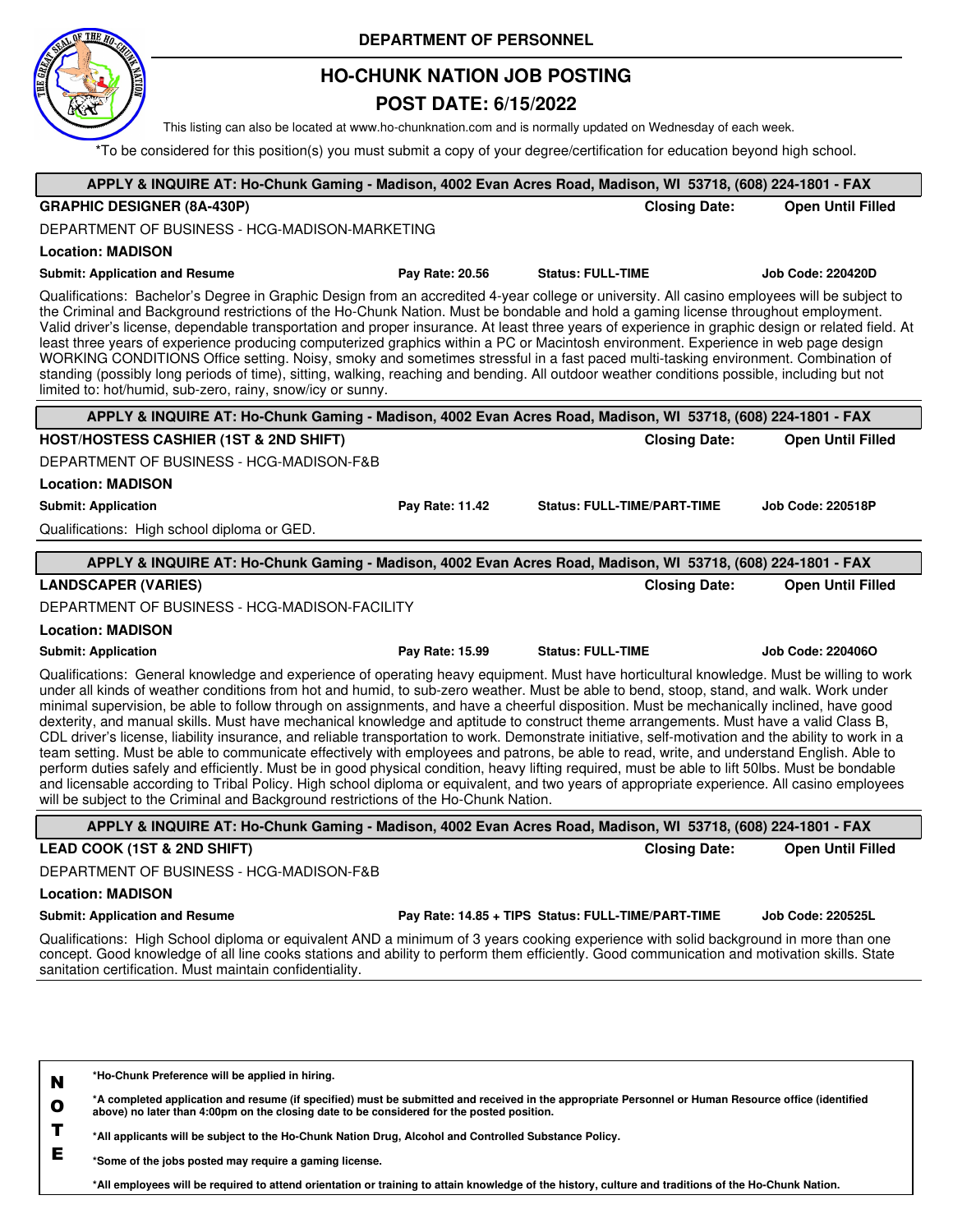

## **HO-CHUNK NATION JOB POSTING**

### **POST DATE: 6/15/2022**

This listing can also be located at www.ho-chunknation.com and is normally updated on Wednesday of each week.

\*To be considered for this position(s) you must submit a copy of your degree/certification for education beyond high school.

| APPLY & INQUIRE AT: Ho-Chunk Gaming - Madison, 4002 Evan Acres Road, Madison, WI 53718, (608) 224-1801 - FAX                                                                                                                                                                                                                                                                                                                                                                                                                                                                                                                                                                                                                                                                                                                                                                   |                          |                          |
|--------------------------------------------------------------------------------------------------------------------------------------------------------------------------------------------------------------------------------------------------------------------------------------------------------------------------------------------------------------------------------------------------------------------------------------------------------------------------------------------------------------------------------------------------------------------------------------------------------------------------------------------------------------------------------------------------------------------------------------------------------------------------------------------------------------------------------------------------------------------------------|--------------------------|--------------------------|
| <b>MAINTENANCE SPECIALIST (VARIES)</b>                                                                                                                                                                                                                                                                                                                                                                                                                                                                                                                                                                                                                                                                                                                                                                                                                                         | <b>Closing Date:</b>     | <b>Open Until Filled</b> |
| DEPARTMENT OF BUSINESS - HCG-MADISON-FACILITY                                                                                                                                                                                                                                                                                                                                                                                                                                                                                                                                                                                                                                                                                                                                                                                                                                  |                          |                          |
| <b>Location: MADISON</b>                                                                                                                                                                                                                                                                                                                                                                                                                                                                                                                                                                                                                                                                                                                                                                                                                                                       |                          |                          |
| <b>Submit: Application</b><br>Pay Rate: 15.99                                                                                                                                                                                                                                                                                                                                                                                                                                                                                                                                                                                                                                                                                                                                                                                                                                  | <b>Status: FULL-TIME</b> | <b>Job Code: 220406P</b> |
| Qualifications: High School diploma or equivalent. One (1) to Two (2) years of general maintenance experience. Demonstrated working<br>knowledge of electrical, plumbing, HVAC, masonry, and carpentry and grounds. Demonstrated working knowledge of inventory of all units,<br>tools, and materials of real property. Demonstrated working knowledge of techniques involved in inspections, analyzing, and repair of simple<br>to complex maintenance problems. Demonstrated working knowledge of chemical usage, storage, and disposal preferred. Demonstrated<br>working knowledge of personal protective equipment preferred. Must be bondable. Able to work nights, weekends, and holidays as assigned.<br>Must have a valid driver's license, Dependable transportation and proper insurance Smoking environment. All conditions from hot/humid to<br>sub-zero weather. |                          |                          |
| APPLY & INQUIRE AT: Ho-Chunk Gaming - Madison, 4002 Evan Acres Road, Madison, WI 53718, (608) 224-1801 - FAX                                                                                                                                                                                                                                                                                                                                                                                                                                                                                                                                                                                                                                                                                                                                                                   |                          |                          |
| <b>MARKETING ASSISTANT (1ST SHIFT)</b>                                                                                                                                                                                                                                                                                                                                                                                                                                                                                                                                                                                                                                                                                                                                                                                                                                         | <b>Closing Date:</b>     | <b>Open Until Filled</b> |
| DEPARTMENT OF BUSINESS - HCG-MADISON-MARKETING                                                                                                                                                                                                                                                                                                                                                                                                                                                                                                                                                                                                                                                                                                                                                                                                                                 |                          |                          |
| <b>Location: MADISON</b>                                                                                                                                                                                                                                                                                                                                                                                                                                                                                                                                                                                                                                                                                                                                                                                                                                                       |                          |                          |
| Pay Rate: 14.85<br><b>Submit: Application</b>                                                                                                                                                                                                                                                                                                                                                                                                                                                                                                                                                                                                                                                                                                                                                                                                                                  | <b>Status: FULL-TIME</b> | <b>Job Code: 2205250</b> |
| Qualifications: High School diploma or equivalent. Some college education preferred. All casino employees will be subject to the Criminal<br>and Background restrictions of the Ho-Chunk Nation. Must be bondable and hold a gaming license throughout employment. Two years' work<br>experience in marketing related field with some knowledge of advertising and promotions. WORKING CONDITIONS Office setting. Must<br>have the ability to work varying hours and days, including nights, weekends and holidays. Noisy, smoky and sometimes stressful in a fast<br>paced multi-tasking environment. Combination of standing (possibly long periods of time), sitting, walking, reaching and bending. All outdoor<br>weather conditions possible, including but not limited to: hot/humid, sub-zero, rainy, snow/icy or sunny.                                               |                          |                          |
| APPLY & INQUIRE AT: Ho-Chunk Nation Department of Personnel, P.O. Box 667, Black River Falls, WI 54615, (715) 284-9465 - FAX                                                                                                                                                                                                                                                                                                                                                                                                                                                                                                                                                                                                                                                                                                                                                   |                          |                          |
| PERSONNEL SPECIALIST 1 (1ST SHIFT)                                                                                                                                                                                                                                                                                                                                                                                                                                                                                                                                                                                                                                                                                                                                                                                                                                             | <b>Closing Date:</b>     | <b>Open Until Filled</b> |
| DEPARTMENT OF PERSONNEL -                                                                                                                                                                                                                                                                                                                                                                                                                                                                                                                                                                                                                                                                                                                                                                                                                                                      |                          |                          |
| <b>Location: MADISON</b>                                                                                                                                                                                                                                                                                                                                                                                                                                                                                                                                                                                                                                                                                                                                                                                                                                                       |                          |                          |
| Pay Rate: 14.85<br><b>Submit: Application and Resume</b>                                                                                                                                                                                                                                                                                                                                                                                                                                                                                                                                                                                                                                                                                                                                                                                                                       | <b>Status: FULL-TIME</b> | <b>Job Code: 220518D</b> |
| Qualifications: High School Diploma or equivalent. Valid driver's license, dependable transportation, and proper insurance are<br>required.Minimum of three (3) years of pertinent work experience in the personnel/human resource field. WORKING CONDITIONS: Office<br>setting.                                                                                                                                                                                                                                                                                                                                                                                                                                                                                                                                                                                               |                          |                          |
| APPLY & INQUIRE AT: Ho-Chunk Gaming - Madison, 4002 Evan Acres Road, Madison, WI 53718, (608) 224-1801 - FAX                                                                                                                                                                                                                                                                                                                                                                                                                                                                                                                                                                                                                                                                                                                                                                   |                          |                          |
| PERSONNEL SPECIALIST 2 (1ST SHIFT)                                                                                                                                                                                                                                                                                                                                                                                                                                                                                                                                                                                                                                                                                                                                                                                                                                             | <b>Closing Date:</b>     | <b>Open Until Filled</b> |
| DEPARTMENT OF PERSONNEL -                                                                                                                                                                                                                                                                                                                                                                                                                                                                                                                                                                                                                                                                                                                                                                                                                                                      |                          |                          |
| <b>Location: MADISON</b>                                                                                                                                                                                                                                                                                                                                                                                                                                                                                                                                                                                                                                                                                                                                                                                                                                                       |                          |                          |
| <b>Submit: Application and Resume</b><br>Pay Rate: 15.99                                                                                                                                                                                                                                                                                                                                                                                                                                                                                                                                                                                                                                                                                                                                                                                                                       | <b>Status: FULL-TIME</b> | <b>Job Code: 220518E</b> |
| Qualifications: Minimum two year associate degree in a personnel/human resource field. Valid driver's license, dependable transportation<br>and proper insurance are required. Must have six (6) years of pertinent work experience in the personnel/human resource field. WORKING<br>CONDITIONS: Works in an office setting. Deadlines must be met with the utmost thoroughness and accuracy.                                                                                                                                                                                                                                                                                                                                                                                                                                                                                 |                          |                          |
|                                                                                                                                                                                                                                                                                                                                                                                                                                                                                                                                                                                                                                                                                                                                                                                                                                                                                |                          |                          |

**N \*Ho-Chunk Preference will be applied in hiring.**

**O \*A completed application and resume (if specified) must be submitted and received in the appropriate Personnel or Human Resource office (identified above) no later than 4:00pm on the closing date to be considered for the posted position.**

**T \*All applicants will be subject to the Ho-Chunk Nation Drug, Alcohol and Controlled Substance Policy.**

**E \*Some of the jobs posted may require a gaming license.**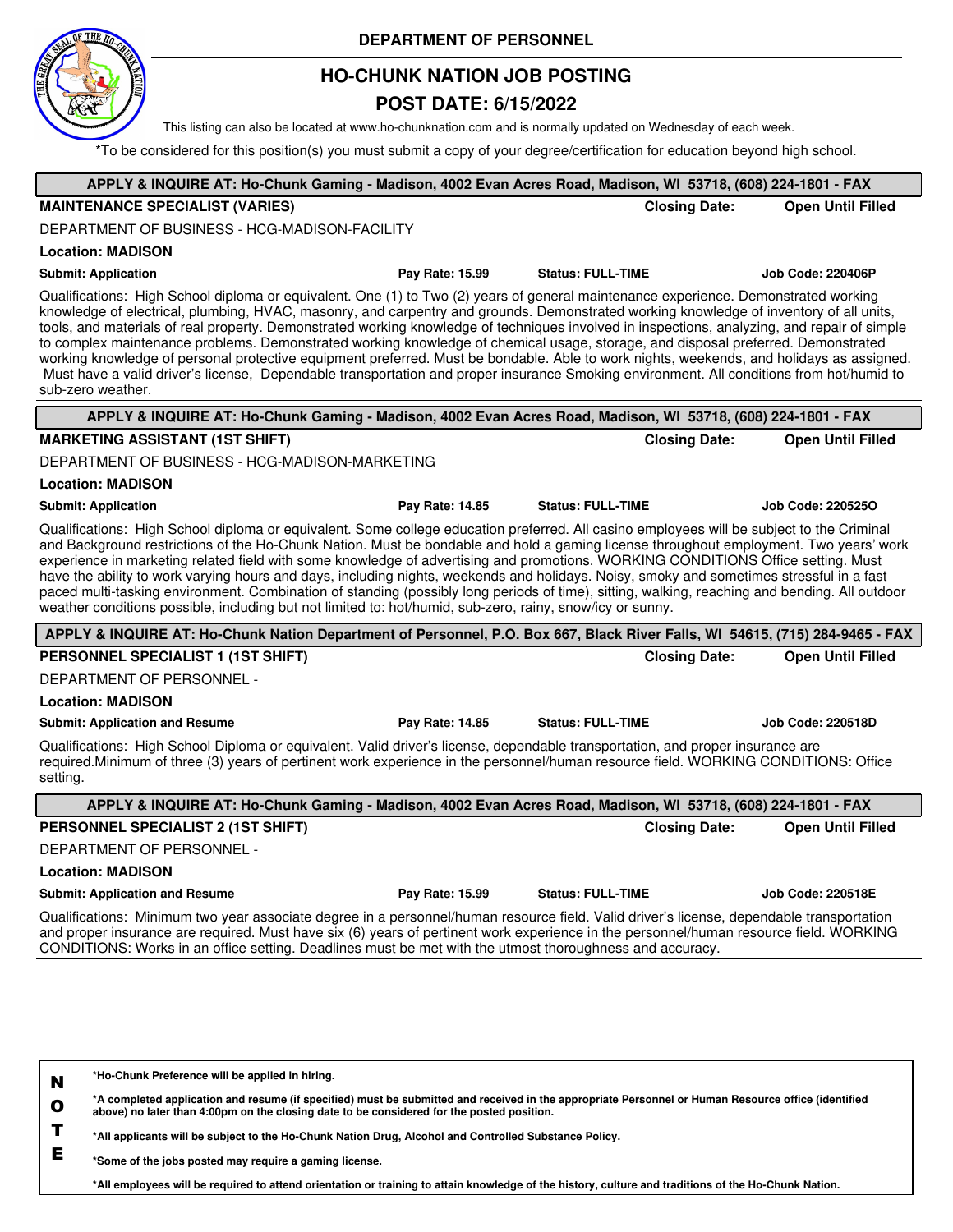

## **HO-CHUNK NATION JOB POSTING**

### **POST DATE: 6/15/2022**

This listing can also be located at www.ho-chunknation.com and is normally updated on Wednesday of each week.

**APPLY & INQUIRE AT: Ho-Chunk Gaming - Madison, 4002 Evan Acres Road, Madison, WI 53718, (608) 224-1801 - FAX** \*To be considered for this position(s) you must submit a copy of your degree/certification for education beyond high school.

| PRODUCTION COOK (1ST & 2ND SHIFT)                                                                                                                                                                                                                                                                                                                                                                                                                                                                                                                                                                                                                                                                                                                                                                                                                                                                                                                                                                                                                                                                                                                                                                                                                                                                                                                                                                                          |                 |                                                    | <b>Closing Date:</b> | <b>Open Until Filled</b> |
|----------------------------------------------------------------------------------------------------------------------------------------------------------------------------------------------------------------------------------------------------------------------------------------------------------------------------------------------------------------------------------------------------------------------------------------------------------------------------------------------------------------------------------------------------------------------------------------------------------------------------------------------------------------------------------------------------------------------------------------------------------------------------------------------------------------------------------------------------------------------------------------------------------------------------------------------------------------------------------------------------------------------------------------------------------------------------------------------------------------------------------------------------------------------------------------------------------------------------------------------------------------------------------------------------------------------------------------------------------------------------------------------------------------------------|-----------------|----------------------------------------------------|----------------------|--------------------------|
| DEPARTMENT OF BUSINESS - HCG-MADISON-F&B                                                                                                                                                                                                                                                                                                                                                                                                                                                                                                                                                                                                                                                                                                                                                                                                                                                                                                                                                                                                                                                                                                                                                                                                                                                                                                                                                                                   |                 |                                                    |                      |                          |
| <b>Location: MADISON</b>                                                                                                                                                                                                                                                                                                                                                                                                                                                                                                                                                                                                                                                                                                                                                                                                                                                                                                                                                                                                                                                                                                                                                                                                                                                                                                                                                                                                   |                 |                                                    |                      |                          |
| <b>Submit: Application</b>                                                                                                                                                                                                                                                                                                                                                                                                                                                                                                                                                                                                                                                                                                                                                                                                                                                                                                                                                                                                                                                                                                                                                                                                                                                                                                                                                                                                 |                 | Pay Rate: 12.56 + TIPS Status: FULL-TIME/PART-TIME |                      | <b>Job Code: 220525Q</b> |
| Qualifications: Excellent cooking skills, able to follow proper sanitation and food safety guidelines. High school diploma or GED. 1-3 years of<br>appropriate experience preferred.                                                                                                                                                                                                                                                                                                                                                                                                                                                                                                                                                                                                                                                                                                                                                                                                                                                                                                                                                                                                                                                                                                                                                                                                                                       |                 |                                                    |                      |                          |
| APPLY & INQUIRE AT: Ho-Chunk Gaming - Madison, 4002 Evan Acres Road, Madison, WI 53718, (608) 224-1801 - FAX                                                                                                                                                                                                                                                                                                                                                                                                                                                                                                                                                                                                                                                                                                                                                                                                                                                                                                                                                                                                                                                                                                                                                                                                                                                                                                               |                 |                                                    |                      |                          |
| PROMOTION HOST/HOSTESS (1ST & 2ND SHIFT)                                                                                                                                                                                                                                                                                                                                                                                                                                                                                                                                                                                                                                                                                                                                                                                                                                                                                                                                                                                                                                                                                                                                                                                                                                                                                                                                                                                   |                 |                                                    | <b>Closing Date:</b> | <b>Open Until Filled</b> |
| DEPARTMENT OF BUSINESS - HCG-MADISON-MARKETING                                                                                                                                                                                                                                                                                                                                                                                                                                                                                                                                                                                                                                                                                                                                                                                                                                                                                                                                                                                                                                                                                                                                                                                                                                                                                                                                                                             |                 |                                                    |                      |                          |
| <b>Location: MADISON</b>                                                                                                                                                                                                                                                                                                                                                                                                                                                                                                                                                                                                                                                                                                                                                                                                                                                                                                                                                                                                                                                                                                                                                                                                                                                                                                                                                                                                   |                 |                                                    |                      |                          |
| <b>Submit: Application</b>                                                                                                                                                                                                                                                                                                                                                                                                                                                                                                                                                                                                                                                                                                                                                                                                                                                                                                                                                                                                                                                                                                                                                                                                                                                                                                                                                                                                 | Pay Rate: 15.99 | <b>Status: FULL-TIME/PART-TIME</b>                 |                      | <b>Job Code: 220406I</b> |
| Qualifications: High School diploma or equivalent. All casino employees will be subject to the Criminal and Background restrictions of the<br>Ho-Chunk Nation. Must be bondable and hold a gaming license throughout employment. No experience is required. Office setting. Must<br>have the ability to work varying hours and days, including nights, weekends and holidays. Noisy, smoky and sometimes stressful in a fast<br>paced multi-tasking environment. Combination of standing (possibly long periods of time), sitting, walking, reaching and bending. All outdoor<br>weather conditions possible, including but not limited to: hot/humid, sub-zero, rainy, snow/icy or sunny. Facilities with an ancillary site may<br>include travel between site locations.                                                                                                                                                                                                                                                                                                                                                                                                                                                                                                                                                                                                                                                 |                 |                                                    |                      |                          |
| APPLY & INQUIRE AT: Ho-Chunk Gaming - Madison, 4002 Evan Acres Road, Madison, WI 53718, (608) 224-1801 - FAX                                                                                                                                                                                                                                                                                                                                                                                                                                                                                                                                                                                                                                                                                                                                                                                                                                                                                                                                                                                                                                                                                                                                                                                                                                                                                                               |                 |                                                    |                      |                          |
| <b>SECURITY SHIFT SUPERVISOR (VARIES)</b>                                                                                                                                                                                                                                                                                                                                                                                                                                                                                                                                                                                                                                                                                                                                                                                                                                                                                                                                                                                                                                                                                                                                                                                                                                                                                                                                                                                  |                 |                                                    | <b>Closing Date:</b> | <b>Open Until Filled</b> |
| DEPARTMENT OF BUSINESS - HCG-MADISON-SECURITY                                                                                                                                                                                                                                                                                                                                                                                                                                                                                                                                                                                                                                                                                                                                                                                                                                                                                                                                                                                                                                                                                                                                                                                                                                                                                                                                                                              |                 |                                                    |                      |                          |
| <b>Location: MADISON</b>                                                                                                                                                                                                                                                                                                                                                                                                                                                                                                                                                                                                                                                                                                                                                                                                                                                                                                                                                                                                                                                                                                                                                                                                                                                                                                                                                                                                   |                 |                                                    |                      |                          |
| <b>Submit: Application and Resume</b>                                                                                                                                                                                                                                                                                                                                                                                                                                                                                                                                                                                                                                                                                                                                                                                                                                                                                                                                                                                                                                                                                                                                                                                                                                                                                                                                                                                      | Pay Rate: 20.56 | <b>Status: FULL-TIME</b>                           |                      | Job Code: 2205110        |
| Qualifications: Must have a high school diploma or equivalent. An Associate Degree in Criminal Justice or Police Science is required or in<br>process of or willing to obtain a degree. All casino employees will be subject to the Criminal and Background restrictions of the Ho-chunk<br>Nation. Must be able to obtain and maintain a Gaming License. Must be bondable.Must be certified in First Aid, AED and CPR. Valid Driver's<br>License, dependable transportation, and proper insurance.Required to have three (3) years of supervisory experience in Security or Law<br>Enforcement (military or civilian). Required a minimum of three (3) years of formal Security or Law Enforcement training (military or civilian).<br>May be exposed to a smoking environment frequently. May be exposed to an elevated noise level. While performing the duties of this job,<br>will be required to stand, walk, talk and hear. May occasionally be required to sit, run, climb, balance, stoop, kneel, crouch and crawl. May<br>occasionally be required to lift and/or move up to twenty five (25) pounds and may be required to lift and/or move up to one hundred (100)<br>pounds or more with assistance. May occasionally be exposed to all outside weather conditions for extended periods. Ability to work<br>irregular hours and extended shifts including late nights, early mornings, weekends and holidays. |                 |                                                    |                      |                          |
| APPLY & INQUIRE AT: Ho-Chunk Gaming - Madison, 4002 Evan Acres Road, Madison, WI 53718, (608) 224-1801 - FAX                                                                                                                                                                                                                                                                                                                                                                                                                                                                                                                                                                                                                                                                                                                                                                                                                                                                                                                                                                                                                                                                                                                                                                                                                                                                                                               |                 |                                                    |                      |                          |
| <b>SLOT FLOOR PERSON (VARIES)</b>                                                                                                                                                                                                                                                                                                                                                                                                                                                                                                                                                                                                                                                                                                                                                                                                                                                                                                                                                                                                                                                                                                                                                                                                                                                                                                                                                                                          |                 |                                                    | <b>Closing Date:</b> | <b>Open Until Filled</b> |
| DEPARTMENT OF BUSINESS - HCG-MADISON-SLOTS                                                                                                                                                                                                                                                                                                                                                                                                                                                                                                                                                                                                                                                                                                                                                                                                                                                                                                                                                                                                                                                                                                                                                                                                                                                                                                                                                                                 |                 |                                                    |                      |                          |
| <b>Location: MADISON</b>                                                                                                                                                                                                                                                                                                                                                                                                                                                                                                                                                                                                                                                                                                                                                                                                                                                                                                                                                                                                                                                                                                                                                                                                                                                                                                                                                                                                   |                 |                                                    |                      |                          |
| <b>Submit: Application</b>                                                                                                                                                                                                                                                                                                                                                                                                                                                                                                                                                                                                                                                                                                                                                                                                                                                                                                                                                                                                                                                                                                                                                                                                                                                                                                                                                                                                 | Pay Rate: 12.56 | <b>Status: FULL-TIME</b>                           |                      | <b>Job Code: 220518L</b> |
| Qualifications: MUST BE BONDABLE. High school diploma, GED or in the process of acquiring the same. Must be able to stand for long<br>periods of time, exceeding an 8 hour shift. Must have dexterity in both hands, ability to carry up to 30 pounds. Knowledge of condition codes<br>on machines helpful, but not required. Good communication and public relations skills. Accounting or money handling experience. Ability to<br>read, write and understand English. All casino employees will be subject to the Criminal and Background restrictions of the Ho-Chunk Nation.                                                                                                                                                                                                                                                                                                                                                                                                                                                                                                                                                                                                                                                                                                                                                                                                                                          |                 |                                                    |                      |                          |
|                                                                                                                                                                                                                                                                                                                                                                                                                                                                                                                                                                                                                                                                                                                                                                                                                                                                                                                                                                                                                                                                                                                                                                                                                                                                                                                                                                                                                            |                 |                                                    |                      |                          |
| *Ho-Chunk Preference will be applied in hiring.<br>N                                                                                                                                                                                                                                                                                                                                                                                                                                                                                                                                                                                                                                                                                                                                                                                                                                                                                                                                                                                                                                                                                                                                                                                                                                                                                                                                                                       |                 |                                                    |                      |                          |
| *A completed application and resume (if specified) must be submitted and received in the appropriate Personnel or Human Resource office (identified<br>$\mathbf{o}$<br>above) no later than 4:00pm on the closing date to be considered for the posted position.                                                                                                                                                                                                                                                                                                                                                                                                                                                                                                                                                                                                                                                                                                                                                                                                                                                                                                                                                                                                                                                                                                                                                           |                 |                                                    |                      |                          |
| т<br>*All applicants will be subject to the Ho-Chunk Nation Drug, Alcohol and Controlled Substance Policy.                                                                                                                                                                                                                                                                                                                                                                                                                                                                                                                                                                                                                                                                                                                                                                                                                                                                                                                                                                                                                                                                                                                                                                                                                                                                                                                 |                 |                                                    |                      |                          |
| Е<br>*Some of the jobs posted may require a gaming license.                                                                                                                                                                                                                                                                                                                                                                                                                                                                                                                                                                                                                                                                                                                                                                                                                                                                                                                                                                                                                                                                                                                                                                                                                                                                                                                                                                |                 |                                                    |                      |                          |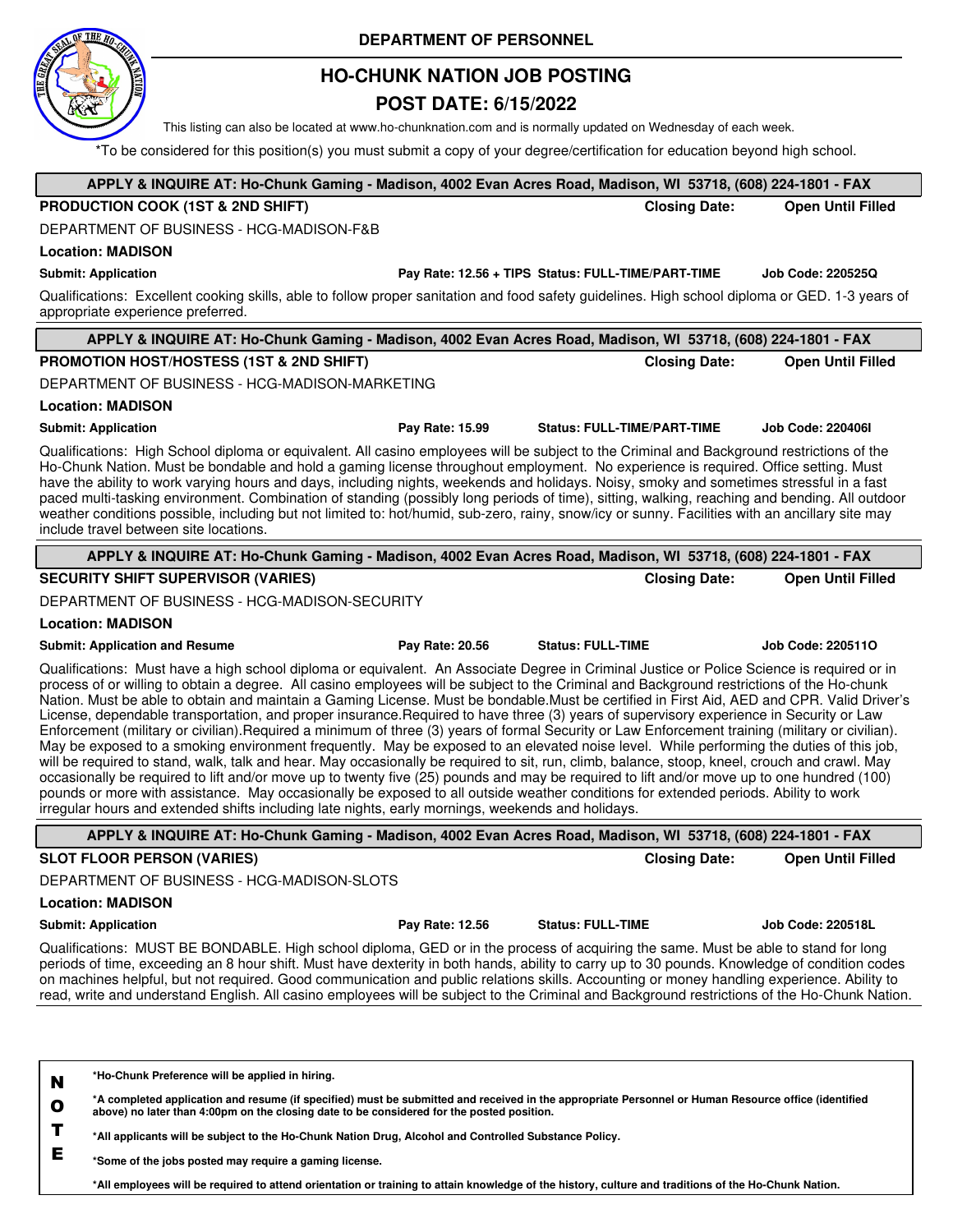

## **HO-CHUNK NATION JOB POSTING**

## **POST DATE: 6/15/2022**

This listing can also be located at www.ho-chunknation.com and is normally updated on Wednesday of each week.

\*To be considered for this position(s) you must submit a copy of your degree/certification for education beyond high school.

| APPLY & INQUIRE AT: Ho-Chunk Gaming - Madison, 4002 Evan Acres Road, Madison, WI 53718, (608) 224-1801 - FAX                                                                                                                                                                                                                                                                                                                                                                                                                                                                                                                                                    |                 |                          |                          |
|-----------------------------------------------------------------------------------------------------------------------------------------------------------------------------------------------------------------------------------------------------------------------------------------------------------------------------------------------------------------------------------------------------------------------------------------------------------------------------------------------------------------------------------------------------------------------------------------------------------------------------------------------------------------|-----------------|--------------------------|--------------------------|
| <b>SLOT FLOOR PERSON (VARIES)</b>                                                                                                                                                                                                                                                                                                                                                                                                                                                                                                                                                                                                                               |                 | <b>Closing Date:</b>     | <b>Open Until Filled</b> |
| DEPARTMENT OF BUSINESS - HCG-MADISON-SLOTS                                                                                                                                                                                                                                                                                                                                                                                                                                                                                                                                                                                                                      |                 |                          |                          |
| <b>Location: MADISON</b>                                                                                                                                                                                                                                                                                                                                                                                                                                                                                                                                                                                                                                        |                 |                          |                          |
| <b>Submit: Application</b>                                                                                                                                                                                                                                                                                                                                                                                                                                                                                                                                                                                                                                      | Pay Rate: 12.56 | <b>Status: FULL-TIME</b> | <b>Job Code: 220413I</b> |
| Qualifications: MUST BE BONDABLE. High school diploma, GED or in the process of acquiring the same. Must be able to stand for long<br>periods of time, exceeding an 8 hour shift. Must have dexterity in both hands, ability to carry up to 30 pounds. Knowledge of condition codes<br>on machines helpful, but not required. Good communication and public relations skills. Accounting or money handling experience. Ability to<br>read, write and understand English. All casino employees will be subject to the Criminal and Background restrictions of the Ho-Chunk Nation.                                                                               |                 |                          |                          |
| APPLY & INQUIRE AT: Ho-Chunk Gaming - Madison, 4002 Evan Acres Road, Madison, WI 53718, (608) 224-1801 - FAX                                                                                                                                                                                                                                                                                                                                                                                                                                                                                                                                                    |                 |                          |                          |
| <b>SLOT SERVICE SUPERVISOR (VARIES)</b>                                                                                                                                                                                                                                                                                                                                                                                                                                                                                                                                                                                                                         |                 | <b>Closing Date:</b>     | <b>Open Until Filled</b> |
| DEPARTMENT OF BUSINESS - HCG-MADISON-SLOTS                                                                                                                                                                                                                                                                                                                                                                                                                                                                                                                                                                                                                      |                 |                          |                          |
| <b>Location: MADISON</b>                                                                                                                                                                                                                                                                                                                                                                                                                                                                                                                                                                                                                                        |                 |                          |                          |
| <b>Submit: Application</b>                                                                                                                                                                                                                                                                                                                                                                                                                                                                                                                                                                                                                                      | Pay Rate: 20.56 | <b>Status: FULL-TIME</b> | Job Code: 220518J        |
| Qualifications: High School Diploma or GED certificate is required. Must have one (1) year of experience in Slot Floor Operations and/or<br>Repair. Must have one (1) year of supervisory experience. Must be bondable and licensable according to tribal policy. Must be proficient in<br>Microsoft Office Applications All casino employees will be subject to the Criminal and Background restrictions of the Ho-Chunk Nation.<br>WORKING CONDITIONS: While performing the duties of this job, the employee is subject to inside environmental conditions such as second<br>hand tobacco smoke. The noise level in the work environment is usually moderate. |                 |                          |                          |
| APPLY & INQUIRE AT: Ho-Chunk Gaming - Madison, 4002 Evan Acres Road, Madison, WI 53718, (608) 224-1801 - FAX                                                                                                                                                                                                                                                                                                                                                                                                                                                                                                                                                    |                 |                          |                          |
| <b>SLOT SERVICE TECHNICIAN 2 (VARIES)</b>                                                                                                                                                                                                                                                                                                                                                                                                                                                                                                                                                                                                                       |                 | <b>Closing Date:</b>     | <b>Open Until Filled</b> |
| DEPARTMENT OF BUSINESS - HCG-MADISON-SLOTS                                                                                                                                                                                                                                                                                                                                                                                                                                                                                                                                                                                                                      |                 |                          |                          |
| <b>Location: MADISON</b>                                                                                                                                                                                                                                                                                                                                                                                                                                                                                                                                                                                                                                        |                 |                          |                          |
| <b>Submit: Application</b>                                                                                                                                                                                                                                                                                                                                                                                                                                                                                                                                                                                                                                      | Pay Rate: 17.13 | <b>Status: FULL-TIME</b> | <b>Job Code: 220518K</b> |
| Qualifications: High School Diploma or GED certificate is required. A two (2) year Degree in Electronics preferred. Must have six (6) months<br>prior experience as a Slot Service Technician I or higher or equivalent experience in related field. Must be bondable and licensable according<br>to tribal policy. Must pass the Slot Service Technician II test at time of interview. All casino employees will be subject to the Criminal and<br>Background restrictions of the Ho-Chunk Nation.                                                                                                                                                             |                 |                          |                          |
| APPLY & INQUIRE AT: Ho-Chunk Gaming - Madison, 4002 Evan Acres Road, Madison, WI 53718, (608) 224-1801 - FAX                                                                                                                                                                                                                                                                                                                                                                                                                                                                                                                                                    |                 |                          |                          |
| <b>SLOT SERVICE TECHNICIAN 2 (VARIES)</b>                                                                                                                                                                                                                                                                                                                                                                                                                                                                                                                                                                                                                       |                 | <b>Closing Date:</b>     | <b>Open Until Filled</b> |
| DEPARTMENT OF BUSINESS - HCG-MADISON-SLOTS                                                                                                                                                                                                                                                                                                                                                                                                                                                                                                                                                                                                                      |                 |                          |                          |
| <b>Location: MADISON</b>                                                                                                                                                                                                                                                                                                                                                                                                                                                                                                                                                                                                                                        |                 |                          |                          |
| <b>Submit: Application</b>                                                                                                                                                                                                                                                                                                                                                                                                                                                                                                                                                                                                                                      | Pay Rate: 17.13 | <b>Status: FULL-TIME</b> | Job Code: 220413J        |
| Qualifications: High School Diploma or GED certificate is required. A two (2) year Degree in Electronics preferred. Must have six (6) months<br>prior experience as a Slot Service Technician I or higher or equivalent experience in related field. Must be bondable and licensable according<br>to tribal policy. Must pass the Slot Service Technician II test at time of interview. All casino employees will be subject to the Criminal and<br>Background restrictions of the Ho-Chunk Nation.                                                                                                                                                             |                 |                          |                          |
|                                                                                                                                                                                                                                                                                                                                                                                                                                                                                                                                                                                                                                                                 |                 |                          |                          |

**N \*Ho-Chunk Preference will be applied in hiring.**

**O \*A completed application and resume (if specified) must be submitted and received in the appropriate Personnel or Human Resource office (identified above) no later than 4:00pm on the closing date to be considered for the posted position.**

**T \*All applicants will be subject to the Ho-Chunk Nation Drug, Alcohol and Controlled Substance Policy.**

**E \*Some of the jobs posted may require a gaming license.**

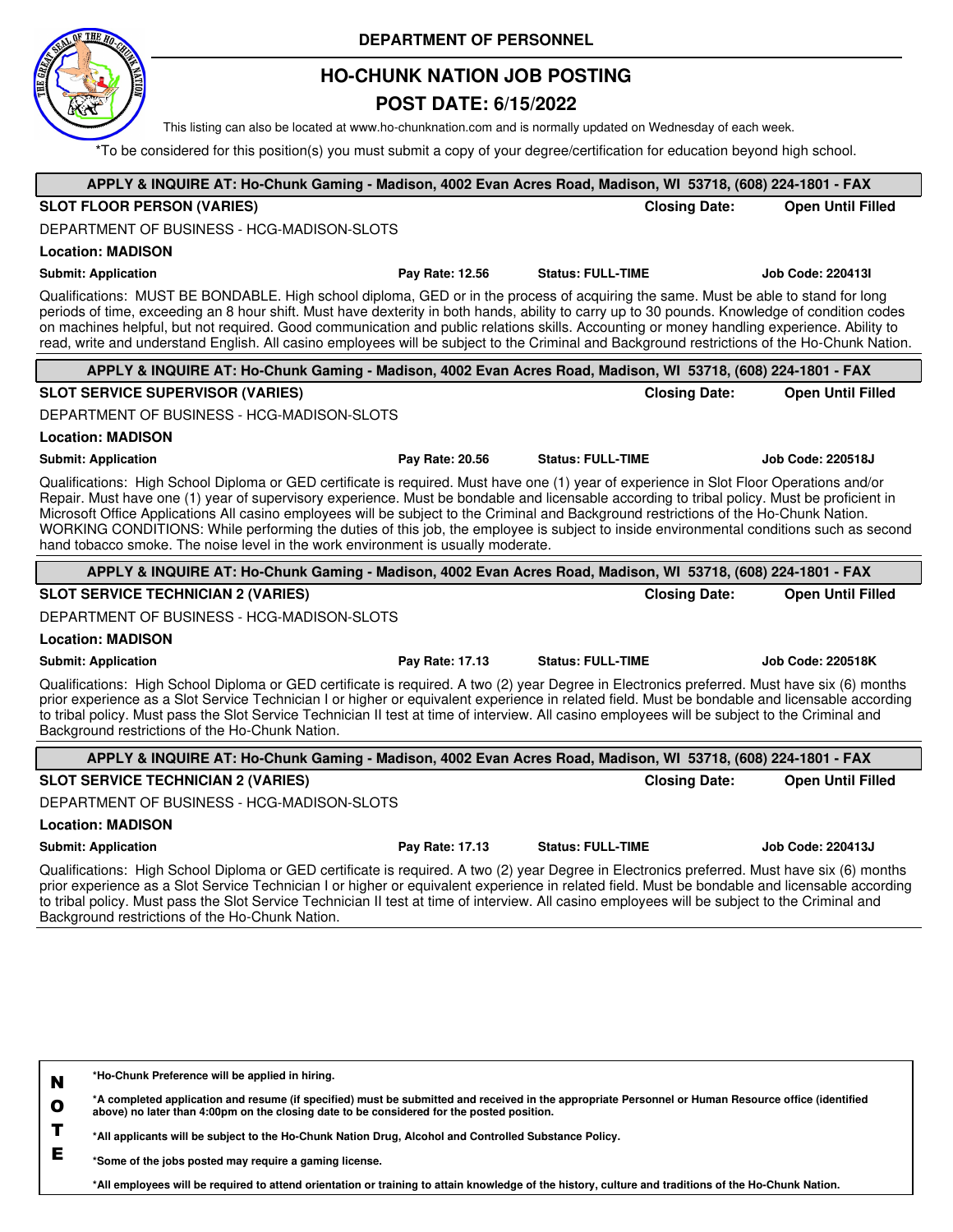

## **HO-CHUNK NATION JOB POSTING**

### **POST DATE: 6/15/2022**

This listing can also be located at www.ho-chunknation.com and is normally updated on Wednesday of each week.

\*To be considered for this position(s) you must submit a copy of your degree/certification for education beyond high school.

| APPLY & INQUIRE AT: Ho-Chunk Gaming - Madison, 4002 Evan Acres Road, Madison, WI 53718, (608) 224-1801 - FAX                                                                                                                                                                                                                                                                                                                                                                                                                                                                                                                                                                                                                                                                                                                                                                                                                                                                                                        |                 |                          |                      |                          |
|---------------------------------------------------------------------------------------------------------------------------------------------------------------------------------------------------------------------------------------------------------------------------------------------------------------------------------------------------------------------------------------------------------------------------------------------------------------------------------------------------------------------------------------------------------------------------------------------------------------------------------------------------------------------------------------------------------------------------------------------------------------------------------------------------------------------------------------------------------------------------------------------------------------------------------------------------------------------------------------------------------------------|-----------------|--------------------------|----------------------|--------------------------|
| STAFF INTERNAL AUDITOR (8A-430P)                                                                                                                                                                                                                                                                                                                                                                                                                                                                                                                                                                                                                                                                                                                                                                                                                                                                                                                                                                                    |                 |                          | <b>Closing Date:</b> | <b>Open Until Filled</b> |
| <b>GAMING COMMISSION -</b>                                                                                                                                                                                                                                                                                                                                                                                                                                                                                                                                                                                                                                                                                                                                                                                                                                                                                                                                                                                          |                 |                          |                      |                          |
| <b>Location: MADISON</b>                                                                                                                                                                                                                                                                                                                                                                                                                                                                                                                                                                                                                                                                                                                                                                                                                                                                                                                                                                                            |                 |                          |                      |                          |
| <b>Submit: Application and Resume</b>                                                                                                                                                                                                                                                                                                                                                                                                                                                                                                                                                                                                                                                                                                                                                                                                                                                                                                                                                                               | Pay Rate: 19.41 | <b>Status: FULL-TIME</b> |                      | Job Code: 220601A19      |
| Qualifications: Four-year degree in financial or business field or comparable education and/or professional experience with a CPA is<br>preferred. All employees will be subject to the criminal and civil background investigation and must exceed the requirements of suitability for<br>employment as mandated by the Ho-Chunk Nation's Gaming Ordinance and the Indian Gaming Regulatory Act. MUST BE BONDABLE. Must<br>be able to obtain and maintain a Class II and Class III gaming license. Valid driver's license, dependable transportation and proper insurance.<br>Minimum four years combined education/experience in accounting or related field, preferably a CPA. Two years' experience in casino finance<br>or accounting department is preferred. WORKING CONDITIONS: Office setting during normal business hours. Availability to work flexible<br>hours, including nights and weekends.                                                                                                         |                 |                          |                      |                          |
| APPLY & INQUIRE AT: Ho-Chunk Gaming - Madison, 4002 Evan Acres Road, Madison, WI 53718, (608) 224-1801 - FAX                                                                                                                                                                                                                                                                                                                                                                                                                                                                                                                                                                                                                                                                                                                                                                                                                                                                                                        |                 |                          |                      |                          |
| <b>SURVEILLANCE AGENT (VARIES)</b>                                                                                                                                                                                                                                                                                                                                                                                                                                                                                                                                                                                                                                                                                                                                                                                                                                                                                                                                                                                  |                 |                          | <b>Closing Date:</b> | <b>Open Until Filled</b> |
| DEPARTMENT OF JUSTICE - HCG-MADISON-SURVEILLANCE                                                                                                                                                                                                                                                                                                                                                                                                                                                                                                                                                                                                                                                                                                                                                                                                                                                                                                                                                                    |                 |                          |                      |                          |
| <b>Location: MADISON</b>                                                                                                                                                                                                                                                                                                                                                                                                                                                                                                                                                                                                                                                                                                                                                                                                                                                                                                                                                                                            |                 |                          |                      |                          |
| <b>Submit: Application and Resume</b>                                                                                                                                                                                                                                                                                                                                                                                                                                                                                                                                                                                                                                                                                                                                                                                                                                                                                                                                                                               | Pay Rate: 17.13 | <b>Status: FULL-TIME</b> |                      | <b>Job Code: 220420F</b> |
| Qualifications: Must possess a high school diploma or equivalent. Must have at least one year of higher education. All casino employees will<br>be subject to the Criminal and Background restrictions of the Ho-Chunk Nation. Must be able to obtain a Gaming License. Possession of<br>working vehicle, valid driver's license and proper insurance. Must have some experience in surveillance/military or criminal justice related<br>field, one (1) year preferred. Four (4) years of casino gaming experience will waive surveillance or criminal justice requirement. WORKING<br>CONDITIONS Must have eyesight correctable to 20/20 with no color blindness. Be able to sit for extended periods of time and observe in<br>close quartered areas. Must be able to work flexible hours as required by the Surveillance Department. Be able to work in a low light<br>environment. Be able to work in a smoke filled environment (gaming floor). Be able to observe CCTV monitors for extended periods of time. |                 |                          |                      |                          |
| APPLY & INQUIRE AT: Ho-Chunk Gaming - Madison, 4002 Evan Acres Road, Madison, WI 53718, (608) 224-1801 - FAX                                                                                                                                                                                                                                                                                                                                                                                                                                                                                                                                                                                                                                                                                                                                                                                                                                                                                                        |                 |                          |                      |                          |
| <b>SURVEILLANCE INVESTIGATOR (VARIES)</b>                                                                                                                                                                                                                                                                                                                                                                                                                                                                                                                                                                                                                                                                                                                                                                                                                                                                                                                                                                           |                 |                          | <b>Closing Date:</b> | <b>Open Until Filled</b> |
| DEPARTMENT OF JUSTICE - HCG-MADISON-SURVEILLANCE                                                                                                                                                                                                                                                                                                                                                                                                                                                                                                                                                                                                                                                                                                                                                                                                                                                                                                                                                                    |                 |                          |                      |                          |
| <b>Location: MADISON</b>                                                                                                                                                                                                                                                                                                                                                                                                                                                                                                                                                                                                                                                                                                                                                                                                                                                                                                                                                                                            |                 |                          |                      |                          |
| <b>Submit: Application and Resume</b>                                                                                                                                                                                                                                                                                                                                                                                                                                                                                                                                                                                                                                                                                                                                                                                                                                                                                                                                                                               | Pay Rate: 19.27 | <b>Status: FULL-TIME</b> |                      | <b>Job Code: 220608M</b> |
| Qualifications: Must have two (2) years of higher education and three (3) years of surveillance related experience. Must have a minimum of<br>six (6) months of gaming experience. Two (2) years investigative experience in a corporate environment preferred. Experience and education<br>non-waiverable, due to the sensitivity of the position. thorough knowledge of all table games and slot machines in play on property. Thorough<br>knowledge of investigative techniques/undercover operations; different types of surveillance and security equipment. Knowledge of court<br>room procedures. Must be able to obtain a gaming license. Must have eyesight correctable to 20/20 with no color blindness. Possession of<br>working vehicle, valid driver's license and proper insurance. Must be able to travel in/out of state. Must be physically able to work at heights                                                                                                                                |                 |                          |                      |                          |

in excess of 10 feet. Must be able to sit for extended periods and observe in close quartered areas.Must be able to work flexible hours as required by the Surveillance Department. Must be able to interview subjects one on one, in a close proximity environment. Must be able to work in a low light environment. Must be able to work in a smoke filled environment (gaming floor). Must be able to observe CCTV monitors for extended periods.

**N O T E \*Ho-Chunk Preference will be applied in hiring. \*A completed application and resume (if specified) must be submitted and received in the appropriate Personnel or Human Resource office (identified above) no later than 4:00pm on the closing date to be considered for the posted position. \*All applicants will be subject to the Ho-Chunk Nation Drug, Alcohol and Controlled Substance Policy. \*Some of the jobs posted may require a gaming license.**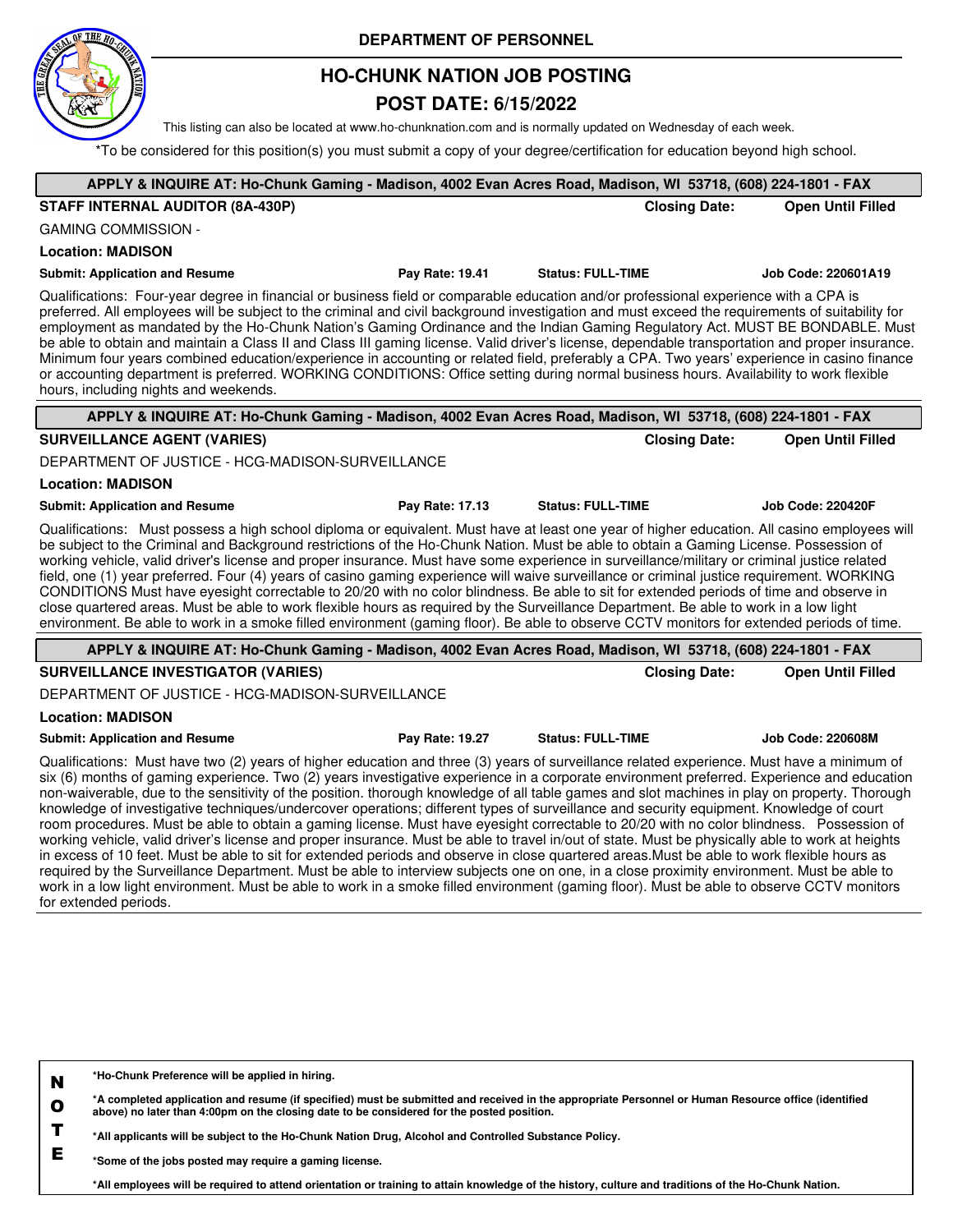

## **HO-CHUNK NATION JOB POSTING**

### **POST DATE: 6/15/2022**

This listing can also be located at www.ho-chunknation.com and is normally updated on Wednesday of each week.

\*To be considered for this position(s) you must submit a copy of your degree/certification for education beyond high school.

| APPLY & INQUIRE AT: Ho-Chunk Gaming - Madison, 4002 Evan Acres Road, Madison, WI 53718, (608) 224-1801 - FAX                                                                                                                                                                                                                                                                                                                                                                                                                                                                                                                                                                                                                                                                                                                                                                                                                                                                                                                                                                                                                                                                                                                                                                                                 |                 |                          |                          |
|--------------------------------------------------------------------------------------------------------------------------------------------------------------------------------------------------------------------------------------------------------------------------------------------------------------------------------------------------------------------------------------------------------------------------------------------------------------------------------------------------------------------------------------------------------------------------------------------------------------------------------------------------------------------------------------------------------------------------------------------------------------------------------------------------------------------------------------------------------------------------------------------------------------------------------------------------------------------------------------------------------------------------------------------------------------------------------------------------------------------------------------------------------------------------------------------------------------------------------------------------------------------------------------------------------------|-----------------|--------------------------|--------------------------|
| <b>SYSTEMS ADMINISTRATOR (1ST SHIFT)</b>                                                                                                                                                                                                                                                                                                                                                                                                                                                                                                                                                                                                                                                                                                                                                                                                                                                                                                                                                                                                                                                                                                                                                                                                                                                                     |                 | <b>Closing Date:</b>     | <b>Open Until Filled</b> |
| DEPARTMENT OF ADMINISTRATION - HCG-MADISON-IT                                                                                                                                                                                                                                                                                                                                                                                                                                                                                                                                                                                                                                                                                                                                                                                                                                                                                                                                                                                                                                                                                                                                                                                                                                                                |                 |                          |                          |
| <b>Location: MADISON</b>                                                                                                                                                                                                                                                                                                                                                                                                                                                                                                                                                                                                                                                                                                                                                                                                                                                                                                                                                                                                                                                                                                                                                                                                                                                                                     |                 |                          |                          |
| <b>Submit: Application and Resume</b>                                                                                                                                                                                                                                                                                                                                                                                                                                                                                                                                                                                                                                                                                                                                                                                                                                                                                                                                                                                                                                                                                                                                                                                                                                                                        | Pay Rate: 23.98 | <b>Status: FULL-TIME</b> | Job Code: 220406A1       |
| Qualifications: Specifically working with Mitel MiVoice Business Systems, MSL servers and Cisco switching and routing. Experience with<br>BICSI cabling standards. Minimum of 2-year degree in Computer Science or Information Management. Minimum MCSA in Windows 2000 or<br>2003, CompTia Network+ Certification. Recommended CCNA Certification. Experience with routing, cabling, installation of networking<br>operating systems, switches, VLAN's, and interfacing with multiple topologies and environments. Experience in troubleshooting, diagnosis<br>and correction of system failures. Knowledge of database systems concepts. Background in Tribal or Government programs; Gaming<br>Operations; HIPAA requirements. Must be available flexible work schedules; on-call needed. Must comply with tribal drug testing policy. Valid<br>driver license, dependable transportation and proper insurance. Business casual, ADA-compliant facility                                                                                                                                                                                                                                                                                                                                                   |                 |                          |                          |
| APPLY & INQUIRE AT: Ho-Chunk Gaming - Madison, 4002 Evan Acres Road, Madison, WI 53718, (608) 224-1801 - FAX                                                                                                                                                                                                                                                                                                                                                                                                                                                                                                                                                                                                                                                                                                                                                                                                                                                                                                                                                                                                                                                                                                                                                                                                 |                 |                          |                          |
| <b>SYSTEMS ENGINEER (1ST SHIFT)</b>                                                                                                                                                                                                                                                                                                                                                                                                                                                                                                                                                                                                                                                                                                                                                                                                                                                                                                                                                                                                                                                                                                                                                                                                                                                                          |                 | <b>Closing Date:</b>     | <b>Open Until Filled</b> |
| DEPARTMENT OF ADMINISTRATION - HCG-MADISON-IT                                                                                                                                                                                                                                                                                                                                                                                                                                                                                                                                                                                                                                                                                                                                                                                                                                                                                                                                                                                                                                                                                                                                                                                                                                                                |                 |                          |                          |
| <b>Location: MADISON</b>                                                                                                                                                                                                                                                                                                                                                                                                                                                                                                                                                                                                                                                                                                                                                                                                                                                                                                                                                                                                                                                                                                                                                                                                                                                                                     |                 |                          |                          |
| <b>Submit: Application and Resume</b>                                                                                                                                                                                                                                                                                                                                                                                                                                                                                                                                                                                                                                                                                                                                                                                                                                                                                                                                                                                                                                                                                                                                                                                                                                                                        | Pay Rate: 28.55 | <b>Status: FULL-TIME</b> | Job Code: 220406A2       |
| Qualifications: Minimum of 4-year degree in Computer Science or Information Management and 4 years focused job experience.Minimum 2<br>years supervisory or project management experience. Minimum MCSE in Windows 2000 or 2003, CompTia Network+ Certification. Minimum<br>Specialization (Select one): CCNA Certification, CompTia IT Project + Certification, Mitel Telecommunications. Experience with strategic<br>planning and implementation in a business environment. Experience with routing, cabling, installation of network operating systems, switches,<br>VLAN's and interfacing with multiple topologies and environments. Experience in troubleshooting, diagnosis and correction of system<br>failuresProficient in project management of IS system and technological changes. Experience with WAN communications, troubleshooting<br>and connectivity solution. Background in Tribal or Government programs; gaming operations; HIPAA requirements. Must be available for<br>flexible work schedules; on call as needed. Must comply with tribal drug testing policy. Must apply for and be approved to hold a Ho-Chunk<br>Nation Gaming License. Valid driver's license, dependable transportation and proper insurance. WORKING CONDITIONS: Business casual,<br>ADA-compliant facility. |                 |                          |                          |
| APPLY & INQUIRE AT: Ho-Chunk Gaming - Nekoosa, 949 Cty Trk. G, Nekoosa, WI 54457, (715) 886-3649 - FAX                                                                                                                                                                                                                                                                                                                                                                                                                                                                                                                                                                                                                                                                                                                                                                                                                                                                                                                                                                                                                                                                                                                                                                                                       |                 |                          |                          |
| <b>BARTENDER (VARIES)</b>                                                                                                                                                                                                                                                                                                                                                                                                                                                                                                                                                                                                                                                                                                                                                                                                                                                                                                                                                                                                                                                                                                                                                                                                                                                                                    |                 | <b>Closing Date:</b>     | <b>Open Until Filled</b> |
| DEPARTMENT OF BUSINESS - HCG-NEKOOSA-F&B                                                                                                                                                                                                                                                                                                                                                                                                                                                                                                                                                                                                                                                                                                                                                                                                                                                                                                                                                                                                                                                                                                                                                                                                                                                                     |                 |                          |                          |
| <b>Location: NEKOOSA</b>                                                                                                                                                                                                                                                                                                                                                                                                                                                                                                                                                                                                                                                                                                                                                                                                                                                                                                                                                                                                                                                                                                                                                                                                                                                                                     |                 |                          |                          |

**Submit: Application Pay Rate: 9.14 Status: FULL-TIME Job Code: 220330A**

Qualifications: Must have a High school diploma or equivalent. One to three years of appropriate experience. State Bartender's Certification required. Must have a valid driver's license, dependable transportation and proper insurance.

**N \*Ho-Chunk Preference will be applied in hiring.**

**O \*A completed application and resume (if specified) must be submitted and received in the appropriate Personnel or Human Resource office (identified above) no later than 4:00pm on the closing date to be considered for the posted position.**

**T \*All applicants will be subject to the Ho-Chunk Nation Drug, Alcohol and Controlled Substance Policy.**

**E \*Some of the jobs posted may require a gaming license.**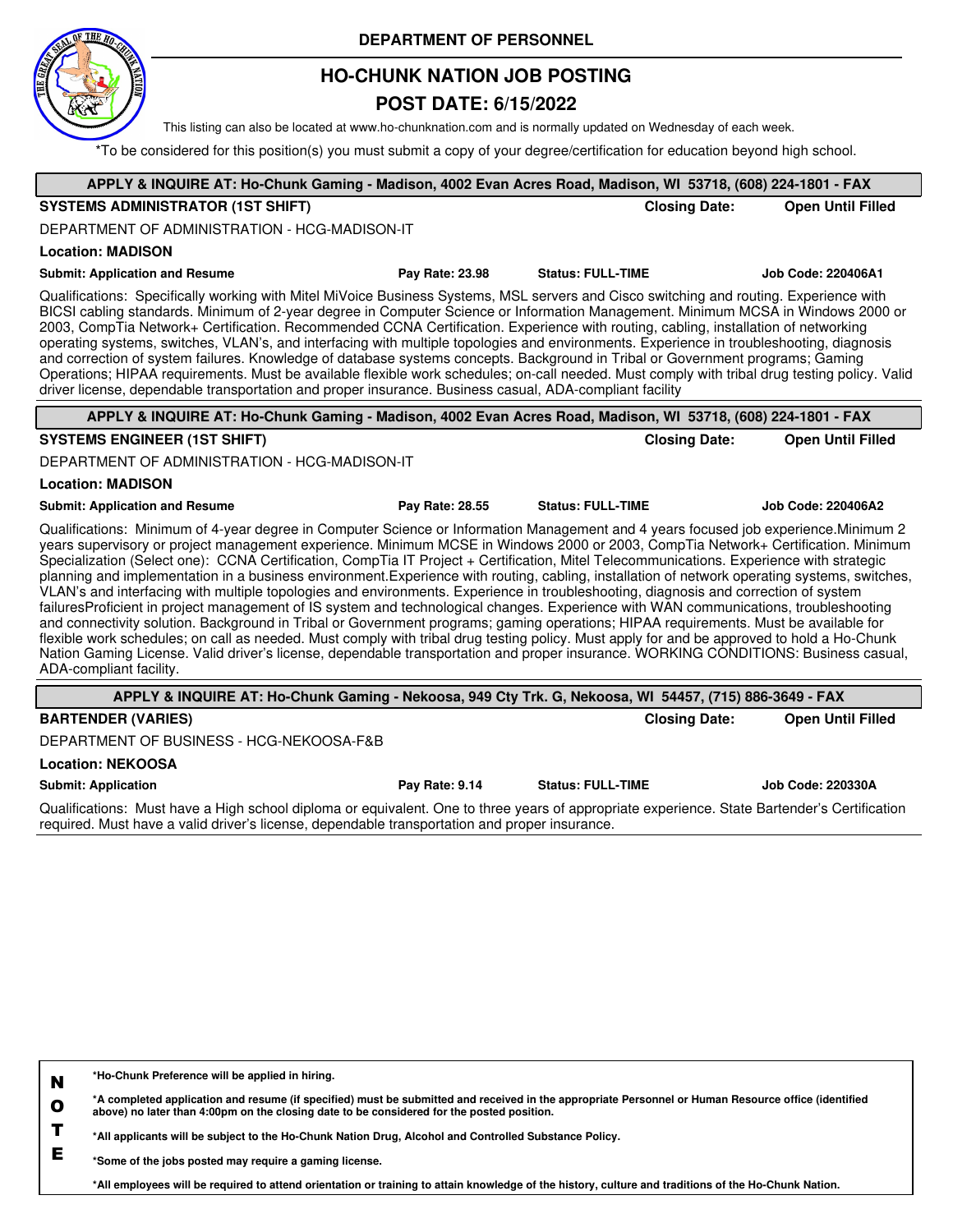

# **HO-CHUNK NATION JOB POSTING**

## **POST DATE: 6/15/2022**

This listing can also be located at www.ho-chunknation.com and is normally updated on Wednesday of each week.

\*To be considered for this position(s) you must submit a copy of your degree/certification for education beyond high school.

| APPLY & INQUIRE AT: Ho-Chunk Nation Department of Personnel, P.O. Box 667, Black River Falls, WI 54615, (715) 284-9465 - FAX                                                                                                                                                                                                                                                                                                                                                                                                                                                                                                                                                                                                                                                                                                                                                                                                                                                                                   |                 |                          |                      |                          |
|----------------------------------------------------------------------------------------------------------------------------------------------------------------------------------------------------------------------------------------------------------------------------------------------------------------------------------------------------------------------------------------------------------------------------------------------------------------------------------------------------------------------------------------------------------------------------------------------------------------------------------------------------------------------------------------------------------------------------------------------------------------------------------------------------------------------------------------------------------------------------------------------------------------------------------------------------------------------------------------------------------------|-----------------|--------------------------|----------------------|--------------------------|
| <b>CONVENIENCE STORE MANAGER (VARIOUS)</b>                                                                                                                                                                                                                                                                                                                                                                                                                                                                                                                                                                                                                                                                                                                                                                                                                                                                                                                                                                     |                 |                          | <b>Closing Date:</b> | <b>Open Until Filled</b> |
| DEPARTMENT OF BUSINESS - WHITETAIL - NEKOOSA                                                                                                                                                                                                                                                                                                                                                                                                                                                                                                                                                                                                                                                                                                                                                                                                                                                                                                                                                                   |                 |                          |                      |                          |
| <b>Location: NEKOOSA</b>                                                                                                                                                                                                                                                                                                                                                                                                                                                                                                                                                                                                                                                                                                                                                                                                                                                                                                                                                                                       |                 |                          |                      |                          |
| <b>Submit: Application and Resume</b>                                                                                                                                                                                                                                                                                                                                                                                                                                                                                                                                                                                                                                                                                                                                                                                                                                                                                                                                                                          | Pay Rate: 22.35 | <b>Status: FULL-TIME</b> |                      | <b>Job Code: 220601J</b> |
| Qualifications: Associates degree in Business Management, Supervisory Management or a related field is preferred; a minimum of four<br>years management experience in business, sales, or fuel services is required, or equivalent. Two (2) to four (4) years of experience as a<br>Retail Associate or lower management position, preferably in convenience store/fuel sales. Two (2) to three (3) years of<br>supervisory/management experience. Applicant must show strong capabilities in marketing, personnel management, preparation of statistical<br>analysis and reports; forecasting techniques, cost estimation as well as knowledge of wholesale food industry and sales. CPR and Food<br>Safety certification is required within 6 months of hire. Valid driver's license, dependable transportation and proper insurance will be required.<br>WORKING CONDITIONS: Able to work nights, weekends and holidays as assigned. Ability to lift a maximum of fifty (50) pounds from floor to<br>shelf. |                 |                          |                      |                          |
| APPLY & INQUIRE AT: Ho-Chunk Gaming - Nekoosa, 949 Cty Trk. G, Nekoosa, WI 54457, (715) 886-3649 - FAX                                                                                                                                                                                                                                                                                                                                                                                                                                                                                                                                                                                                                                                                                                                                                                                                                                                                                                         |                 |                          |                      |                          |
| <b>COUNT ASSOCIATE (DAYS)</b>                                                                                                                                                                                                                                                                                                                                                                                                                                                                                                                                                                                                                                                                                                                                                                                                                                                                                                                                                                                  |                 |                          | <b>Closing Date:</b> | <b>Open Until Filled</b> |
| DEPARTMENT OF BUSINESS - HCG-NEKOOSA-COUNT                                                                                                                                                                                                                                                                                                                                                                                                                                                                                                                                                                                                                                                                                                                                                                                                                                                                                                                                                                     |                 |                          |                      |                          |
| <b>Location: NEKOOSA</b>                                                                                                                                                                                                                                                                                                                                                                                                                                                                                                                                                                                                                                                                                                                                                                                                                                                                                                                                                                                       |                 |                          |                      |                          |
| <b>Submit: Application</b>                                                                                                                                                                                                                                                                                                                                                                                                                                                                                                                                                                                                                                                                                                                                                                                                                                                                                                                                                                                     | Pay Rate: 14.22 | <b>Status: FULL-TIME</b> |                      | <b>Job Code: 220608E</b> |
| Qualifications: Must have a high school diploma or equivalent. MUST BE BONDABLE. Must be able to obtain a gaming license. Valid driver's<br>license, dependable transportation and proper insurance is preferred. One year experience in responsible cash handling position is<br>preferred. One year experience in accounting/bookkeeping skills preferred. One year experience in the operation of calculators and office<br>machines preferred. WORKING CONDITIONS: Work area is NOT smoke, noise or dust free. Ability to work a flexible schedule including<br>extended hours, weekends and holidays.                                                                                                                                                                                                                                                                                                                                                                                                     |                 |                          |                      |                          |
| APPLY & INQUIRE AT: Ho-Chunk Gaming - Nekoosa, 949 Cty Trk. G, Nekoosa, WI 54457, (715) 886-3649 - FAX                                                                                                                                                                                                                                                                                                                                                                                                                                                                                                                                                                                                                                                                                                                                                                                                                                                                                                         |                 |                          |                      |                          |
| <b>ENVIRONMENTAL SERVICE HEAVY DUTY CLEANER (VARIES)</b>                                                                                                                                                                                                                                                                                                                                                                                                                                                                                                                                                                                                                                                                                                                                                                                                                                                                                                                                                       |                 |                          | <b>Closing Date:</b> | <b>Open Until Filled</b> |
| DEPARTMENT OF BUSINESS - HCG-NEKOOSA-FACILITIES                                                                                                                                                                                                                                                                                                                                                                                                                                                                                                                                                                                                                                                                                                                                                                                                                                                                                                                                                                |                 |                          |                      |                          |
| <b>Location: NEKOOSA</b>                                                                                                                                                                                                                                                                                                                                                                                                                                                                                                                                                                                                                                                                                                                                                                                                                                                                                                                                                                                       |                 |                          |                      |                          |
| <b>Submit: Application</b>                                                                                                                                                                                                                                                                                                                                                                                                                                                                                                                                                                                                                                                                                                                                                                                                                                                                                                                                                                                     | Pay Rate: 14.22 | <b>Status: FULL-TIME</b> |                      | <b>Job Code: 220511G</b> |
| Qualifications: High School Diploma or equivalent is required. All casino employees will be subject to the Criminal and Background<br>restrictions of the Ho-Chunk Nation. Maintain in compliance with the Ho-Chunk Nation Occupational and Safety and Health Program Act of<br>2002. Must be bondable. Dependable transportation is required. Maintain confidentiality. Minimum of one (1) year experience of utilization of<br>industrial machinery. Prior professional experience is preferred: Knowledge, understanding, or previous training of cleaning, chemicals, and<br>applications. WORKING CONDITIONS: Able to work nights, weekends, and holidays as assigned. Smoking atmosphere. All conditions<br>related to weather. Must be able to stoop, kneel, reach, stretch, push, pull, bend, twist, lift, and climb.                                                                                                                                                                                  |                 |                          |                      |                          |
| APPLY & INQUIRE AT: Ho-Chunk Nation Department of Personnel, P.O. Box 667, Black River Falls, WI 54615, (715) 284-9465 - FAX                                                                                                                                                                                                                                                                                                                                                                                                                                                                                                                                                                                                                                                                                                                                                                                                                                                                                   |                 |                          |                      |                          |
| <b>FOOD SERVICE WORKER-MAINTENANCE (8A-4P)</b>                                                                                                                                                                                                                                                                                                                                                                                                                                                                                                                                                                                                                                                                                                                                                                                                                                                                                                                                                                 |                 |                          | <b>Closing Date:</b> | <b>Open Until Filled</b> |
| DEPARTMENT OF EDUCATION - EDUCATION HEADSTART                                                                                                                                                                                                                                                                                                                                                                                                                                                                                                                                                                                                                                                                                                                                                                                                                                                                                                                                                                  |                 |                          |                      |                          |
| <b>Location: NEKOOSA</b>                                                                                                                                                                                                                                                                                                                                                                                                                                                                                                                                                                                                                                                                                                                                                                                                                                                                                                                                                                                       |                 |                          |                      |                          |
| <b>Submit: Application</b>                                                                                                                                                                                                                                                                                                                                                                                                                                                                                                                                                                                                                                                                                                                                                                                                                                                                                                                                                                                     | Pay Rate: 12.54 | <b>Status: FULL-TIME</b> |                      | <b>Job Code: 220406L</b> |
| Qualifications: Must have a High School Diploma or equivalent. Must be able to pass all federal and state licensing requirements to include<br>background checks, annual physical, and TB screening. Must possess or be willing to obtain CPR/AED and First Aid training within 90 days<br>of employment and update as needed.Must complete Early Childhood I & II within 12 months of employment. Must have a valid driver's<br>license, dependable transportation and proper insurance. Food Preparation courses or one (1) year of equivalent experience is required.<br>WORKING CONDITIONS The duties of this position are primarily performed in the kitchen and in a classroom setting.                                                                                                                                                                                                                                                                                                                  |                 |                          |                      |                          |
|                                                                                                                                                                                                                                                                                                                                                                                                                                                                                                                                                                                                                                                                                                                                                                                                                                                                                                                                                                                                                |                 |                          |                      |                          |
| *Ho-Chunk Preference will be applied in hiring.<br>N                                                                                                                                                                                                                                                                                                                                                                                                                                                                                                                                                                                                                                                                                                                                                                                                                                                                                                                                                           |                 |                          |                      |                          |
| *A completed application and resume (if specified) must be submitted and received in the appropriate Personnel or Human Resource office (identified<br>$\mathbf{o}$<br>above) no later than 4:00pm on the closing date to be considered for the posted position.                                                                                                                                                                                                                                                                                                                                                                                                                                                                                                                                                                                                                                                                                                                                               |                 |                          |                      |                          |
| T<br>*All applicants will be subject to the Ho-Chunk Nation Drug, Alcohol and Controlled Substance Policy.                                                                                                                                                                                                                                                                                                                                                                                                                                                                                                                                                                                                                                                                                                                                                                                                                                                                                                     |                 |                          |                      |                          |

**E \*Some of the jobs posted may require a gaming license.**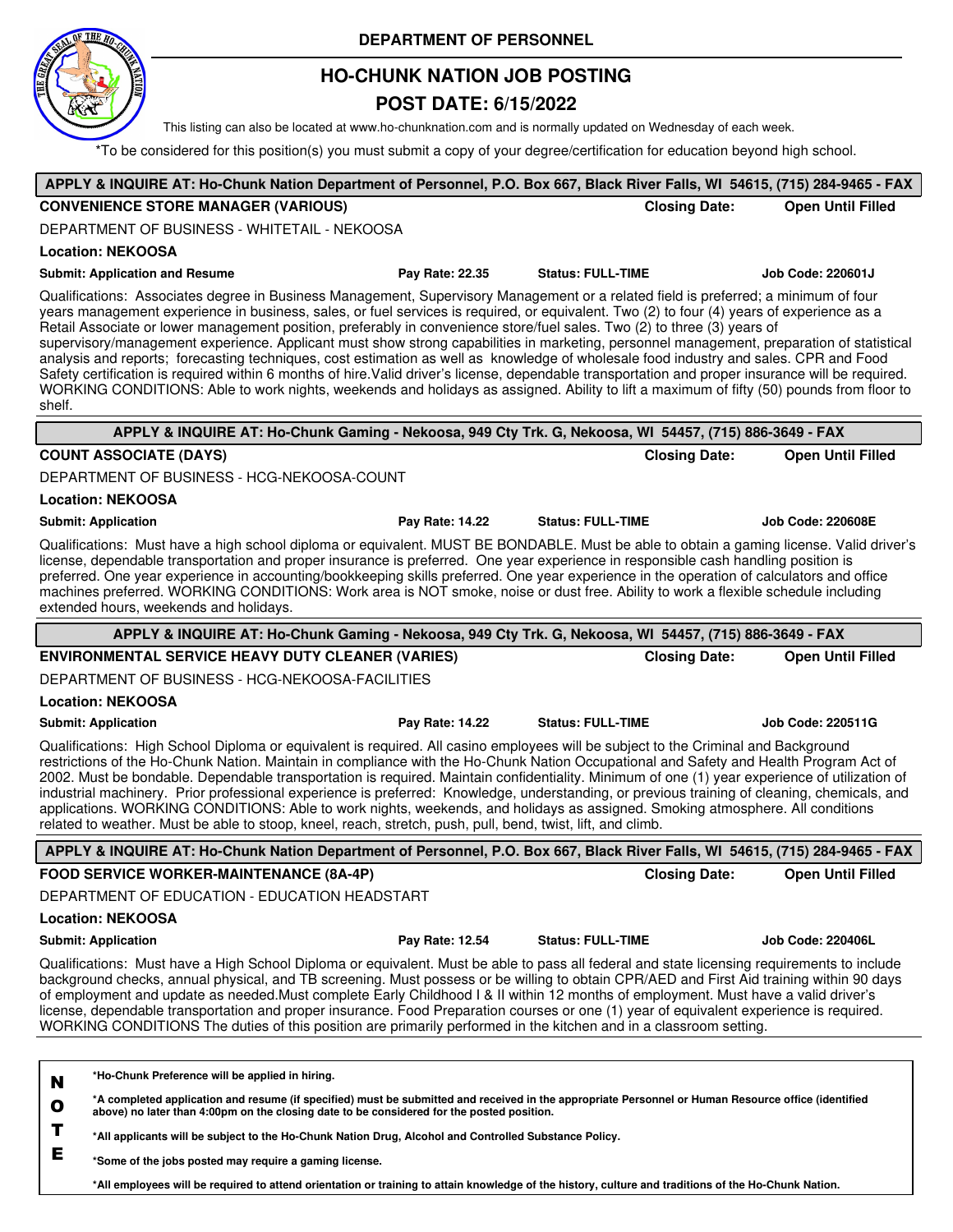

## **HO-CHUNK NATION JOB POSTING**

### **POST DATE: 6/15/2022**

This listing can also be located at www.ho-chunknation.com and is normally updated on Wednesday of each week.

\*To be considered for this position(s) you must submit a copy of your degree/certification for education beyond high school.

| APPLY & INQUIRE AT: Ho-Chunk Gaming - Nekoosa, 949 Cty Trk. G, Nekoosa, WI 54457, (715) 886-3649 - FAX                                                                                                                                                                                                                                                                                                                                                                                                                                                                                                                                                                                                                                                                                                                                                                                                                            |                 |                          |                      |                          |
|-----------------------------------------------------------------------------------------------------------------------------------------------------------------------------------------------------------------------------------------------------------------------------------------------------------------------------------------------------------------------------------------------------------------------------------------------------------------------------------------------------------------------------------------------------------------------------------------------------------------------------------------------------------------------------------------------------------------------------------------------------------------------------------------------------------------------------------------------------------------------------------------------------------------------------------|-----------------|--------------------------|----------------------|--------------------------|
| <b>GRAPHIC DESIGNER (1ST SHIFT)</b>                                                                                                                                                                                                                                                                                                                                                                                                                                                                                                                                                                                                                                                                                                                                                                                                                                                                                               |                 |                          | <b>Closing Date:</b> | 6/22/2022                |
| DEPARTMENT OF BUSINESS - HCG-NEKOOSA-MARKETING                                                                                                                                                                                                                                                                                                                                                                                                                                                                                                                                                                                                                                                                                                                                                                                                                                                                                    |                 |                          |                      |                          |
| <b>Location: NEKOOSA</b>                                                                                                                                                                                                                                                                                                                                                                                                                                                                                                                                                                                                                                                                                                                                                                                                                                                                                                          |                 |                          |                      |                          |
| <b>Submit: Application and Resume</b>                                                                                                                                                                                                                                                                                                                                                                                                                                                                                                                                                                                                                                                                                                                                                                                                                                                                                             | Pay Rate: 18.28 | <b>Status: FULL-TIME</b> |                      | <b>Job Code: 220608H</b> |
| Qualifications: Bachelor's Degree in Graphic Design from an accredited 4-year college or university. All casino employees will be subject to<br>the Criminal and Background restrictions of the Ho-Chunk Nation. Must be bondable and hold a gaming license throughout employment.<br>Valid driver's license, dependable transportation and proper insurance. At least three years of experience in graphic design or related field. At<br>least three years of experience producing computerized graphics within a PC or Macintosh environment. Experience in web page design<br>WORKING CONDITIONS Office setting. Noisy, smoky and sometimes stressful in a fast paced multi-tasking environment. Combination of<br>standing (possibly long periods of time), sitting, walking, reaching and bending. All outdoor weather conditions possible, including but not<br>limited to: hot/humid, sub-zero, rainy, snow/icy or sunny. |                 |                          |                      |                          |
| APPLY & INQUIRE AT: Ho-Chunk Gaming - Nekoosa, 949 Cty Trk. G, Nekoosa, WI 54457, (715) 886-3649 - FAX                                                                                                                                                                                                                                                                                                                                                                                                                                                                                                                                                                                                                                                                                                                                                                                                                            |                 |                          |                      |                          |
| <b>LINE COOK (VARIES)</b>                                                                                                                                                                                                                                                                                                                                                                                                                                                                                                                                                                                                                                                                                                                                                                                                                                                                                                         |                 |                          | <b>Closing Date:</b> | <b>Open Until Filled</b> |
| DEPARTMENT OF BUSINESS - HCG-NEKOOSA-F&B                                                                                                                                                                                                                                                                                                                                                                                                                                                                                                                                                                                                                                                                                                                                                                                                                                                                                          |                 |                          |                      |                          |
| <b>Location: NEKOOSA</b>                                                                                                                                                                                                                                                                                                                                                                                                                                                                                                                                                                                                                                                                                                                                                                                                                                                                                                          |                 |                          |                      |                          |
| <b>Submit: Application</b>                                                                                                                                                                                                                                                                                                                                                                                                                                                                                                                                                                                                                                                                                                                                                                                                                                                                                                        | Pay Rate: 10.16 | <b>Status: FULL-TIME</b> |                      | <b>Job Code: 220330N</b> |
| Qualifications: High School diploma or equivalent. 1 – 3 years of appropriate experience preferred. Health card required.                                                                                                                                                                                                                                                                                                                                                                                                                                                                                                                                                                                                                                                                                                                                                                                                         |                 |                          |                      |                          |
|                                                                                                                                                                                                                                                                                                                                                                                                                                                                                                                                                                                                                                                                                                                                                                                                                                                                                                                                   |                 |                          |                      |                          |
| APPLY & INQUIRE AT: Ho-Chunk Nation Department of Personnel, P.O. Box 667, Black River Falls, WI 54615, (715) 284-9465 - FAX                                                                                                                                                                                                                                                                                                                                                                                                                                                                                                                                                                                                                                                                                                                                                                                                      |                 |                          |                      |                          |
| <b>OFFICE MANAGER (VARIES)</b>                                                                                                                                                                                                                                                                                                                                                                                                                                                                                                                                                                                                                                                                                                                                                                                                                                                                                                    |                 |                          | <b>Closing Date:</b> | <b>Open Until Filled</b> |
| DEPARTMENT OF ADMINISTRATION - COMMUNITY CENTER                                                                                                                                                                                                                                                                                                                                                                                                                                                                                                                                                                                                                                                                                                                                                                                                                                                                                   |                 |                          |                      |                          |
| <b>Location: NEKOOSA</b>                                                                                                                                                                                                                                                                                                                                                                                                                                                                                                                                                                                                                                                                                                                                                                                                                                                                                                          |                 |                          |                      |                          |
| <b>Submit: Application</b>                                                                                                                                                                                                                                                                                                                                                                                                                                                                                                                                                                                                                                                                                                                                                                                                                                                                                                        | Pay Rate: 16.25 | <b>Status: FULL-TIME</b> |                      | <b>Job Code: 220427L</b> |
| Qualifications: High school diploma or equivalent. Associates Degree, preferred. All casino employees will be subject to the Criminal and<br>Background restrictions of the Ho-Chunk Nation. Valid driver's license, dependable transportation, and proper insurance. Must be able to<br>maintain confidentiality. Must have experience in office management. Experience in office management, preferred. WORKING<br>CONDITIONS: Office Setting. Must be willing to work weekends, and evenings, if necessary.                                                                                                                                                                                                                                                                                                                                                                                                                    |                 |                          |                      |                          |
| APPLY & INQUIRE AT: Ho-Chunk Gaming - Nekoosa, 949 Cty Trk. G, Nekoosa, WI 54457, (715) 886-3649 - FAX                                                                                                                                                                                                                                                                                                                                                                                                                                                                                                                                                                                                                                                                                                                                                                                                                            |                 |                          |                      |                          |
| <b>RETAIL ASSOCIATE (VARIOUS)</b>                                                                                                                                                                                                                                                                                                                                                                                                                                                                                                                                                                                                                                                                                                                                                                                                                                                                                                 |                 |                          | <b>Closing Date:</b> | <b>Open Until Filled</b> |
| DEPARTMENT OF BUSINESS - WHITETAIL - NEKOOSA                                                                                                                                                                                                                                                                                                                                                                                                                                                                                                                                                                                                                                                                                                                                                                                                                                                                                      |                 |                          |                      |                          |
| <b>Location: NEKOOSA</b>                                                                                                                                                                                                                                                                                                                                                                                                                                                                                                                                                                                                                                                                                                                                                                                                                                                                                                          |                 |                          |                      |                          |
| <b>Submit: Application</b>                                                                                                                                                                                                                                                                                                                                                                                                                                                                                                                                                                                                                                                                                                                                                                                                                                                                                                        | Pay Rate: 12.19 | <b>Status: FULL-TIME</b> |                      | <b>Job Code: 220406U</b> |
| Qualifications: High school diploma or equivalent. No prior criminal record in the past seven (7) years. CPR and Food Safety Certification is<br>required within 6 months of hire. None Listed. WORKING CONDITIONS: Position is in the convenience store environment. Able to lift a<br>maximum of fifty (50) pounds from floor to shelf. Able to work nights, weekends and holidays as assigned. All conditions from hot/humid to<br>sub-zero weather. Travel for training as necessary.                                                                                                                                                                                                                                                                                                                                                                                                                                         |                 |                          |                      |                          |
|                                                                                                                                                                                                                                                                                                                                                                                                                                                                                                                                                                                                                                                                                                                                                                                                                                                                                                                                   |                 |                          |                      |                          |

| N | *Ho-Chunk Preference will be applied in hiring. |
|---|-------------------------------------------------|
|---|-------------------------------------------------|

**O \*A completed application and resume (if specified) must be submitted and received in the appropriate Personnel or Human Resource office (identified above) no later than 4:00pm on the closing date to be considered for the posted position.**

**T \*All applicants will be subject to the Ho-Chunk Nation Drug, Alcohol and Controlled Substance Policy.**

**E \*Some of the jobs posted may require a gaming license.**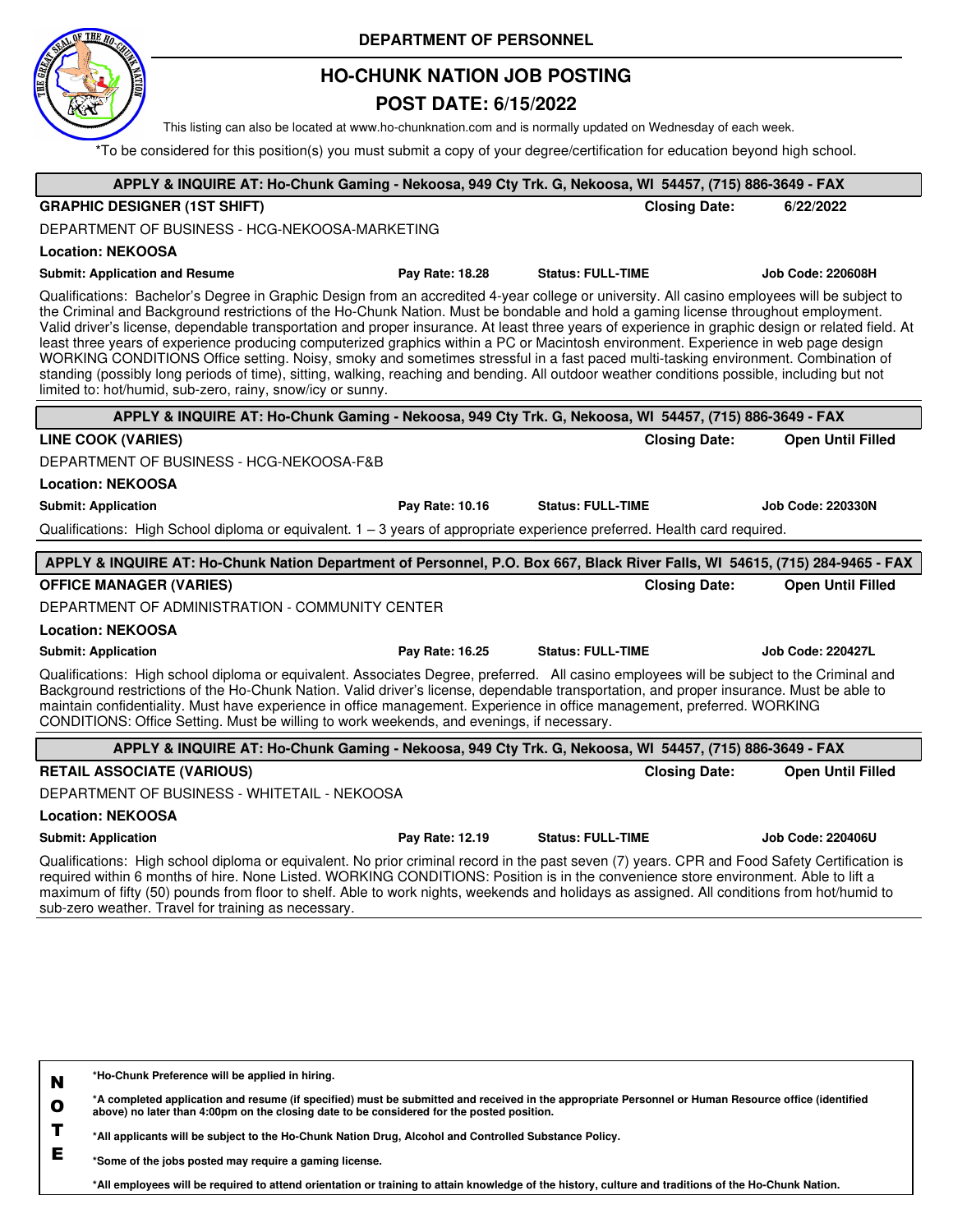

## **HO-CHUNK NATION JOB POSTING**

### **POST DATE: 6/15/2022**

This listing can also be located at www.ho-chunknation.com and is normally updated on Wednesday of each week.

\*To be considered for this position(s) you must submit a copy of your degree/certification for education beyond high school.

| APPLY & INQUIRE AT: Ho-Chunk Gaming - Nekoosa, 949 Cty Trk. G, Nekoosa, WI 54457, (715) 886-3649 - FAX                                                                                                                                                                                                                                                                                                                                                                                                                                                                                                                                                                                                                                                                                                                                                                                                                                                                                                                                                                            |                 |                                    |                      |                          |
|-----------------------------------------------------------------------------------------------------------------------------------------------------------------------------------------------------------------------------------------------------------------------------------------------------------------------------------------------------------------------------------------------------------------------------------------------------------------------------------------------------------------------------------------------------------------------------------------------------------------------------------------------------------------------------------------------------------------------------------------------------------------------------------------------------------------------------------------------------------------------------------------------------------------------------------------------------------------------------------------------------------------------------------------------------------------------------------|-----------------|------------------------------------|----------------------|--------------------------|
| <b>SENIOR MANAGER-PUBLIC RELATIONS (1ST SHIFT)</b>                                                                                                                                                                                                                                                                                                                                                                                                                                                                                                                                                                                                                                                                                                                                                                                                                                                                                                                                                                                                                                |                 |                                    | <b>Closing Date:</b> | 6/22/2022                |
| DEPARTMENT OF BUSINESS - HCG-NEKOOSA-MARKETING                                                                                                                                                                                                                                                                                                                                                                                                                                                                                                                                                                                                                                                                                                                                                                                                                                                                                                                                                                                                                                    |                 |                                    |                      |                          |
| <b>Location: NEKOOSA</b>                                                                                                                                                                                                                                                                                                                                                                                                                                                                                                                                                                                                                                                                                                                                                                                                                                                                                                                                                                                                                                                          |                 |                                    |                      |                          |
| <b>Submit: Application and Resume</b>                                                                                                                                                                                                                                                                                                                                                                                                                                                                                                                                                                                                                                                                                                                                                                                                                                                                                                                                                                                                                                             | Pay Rate: 19.30 | <b>Status: FULL-TIME</b>           |                      | <b>Job Code: 220608L</b> |
| Qualifications: High School diploma or equivalent is required. Two (2) years of college preferred. All casino employees will be subject to the<br>Criminal and Background restrictions of the Ho-Chunk Nation. Must be bondable and hold a gaming license throughout employment. Must<br>have and maintain a valid driver's license and at a minimum, liability auto insurance. Two (2) years of experience in the hospitality industry<br>with a proven track record in journalism, public relations and/or marketing required. Five (5) years writing experience preferred. Gaming<br>industry background is preferred. Office setting. Must have the ability to work varying hours and days, including nights, weekends and<br>holidays to meet operational need. Noisy, smoky and sometimes stressful in a fast paced multi-tasking environment. Combination of standing<br>(possibly long periods of time), sitting, walking, reaching and bending. All outdoor weather conditions possible, including but not limited to:<br>hot/humid, sub-zero, rainy, snow/icy or sunny. |                 |                                    |                      |                          |
| APPLY & INQUIRE AT: Ho-Chunk Gaming - Nekoosa, 949 Cty Trk. G, Nekoosa, WI 54457, (715) 886-3649 - FAX                                                                                                                                                                                                                                                                                                                                                                                                                                                                                                                                                                                                                                                                                                                                                                                                                                                                                                                                                                            |                 |                                    |                      |                          |
| <b>SURVEILLANCE AGENT (SWING/GRAVE SHIFT)</b>                                                                                                                                                                                                                                                                                                                                                                                                                                                                                                                                                                                                                                                                                                                                                                                                                                                                                                                                                                                                                                     |                 |                                    | <b>Closing Date:</b> | <b>Open Until Filled</b> |
| DEPARTMENT OF JUSTICE - HCG-NEKOOSA-SURVEILLANCE                                                                                                                                                                                                                                                                                                                                                                                                                                                                                                                                                                                                                                                                                                                                                                                                                                                                                                                                                                                                                                  |                 |                                    |                      |                          |
| <b>Location: NEKOOSA</b>                                                                                                                                                                                                                                                                                                                                                                                                                                                                                                                                                                                                                                                                                                                                                                                                                                                                                                                                                                                                                                                          |                 |                                    |                      |                          |
| <b>Submit: Application</b>                                                                                                                                                                                                                                                                                                                                                                                                                                                                                                                                                                                                                                                                                                                                                                                                                                                                                                                                                                                                                                                        | Pay Rate: 15.24 | <b>Status: FULL-TIME/PART-TIME</b> |                      | <b>Job Code: 220323Y</b> |
| Qualifications: Must possess a high school diploma or equivalent. Must have at least one year of higher education. All casino employees will<br>be subject to the Criminal and Background restrictions of the Ho-Chunk Nation. Must be able to obtain a Gaming License. Possession of<br>working vehicle, valid driver's license and proper insurance. Must have some experience in surveillance/military or criminal justice related<br>field, one (1) year preferred. Four (4) years of casino gaming experience will waive surveillance or criminal justice requirement. WORKING<br>CONDITIONS Must have eyesight correctable to 20/20 with no color blindness. Be able to sit for extended periods of time and observe in<br>close quartered areas. Must be able to work flexible hours as required by the Surveillance Department. Be able to work in a low light<br>environment. Be able to work in a smoke filled environment (gaming floor). Be able to observe CCTV monitors for extended periods of time.                                                               |                 |                                    |                      |                          |
| APPLY & INQUIRE AT: Ho-Chunk Gaming - Nekoosa, 949 Cty Trk. G, Nekoosa, WI 54457, (715) 886-3649 - FAX                                                                                                                                                                                                                                                                                                                                                                                                                                                                                                                                                                                                                                                                                                                                                                                                                                                                                                                                                                            |                 |                                    |                      |                          |
| <b>SURVEILLANCE SHIFT SUPERVISOR VARIES)</b>                                                                                                                                                                                                                                                                                                                                                                                                                                                                                                                                                                                                                                                                                                                                                                                                                                                                                                                                                                                                                                      |                 |                                    | <b>Closing Date:</b> | <b>Open Until Filled</b> |
| DEPARTMENT OF JUSTICE - HCG-NEKOOSA-SURVEILLANCE                                                                                                                                                                                                                                                                                                                                                                                                                                                                                                                                                                                                                                                                                                                                                                                                                                                                                                                                                                                                                                  |                 |                                    |                      |                          |
| <b>Location: NEKOOSA</b>                                                                                                                                                                                                                                                                                                                                                                                                                                                                                                                                                                                                                                                                                                                                                                                                                                                                                                                                                                                                                                                          |                 |                                    |                      |                          |
| <b>Submit: Application and Resume</b>                                                                                                                                                                                                                                                                                                                                                                                                                                                                                                                                                                                                                                                                                                                                                                                                                                                                                                                                                                                                                                             | Pay Rate: 17.27 | <b>Status: FULL-TIME</b>           |                      | Job Code: 220406A5       |
| Qualifications: Must possess a high school diploma or equivalent. Must have one (1) year of higher education. All casino employees will be<br>subject to the Criminal and Background restrictions of the Ho-Chunk Nation. Must be able to obtain Gaming License Possession of working<br>vehicle, valid driver's license and proper Insurance. One (1) year of experience in casino surveillance. Surveillance, military or criminal<br>justice related field in a supervisory position, two (2) years preferred.WORKING CONDITIONS Must have eyesight correctable to 20/20, no<br>color blindness. Be able to sit for extended periods of time and observe in close quartered areas. Must be able to work flexible hours as<br>required by the Surveillance Department. Be able to work in a low light environment. Be able to work in a smoke filled environment (gaming<br>floor). Be able to observe CCTV monitors for extended periods of time.                                                                                                                              |                 |                                    |                      |                          |
|                                                                                                                                                                                                                                                                                                                                                                                                                                                                                                                                                                                                                                                                                                                                                                                                                                                                                                                                                                                                                                                                                   |                 |                                    |                      |                          |

|   | *A completed application and resume (if specified) must be submitted and received in the appropriate Personnel or Human Resource office (identified<br>above) no later than 4:00pm on the closing date to be considered for the posted position. |
|---|--------------------------------------------------------------------------------------------------------------------------------------------------------------------------------------------------------------------------------------------------|
| - | *All applicants will be subject to the Ho-Chunk Nation Drug, Alcohol and Controlled Substance Policy.                                                                                                                                            |

**E \*Some of the jobs posted may require a gaming license.**

**\*Ho-Chunk Preference will be applied in hiring.**

**N**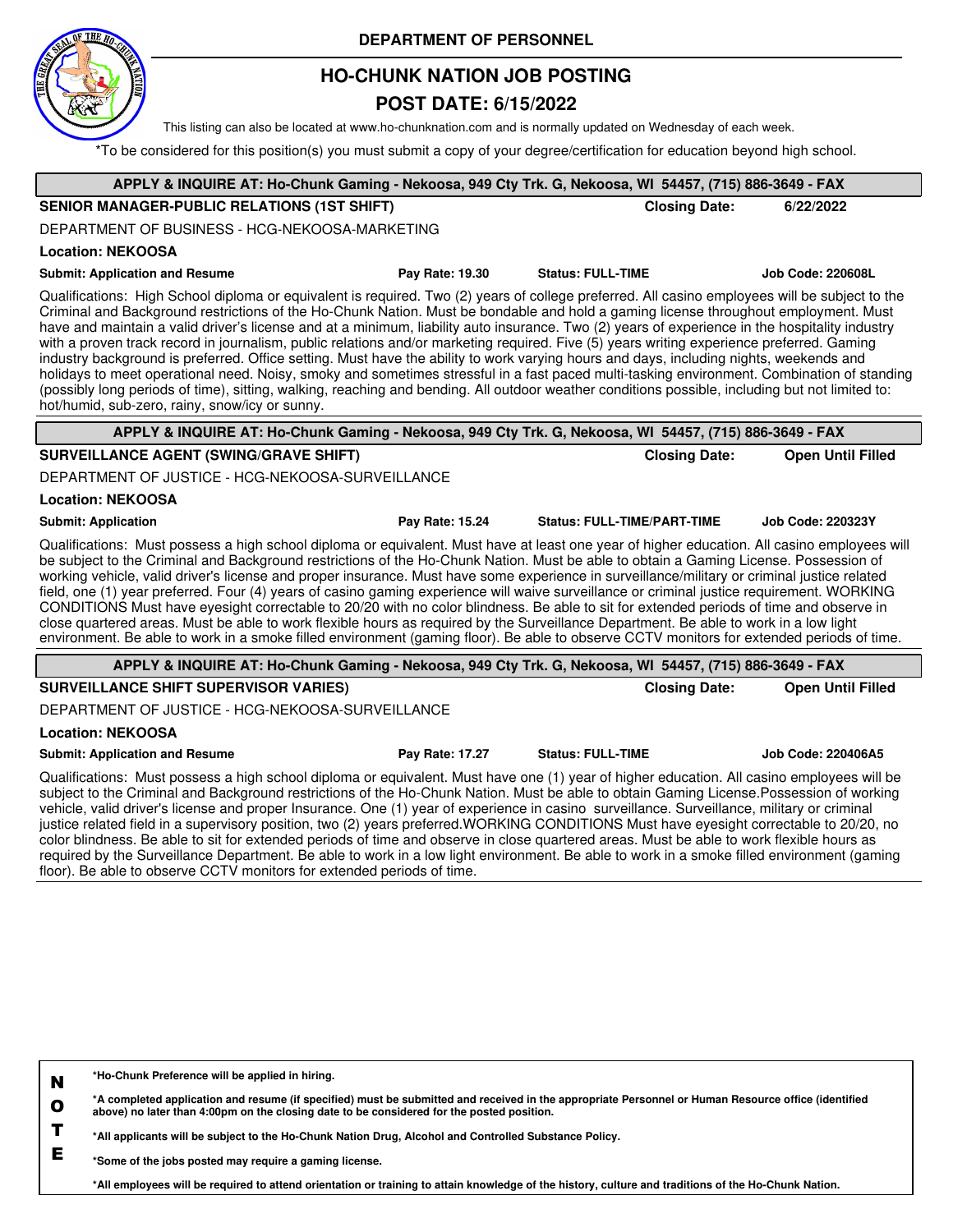

## **HO-CHUNK NATION JOB POSTING**

### **POST DATE: 6/15/2022**

This listing can also be located at www.ho-chunknation.com and is normally updated on Wednesday of each week.

\*To be considered for this position(s) you must submit a copy of your degree/certification for education beyond high school.

### **APPLY & INQUIRE AT: Ho-Chunk Gaming - Black River Falls, W9010 Hwy 54 East, Black River Falls, WI 54615, (715) 284-7582 - FAX CAGE CASHIER (VARIES) Closing Date: Open Until Filled**

DEPARTMENT OF BUSINESS - HCG-BRF-CAGE

#### **Location: TOMAH**

#### **Submit: Application Pay Rate: 13.22 +TIPS Status: FULL-TIME Job Code: 220601G**

Qualifications: Must have High School Diploma or GED. All casino employees will be subject to the Criminal and Background restrictions of the Ho-Chunk Nation. Must be BONDABLE. Must follow chain-of-command. One (1) to three (3) years appropriate experience. WORKING CONDITIONS: Casino setting loud, office setting. Cannot be colorblind. Must have good eyesight and full dexterity in both hands. Infrequent lifting of up to 100 lbs. Primary lifting requirements is 10-25 lbs. on consistent basis. Must be able to stand stoop and bend for long periods of time.

| APPLY & INQUIRE AT: Ho-Chunk Nation Department of Personnel, P.O. Box 667, Black River Falls, WI 54615, (715) 284-9465 - FAX                                                                                                                                                                                                                                                                                                                                                                                                                                                                                                                                                                                                                                                                                                                                                                                                                                                                                                                                                                                                                                                                                                                                                                                                                                                                                                                                                                                                                                                                                                                 |               |                          |                          |
|----------------------------------------------------------------------------------------------------------------------------------------------------------------------------------------------------------------------------------------------------------------------------------------------------------------------------------------------------------------------------------------------------------------------------------------------------------------------------------------------------------------------------------------------------------------------------------------------------------------------------------------------------------------------------------------------------------------------------------------------------------------------------------------------------------------------------------------------------------------------------------------------------------------------------------------------------------------------------------------------------------------------------------------------------------------------------------------------------------------------------------------------------------------------------------------------------------------------------------------------------------------------------------------------------------------------------------------------------------------------------------------------------------------------------------------------------------------------------------------------------------------------------------------------------------------------------------------------------------------------------------------------|---------------|--------------------------|--------------------------|
| <b>COMMUNITY HEALTH NURSE (8A-430P)</b>                                                                                                                                                                                                                                                                                                                                                                                                                                                                                                                                                                                                                                                                                                                                                                                                                                                                                                                                                                                                                                                                                                                                                                                                                                                                                                                                                                                                                                                                                                                                                                                                      |               | <b>Closing Date:</b>     | 6/22/2022                |
| DEPARTMENT OF HEALTH - COMMUNITY HEALTH                                                                                                                                                                                                                                                                                                                                                                                                                                                                                                                                                                                                                                                                                                                                                                                                                                                                                                                                                                                                                                                                                                                                                                                                                                                                                                                                                                                                                                                                                                                                                                                                      |               |                          |                          |
| <b>Location: TOMAH</b>                                                                                                                                                                                                                                                                                                                                                                                                                                                                                                                                                                                                                                                                                                                                                                                                                                                                                                                                                                                                                                                                                                                                                                                                                                                                                                                                                                                                                                                                                                                                                                                                                       |               |                          |                          |
| <b>Submit: Application</b>                                                                                                                                                                                                                                                                                                                                                                                                                                                                                                                                                                                                                                                                                                                                                                                                                                                                                                                                                                                                                                                                                                                                                                                                                                                                                                                                                                                                                                                                                                                                                                                                                   | Pay Rate: DOQ | <b>Status: FULL-TIME</b> | <b>Job Code: 220608D</b> |
| Qualifications: Bachelors of Science Degree in Nursing; will accept Graduate Nurse with obtaining Registered Nurse license within 6 months<br>of employment. Current Wisconsin Nursing License or Graduate Nurse from Accredited Bachelor of Science Institution. Must have valid<br>driver's license, dependable transportation and proper insurance. Must promote a healthy, non-abusive lifestyle. Completes National<br>Incident Management System (NIMS)/Incident Command System (ICS) 100, 700 certification within six (6) months of employment Minimum<br>one (1) year experience in related field. Experience in Community Health Nursing practices, principals, assessments and evaluation process.<br>WORKING CONDITIONS Administrative duties are performed in office/clinic setting and health care services provided in clinic and<br>community setting. Traveling is a necessity. Work performed in the community is sometimes subject to conditions ranging from inclement<br>weather to dangerous conditions such as snow/ice, cold, heat, noise, wetness/humidity, vibration, sudden temperature changes, and poor<br>illumination at the job site or due to travel on the job. Travel to and from field locations may subject worker to increased risk of driving<br>hazards. Community locations may subject worker to communicable diseases, insects and other disease vectors, toxins, hazardous<br>materials, and animals. In all settings, employees in this classification may occasionally need to relate to members of the public who exhibit<br>challenging, atypical or hostile behaviors and/or communication. |               |                          |                          |
| APPLY & INQUIRE AT: Ho-Chunk Nation Department of Personnel, P.O. Box 667, Black River Falls, WI 54615, (715) 284-9465 - FAX                                                                                                                                                                                                                                                                                                                                                                                                                                                                                                                                                                                                                                                                                                                                                                                                                                                                                                                                                                                                                                                                                                                                                                                                                                                                                                                                                                                                                                                                                                                 |               |                          |                          |
| <b>COMMUNITY HEALTH NURSE (8A-430P)</b>                                                                                                                                                                                                                                                                                                                                                                                                                                                                                                                                                                                                                                                                                                                                                                                                                                                                                                                                                                                                                                                                                                                                                                                                                                                                                                                                                                                                                                                                                                                                                                                                      |               | <b>Closing Date:</b>     | <b>Open Until Filled</b> |
| DEPARTMENT OF HEALTH - COMMUNITY HEALTH                                                                                                                                                                                                                                                                                                                                                                                                                                                                                                                                                                                                                                                                                                                                                                                                                                                                                                                                                                                                                                                                                                                                                                                                                                                                                                                                                                                                                                                                                                                                                                                                      |               |                          |                          |
| <b>Location: TOMAH</b>                                                                                                                                                                                                                                                                                                                                                                                                                                                                                                                                                                                                                                                                                                                                                                                                                                                                                                                                                                                                                                                                                                                                                                                                                                                                                                                                                                                                                                                                                                                                                                                                                       |               |                          |                          |
| <b>Submit: Application</b>                                                                                                                                                                                                                                                                                                                                                                                                                                                                                                                                                                                                                                                                                                                                                                                                                                                                                                                                                                                                                                                                                                                                                                                                                                                                                                                                                                                                                                                                                                                                                                                                                   | Pay Rate: DOQ | <b>Status: FULL-TIME</b> | Job Code: 220323D        |
| Qualifications: Bachelors of Science Degree in Nursing; will accept Graduate Nurse with obtaining Registered Nurse license within 6 months<br>of employment. Current Wisconsin Nursing License or Graduate Nurse from Accredited Bachelor of Science Institution. Must have valid<br>driver's license, dependable transportation and proper insurance. Must promote a healthy, non-abusive lifestyle. Completes National<br>Incident Management System (NIMS)/Incident Command System (ICS) 100, 700 certification within six (6) months of employment Minimum<br>one (1) year experience in related field. Experience in Community Health Nursing practices, principals, assessments and evaluation process.<br>WORKING CONDITIONS Administrative duties are performed in office/clinic setting and health care services provided in clinic and<br>community setting. Traveling is a necessity. Work performed in the community is sometimes subject to conditions ranging from inclement<br>weather to dangerous conditions such as snow/ice, cold, heat, noise, wetness/humidity, vibration, sudden temperature changes, and poor                                                                                                                                                                                                                                                                                                                                                                                                                                                                                                         |               |                          |                          |

materials, and animals. In all settings, employees in this classification may occasionally need to relate to members of the public who exhibit challenging, atypical or hostile behaviors and/or communication.

**N \*Ho-Chunk Preference will be applied in hiring.**

**O \*A completed application and resume (if specified) must be submitted and received in the appropriate Personnel or Human Resource office (identified above) no later than 4:00pm on the closing date to be considered for the posted position.**

illumination at the job site or due to travel on the job. Travel to and from field locations may subject worker to increased risk of driving hazards. Community locations may subject worker to communicable diseases, insects and other disease vectors, toxins, hazardous

**T \*All applicants will be subject to the Ho-Chunk Nation Drug, Alcohol and Controlled Substance Policy.**

**E \*Some of the jobs posted may require a gaming license.**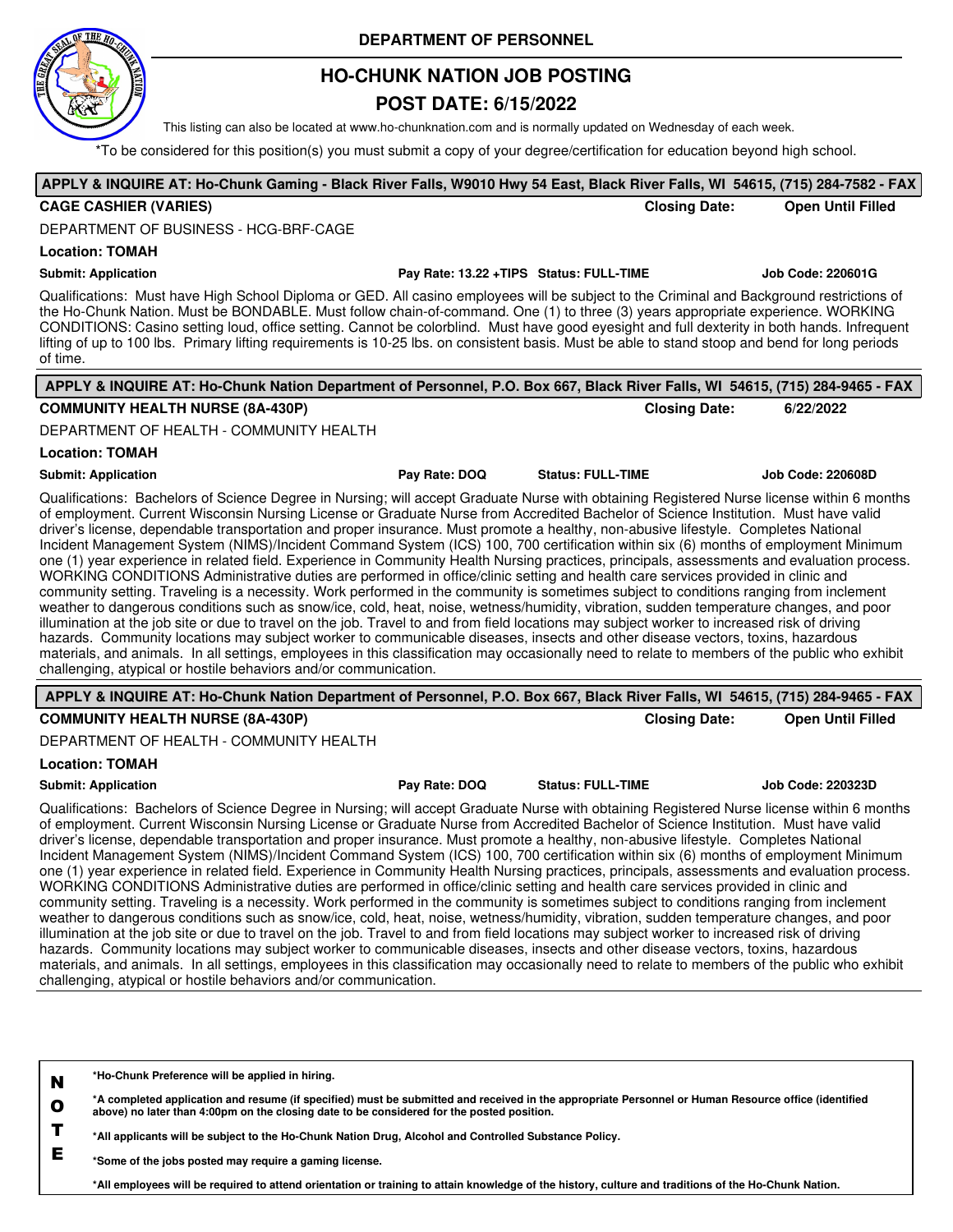

## **HO-CHUNK NATION JOB POSTING**

### **POST DATE: 6/15/2022**

This listing can also be located at www.ho-chunknation.com and is normally updated on Wednesday of each week.

\*To be considered for this position(s) you must submit a copy of your degree/certification for education beyond high school.

**APPLY & INQUIRE AT: Ho-Chunk Gaming - Black River Falls, W9010 Hwy 54 East, Black River Falls, WI 54615, (715) 284-7582 - FAX**

| <b>COUNT ASSOCIATE (9A-1P)</b>                                                                                                                                                                                                                                                                                                                                                                                                                                                                                                                                                                                                                                                                                                                                                                                                                                                     |                 | <b>Closing Date:</b>        | <b>Open Until Filled</b> |
|------------------------------------------------------------------------------------------------------------------------------------------------------------------------------------------------------------------------------------------------------------------------------------------------------------------------------------------------------------------------------------------------------------------------------------------------------------------------------------------------------------------------------------------------------------------------------------------------------------------------------------------------------------------------------------------------------------------------------------------------------------------------------------------------------------------------------------------------------------------------------------|-----------------|-----------------------------|--------------------------|
| DEPARTMENT OF BUSINESS - HCG-BRF-COUNT                                                                                                                                                                                                                                                                                                                                                                                                                                                                                                                                                                                                                                                                                                                                                                                                                                             |                 |                             |                          |
| <b>Location: TOMAH</b>                                                                                                                                                                                                                                                                                                                                                                                                                                                                                                                                                                                                                                                                                                                                                                                                                                                             |                 |                             |                          |
| <b>Submit: Application and Resume</b>                                                                                                                                                                                                                                                                                                                                                                                                                                                                                                                                                                                                                                                                                                                                                                                                                                              | Pay Rate: 14.24 | <b>Status: QUARTER-TIME</b> | <b>Job Code: 220601L</b> |
| Qualifications: Must have a high school diploma or equivalent. MUST BE BONDABLE. Must be able to obtain a gaming license. Valid driver's<br>license, dependable transportation and proper insurance is preferred. One year experience in responsible cash handling position is<br>preferred. One year experience in accounting/bookkeeping skills preferred. One year experience in the operation of calculators and office<br>machines preferred. WORKING CONDITIONS: Work area is NOT smoke, noise or dust free. Ability to work a flexible schedule including<br>extended hours, weekends and holidays.                                                                                                                                                                                                                                                                         |                 |                             |                          |
| APPLY & INQUIRE AT: Ho-Chunk Gaming - Black River Falls, W9010 Hwy 54 East, Black River Falls, WI 54615, (715) 284-7582 - FAX                                                                                                                                                                                                                                                                                                                                                                                                                                                                                                                                                                                                                                                                                                                                                      |                 |                             |                          |
| <b>COUNT SUPERVISOR (VARIES)</b>                                                                                                                                                                                                                                                                                                                                                                                                                                                                                                                                                                                                                                                                                                                                                                                                                                                   |                 | <b>Closing Date:</b>        | <b>Open Until Filled</b> |
| DEPARTMENT OF BUSINESS - HCG-BRF-COUNT                                                                                                                                                                                                                                                                                                                                                                                                                                                                                                                                                                                                                                                                                                                                                                                                                                             |                 |                             |                          |
| <b>Location: TOMAH</b>                                                                                                                                                                                                                                                                                                                                                                                                                                                                                                                                                                                                                                                                                                                                                                                                                                                             |                 |                             |                          |
| <b>Submit: Application and Resume</b>                                                                                                                                                                                                                                                                                                                                                                                                                                                                                                                                                                                                                                                                                                                                                                                                                                              | Pay Rate: 16.27 | <b>Status: FULL-TIME</b>    | <b>Job Code: 220601N</b> |
| Qualifications: Minimum high school diploma or equivalent. All casino employees will be subject to the Criminal and Background restrictions<br>of the Ho-Chunk Nation. MUST BE BONDABLE. Must be able to obtain a gaming license. Valid driver's license, dependable transportation<br>and proper insurance is preferred. Must have a minimum of two (2) years' experience as a count associate. One (1) year training in<br>accounting or related field is preferred. One (1) year experience in responsible cash handling position is preferred. One (1) year of previous<br>supervisory experience is preferred. One (1) year experience in the knowledge of computer systems, personal computers and applications.<br>WORKING CONDITIONS: Work area is NOT smoke, noise or dust free. Required to work a flexible schedule including extended hours,<br>weekends and holidays. |                 |                             |                          |
| APPLY & INQUIRE AT: Ho-Chunk Gaming - Black River Falls, W9010 Hwy 54 East, Black River Falls, WI 54615, (715) 284-7582 - FAX                                                                                                                                                                                                                                                                                                                                                                                                                                                                                                                                                                                                                                                                                                                                                      |                 |                             |                          |
| <b>FACILITIES PERSON (VARIES)</b>                                                                                                                                                                                                                                                                                                                                                                                                                                                                                                                                                                                                                                                                                                                                                                                                                                                  |                 | <b>Closing Date:</b>        | <b>Open Until Filled</b> |
| DEPARTMENT OF BUSINESS - HCG-BRF-FACILITIES                                                                                                                                                                                                                                                                                                                                                                                                                                                                                                                                                                                                                                                                                                                                                                                                                                        |                 |                             |                          |
| <b>Location: TOMAH</b>                                                                                                                                                                                                                                                                                                                                                                                                                                                                                                                                                                                                                                                                                                                                                                                                                                                             |                 |                             |                          |
| <b>Submit: Application</b>                                                                                                                                                                                                                                                                                                                                                                                                                                                                                                                                                                                                                                                                                                                                                                                                                                                         | Pay Rate: 12.20 | <b>Status: FULL-TIME</b>    | <b>Job Code: 220601V</b> |
| Qualifications: High school diploma or equivalent. No experience needed, will train. Basic knowledge of electrical, plumbing, masonry,<br>carpentry and grounds preferred. Basic knowledge of inventory of all units, tools, and materials of real property preferred. Basic knowledge of<br>techniques involved in inspections, analyzing and repair of simple to complex maintenance problems preferred. Basic knowledge of chemical<br>usage, storage, and disposal preferred. Basic knowledge of personal protective equipment preferred. Must be bondable. Able to work night,<br>weekends, and holidays as assigned. Must have dependable transportation. WORKING CONDITIONS: Smoking Environment. All conditions<br>from hot/humid to sub-zero weather. All casino employees will be subject to the Criminal and Background restrictions of the Ho-Chunk Nation.            |                 |                             |                          |
| APPLY & INQUIRE AT: Ho-Chunk Nation Department of Personnel, P.O. Box 667, Black River Falls, WI 54615, (715) 284-9465 - FAX                                                                                                                                                                                                                                                                                                                                                                                                                                                                                                                                                                                                                                                                                                                                                       |                 |                             |                          |
| <b>JR. ACCOUNTANT (DAYS)</b>                                                                                                                                                                                                                                                                                                                                                                                                                                                                                                                                                                                                                                                                                                                                                                                                                                                       |                 | <b>Closing Date:</b>        | <b>Open Until Filled</b> |
| DEPARTMENT OF HOUSING -                                                                                                                                                                                                                                                                                                                                                                                                                                                                                                                                                                                                                                                                                                                                                                                                                                                            |                 |                             |                          |
| <b>Location: TOMAH</b>                                                                                                                                                                                                                                                                                                                                                                                                                                                                                                                                                                                                                                                                                                                                                                                                                                                             |                 |                             |                          |
| <b>Submit: Application and Resume</b>                                                                                                                                                                                                                                                                                                                                                                                                                                                                                                                                                                                                                                                                                                                                                                                                                                              | Pay Rate: 17.29 | <b>Status: FULL-TIME</b>    | <b>Job Code: 220323K</b> |
| Qualifications: Must have two (2) year degree in Accounting or its equivalent. No convictions of any felony or misdemeanor involving<br>dishonesty. Valid driver's license, transportation, and proper insurance. Annually pursue continuing education opportunities to keep current<br>on accounting principles, GAAP and GASB. Must have one (1) to two (2) years of work experience in the accounting field. WORKING<br>CONDITIONS Work in office setting. Occasional travel required.                                                                                                                                                                                                                                                                                                                                                                                          |                 |                             |                          |
| *Ho-Chunk Preference will be applied in hiring.<br>N                                                                                                                                                                                                                                                                                                                                                                                                                                                                                                                                                                                                                                                                                                                                                                                                                               |                 |                             |                          |

| *A completed application and resume (if specified) must be submitted and received in the appropriate Personnel or Human Resource office (identified |
|-----------------------------------------------------------------------------------------------------------------------------------------------------|
| above) no later than 4:00pm on the closing date to be considered for the posted position.                                                           |

**T \*All applicants will be subject to the Ho-Chunk Nation Drug, Alcohol and Controlled Substance Policy.**

**E \*Some of the jobs posted may require a gaming license.**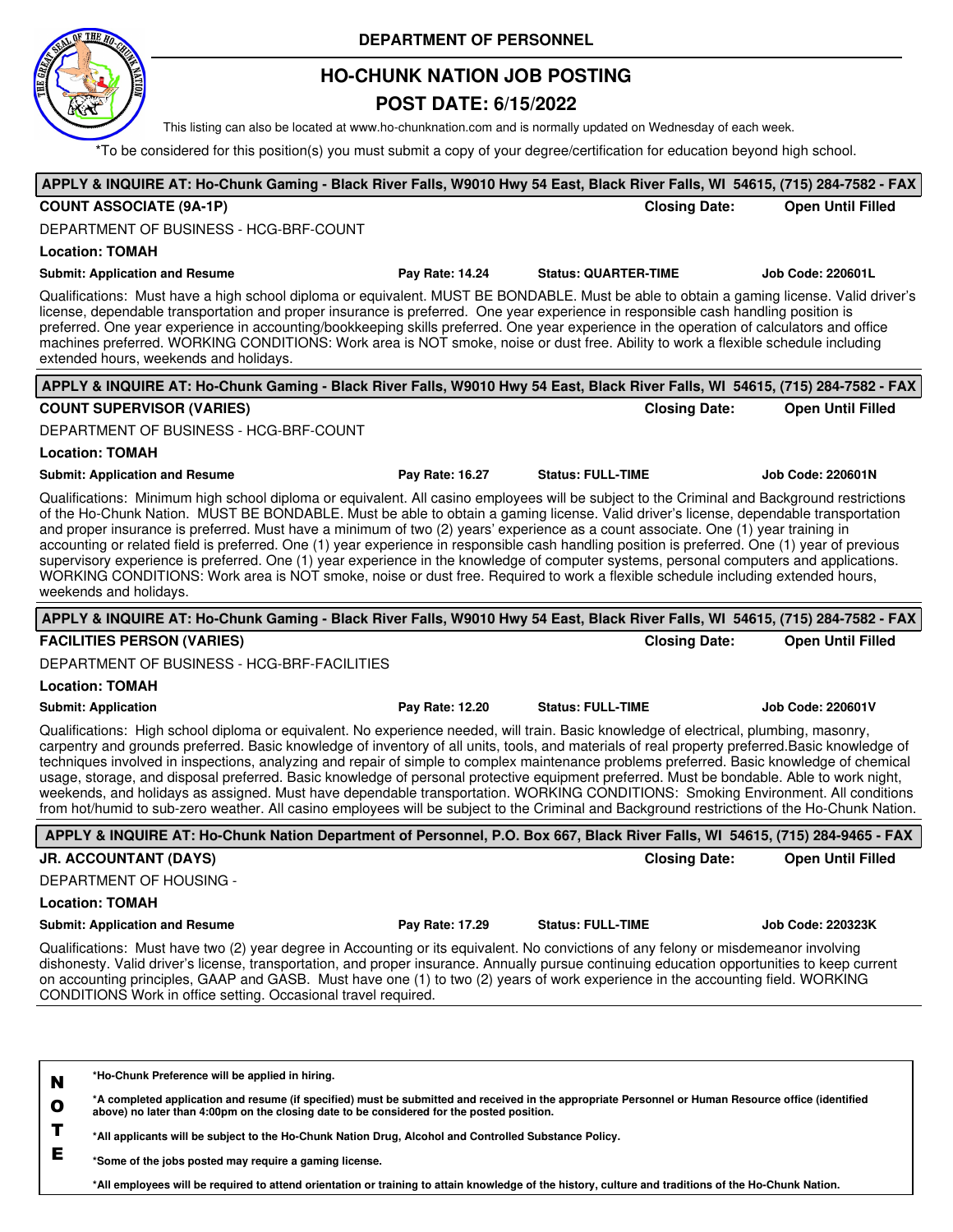

## **HO-CHUNK NATION JOB POSTING**

## **POST DATE: 6/15/2022**

This listing can also be located at www.ho-chunknation.com and is normally updated on Wednesday of each week.

\*To be considered for this position(s) you must submit a copy of your degree/certification for education beyond high school.

| APPLY & INQUIRE AT: Ho-Chunk Nation Department of Personnel, P.O. Box 667, Black River Falls, WI 54615, (715) 284-9465 - FAX                                                                                                                                                                                                                                                                                                                                                                                                                                                                                                                                                                                                                                                                                                                                                                                                                                                                                                                                                                                                                                                                                                                                                                                     |                                         |                          |                      |                            |
|------------------------------------------------------------------------------------------------------------------------------------------------------------------------------------------------------------------------------------------------------------------------------------------------------------------------------------------------------------------------------------------------------------------------------------------------------------------------------------------------------------------------------------------------------------------------------------------------------------------------------------------------------------------------------------------------------------------------------------------------------------------------------------------------------------------------------------------------------------------------------------------------------------------------------------------------------------------------------------------------------------------------------------------------------------------------------------------------------------------------------------------------------------------------------------------------------------------------------------------------------------------------------------------------------------------|-----------------------------------------|--------------------------|----------------------|----------------------------|
| <b>RETAIL ASSOCIATE (VARIOUS)</b>                                                                                                                                                                                                                                                                                                                                                                                                                                                                                                                                                                                                                                                                                                                                                                                                                                                                                                                                                                                                                                                                                                                                                                                                                                                                                |                                         |                          | <b>Closing Date:</b> | <b>Open Until Filled</b>   |
| DEPARTMENT OF BUSINESS - WHITETAIL - TOMAH                                                                                                                                                                                                                                                                                                                                                                                                                                                                                                                                                                                                                                                                                                                                                                                                                                                                                                                                                                                                                                                                                                                                                                                                                                                                       |                                         |                          |                      |                            |
| <b>Location: TOMAH</b>                                                                                                                                                                                                                                                                                                                                                                                                                                                                                                                                                                                                                                                                                                                                                                                                                                                                                                                                                                                                                                                                                                                                                                                                                                                                                           |                                         |                          |                      |                            |
| <b>Submit: Application</b>                                                                                                                                                                                                                                                                                                                                                                                                                                                                                                                                                                                                                                                                                                                                                                                                                                                                                                                                                                                                                                                                                                                                                                                                                                                                                       | Pay Rate: 10.17                         | <b>Status: FULL-TIME</b> |                      | Job Code: 220406V          |
| Qualifications: High school diploma or equivalent. No prior criminal record in the past seven (7) years. CPR and Food Safety Certification is<br>required within 6 months of hire. None Listed. WORKING CONDITIONS: Position is in the convenience store environment. Able to lift a<br>maximum of fifty (50) pounds from floor to shelf. Able to work nights, weekends and holidays as assigned. All conditions from hot/humid to<br>sub-zero weather. Travel for training as necessary.                                                                                                                                                                                                                                                                                                                                                                                                                                                                                                                                                                                                                                                                                                                                                                                                                        |                                         |                          |                      |                            |
| APPLY & INQUIRE AT: Ho-Chunk Gaming - Black River Falls, W9010 Hwy 54 East, Black River Falls, WI 54615, (715) 284-7582 - FAX                                                                                                                                                                                                                                                                                                                                                                                                                                                                                                                                                                                                                                                                                                                                                                                                                                                                                                                                                                                                                                                                                                                                                                                    |                                         |                          |                      |                            |
| <b>SECURITY OFFICER (VARIES)</b>                                                                                                                                                                                                                                                                                                                                                                                                                                                                                                                                                                                                                                                                                                                                                                                                                                                                                                                                                                                                                                                                                                                                                                                                                                                                                 |                                         |                          | <b>Closing Date:</b> | <b>Open Until Filled</b>   |
| DEPARTMENT OF BUSINESS - HCG-BRF-SECURITY                                                                                                                                                                                                                                                                                                                                                                                                                                                                                                                                                                                                                                                                                                                                                                                                                                                                                                                                                                                                                                                                                                                                                                                                                                                                        |                                         |                          |                      |                            |
| <b>Location: TOMAH</b>                                                                                                                                                                                                                                                                                                                                                                                                                                                                                                                                                                                                                                                                                                                                                                                                                                                                                                                                                                                                                                                                                                                                                                                                                                                                                           |                                         |                          |                      |                            |
| <b>Submit: Application and Resume</b>                                                                                                                                                                                                                                                                                                                                                                                                                                                                                                                                                                                                                                                                                                                                                                                                                                                                                                                                                                                                                                                                                                                                                                                                                                                                            | Pay Rate: 15.25                         | <b>Status: FULL-TIME</b> |                      | Job Code: 220601A8         |
| Qualifications: Must have a high school diploma or GED equivalent. All casino employees will be subject to the Criminal and Background<br>restrictions of the Ho-Chunk Nation. Must be bondable. Must be able to obtain and maintain a Gaming License. Must maintain confidentiality.<br>Must have reliable transportation, a valid driver's license and proper insurance where applicable. Must have a minimum of one (1) year<br>formal security or law enforcement training or experience (military or civilian). Security training or experience may be waived with a minimum<br>of two (2) years military service. WORKING CONDITIONS May be exposed to a smoking environment frequently. May be exposed to an<br>elevated noise level. While performing the duties of this job, is required to stand, walk, talk and hear. Is occasionally required to sit, run,<br>climb, balance, stoop, kneel, crouch and crawl. Is occasionally required to lift and/or move up to twenty five (25) pounds and may be required<br>to lift and/or move up to one hundred (100) pounds or more with assistance. May occasionally be exposed to all outside weather conditions<br>for extended periods. Ability to work irregular hours and extended shifts including late nights, early mornings, weekends and holidays. |                                         |                          |                      |                            |
| APPLY & INQUIRE AT: Ho-Chunk Gaming - Black River Falls, W9010 Hwy 54 East, Black River Falls, WI 54615, (715) 284-7582 - FAX                                                                                                                                                                                                                                                                                                                                                                                                                                                                                                                                                                                                                                                                                                                                                                                                                                                                                                                                                                                                                                                                                                                                                                                    |                                         |                          |                      |                            |
| <b>SLOT SERVICE SUPERVISOR (VARIES)</b>                                                                                                                                                                                                                                                                                                                                                                                                                                                                                                                                                                                                                                                                                                                                                                                                                                                                                                                                                                                                                                                                                                                                                                                                                                                                          |                                         |                          | <b>Closing Date:</b> | <b>Open Until Filled</b>   |
| DEPARTMENT OF BUSINESS - HCG-BRF-SLOTS                                                                                                                                                                                                                                                                                                                                                                                                                                                                                                                                                                                                                                                                                                                                                                                                                                                                                                                                                                                                                                                                                                                                                                                                                                                                           |                                         |                          |                      |                            |
| <b>Location: TOMAH</b>                                                                                                                                                                                                                                                                                                                                                                                                                                                                                                                                                                                                                                                                                                                                                                                                                                                                                                                                                                                                                                                                                                                                                                                                                                                                                           |                                         |                          |                      |                            |
| <b>Submit: Application</b>                                                                                                                                                                                                                                                                                                                                                                                                                                                                                                                                                                                                                                                                                                                                                                                                                                                                                                                                                                                                                                                                                                                                                                                                                                                                                       | Pay Rate: 18.30                         | <b>Status: FULL-TIME</b> |                      | Job Code: 220601A11        |
| Qualifications: High School Diploma or GED certificate is required. Must have one (1) year of experience in Slot Floor Operations and/or<br>Repair. Must have one (1) year of supervisory experience. Must be bondable and licensable according to tribal policy. Must be proficient in<br>Microsoft Office Applications All casino employees will be subject to the Criminal and Background restrictions of the Ho-Chunk Nation.<br>WORKING CONDITIONS: While performing the duties of this job, the employee is subject to inside environmental conditions such as second<br>hand tobacco smoke. The noise level in the work environment is usually moderate.                                                                                                                                                                                                                                                                                                                                                                                                                                                                                                                                                                                                                                                  |                                         |                          |                      |                            |
| APPLY & INQUIRE AT: Ho-Chunk Gaming - Black River Falls, W9010 Hwy 54 East, Black River Falls, WI 54615, (715) 284-7582 - FAX                                                                                                                                                                                                                                                                                                                                                                                                                                                                                                                                                                                                                                                                                                                                                                                                                                                                                                                                                                                                                                                                                                                                                                                    |                                         |                          |                      |                            |
| <b>SLOT SERVICE TECHNICIAN 1 (VARIES)</b>                                                                                                                                                                                                                                                                                                                                                                                                                                                                                                                                                                                                                                                                                                                                                                                                                                                                                                                                                                                                                                                                                                                                                                                                                                                                        |                                         |                          | <b>Closing Date:</b> | <b>Open Until Filled</b>   |
| DEPARTMENT OF BUSINESS - HCG-BRF-SLOTS                                                                                                                                                                                                                                                                                                                                                                                                                                                                                                                                                                                                                                                                                                                                                                                                                                                                                                                                                                                                                                                                                                                                                                                                                                                                           |                                         |                          |                      |                            |
| <b>Location: TOMAH</b>                                                                                                                                                                                                                                                                                                                                                                                                                                                                                                                                                                                                                                                                                                                                                                                                                                                                                                                                                                                                                                                                                                                                                                                                                                                                                           |                                         |                          |                      |                            |
| <b>Submit: Application</b>                                                                                                                                                                                                                                                                                                                                                                                                                                                                                                                                                                                                                                                                                                                                                                                                                                                                                                                                                                                                                                                                                                                                                                                                                                                                                       | Pay Rate: 12.20 +TIPS Status: FULL-TIME |                          |                      | <b>Job Code: 220601A13</b> |
| Qualifications: High School Diploma or GED certificate is required. All casino employees will be subject to the Criminal and Background<br>restrictions of the HCN. Must be bondable and licensable according to tribal policy. Must have one (1) year money handling experience.<br>WORKING CONDITIONS: Must have the ability and willingness to work assigned schedule which includes nights, weekends and holidays as<br>required. Cannot be color blind. While preforming the duties of this job, the employee is occasionally exposed to moving mechanical parts,<br>fumes or airborne particles, risk of electrical shock and second hand tobacco smoke. The noise level in the work environment is usually<br>moderate.                                                                                                                                                                                                                                                                                                                                                                                                                                                                                                                                                                                   |                                         |                          |                      |                            |
|                                                                                                                                                                                                                                                                                                                                                                                                                                                                                                                                                                                                                                                                                                                                                                                                                                                                                                                                                                                                                                                                                                                                                                                                                                                                                                                  |                                         |                          |                      |                            |
| *Ho-Chunk Preference will be applied in hiring.<br>N<br>*A completed application and resume (if specified) must be submitted and received in the appropriate Personnel or Human Resource office (identified<br>$\mathbf{o}$<br>above) no later than 4:00pm on the closing date to be considered for the posted position.<br>T<br>*All applicants will be subject to the Ho-Chunk Nation Drug, Alcohol and Controlled Substance Policy.<br>Е<br>*Some of the jobs nosted may require a gaming license                                                                                                                                                                                                                                                                                                                                                                                                                                                                                                                                                                                                                                                                                                                                                                                                             |                                         |                          |                      |                            |

**\*Some of the jobs posted may require a gaming license.**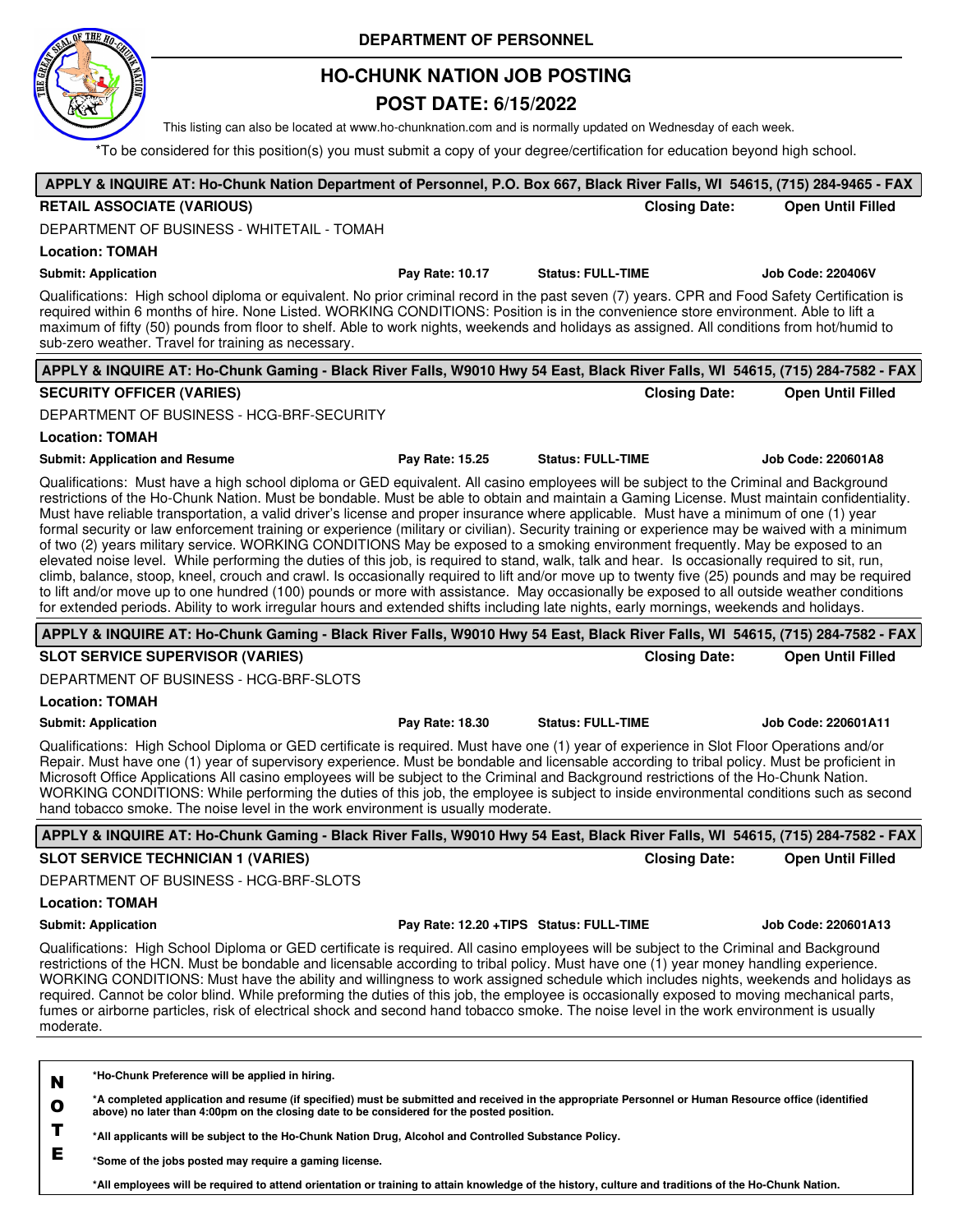

## **HO-CHUNK NATION JOB POSTING**

### **POST DATE: 6/15/2022**

This listing can also be located at www.ho-chunknation.com and is normally updated on Wednesday of each week.

\*To be considered for this position(s) you must submit a copy of your degree/certification for education beyond high school.

# **APPLY & INQUIRE AT: Ho-Chunk Gaming - Black River Falls, W9010 Hwy 54 East, Black River Falls, WI 54615, (715) 284-7582 - FAX**

#### **SLOT SERVICE TECHNICIAN 2 (VARIES) Closing Date: Open Until Filled**

DEPARTMENT OF BUSINESS - HCG-BRF-SLOTS

#### **Location: TOMAH**

#### **Submit: Application Pay Rate: 15.25 +TIPS Status: FULL-TIME Job Code: 220601A16**

Qualifications: High School Diploma or GED certificate is required. A two (2) year Degree in Electronics preferred. Must have six (6) months prior experience as a Slot Service Technician I or higher or equivalent experience in related field. Must be bondable and licensable according to tribal policy. Must pass the Slot Service Technician II test at time of interview. All casino employees will be subject to the Criminal and Background restrictions of the Ho-Chunk Nation.

| APPLY & INQUIRE AT: Ho-Chunk Nation Department of Personnel, P.O. Box 667, Black River Falls, WI 54615, (715) 284-9465 - FAX                                                                                                                                                                                                                                                                                                                                                                                                                                                                                                                                                                                                                                                                                                                                                                                                                                                                                                                                                                                                                                                                                                                                                                                                                                       |                 |                          |                      |                          |
|--------------------------------------------------------------------------------------------------------------------------------------------------------------------------------------------------------------------------------------------------------------------------------------------------------------------------------------------------------------------------------------------------------------------------------------------------------------------------------------------------------------------------------------------------------------------------------------------------------------------------------------------------------------------------------------------------------------------------------------------------------------------------------------------------------------------------------------------------------------------------------------------------------------------------------------------------------------------------------------------------------------------------------------------------------------------------------------------------------------------------------------------------------------------------------------------------------------------------------------------------------------------------------------------------------------------------------------------------------------------|-----------------|--------------------------|----------------------|--------------------------|
| <b>CERTIFIED NURSING ASSISTANT (8A-430P)</b>                                                                                                                                                                                                                                                                                                                                                                                                                                                                                                                                                                                                                                                                                                                                                                                                                                                                                                                                                                                                                                                                                                                                                                                                                                                                                                                       |                 |                          | <b>Closing Date:</b> | 6/22/2022                |
| DEPARTMENT OF HEALTH - COMMUNITY HEALTH                                                                                                                                                                                                                                                                                                                                                                                                                                                                                                                                                                                                                                                                                                                                                                                                                                                                                                                                                                                                                                                                                                                                                                                                                                                                                                                            |                 |                          |                      |                          |
| <b>Location: TOMAH/NEKOOSA</b>                                                                                                                                                                                                                                                                                                                                                                                                                                                                                                                                                                                                                                                                                                                                                                                                                                                                                                                                                                                                                                                                                                                                                                                                                                                                                                                                     |                 |                          |                      |                          |
| <b>Submit: Application</b>                                                                                                                                                                                                                                                                                                                                                                                                                                                                                                                                                                                                                                                                                                                                                                                                                                                                                                                                                                                                                                                                                                                                                                                                                                                                                                                                         | Pay Rate: 13.21 | <b>Status: FULL-TIME</b> |                      | <b>Job Code: 220608C</b> |
| Qualifications: Must have high school diploma or equivalent. Certified Nurse Assistant certification is required. Current First Aid/CPR<br>certification or must be obtained within one (1) month of hire date. Must be 21 years of age or older. Must promote a healthy, non-abusive<br>lifestyle. Valid Driver's license, dependable transportation and proper insurance are required. WORKING CONDITIONS: All health care<br>services are in the home and community setting. Traveling is a necessity. Be available to work in other Health office locations as assigned by<br>supervising CHN and CHN Supervisors. Work performed in the community is sometimes subject to conditions ranging from inclement<br>weather to dangerous conditions such as snow/ice, cold, heat, noise, wetness/humidity, vibration, sudden temperature changes, and poor<br>illumination at the job site or due to travel on the job. Travel to and from field locations may subject worker to increased risk of driving<br>hazards. Community locations may subject worker to communicable diseases, insects and other disease vectors, toxins, hazardous<br>materials, and animals. In all settings, employees in this classification may occasionally need to relate to members of the public who exhibit<br>challenging, atypical or hostile behaviors and/or communication. |                 |                          |                      |                          |
| APPLY & INQUIRE AT: Ho-Chunk Nation Department of Personnel, P.O. Box 667, Black River Falls, WI 54615, (715) 284-9465 - FAX                                                                                                                                                                                                                                                                                                                                                                                                                                                                                                                                                                                                                                                                                                                                                                                                                                                                                                                                                                                                                                                                                                                                                                                                                                       |                 |                          |                      |                          |
| <b>BEHAVIORAL HEALTH CLINICIAN I (8-4:30 P)</b>                                                                                                                                                                                                                                                                                                                                                                                                                                                                                                                                                                                                                                                                                                                                                                                                                                                                                                                                                                                                                                                                                                                                                                                                                                                                                                                    |                 |                          | <b>Closing Date:</b> | <b>Open Until Filled</b> |
| DEPARTMENT OF HEALTH - BEHAVIORAL HEALTH                                                                                                                                                                                                                                                                                                                                                                                                                                                                                                                                                                                                                                                                                                                                                                                                                                                                                                                                                                                                                                                                                                                                                                                                                                                                                                                           |                 |                          |                      |                          |
| <b>Location: VARIOUS</b>                                                                                                                                                                                                                                                                                                                                                                                                                                                                                                                                                                                                                                                                                                                                                                                                                                                                                                                                                                                                                                                                                                                                                                                                                                                                                                                                           |                 |                          |                      |                          |
| <b>Submit: Application and Resume</b>                                                                                                                                                                                                                                                                                                                                                                                                                                                                                                                                                                                                                                                                                                                                                                                                                                                                                                                                                                                                                                                                                                                                                                                                                                                                                                                              | Pay Rate: 20.00 | <b>Status: FULL-TIME</b> |                      | <b>Job Code: 220330B</b> |
| Qualifications: Master's Degree in Behavioral Health field (counseling, psychology, social work, etc.) Must complete requirements for<br>licensure within two (2) years. Must have a valid driver's license, dependable transportation and proper insurance. Must promote a healthy<br>non-abusive lifestyle. One (1) year of mental health/substance abuse clinical experience. Previous experience in working with Native<br>Americans a plus. Working knowledge of domestic violence, trauma, and effect on mental health/addiction treatment. Ability to apply cultural<br>values and traditions to all areas of client and community contact. WORKING CONDITIONS: The duties of this position are routinely carried<br><u>readers and the second second contract the second contract of the second second second second second second second</u>                                                                                                                                                                                                                                                                                                                                                                                                                                                                                                              |                 |                          |                      |                          |

out in an office setting. Sitting, standing and stooping will occur during the normal provision of services. Occasional travel between offices may be required. Some evening hours may be required to accommodate people's work hours.

| N            | *Ho-Chunk Preference will be applied in hiring.                                                                                                                                                                                                  |
|--------------|--------------------------------------------------------------------------------------------------------------------------------------------------------------------------------------------------------------------------------------------------|
| $\mathbf{o}$ | *A completed application and resume (if specified) must be submitted and received in the appropriate Personnel or Human Resource office (identified<br>above) no later than 4:00pm on the closing date to be considered for the posted position. |
|              | *All applicants will be subject to the Ho-Chunk Nation Drug, Alcohol and Controlled Substance Policy.                                                                                                                                            |
| E            | *Some of the jobs posted may require a gaming license.                                                                                                                                                                                           |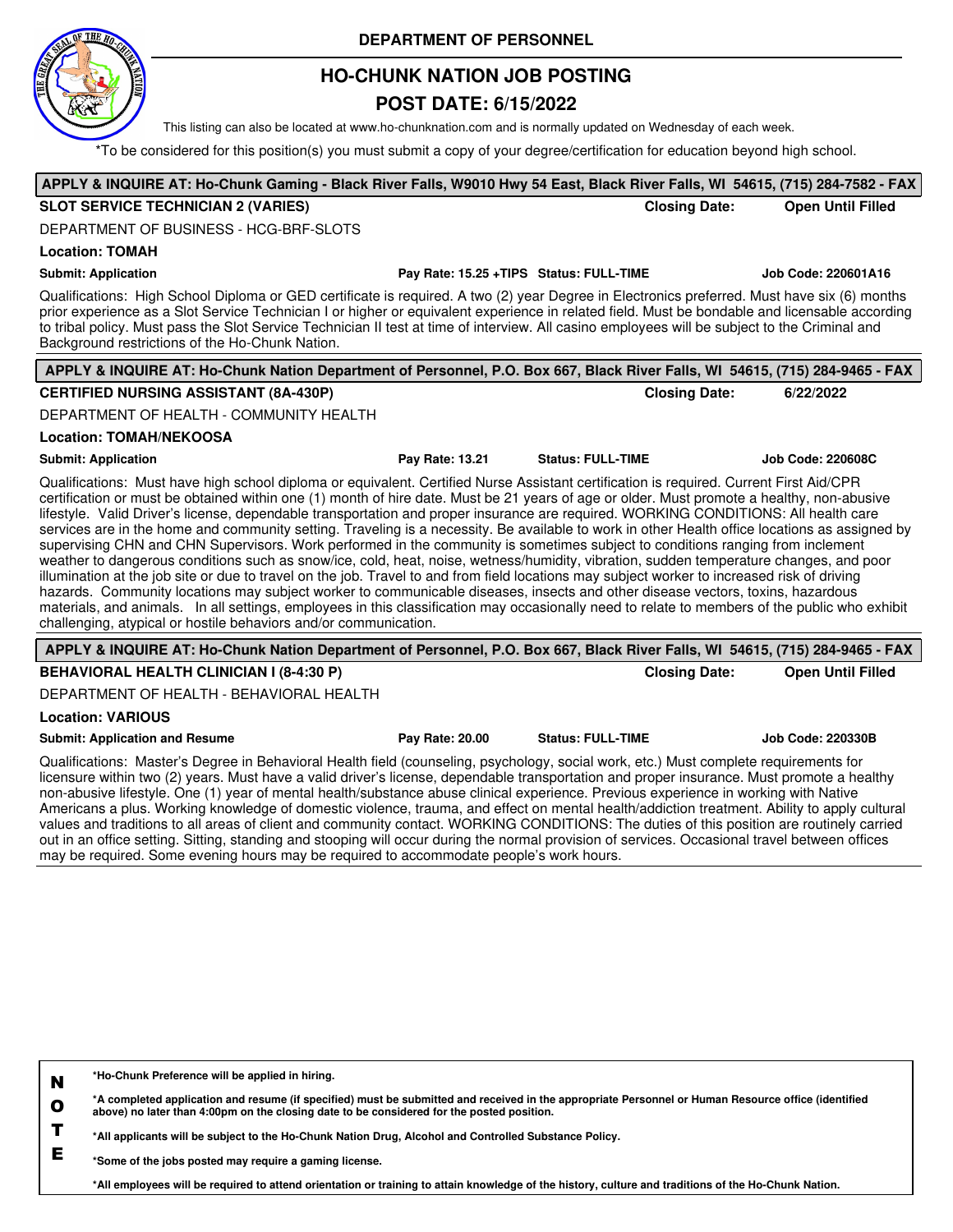

## **HO-CHUNK NATION JOB POSTING**

### **POST DATE: 6/15/2022**

This listing can also be located at www.ho-chunknation.com and is normally updated on Wednesday of each week.

\*To be considered for this position(s) you must submit a copy of your degree/certification for education beyond high school.

| APPLY & INQUIRE AT: Ho-Chunk Nation Department of Personnel, P.O. Box 667, Black River Falls, WI 54615, (715) 284-9465 - FAX                                                                                                                                                                                                                                                                                                                                                                                                                                                                                                                                                                                                                                                                                                                                                                                                                                                                                                                                                                                                                                                                                                                                                                                                                                                                                                                                                                                                                                                                                                                 |                 |                          |                      |                          |
|----------------------------------------------------------------------------------------------------------------------------------------------------------------------------------------------------------------------------------------------------------------------------------------------------------------------------------------------------------------------------------------------------------------------------------------------------------------------------------------------------------------------------------------------------------------------------------------------------------------------------------------------------------------------------------------------------------------------------------------------------------------------------------------------------------------------------------------------------------------------------------------------------------------------------------------------------------------------------------------------------------------------------------------------------------------------------------------------------------------------------------------------------------------------------------------------------------------------------------------------------------------------------------------------------------------------------------------------------------------------------------------------------------------------------------------------------------------------------------------------------------------------------------------------------------------------------------------------------------------------------------------------|-----------------|--------------------------|----------------------|--------------------------|
| <b>BEHAVIORAL HEALTH CLINICIAN II (8-4:30P)</b>                                                                                                                                                                                                                                                                                                                                                                                                                                                                                                                                                                                                                                                                                                                                                                                                                                                                                                                                                                                                                                                                                                                                                                                                                                                                                                                                                                                                                                                                                                                                                                                              |                 |                          | <b>Closing Date:</b> | <b>Open Until Filled</b> |
| DEPARTMENT OF HEALTH - BEHAVIORAL HEALTH                                                                                                                                                                                                                                                                                                                                                                                                                                                                                                                                                                                                                                                                                                                                                                                                                                                                                                                                                                                                                                                                                                                                                                                                                                                                                                                                                                                                                                                                                                                                                                                                     |                 |                          |                      |                          |
| <b>Location: VARIOUS</b>                                                                                                                                                                                                                                                                                                                                                                                                                                                                                                                                                                                                                                                                                                                                                                                                                                                                                                                                                                                                                                                                                                                                                                                                                                                                                                                                                                                                                                                                                                                                                                                                                     |                 |                          |                      |                          |
| <b>Submit: Application and Resume</b>                                                                                                                                                                                                                                                                                                                                                                                                                                                                                                                                                                                                                                                                                                                                                                                                                                                                                                                                                                                                                                                                                                                                                                                                                                                                                                                                                                                                                                                                                                                                                                                                        | Pay Rate: DOQ   | <b>Status: FULL-TIME</b> |                      | Job Code: 220330C        |
| Qualifications: Master's Degree in Behavioral Health field (counseling, psychology, social work, etc.), plus license/credentialing; LCSW, LPC,<br>or LP. Must have a valid driver's license, dependable transportation and proper insurance. Must promote a healthy non-abusive lifestyle. Able<br>to document two years of continuous abstinence if in recovery. Three (3) years Mental Health/Substance Abuse clinical experience. Clinical<br>experience with children, youth, adults and families. Previous experience in working with Native Americans a plus. Working knowledge of<br>domestic violence, trauma, and effect on mental health/addiction treatment. Maintains a safe and healthy work place environment.<br>WORKING CONDITIONS: The duties of this position are routinely performed in an office setting. Sitting, standing and stooping will occur<br>during the normal provision of services. Occasional travel between offices may be required. Some evening hours may be required to<br>accommodate client's work hours.                                                                                                                                                                                                                                                                                                                                                                                                                                                                                                                                                                                             |                 |                          |                      |                          |
| APPLY & INQUIRE AT: Ho-Chunk Nation Department of Personnel, P.O. Box 667, Black River Falls, WI 54615, (715) 284-9465 - FAX                                                                                                                                                                                                                                                                                                                                                                                                                                                                                                                                                                                                                                                                                                                                                                                                                                                                                                                                                                                                                                                                                                                                                                                                                                                                                                                                                                                                                                                                                                                 |                 |                          |                      |                          |
| <b>MAINTENANCE WORKER 2 (1ST SHIFT)</b>                                                                                                                                                                                                                                                                                                                                                                                                                                                                                                                                                                                                                                                                                                                                                                                                                                                                                                                                                                                                                                                                                                                                                                                                                                                                                                                                                                                                                                                                                                                                                                                                      |                 |                          | <b>Closing Date:</b> | <b>Open Until Filled</b> |
| DEPARTMENT OF SOCIAL SERVICES - TRIBAL AGING UNIT                                                                                                                                                                                                                                                                                                                                                                                                                                                                                                                                                                                                                                                                                                                                                                                                                                                                                                                                                                                                                                                                                                                                                                                                                                                                                                                                                                                                                                                                                                                                                                                            |                 |                          |                      |                          |
| <b>Location: WI. DELLS</b>                                                                                                                                                                                                                                                                                                                                                                                                                                                                                                                                                                                                                                                                                                                                                                                                                                                                                                                                                                                                                                                                                                                                                                                                                                                                                                                                                                                                                                                                                                                                                                                                                   |                 |                          |                      |                          |
| <b>Submit: Application and Resume</b>                                                                                                                                                                                                                                                                                                                                                                                                                                                                                                                                                                                                                                                                                                                                                                                                                                                                                                                                                                                                                                                                                                                                                                                                                                                                                                                                                                                                                                                                                                                                                                                                        | Pay Rate: 14.00 | <b>Status: FULL-TIME</b> |                      | Job Code: 220413K        |
| Qualifications: Must have high school diploma or equivalent. Must maintain a valid Wisconsin driver's license and insurance. Must have or<br>acquire a CPR certificate. Must promote a positive, non-abusive, healthy lifestyle. Must adhere to all applicable confidentiality laws. Must<br>have two (2)-four (4) years' experience in home maintenance and repair. Experience in safety, handling saws, hammers, and power tools<br>related to job assignment. WORKING CONDITIONS: Must be willing to work in all types of weather conditions and be willing to travel to<br>various locations as needed. Conditions will vary outdoor heat and cold, cramped work areas, some night work, winter travel under varying<br>road conditions. Continuous lifting, carrying, pushing, and/or pulling, climbing and balancing, stooping, kneeling, crouching, crawling, walking<br>and standing. Must have ability to work nights and weekends as needed.                                                                                                                                                                                                                                                                                                                                                                                                                                                                                                                                                                                                                                                                                       |                 |                          |                      |                          |
| APPLY & INQUIRE AT: Ho-Chunk Nation Department of Personnel, P.O. Box 667, Black River Falls, WI 54615, (715) 284-9465 - FAX                                                                                                                                                                                                                                                                                                                                                                                                                                                                                                                                                                                                                                                                                                                                                                                                                                                                                                                                                                                                                                                                                                                                                                                                                                                                                                                                                                                                                                                                                                                 |                 |                          |                      |                          |
| <b>COMMUNITY HEALTH NURSE (8A-430P)</b>                                                                                                                                                                                                                                                                                                                                                                                                                                                                                                                                                                                                                                                                                                                                                                                                                                                                                                                                                                                                                                                                                                                                                                                                                                                                                                                                                                                                                                                                                                                                                                                                      |                 |                          | <b>Closing Date:</b> | <b>Open Until Filled</b> |
| DEPARTMENT OF HEALTH - COMMUNITY HEALTH                                                                                                                                                                                                                                                                                                                                                                                                                                                                                                                                                                                                                                                                                                                                                                                                                                                                                                                                                                                                                                                                                                                                                                                                                                                                                                                                                                                                                                                                                                                                                                                                      |                 |                          |                      |                          |
| <b>Location: WITTENBERG</b>                                                                                                                                                                                                                                                                                                                                                                                                                                                                                                                                                                                                                                                                                                                                                                                                                                                                                                                                                                                                                                                                                                                                                                                                                                                                                                                                                                                                                                                                                                                                                                                                                  |                 |                          |                      |                          |
| <b>Submit: Application and Resume</b>                                                                                                                                                                                                                                                                                                                                                                                                                                                                                                                                                                                                                                                                                                                                                                                                                                                                                                                                                                                                                                                                                                                                                                                                                                                                                                                                                                                                                                                                                                                                                                                                        | Pay Rate: DOQ   | <b>Status: FULL-TIME</b> |                      | <b>Job Code: 220420B</b> |
| Qualifications: Bachelors of Science Degree in Nursing; will accept Graduate Nurse with obtaining Registered Nurse license within 6 months<br>of employment. Current Wisconsin Nursing License or Graduate Nurse from Accredited Bachelor of Science Institution. Must have valid<br>driver's license, dependable transportation and proper insurance. Must promote a healthy, non-abusive lifestyle. Completes National<br>Incident Management System (NIMS)/Incident Command System (ICS) 100, 700 certification within six (6) months of employment Minimum<br>one (1) year experience in related field. Experience in Community Health Nursing practices, principals, assessments and evaluation process.<br>WORKING CONDITIONS Administrative duties are performed in office/clinic setting and health care services provided in clinic and<br>community setting. Traveling is a necessity. Work performed in the community is sometimes subject to conditions ranging from inclement<br>weather to dangerous conditions such as snow/ice, cold, heat, noise, wetness/humidity, vibration, sudden temperature changes, and poor<br>illumination at the job site or due to travel on the job. Travel to and from field locations may subject worker to increased risk of driving<br>hazards. Community locations may subject worker to communicable diseases, insects and other disease vectors, toxins, hazardous<br>materials, and animals. In all settings, employees in this classification may occasionally need to relate to members of the public who exhibit<br>challenging, atypical or hostile behaviors and/or communication. |                 |                          |                      |                          |
|                                                                                                                                                                                                                                                                                                                                                                                                                                                                                                                                                                                                                                                                                                                                                                                                                                                                                                                                                                                                                                                                                                                                                                                                                                                                                                                                                                                                                                                                                                                                                                                                                                              |                 |                          |                      |                          |

**N \*Ho-Chunk Preference will be applied in hiring.**

**O \*A completed application and resume (if specified) must be submitted and received in the appropriate Personnel or Human Resource office (identified above) no later than 4:00pm on the closing date to be considered for the posted position.**

**T \*All applicants will be subject to the Ho-Chunk Nation Drug, Alcohol and Controlled Substance Policy.**

**E \*Some of the jobs posted may require a gaming license.**